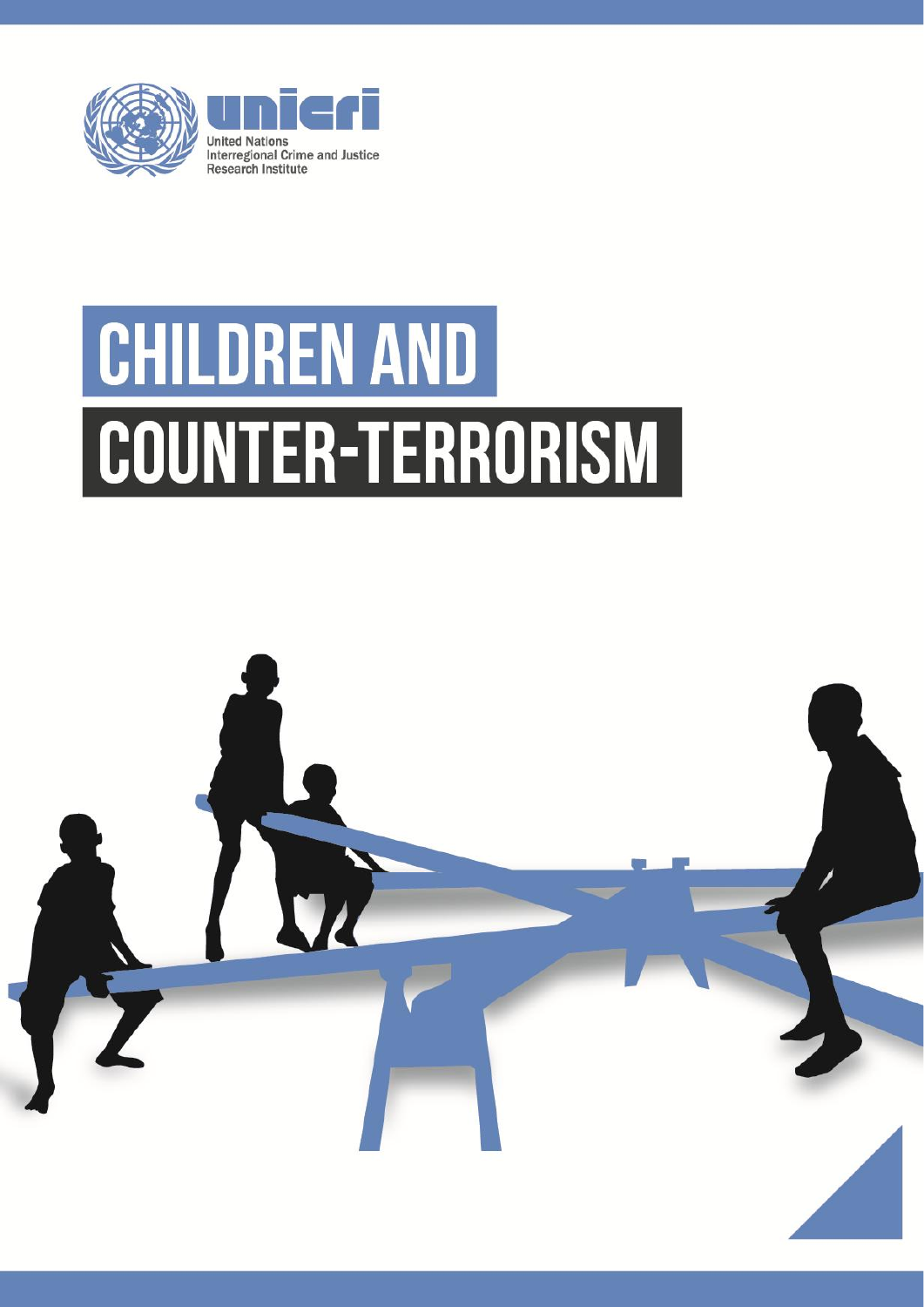#### **Preface**

Today children are increasingly exposed to violent extremism; they are forced or manipulated into becoming terrorists. The reasons behind victimization and children and juveniles engagement in violent extremism are many, complex and vary depending on local contexts and personal push factors. Furthermore, the use of social media has increased young people's vulnerability to indoctrination.

Armed groups and terrorist groups are responsible for recruitment, mass abductions, rape, forced marriage and sexual slavery of children. Children are widely used for all kinds of terrorist purposes, including human shields, or to commit suicide attacks. While we are familiar with the male face of terror, extremist groups consider children the ideal operatives as they can move undetected, they may be better able at killing civilians because they blend in with the target.

With this study UNICRI aims to shed the light on these increasing phenomena providing to policy makers some guidance in their effort to integrate international juvenile justice child protection standards into their national counter-terrorism legislation. Indeed, enhancing the protection of children rights, addressing young people and children vulnerabilities while investing in education and social integration remains the most effective weapons to prevent and counter violent extremism.

We have the responsibility to ensure that human rights are respected globally by producing clear and concrete responses to promote the improvement of national legislations in strengthening juvenile justice and enforcing international principles on children's protection.

Cindy J. Smith

Cindy J. Smith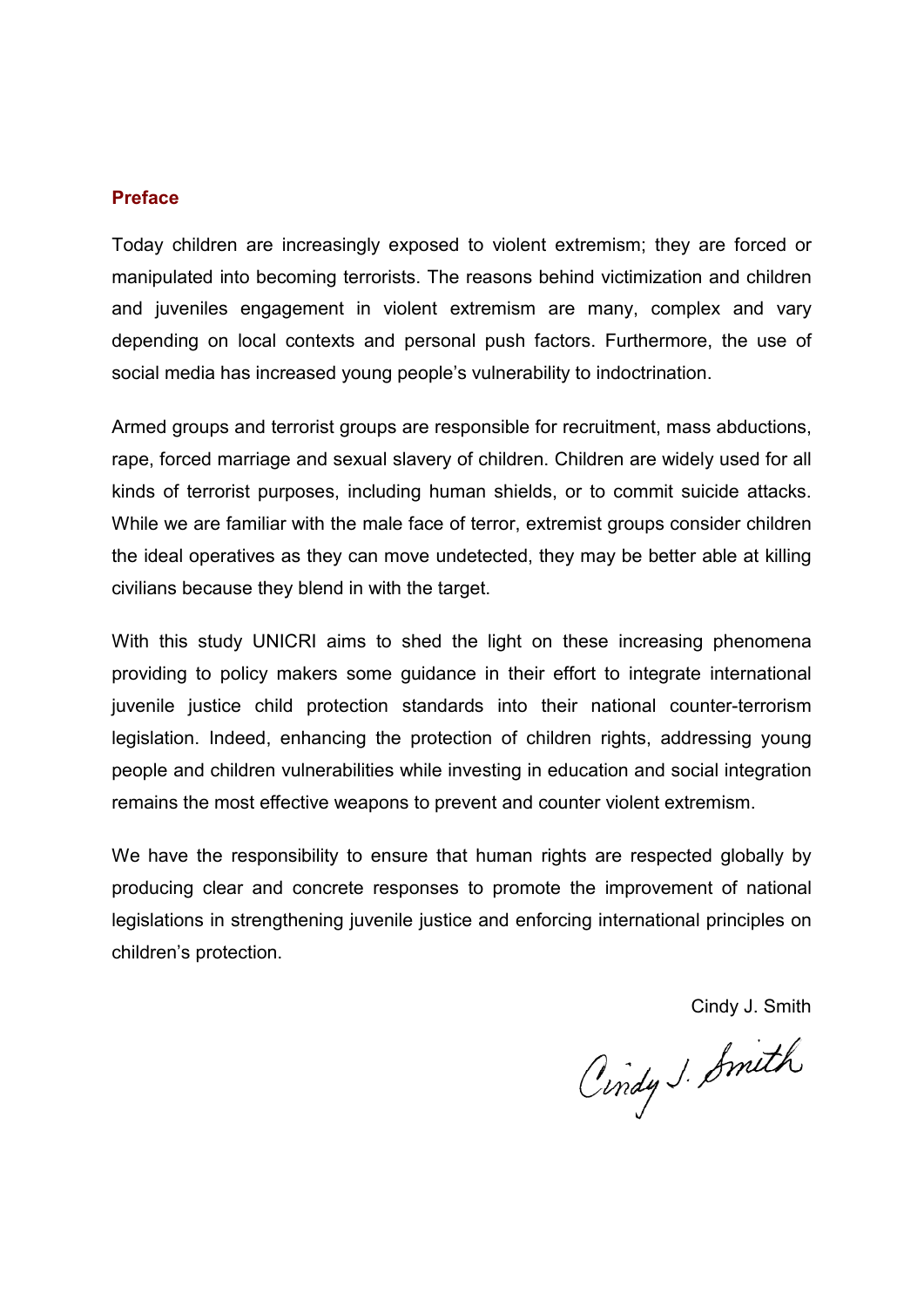#### **Disclaimer**

The opinions, findings, and conclusions and recommendations expressed herein are those of the authors and do not necessarily reflect the views of the United Nations and the national and international organizations involved.

Contents of this report may be quoted or reproduced, provided that the source of information is acknowledged. UNICRI would like to receive a copy of the document in which this report is used or quoted.

This report has not been formally edited. The designation employed and presentation of the material do not imply the expression of any opinion whatsoever on the part of the Secretariat of the United Nations concerning the legal status of any country, territory, city or area of its authorities, or concerning the delimitation of its frontiers or boundaries.

# **Copyright**

United Nations Interregional Crime and Justice Research Institute (UNICRI) Viale Maestri del Lavoro,10 10127 Torino - Italy Tel +39 011-6537 111 / Fax +39 011-6313 368 Website: www.unicri.it E-mail: documentation@unicri.it © UNICRI, 2016

# **Acknowledgments**

The Report has been prepared by Professor Carolyn Hamilton, Director, Coram International and Professor Emeritus, University of Essex; Ms. Flavia Colonnese and Mr. Maurice Dunaiski, Coram International at Coram Children's Legal Centre. The Report was reviewed by the following International Organizations: UNODC, UNICEF and the ICRC as well as representatives from Member States.

The Report has been funded by the Government of Switzerland.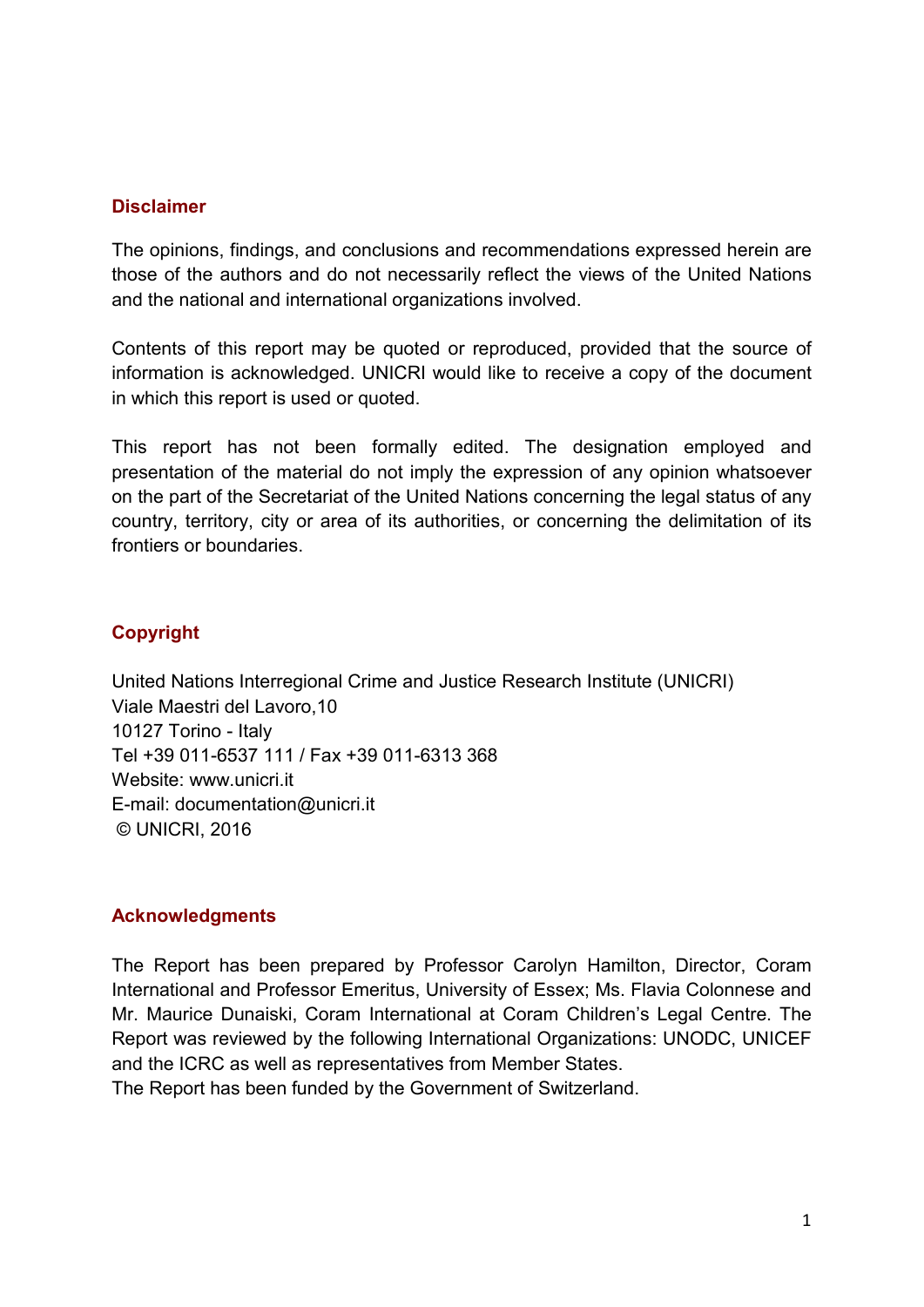# **Table of Contents**

| 2.4 Other international guidelines on counter-terrorism 15                 |  |
|----------------------------------------------------------------------------|--|
|                                                                            |  |
|                                                                            |  |
|                                                                            |  |
|                                                                            |  |
|                                                                            |  |
| 3.1 Children's rights: the legal framework in the case-study countries  28 |  |
| 3.2 Juvenile justice: the legal framework in the case-study countries 29   |  |
| PART 4: TERRORISM OFFENSES AND CHILD PERPETRATORS 36                       |  |
|                                                                            |  |
|                                                                            |  |
|                                                                            |  |
|                                                                            |  |
|                                                                            |  |
| PART 6: DE-RADICALISATION AND COUNTER-RADICALISATION 66                    |  |
| 6.1 De-radicalisation and counter-radicalisation: England 67               |  |
| 6.2 De-radicalisation and counter-radicalisation: Germany  71              |  |
| PART 7: CONCLUSIONS AND RECOMMENDATIONS 77                                 |  |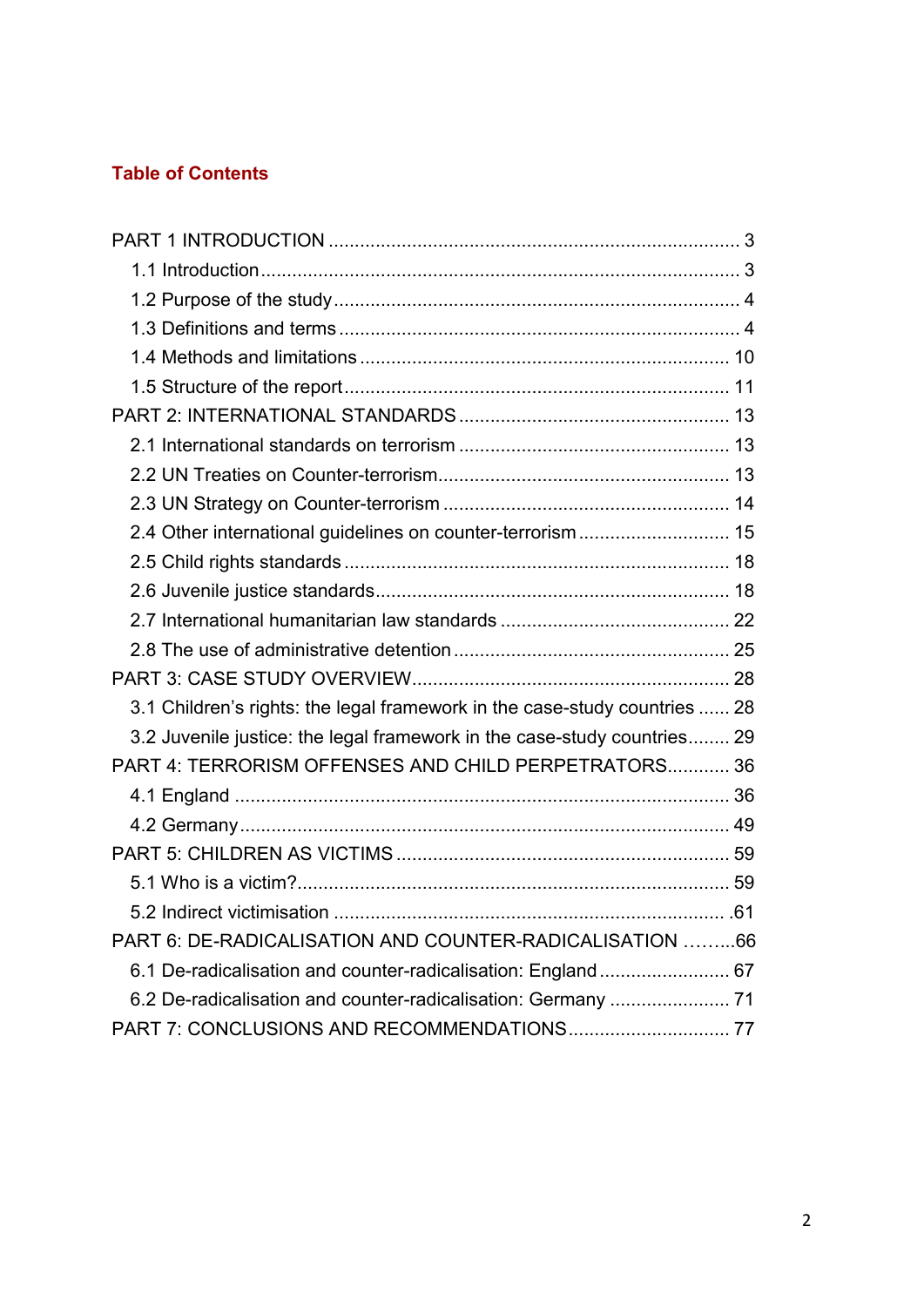### **CHILDREN AND COUNTER –TERRORISM**

#### **PART1: INTRODUCTION**

#### **1.1Introduction**

Terrorism is not a new phenomenon. However, it has acquired new dimensions in the twenty-first century. Terrorist groups have become more structured, and are now often transnational; the majority of the latest terrorist attacks are religiously motivated; and terrorist acts have become increasingly brutal, particularly in terms of civilian casualties. $1$ 

While the international community has yet to agree on a shared definition of the phenomenon, what is uncontested is that terrorism does not just consist of a deadly act, it is a *modus operandi*.<sup>2</sup> Terrorism is a means through which violence is turned into a tool to achieve political goals, and it has "evolved over the years, with each stage emerging more dangerous and lethal than the preceding stage".<sup>3</sup> The everevolving character of terrorism, together with the sense of anxiety that such a phenomenon creates in the community, has prompted States to adopt counterterrorism policies and measures to tackle the issue.

Children are increasingly affected and victimised by terrorism, but at the same time, the last few years have shown them to be increasingly engaged in terrorist related activity. International policy and law-making has struggled to keep up with the rapid changes, and the rights of children affected by terrorism and counter-terrorism have not entered into mainstream discourse, and have been largely overlooked.<sup>4</sup>

<sup>1</sup> Ganor B., Terrorism in the Twenty-First Century, in Shapira S., Hammond J., Cole L., Essentials of Terror Medicine (2009),

Springer Science + Business Media pp. 3-4.<br><sup>2</sup> Ganor B., Terrorism in the Twenty-First Century, in Shapira S., Hammond J., Cole L., Essentials of Terror Medicine (2009), Springer Science + Business Media; p. 13.<br>3 Caper B . Terrerism in the Twenty First.

Ganor B., Terrorism in the Twenty-First Century, in Shapira S., Hammond J., Cole L., Essentials of Terror Medicine (2009),

Springer Science + Business Mediap. 14.<br><sup>4</sup> For an exception, see Brett, R. 2002.Juvenile justice, counter-terrorism and children. Quaker United Nations Office. Available at: http://www.quno.org/resource/2002/11/juvenile-justice-counter-terrorism-and-children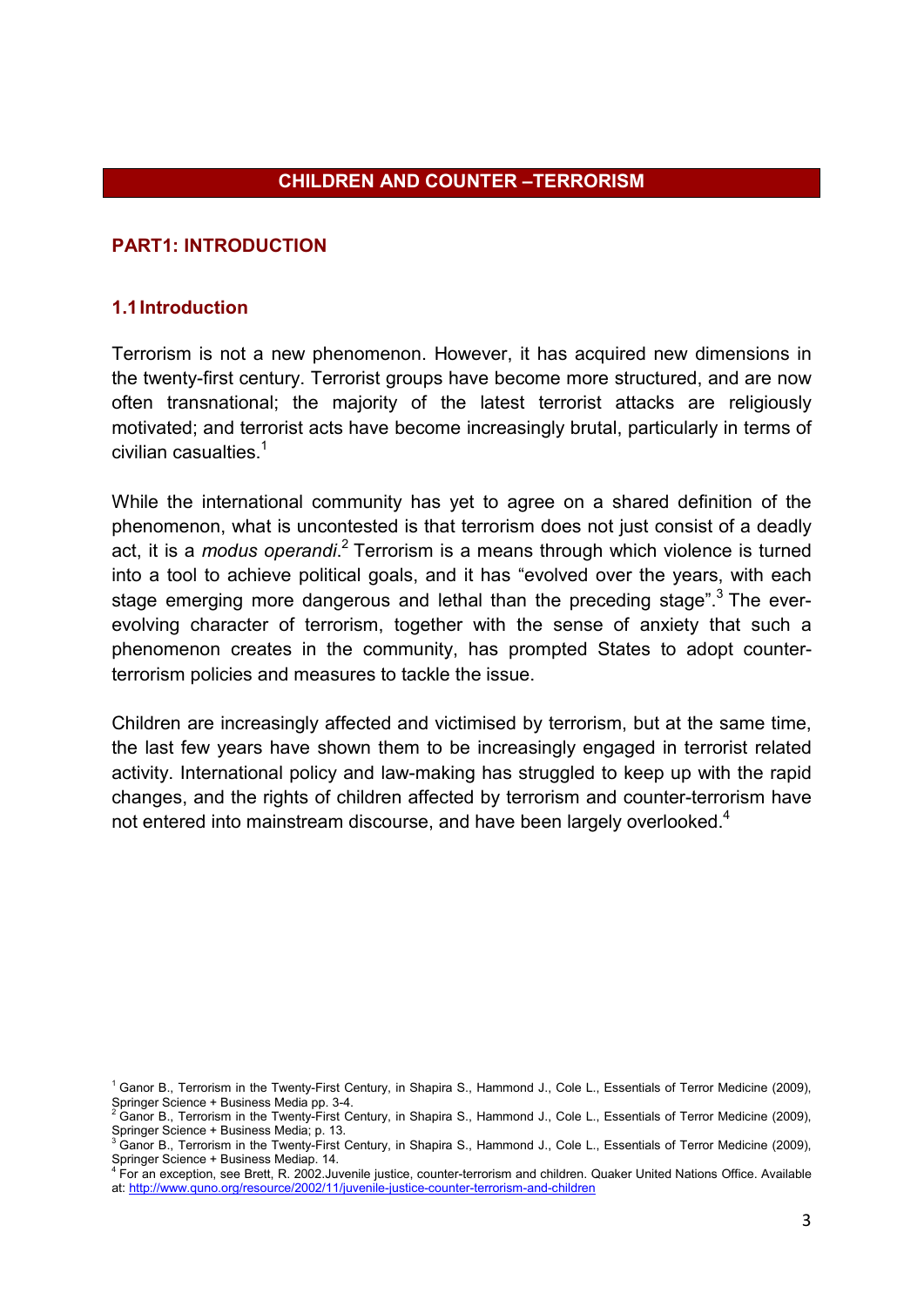### **1.2 Purpose of the study**

The overall objective of this report is to shed light on the particular vulnerability of children and juveniles in the context of counter-terrorism, and to increase the capacity of governments to integrate existing international juvenile justice and child protection standards into their national counter-terrorism frameworks.

The report examines the position of children in international law as perpetrators and victims of terrorism. It also explores radicalisation, de-radicalisation and counterradicalisation by analysing the counter-terrorism laws and practices of two case study countries: England and Germany, and seeks to analyse the extent to which they comply with international juvenile justice and child protection standards. Finally, the report provides a number of generally applicable recommendations that will allow governments to strengthen their capacity to integrate international child rights standards into domestic counter-terrorism frameworks.

## **1.3 Definitions and terms**

This section briefly defines the main concepts and terms that relate to the issue of juvenile justice in the context of counter-terrorism. Many of the key terms used in this report (e.g. "terrorism" or "radicalisation") are highly contested and politicised. It is beyond the scope of this report to provide a comprehensive account of the academic debates around each of these terms.

**Child:** Throughout this report, the term "child" is used to refer to individuals below the age of 18 years. This definition is based on Article 1 of the Convention on the Rights of the Child (CRC), which states that a child is "*every human being below the age of eighteen years unless under the law applicable to the child, majority is*  attained earlier."<sup>5</sup> It is recognised that social, cultural and religious norms, as well as some national laws may define the end of childhood earlier or later than 18 years of age. However, for the sake of clarity and consistency, this report uses the strict definitional threshold of 18 years that is advocated by the UN Committee on the Rights of the Child (CRC Committee).<sup>6</sup>

*Juvenile:* There is no generally accepted definition of the term 'juvenile', however it is often used to signify a child who is over the minimum age of criminal responsibility and is alleged to, accused of, or convicted of a criminal offence. The United Nations Rules for the Protection of Juveniles Deprived of their Liberty (the 'Havana Rules')

<sup>5</sup> Convention on the Rights of the Child. Article 1. Available at: http://www.unicef.org.uk/Documents/Publicationpdfs/UNCRC\_PRESS200910web.pdf<br>
6 See Base 3 UNICEE (2007) Impli

See Page 3.UNICEF. (2007) Implementation Handbook for The Convention On The Rights Of The Child. Available at: http://www.unicef.org/publications/files/Implementation\_Handbook\_for\_the\_Convention\_on\_the\_Rights\_of\_the\_Child\_Part\_1\_o f\_3.pdf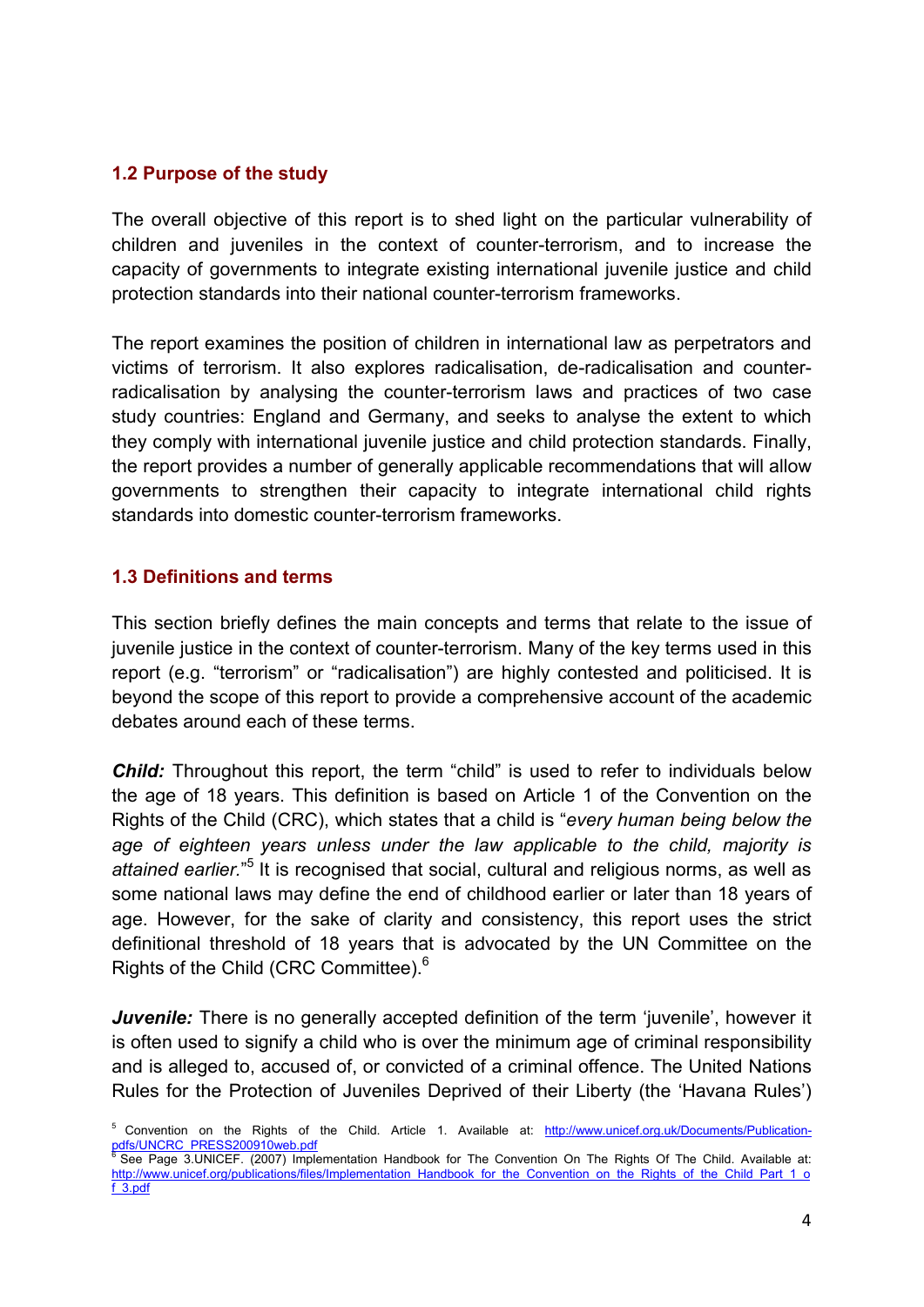simply define a juvenile as "every person under the age of 18."<sup>7</sup> The United Nations Standard Minimum Rules for the Administration of Juvenile Justice (Beijing Rules) provides the following definition: "A juvenile is a child or young person who under the respective legal system may be dealt with for an offence in a manner which is different from an adult". The CRC committee avoid the use of the term juvenile, referring instead to "children in conflict with the law".

*Minimum age of criminal responsibility:* The CRC, Article 40(3)(a) provides that States Parties shall establish a minimum age below which children shall be presumed not to have the capacity to deliberately and wilfully infringe on the criminal law. The age set by States however varies from the age of 7 up to 18. Neither the CRC nor the UN Minimum Standards and Norms of Juvenile Justice set a minimum age of criminal responsibility, but the CRC Committee has recommended that the minimum age of criminal responsibility should not be below 12 years of age. $^8$ 

*Juvenile Justice:* Juvenile justice (or children's justice, as it is sometimes referred to<sup>9</sup>) is a general term used to describe the policies, strategies, laws, procedures and practices applied to children over the minimum age of criminal responsibility who have come into conflict with the law.<sup>10</sup> The term 'juvenile justice' needs to be distinguished from the broader concept of 'justice for children', which covers children in conflict with the law (i.e. alleged as, accused of, or recognised as having infringed the penal law), children who are victims or witnesses of crime, and children who may be in contact with the justice system for other reasons such as custody, protection or inheritance. $11$ 

*Terrorism:* Terrorism is a contested term and there are many different definitions to be found in national anti-terrorism laws, government statements and academic publications.<sup>12</sup> Nevertheless, scholars of terrorism have endeavoured to reach a consensus definition. According to the so-called 'Academic Consensus Definition' the term terrorism refers to:

"on the one hand a *doctrine* about the presumed effectiveness of a special form or tactic of fear-generating, coercive political violence and, on the other hand, a conspiratorial *practice* of calculated, demonstrative, direct violent

<sup>&</sup>lt;sup>7</sup> Paragraph 11 (a). United Nations Rules for the Protection of Juveniles Deprived of their Liberty. 1990. Resolution 45/113. Available at: http://www.ohchr.org/Documents/ProfessionalInterest/res45\_113.pdf<br>8 General Comment No 10 (CRC/C/GC/10) para. 32

Save the Children UK. 2006. Juvenile Justice: Modern concepts of Working with Children in Conflict with the Law. http://resourcecentre.savethechildren.se/library/juvenile-justice-modern-concepts-working-children-conflict-law<br><sup>10</sup> Hamilton, C. 2011. Guidance for Legislative Reform on Juvenile Justice. UNICEF. Available at:

http://www.unicef.org/policyanalysis/files/Juvenile\_justice\_16052011\_final.pdfp.3.<br><sup>11</sup> Penal Reform International. 2013. Protecting children's rights in criminal justice systems: A training manual and reference

point for professionals and policymakers. Available at: http://www.penalreform.org/wp-content/uploads/2013/11/Childrens-<br>rights-training-manual-Final%C2%ADHR.pdf<br> $\frac{12 \text{ Moibhore}}{12 \text{ Moibhore}}$ 

Weinberg, L. et al. (2004) The Challenges of Conceptualizing Terrorism, Terrorism and Political Violence, 16:4, 777-794. See also Lord Carlisle of Berriew Q.C, the UK's Independent Reviewer of Terrorism Legislation. 2007. The Definition of Terrorism. Available at:

https://www.gov.uk/government/uploads/system/uploads/attachment\_data/file/228856/7052.pdf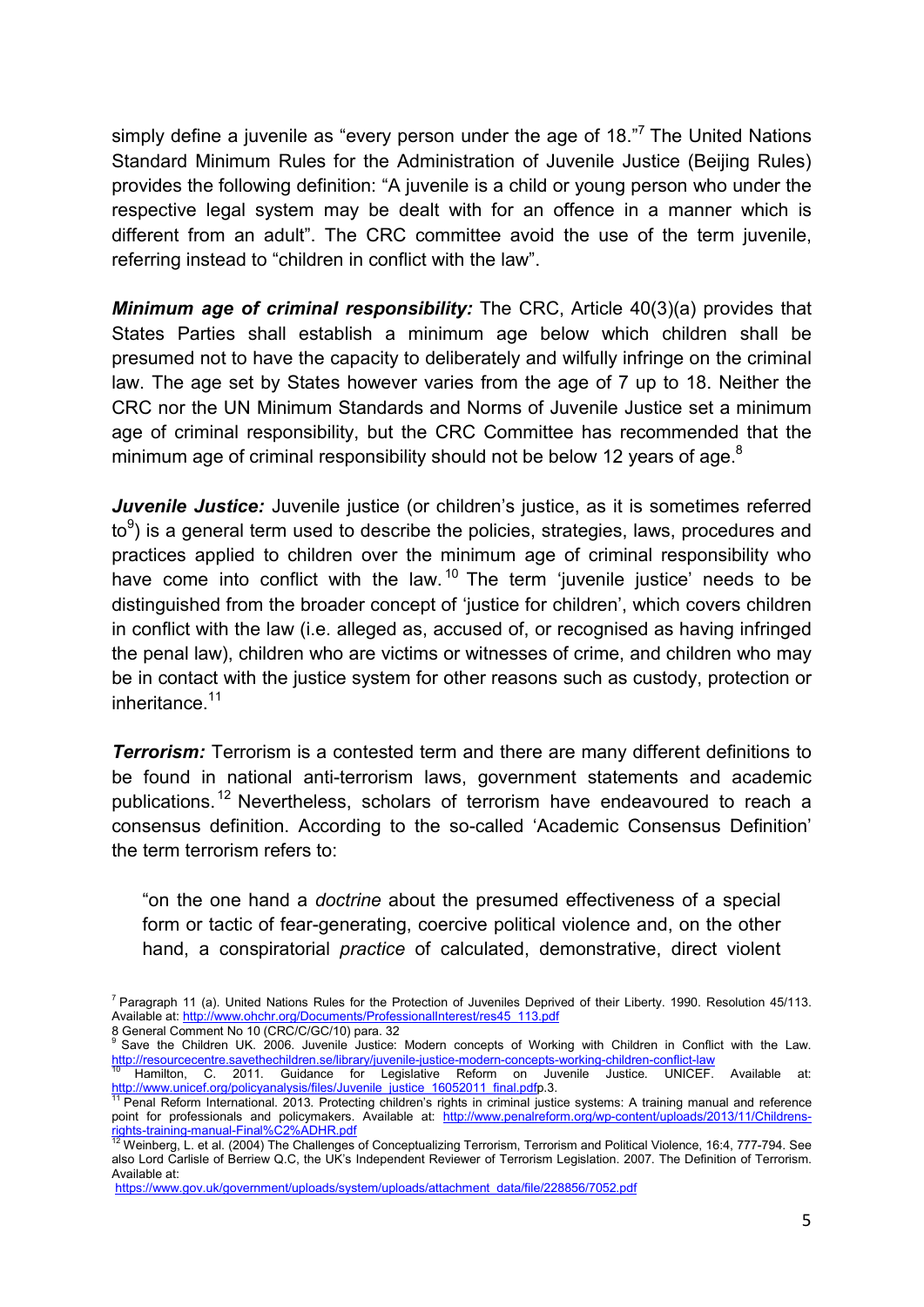action without legal or moral restraints, targeting mainly civilians and noncombatants, performed for its propagandistic and psychological effects on various audiences and conflict parties."<sup>13</sup>

The Academic Consensus Definition is broad enough to capture a whole range of potential types of terrorism, including regime terrorism, vigilante terrorism, insurgent terrorism, left-wing terrorism, right-wing terrorism, ethno-nationalist terrorism, religiously motivated terrorism, 'lone-wolf' terrorism, single-issue terrorism as well as cyber-terrorism.

Instead of trying to come up with a *general* definition of terrorism, governments have typically approached the subject of terrorism by defining and prohibiting *specific* actions such as hijacking or kidnapping that are frequently associated with terrorism.<sup>14</sup> The utility of this specific approach has been questioned and criticised by a number of legal scholars, who argue that it is preferable to adopt a general approach to defining terrorism, given that governments would otherwise need to constantly "*revisit the issue of what constitutes terrorism in order to respond*  to fast-developing instances of bio-terrorism, cyber-terrorism and the like."<sup>15</sup> Further, they point out that any *general* legal definition of terrorism needs to make a specific exclusion for advocacy, dissent and industrial action.<sup>16</sup> Unless these legitimate forms of political contestation are explicitly excluded from the definitional ambit of antiterrorism legislation, the general approach may provide repressive governments with a 'free licence' to crack down on domestic opposition.<sup>17</sup>

Another way in which governments have tried to define terrorism is by incorporating international conventions related to terrorism into their domestic anti-terrorism legislation.<sup>18</sup> However, it has been argued that such an 'incorporation approach' adds to definitional confusion rather than providing much-needed clarity. International conventions are not usually drafted in a manner that permits them to be simply referred to in this way. In other words, the Conventions are not specific enough or detailed enough to form the basis of criminal charges.<sup>19</sup>

<sup>&</sup>lt;sup>13</sup> Schmid, A. (2013). Radicalisation, De-Radicalisation, Counter-Radicalisation: A Conceptual Discussion and Literature Review. ICCT Working Paper. p.16<br><sup>14</sup> For a comprehensive list of international legal instruments related to terrorism, see United Nations Action To Counter

Terrorism. International Legal Instruments. Available at:

http://www.un.org/en/terrorism/instruments.shtml. International humanitarian law does not define terrorism as such, but it does prohibit measures of terrorism and acts of terrorism or acts that are aimed at spreading terror among the civilian population. See, for example, Art. 33 of GCIV; Art. 51(2) of API and Art.4 and 13(2) of APII.<br>15 Golder, B. & Williams, G. 2004. "What is 'Terrorism'? Problems of Legal Definition" UNSW Law Jl 22; 27(2) University of New

South Wales Law Journal 270.<br><sup>16</sup> Ibid

<sup>17</sup> Ibid.<br><sup>17</sup> Ibid.<br><sup>18</sup> One example of this 'incorporation approach' is found in found in New Zealand's *Terrorism Suppression Act of 2002*. Article 5(1)(b) of the *Act* defines terrorism by reference to certain acts 'against' specified terrorism conventions. See

<sup>&</sup>lt;u>http://www.legislation.govt.nz/act/public/2002/0034/latest/DLM151491.html</u><br><sup>19</sup> Golder, B. & Williams, G. 2004. "What is 'Terrorism'? Problems of Legal Definition" UNSWLawJl 22; 27(2) University of New South Wales Law Journal 270 at Part III.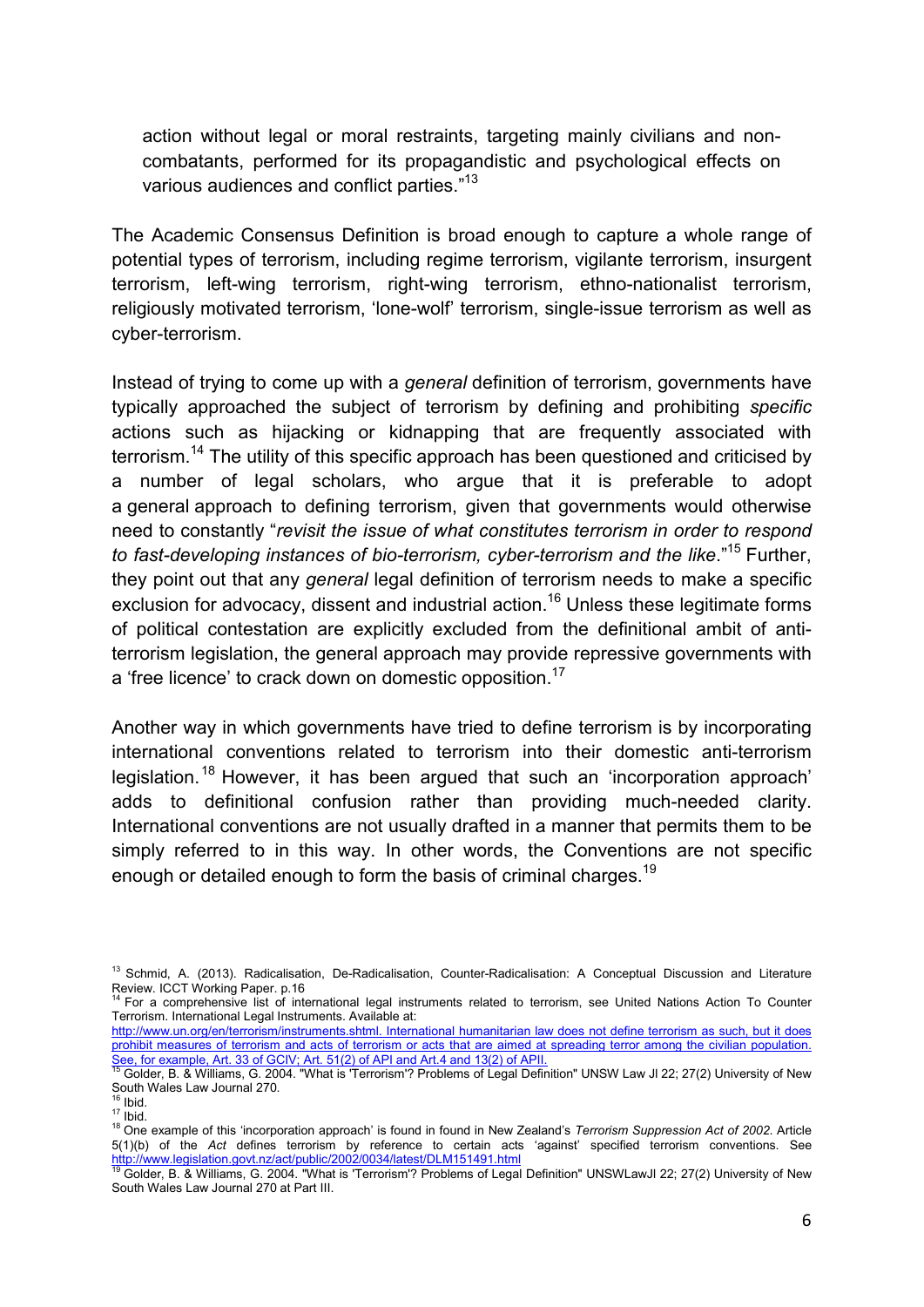*Counter-terrorism:* By implication, there are as many definitions of 'counterterrorism' as there are of 'terrorism'. For example, the US Army takes a very narrow approach and defines 'counter-terrorism' as the *"actions and activities to neutralize terrorists, their organizations, and networks*."20 However, the term 'counter-terrorism' also can be used to refer to the whole array of practices, tactics, techniques, and strategies that governments can adopt in response to the threats or acts of terrorist groups. Counter-terrorism, understood in this broader sense, can include preventative measures such as counter-radicalisation programmes (see below). The broad approach is in line with the UN's Global Counter-Terrorism Strategy, which does not define the term directly, but rather includes a wide array of practical measures structured along the following four pillars: I. Measures to address the conditions conducive to the spread of terrorism; II. Measures to prevent and combat terrorism; III. Measures to build States' capacity to prevent and combat terrorism and to strengthen the role of the United Nations system in this regards; IV. Measures to ensure respect for human rights for all and the rule of law as the fundamental basis of the fight against terrorism.<sup>21</sup> This report uses this broad definition of counterterrorism.

*Radicalisation:* The term radicalisation is generally used to describe "what goes on before the bomb goes off. $122$  However, as with the concepts of 'terrorism', there is little agreement amongst scholars and policy-makers about what the term 'radicalisation' actually entails. The EU defines radicalisation as the "*phenomenon of people embracing opinions, views and ideas which could lead to acts of terrorism*."23 However, this definition is problematic given its focus on ideology as the main driver of radicalisation. Briggs and Strugnell define radicalisation as the "process through which an individual changes from passiveness or activism to become more revolutionary, militant or extremist, especially where there is intent towards or support for violence."<sup>24</sup>

*Counter-radicalisation:* According to the United Nations Counter-Terrorism Implementation Task Force (the UN Task Force), the term counter-radicalisation is used to refer to "*a package of social, political, legal and educational and economic programmes specifically designed to deter disaffected individuals from crossing the line and becoming terrorists.*<sup>25</sup> In contrast to de-radicalisation, the concept of counter-radicalisation is 'prevention-focused' rather than 'response-focused.'

<sup>&</sup>lt;sup>20</sup> See Chairman of the Joint Chiefs of Staff. Joint Publication 3-26. Counterterrorism. Available at: لا المعادة المستعدد المستعدد المعادة المستعدد المعادة المستعدد المعادة المستعدد http://www.dtic.mil/doctrine/new\_pubs/jp3\_26.pdf<br><sup>21</sup> A/RES/60/288. Available at: http://www.un.org/en/terrorism/strategy-counter-terrorism.s

<sup>22</sup> Mark Sedgwick. 2010. The Concept of Radicalization as a Source of Confusion, Terrorism and Political Violence, 22:4,

p.479. 23 Schmid, A.P. (2012), "*Radicalisation, De-Radicalisation, Counter-Radicalisation: A Conceptual Discussion and Literature Review*", ICCT, p.12. 24 Briggs, R. &Strugnell, A. (2010), "*The Role of Civil Society in Counter-radicalisation and De-radicalisation*", Institute for

Strategic Dialogue, p.1.<br><sup>25</sup> United Nations (2008), *"First Report of the Working Group on Radicalisation and Extremism that Lead to Terrorism: Inventory* 

*of State Programmes".* Available at: http://www.un.org/terrorism/pdfs/radicalization.pdf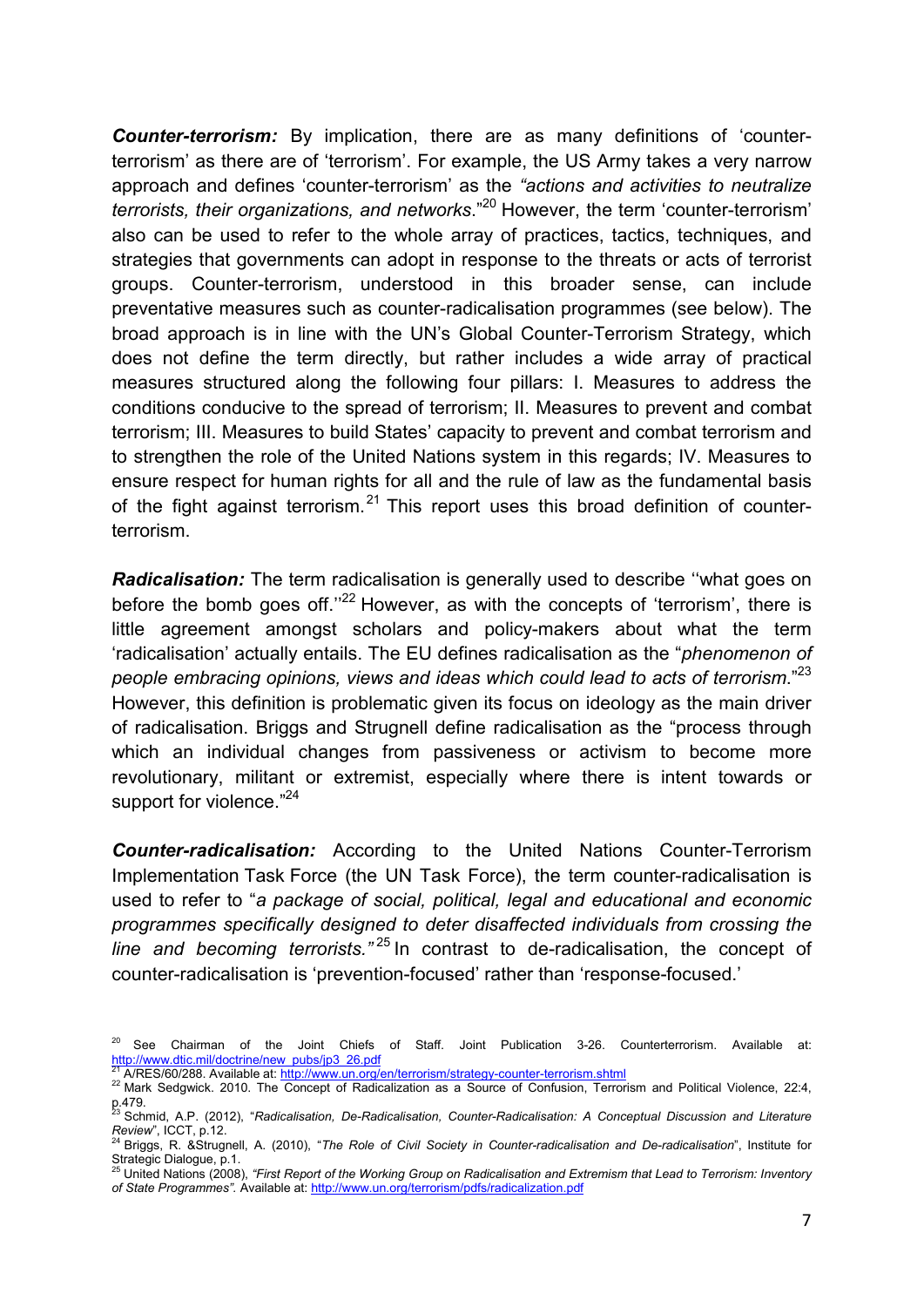*De-radicalisation:* The UN Task Force uses the term de-radicalisation to refer to "*programmes that are generally directed against individuals who have become radical with the aim of re-integrating them into society or at least dissuading them from violence.*" 26 In contrast to counter-radicalisation, de-radicalisation is a responsive rather than a preventive approach to counter-terrorism.

*Countering violent extremism:* The phrase "countering violent extremism" is often used by UN bodies,  $27$  other inter-governmental organisations  $28$  as well as national governments 29 in relation to community-level counter-terrorism strategies and programmes. For example, in its 'Foreign Fighters Resolution' of September 2014, the UN Security Council encourages all Member States "*to engage relevant local communities and non-governmental actors in developing strategies to counter the violent extremist narrative that can incite terrorist acts, address the conditions conducive to the spread of violent extremism, which can be conducive to terrorism,*  [...] and adopt tailored approaches to countering recruitment to this kind of violent *extremism*."30 In this instance, "violent extremism" is understood as a precondition (or breeding-ground) for potential "terrorists". In the same vein, the Australian Government defines "violent extremists" as individuals who support the threat or use of violence to achieve ideological, religious or political goals, but do not necessarily commit terrorist acts themselves.<sup>31</sup>

The phrase 'countering violent extremism' is also often used to refer to a specific field of policy and practice that promotes "*cooperative and trust-based relationships between civil society and local police and the practice now known ubiquitously as community-led policing."* 32 As a field of policy and practice, countering violent extremism is therefore closely related to the above-mentioned concept of counterradicalisation. There is disagreement as to whether countering violent extremism should be treated as a sub-set or rather an evolution of the policy field of counterterrorism.<sup>33</sup> The origin of countering violent extremism as a field of policy and practice goes back to the year 2005, when US policy-makers sought to replace the 'Global War on Terror' with lower-key concepts.34

<sup>&</sup>lt;sup>26</sup> United Nations (2008), *"First Report of the Working Group on Radicalisation and Extremism that Lead to Terrorism: Inventory of State Programmes". Available at: http://www.un.org/terrorism/pdfs/radicalization.pdf.* 

See e.g. Human Rights Council Resolution A/HRC/30/L.25. 2015. Available at: http://daccess-ddsny.un.org/doc/UNDOC/LTD/G15/220/99/PDF/G1522099.pdf?OpenElement<br><sup>28</sup> See e.g. OSCE. 2014. Preventing Terrorism and Countering Violent Extremism and Radicalization that Lead to Terrorism: A

Community-Policing Approach. Available at: http://www.osce.org/atu/111438. See also Human Rights Council, UN Doc. A/HRC/30.L.25 29 September 2015.

<sup>29</sup> See e.g. Public Safety Canada. Countering Violent Extremism. Available at: http://www.publicsafety.gc.ca/cnt/ntnl-scrt/cntrtrrrsm/cntrng-vlnt-xtrmsm/index-eng.aspx .<br><sup>30</sup> The 'Foreign Fighters' Resolution. Paragraph 16.S/RES/2178 (2014). Available at:

http://www.un.org/en/sc/ctc/docs/2015/SCR%202178\_2014\_EN.pdf<br><sup>31</sup> Australian Government. Living Safe Together. What is violent extremism? Available at:

https://www.livingsafetogether.gov.au/aboutus/Documents/what-is-violent-extremism.pdf<br>
32 See Holmer, G. 2013. Countering Violent Extremism: A Peacebuilding Perspective. United States Institute of Peace.<br>
Available at: htt Available at: http://www.usip.org/sites/default/f<br>  $\frac{A\%20Peacebuilding\%20Perspective.pdf}{33}$  p.4.

<sup>&</sup>lt;sup>34</sup> Schmid, A.P. (2012), "Radicalisation, De-Radicalisation, Counter-Radicalisation: A Conceptual Discussion and Literature *Review*", ICCT.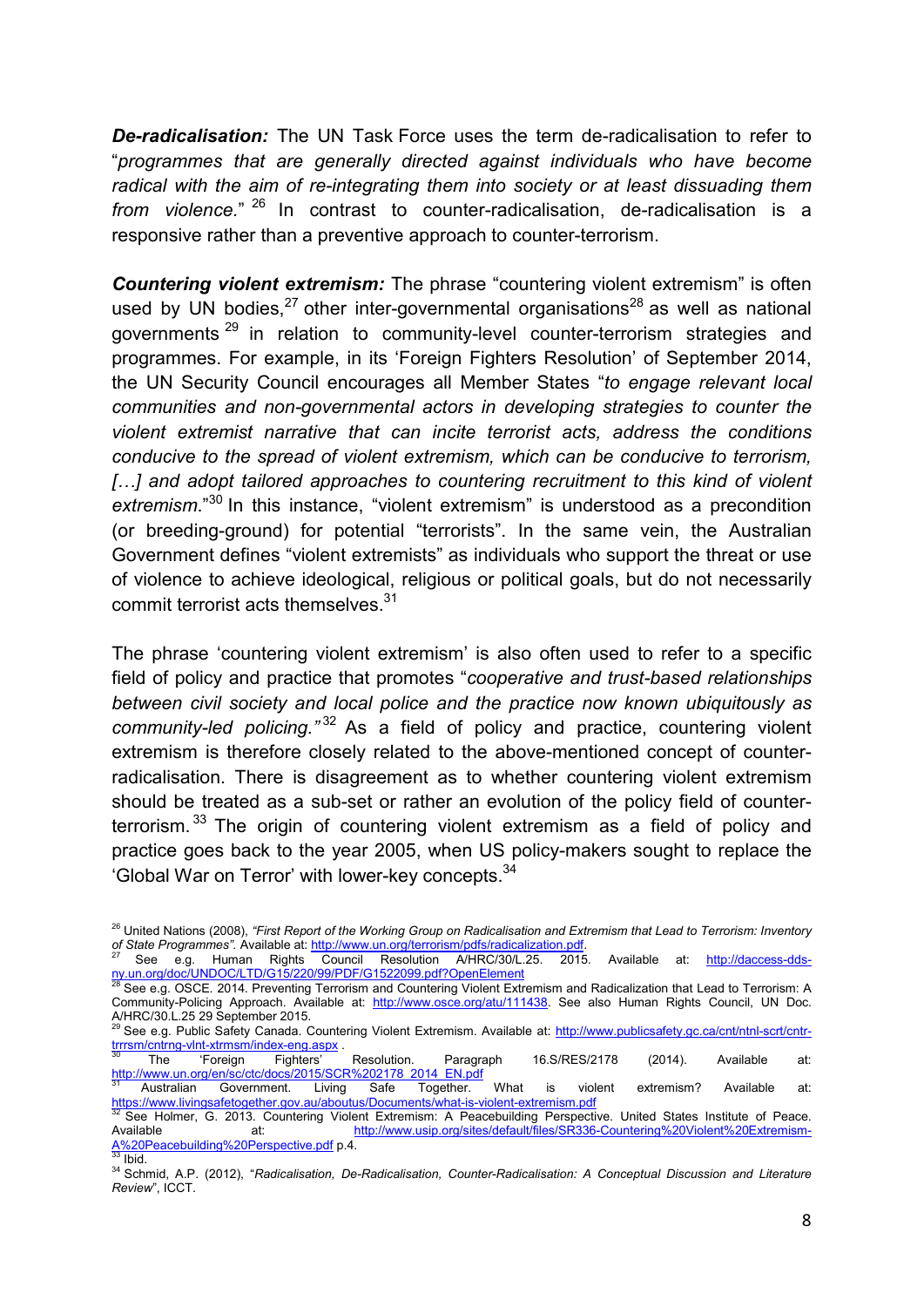*Soft law:* The term 'soft law' is used to refer to "*rules of conduct which in principle have no legally binding force but which nevertheless may have practical effects*" 35. This definition identifies the border between soft law and hard law (which creates legally binding obligations on States), but it remains vague with respect to the distinction between 'soft law' and the absence of any obligation.<sup>36</sup> The concept of 'soft law' is thus best understood as a continuum that runs between fully binding treaties and purely political positions.<sup>37</sup> Soft law quidelines may, for example, be developed through inter-state agreements on the interpretation of existing legal norms or by drawing upon expert opinions and recommendations.<sup>38</sup> It is also used to describe UN instruments, which do not have the status of treaties, such as the UN Minimum Standards and Norms of Juvenile Justice.

*Common law:* The common-law system prevails in England, Canada, the United States, and other countries that were previously colonised by England. Common-law courts base their decisions on prior judicial pronouncements rather than, or as well as, legislative enactments.<sup>39</sup>

**Civil law**: The civil law system is derived from the Roman Corpus Iuris Civilis.<sup>40</sup> It differs from the common-law system in that it is based primarily on legislative enactments. Most European and South American countries, as well as parts of Africa (especially francophone Africa) have civil law systems.<sup>41</sup>

*Islamic law:* The term Islamic law (sometimes referred to as Sharia) *<sup>42</sup>* generally describes a code of law derived from the Quran and from the teachings of the Prophet Mohammed. There is no agreement about exactly which rules fall within the remit of the term 'Islamic law' and many Muslim countries have developed their own idiosyncratic Islamic law systems. $43$ 

#### **1.4 Methods and limitations**

This report uses international child rights standards, and in particular the Convention on the Rights of the Child (CRC), the UN Minimum Standards and Norms of Juvenile

<sup>&</sup>lt;sup>35</sup> Trubek, D et al. 2005. "Soft Law," "Hard Law," and European Integration: Toward a Theory of Hybridity. No 2, Jean Monnet<br>Working Papers. Available at: http://papers.ssm.com/sol3/papers.cfm?abstract\_id=855447

Working Papers. A. & Meyer, T. 2010. International Soft Law, 2 J. Legal Analysis 171. Available at:<br>http://scholarship.law.berkeley.edu/facpubs/695 p.173.<br><sup>37</sup> Ibid.

<sup>&</sup>lt;sup>38</sup> See e.g. Betts, A. 2008. Towards a 'soft law' framework for the protection of vulnerable migrants. UNHCR. Research Paper No. 162. Available at: http://www.unhcr.org/48b7f9642.pdf<br><sup>39</sup> The Free Dictionary. Available at: http://wegal-dictionary.thefreedictionary.com/Common+Law<br><sup>40</sup> See the Robbins Collection. Roman Legal Tradition and the Comp

https://www.law.berkeley.edu/library/robbins/RomanLegalTradition.html<br><sup>41</sup> The Free Dictionary. Available at: http://legal-dictionary.thefreedictionary.com/civil+Law

<sup>&</sup>lt;sup>42</sup> The term Sharia means 'divine rules' and does not neatly equate with the term 'Islamic law', as the latter refers to man-made rules and norms. See Otto, J. M. (ed.) 2010. Sharia Incorporated. A Comparative Overview of the Legal Systems of Twelve Muslim Countries in Past and Present. Leiden University Press.<br><sup>43</sup> Ibid.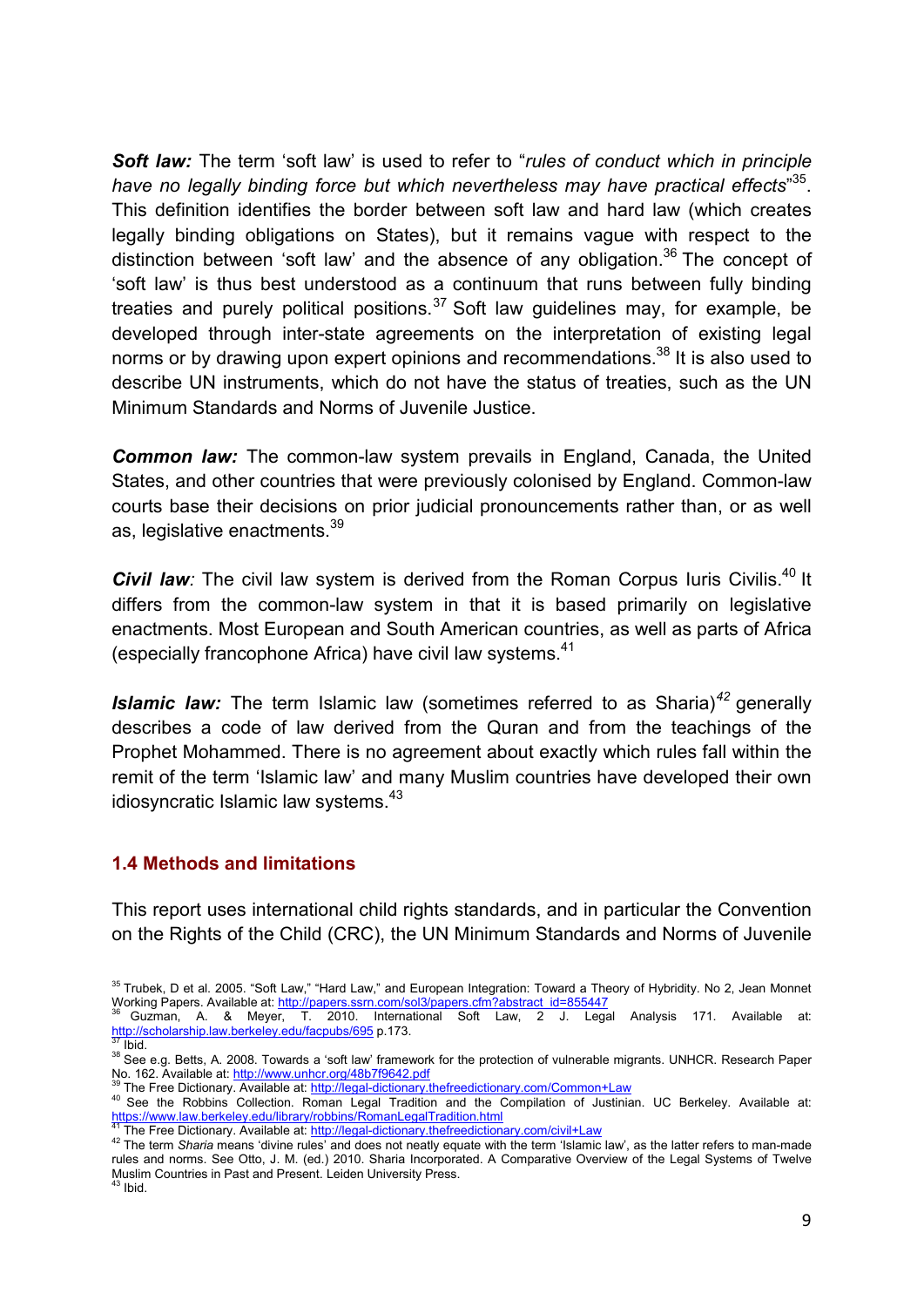Justice and Committee on the Rights of the Child (CRC Committee) General Comments, as well as other human rights instruments and documents as a yardstick against which national counter-terrorism laws and practices are analysed and assessed. This allows the report to identify 'gaps' in current counter-terrorism frameworks, which are defined as areas in which national counter-terrorism laws and practices are *not consistent* with international child rights standards.

**Case study selection criteria:** This report relies on the case study approach in order to analyse the issue of juvenile justice in the context of counter-terrorism. The case study approach enables the report to provide detailed, empirical examples of how international standards related to counter-terrorism and juvenile justice are translated into domestic laws and state practice. One major limitation of the case study approach is that the findings on specific countries cannot be readily generalised. However, it does allow the report to extract common problems and shortcomings amongst the case studies.

The two case studies selected for this report are:

# 1) **England**

# 2) **The Federal Republic of Germany**

These two countries were chosen based on four pre-specified criteria:

- 1) **Diversity of legal traditions:** In order to capture the potential differences in approaches to counter-terrorism and juvenile justice taken by countries, it was decided to include at least one country with a common law system and one country with a civil law system. There are of course other legal traditions that could have been included in the analysis, as well as important differences between (and within) countries with the same legal tradition. However, it would have been beyond the scope of this report to provide an exhaustive analysis that does justice to the diversity of legal traditions across the world.
- 2) **Diversity of practice:** The two case study countries were selected based on their different approaches to counter-terrorism and juvenile justice. These differences can perhaps be regarded, on the one hand, as reflective of each country's attitude towards children's rights and human rights generally, and on the other, as the result of different levels of threat posed by terrorism.
- 3) **Availability of sources:** In addition to the above reasons, ease of access to relevant legislation and the availability of literature on law and practice in the fields of counter-terrorism and juvenile justice for the country was a factor taken into account. While some countries would have been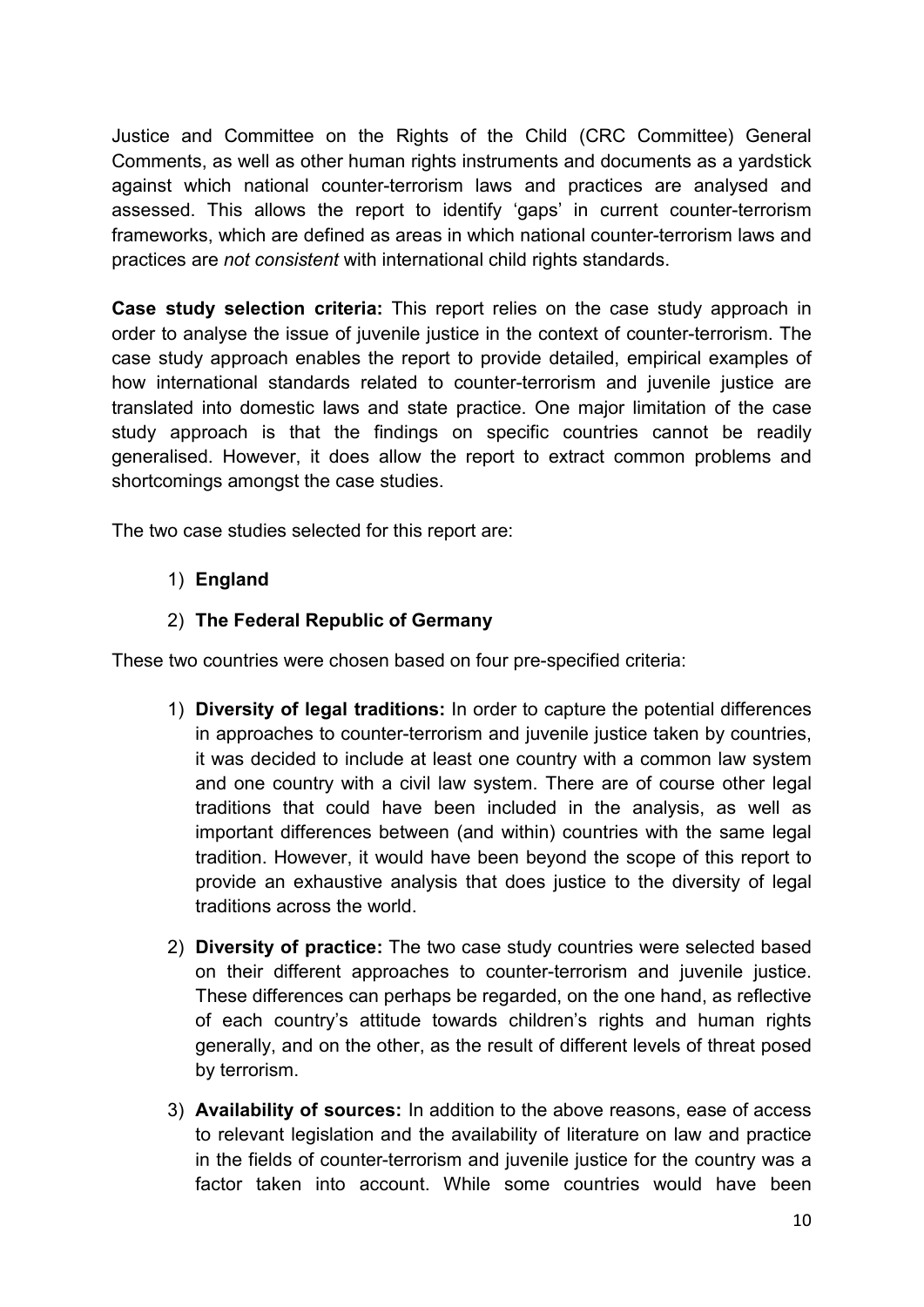interesting to examine, the paucity of publicly available material on counter-terrorism and juvenile justice in these countries did not allow for their inclusion in the report.

4) **Language:** Lastly, the case study countries were selected based on the language skills of the researchers involved in this study as well as the languages in which the respective national laws and the relevant literature were written.

# **1.5 Structure of the report**

**Part 1** (Introduction) provides a brief overview of the background and purpose of this report. In addition, this chapter defines the key terms used throughout the report and lays out the methods and case study selection criteria.

**Part 2** (International Standards) sets out the international standards related to counter-terrorism, child rights, juvenile justice, international humanitarian law and administrative detention as it affects children. The first section of this chapter provides an overview of international standards on counter-terrorism, with a focus on the counter-terrorism frameworks developed by the United Nations (UN) and the European Union (EU). The sections on child rights and juvenile justice provide an overview of the international legal standards and best practices that pertain to juvenile justice in the context of counter-terrorism. In particular, the section on juvenile justice develops a normative framework based on the provisions in the Convention on the Rights of the Child (CRC) and sources of 'soft law' such as the General Comments of the Committee on the Rights of the Child. The chapter also addresses international humanitarian law and the protections that it offers children, and the use of administrative detention.

**Part 3** (Case studies overview) provides a brief overview of the child rights framework in England and Germany. In addition, this chapter describes the juvenile justice systems in each of two case study countries and assesses the extent to which they comply with international child rights standards.

**Part 4** (Children as perpetrators: Terrorism offences) addresses the question of how States deal with juvenile terrorists. Furthermore, this chapter provides an overview of the anti-terror laws in each case study country and examines the extent to which they take into account the particular vulnerabilities of children.

**Part 5** (Children as victims) deals with the question of how States treat children who are victimised by terrorism and to what extent these practices uphold or violate international child rights standards.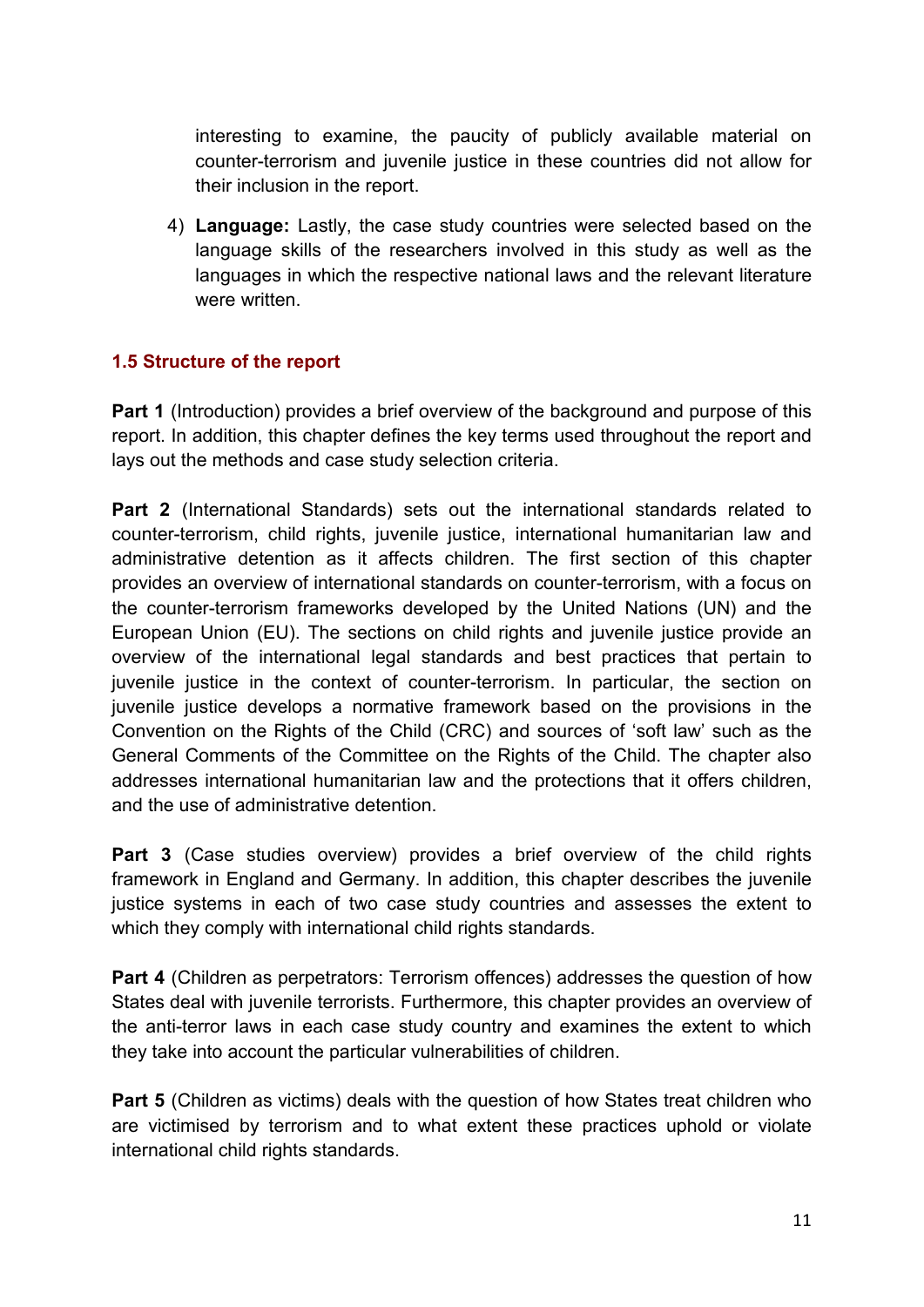**Part 6** (Counter-terrorism measures) examines de-radicalisation and counterradicalisation programmes in the UK and Germany. In particular, this chapter asks how States deal with the radicalisation of children and how to address this problem most appropriately.

Part 7 (Conclusion and Recommendations) summarises the key findings from the two case studies and provides recommendations in support of the future elaboration of Guidelines on Juvenile Justice in a Counterterrorism Context.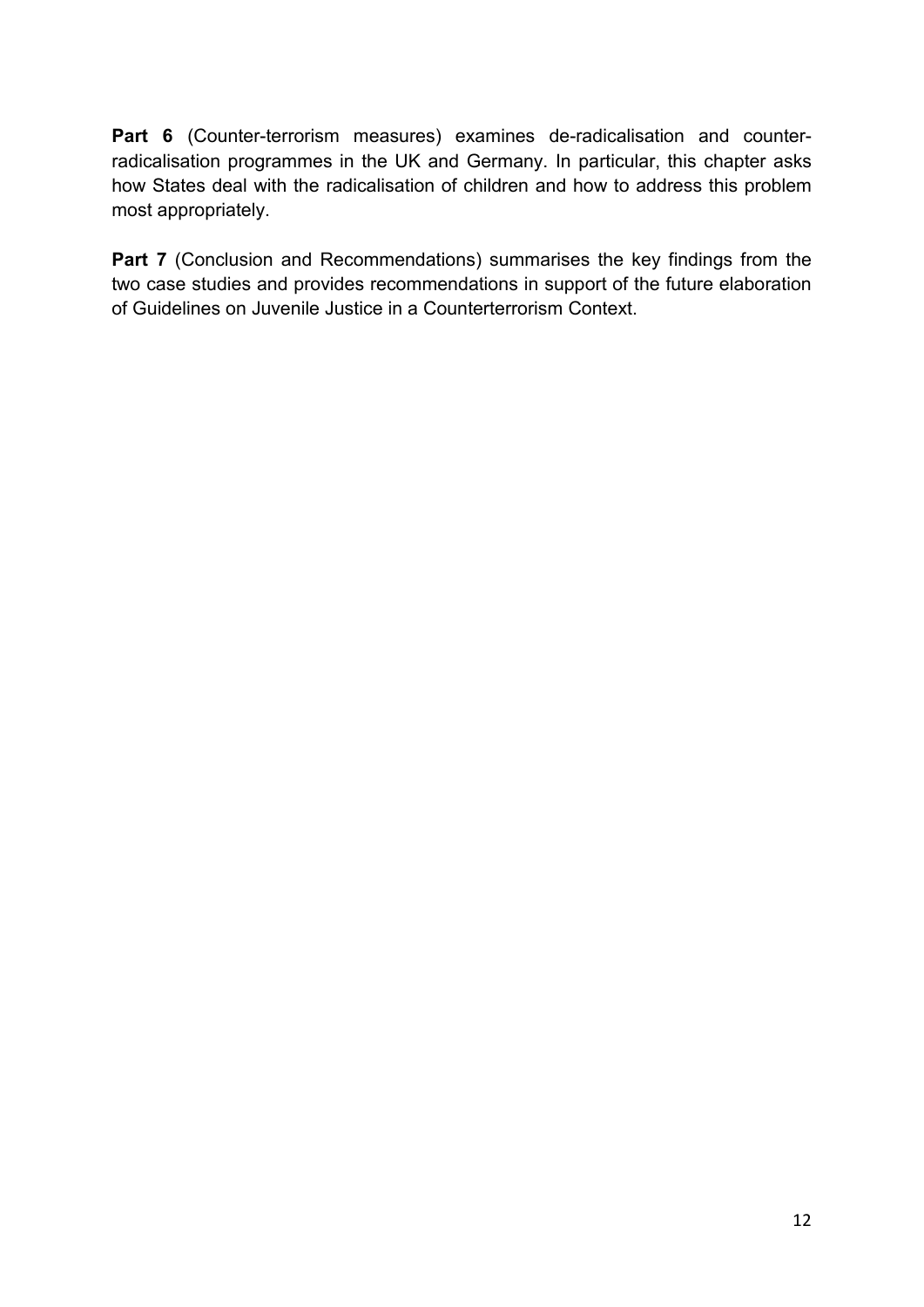## **PART 2: INTERNATIONAL STANDARDS**

#### **2.1 International standards on terrorism**

Terrorism has been on the international agenda since 1934, when the League of Nations initiated a draft Convention for the Prevention and Punishment of Terrorism. Although this Convention was eventually adopted in 1937, it never came into force. Since the attacks on the World Trade Centre in September 2001, the United Nations has passed a number of resolutions and conventions, developed guidelines and published reports related to counter-terrorism. The following sections provide an overview of international counter-terrorism standards, with a focus on standards developed by the UN.

#### **2.2 UN Treaties on Counter-terrorism**

Rather than prohibiting terrorism as such, the UN has approached the subject by prohibiting specific actions, such as hijacking or the taking of hostages, which are frequently associated with terrorism. This approach has allowed UN member states to side step the difficult and politically charged issue of defining terrorism. Since 1963, the UN has developed fourteen conventions and four protocols related to terrorism and counter-terrorism.<sup>44</sup> In 2005, the international community introduced substantive changes to three of these universal instruments specifically to account for the threat of terrorism.<sup>45</sup> Two more legal instruments were added in 2010.<sup>46</sup> These further treaties criminalise acts related to civil aviation as well as the use of chemical, biological and nuclear weapons.

Currently, UN Member States are negotiating a comprehensive convention on international terrorism. This convention would complement the existing framework of international anti-terrorism instruments and would build on key guiding principles already present in recent anti-terrorist treaties. However, it is unlikely that such a comprehensive convention on international terrorism will become a reality anytime soon, given the fundamental difference in understanding between UN member states as to what the term "terrorism" entails.<sup>47</sup>

<sup>&</sup>lt;sup>44</sup> The full list of Conventions can be obtained at: http://www.un.org/en/terrorism/instruments.shtml<br><sup>45</sup> Amendments to the Convention on the Physical Protection of Nuclear Material, Protocol of 2005 to the Convention fo Suppression of Unlawful Acts against the Safety of Maritime Navigation, Protocol of 2005 to the Protocol for the Suppression of Unlawful Acts against the Safety of Fixed Platforms Located on the Continental Shelf.

The 2010 Convention on the Suppression of Unlawful Acts Relating to International Civil Aviation, the 2010 Protocol

Supplementary to the Convention for the Suppression of Unlawful Seizure of Aircraft.<br><sup>47</sup> Golder, B. & Williams, G. 2004. "What is 'Terrorism'? Problems of Legal Definition" UNSW Law Jl 22; 27(2) University of New South Wales Law Journal 270.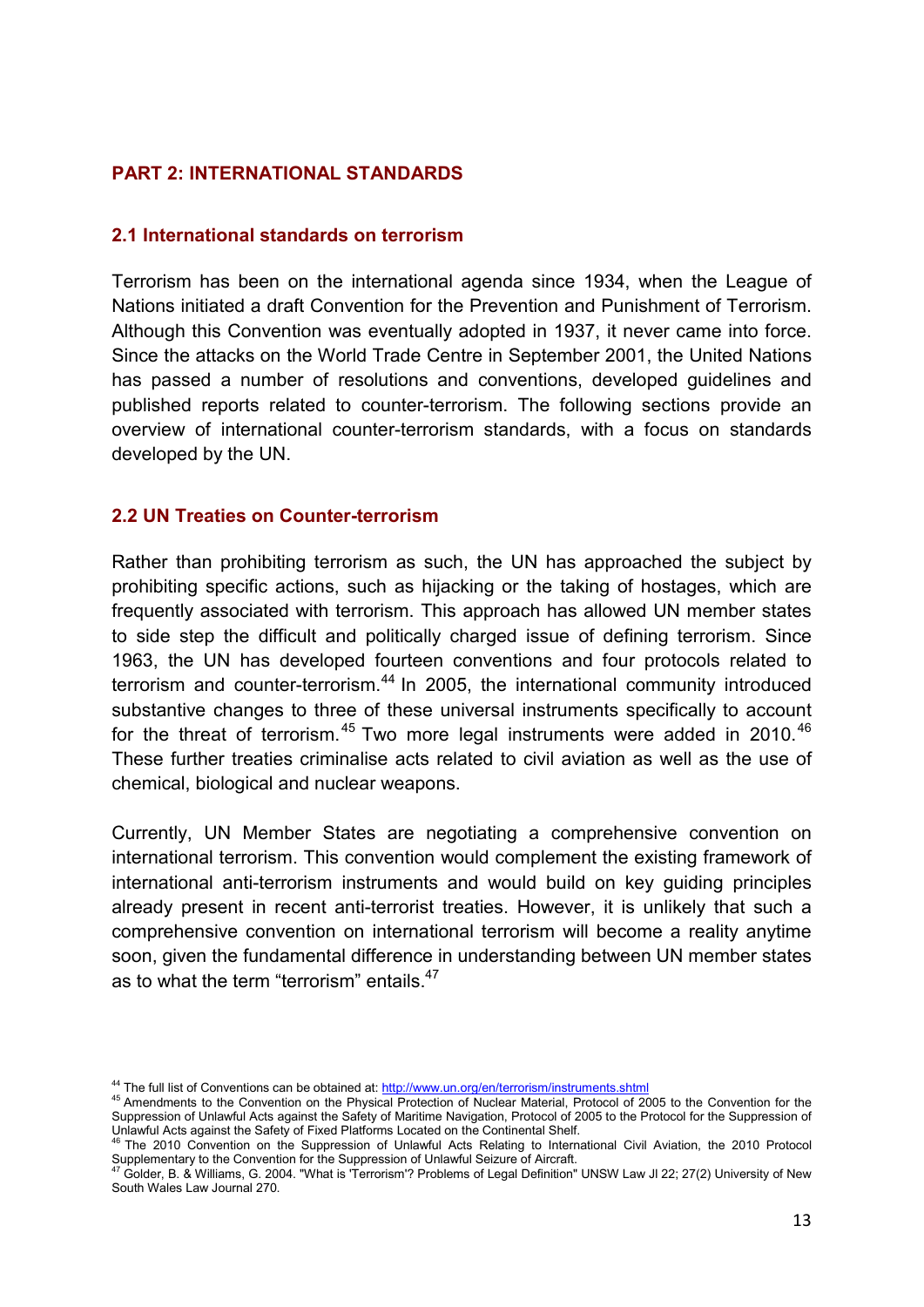# **2.3 UN Strategy on Counter-terrorism**

Building on the Secretary General's report, the UN General Assembly adopted a *Global Counter-Terrorism Strategy* ("UN Strategy") in September 2006, which takes the form of a resolution and an annexed Plan of Action containing the above mentioned four pillars.<sup>48</sup>

In this Plan of Action, UN member States agree to:

- Consider ratifying all fourteen relevant international treaties related to counterterrorism;
- Implement all General Assembly resolutions on measures to eliminate international terrorism, and relevant General Assembly resolutions on the protection of human rights and fundamental freedoms while countering terrorism; and
- Implement all Security Council resolutions related to international terrorism.

In contrast to the Secretary General's report, the UN Strategy is only made up of four 'pillars'. However, the last pillar ("defending human rights in the context of terrorism and counter-terrorism") of the Secretary General's report remains an essential part of the UN Strategy. In Section IV (1) of the Plan of Action, member states also reaffirm their commitment to General Assembly Resolution 60/158 of 2005, which provides the UN framework for the 'Protection of human rights and fundamental freedoms while countering terrorism.' In addition, in Section IV (4), member states promise to ensure that *"any person who participates in the financing, planning, preparation or perpetration of terrorist acts or in support of terrorist acts is brought to justice, on the basis of the principle to extradite or prosecute, with due respect for human rights and fundamental freedoms, and that such terrorist acts are established as serious criminal offences in domestic laws and regulations.*"

Since its inception in 2006, the UN Strategy has been updated and reviewed a number of times to account for changes in international counter-terrorism practice.<sup>49</sup> In its latest review, in 2014, the UN General Assembly added sections that:

- Urge all States to respect and protect **the right to privacy**, as set out in Article 12 of the Universal Declaration of Human Rights and Article 17 of the International Covenant on Civil and Political Rights (ICCPR);
- Encourage all States to prevent and tackle the phenomenon of 'foreign fighters' through information-sharing, border management to detect travel,

<sup>&</sup>lt;sup>48</sup> UN Doc. A/RES/60/288.<br><sup>49</sup> See UN Doc. A/RES/62/272 (2008); A/RES/64/297 (2010); A/RES/66/282 (2012); A/RES/68/276 (2014).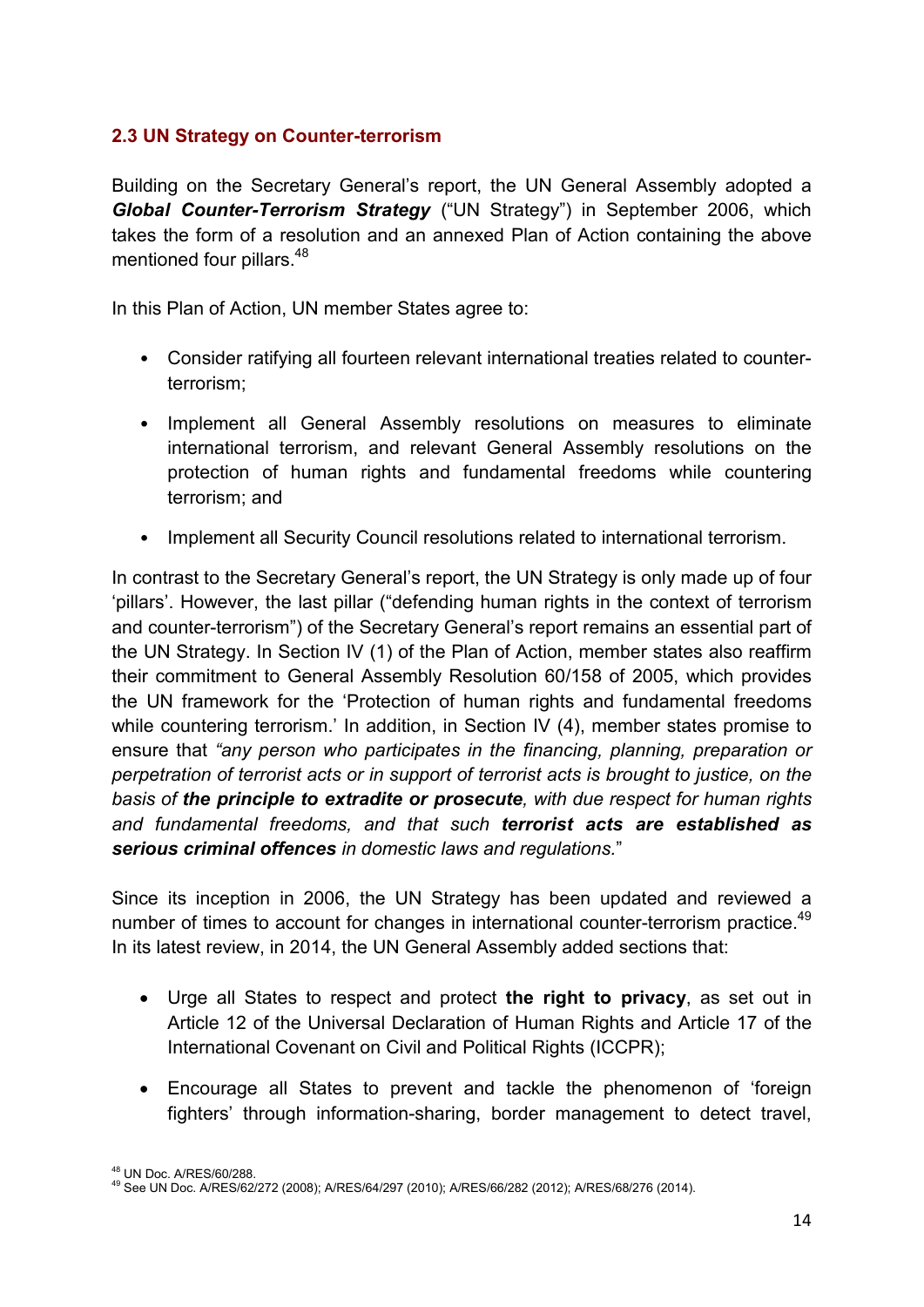and appropriate criminal justice response, and to consider the use of the UN sanctions regime;

 Call upon all States to prohibit by law **incitement to commit** a terrorist act or acts. $50$ 

Like the UN Secretary General's report, the UN Strategy, and its updates and reviews make no mention of the particular vulnerabilities of children and how these could most appropriately be addressed in national counter-terrorism strategies.

# **2.4 Other international guidelines on counter-terrorism**

## *a) General Assembly Resolution 60/158 (2006)*

Resolution 60/158 lays out the official UN framework for the protection of human rights while countering terrorism. Again, this resolution does not specifically mention UN Member States' obligations under the CRC or other child rights standards. However, it includes two paragraphs that go into more detail about Member States' obligations under the ICCPR and international refugee law while countering terrorism, which in a general manner also apply to children.

- **Paragraph 3, Page 2,** of the Resolution *reaffirms the obligation of States, in accordance with Article 4 of the ICCPR to respect certain rights as nonderogable in any circumstances, recalls, in regard to all other Covenant rights, that any measures derogating from the provisions of the Covenant must be in accordance with that article in all cases, and underlines the exceptional and temporary nature of any such derogations.*
- **Paragraph 5, Page 3,** of the Resolution urges *States to fully respect nonrefoulement obligations under international refugee and human rights law and, at the same time, to review, with full respect for these obligations and other legal safeguards, the validity of a refugee status decision in an individual case if credible and relevant evidence comes to light that indicates that the person in question has committed any criminal acts, including terrorist acts, falling under the exclusion clauses under international refugee law.*

# *b) Other UN guidelines*

The UN Working Group on Protecting Human Rights while Countering Terrorism has to date produced two basic human rights reference guides for States to apply in their counter-terrorism efforts. One of them, the *Basic Human Rights Reference Guide: The Stopping and Searching of Persons in the Context of Countering*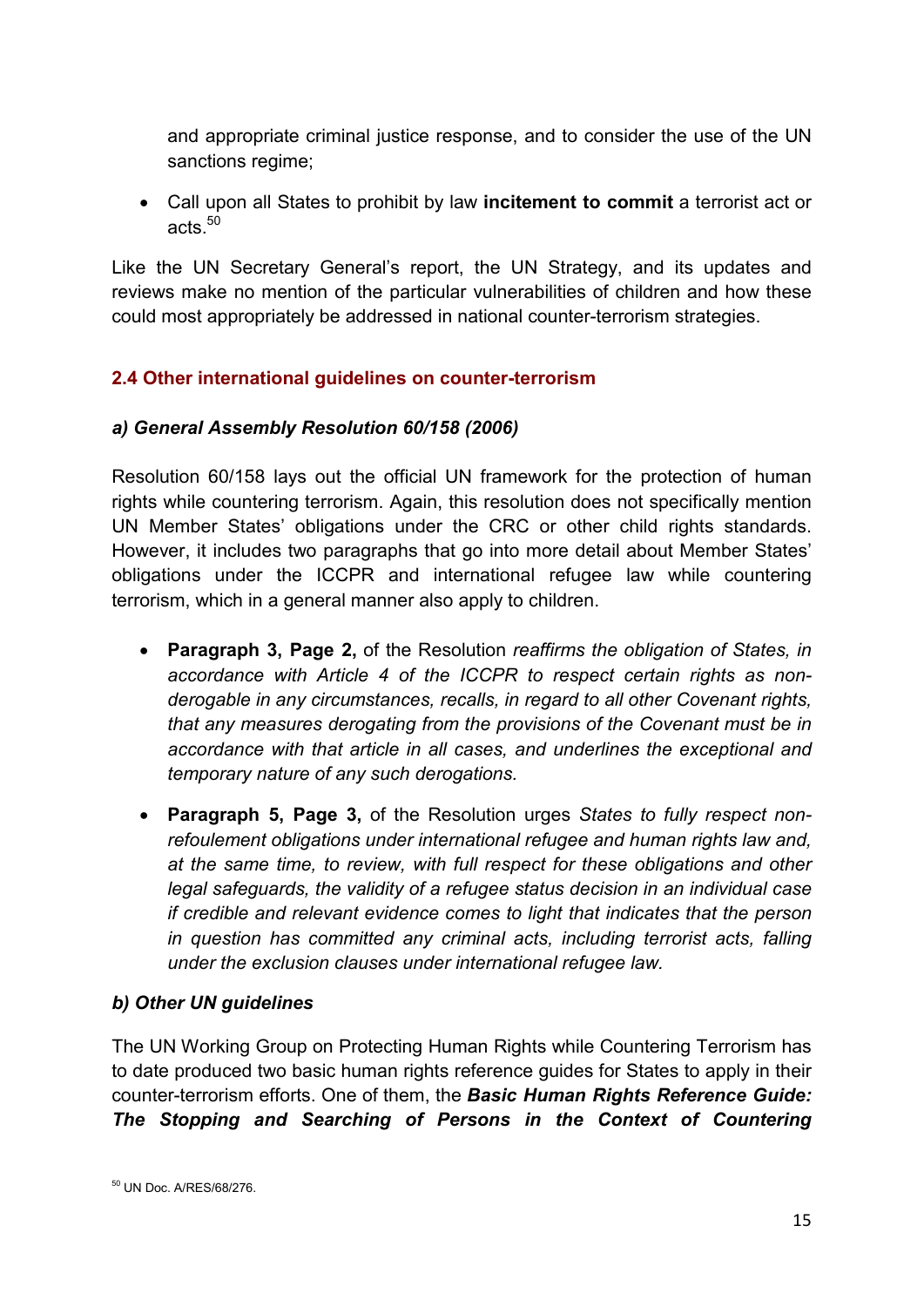*Terrorism,51* includes a few guidelines related to the rights and particular situation of children.

- *"The search of children also requires special measures; and the presence of a trusted adult or a medical doctor is seen as good practice".<sup>52</sup>*
- *"It shall not be considered unlawfully discriminatory for the police to enforce certain special measures designed to address the special status and needs of women (including pregnant women and new mothers), juveniles, the sick, the elderly and others requiring special treatment in accordance with international human rights standards*".53

Other UN Working Group guides and publications only mention the rights and particular vulnerabilities of children in a very cursory manner, often in combination with other vulnerable groups such as women, elderly and disabled persons.<sup>54</sup> In particular, there is no mention of the non-derogable nature of the rights contained in the CRC.

The 2009 Report of the UN Special Rapporteur on the promotion and protection of human rights and fundamental freedoms while countering terrorism also encourages UN Member States "*to repeal all counter-terrorism measures that sanction the unlawful detention and ill-treatment of women and children to produce information concerning male family members suspected of terrorism*."<sup>55</sup>

# *c) EU Counter-terrorism framework <sup>56</sup>*

After the terrorist attack of September 2001, counter-terrorism moved rapidly to the forefront of the EU's policy agenda, with the result that the 28 members of the European Union today are now obliged to implement a vast body of legislation and policy. This includes a common legal definition of "terrorism" and terrorist offences, and a host of substantive criminal and procedural laws, as well as supplementary "security" and "preventative" measures. In addition, numerous EU bodies and agencies have been given a mandate to implement or coordinate EU counter-

<sup>55</sup> UN doc. A/64/211 Available at: http://www2.ohchr.org/english/issues/terrorism/rapporteur/docs/A-64-211.pdf<br><sup>56</sup> It would go beyond the scope of this report to consider all existing regional counter-terrorism strategie

<sup>51</sup> UN Working Group on Protecting Human Rights while Countering Terrorism. March 2014. Basic Human Rights Reference Guide: The Stopping and Searching of Persons in the Context of Countering Terrorism. Available at: http://www.un.org/en/terrorism/ctitf/pdfs/Basic%20Human%20Rights%20Reference%20Guide%20-

<sup>%20</sup>The%20Stopping%20and%20Searching%20of%20Persons2014.pdf.<br>
52 Ibid. p. 11.<br>
53 Ibid. p. 11.<br>
54 See e.g. UN Working Group on Protecting Human Rights while Countering Terrorism. March 2014. Basic Human Rights<br>
Reference G Reference Guide: Security Infrastructure. Available at: http://www.un.org/en/terrorism/ctitf/pdfs/Basic%20Human%20Rights%20Reference%20-

<sup>%20</sup>Security%20Infrastructure2014.pdf or UN Working Group on Protecting Human Rights while Countering Terrorism. November 2008. Expert Seminar on 'The impact of terrorism and counter-terrorism measures on the enjoyment of economic, social and cultural rights (ESCR). Available at: http://www.un.org/en/terrorism/ctitf/pdfs/wg\_protectin

EU framework is the most relevant in this respect, given that two of our case studies are EU member states.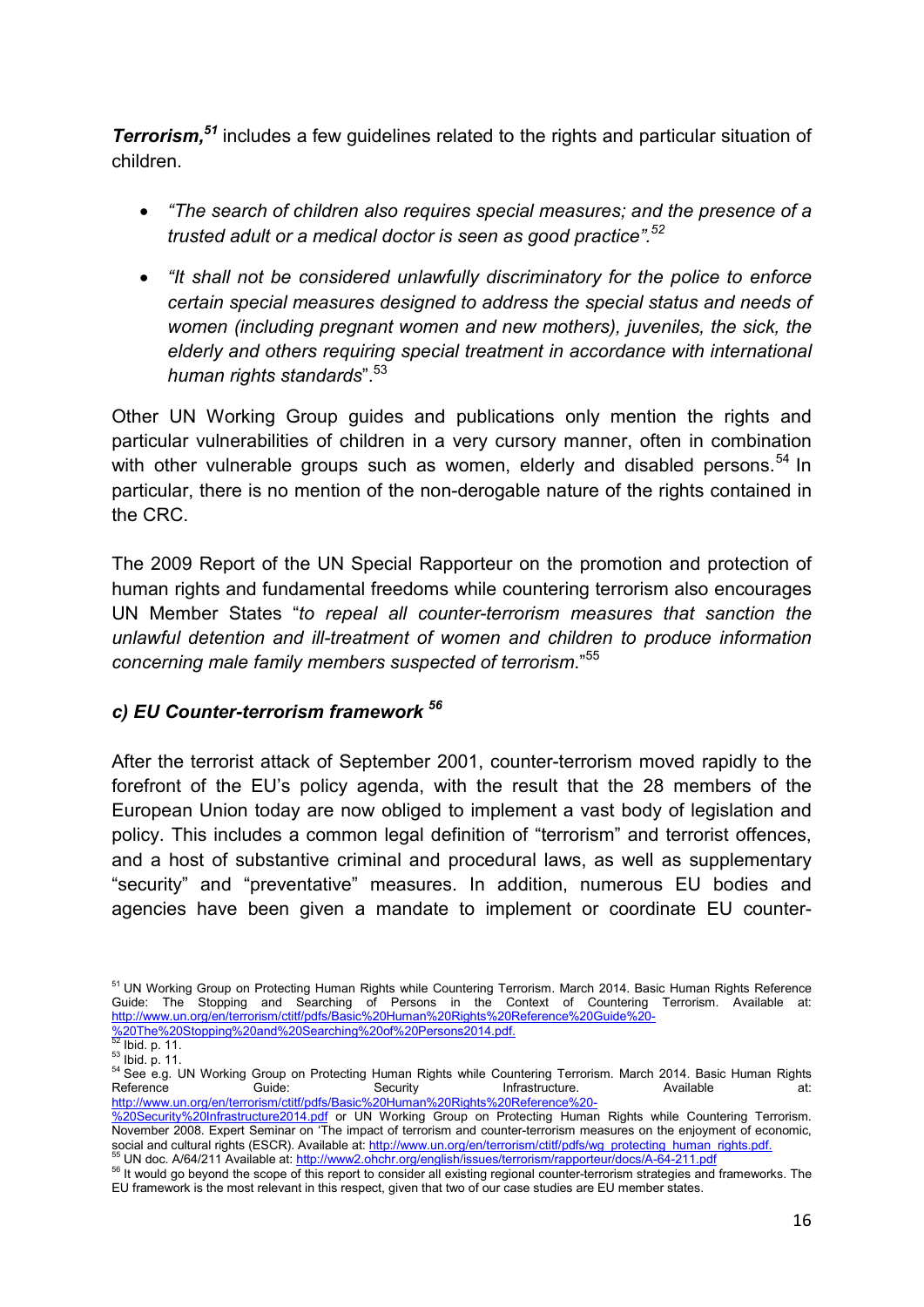terrorism policies.<sup>57</sup> If both legislative and non-legislative instruments are taken into account, the EU adopted at least 239 separate counter-terrorism measures between the  $11<sup>th</sup>$  September 2001 and 2013,<sup>58</sup> and continues to issue new instruments.

The EU's overall counter-terrorism framework is based on the *Framework Decision 2002/475/JHA* on combating terrorism of 2002 and its amending decision *2008/919/JHA of 2008*. 59 These framework decisions introduce an EU-wide common definition of terrorist offences, require EU countries to align their legislation and also introduce minimum penalties for terrorist offences.<sup>60</sup> They also require EU member-states to criminalise 'preparatory' terrorist acts<sup>61</sup> as well as the acts of inciting, aiding or abetting terrorist offences. A recent report by the EU Commission notes that all EU member-states (except Ireland and Greece) have adopted measures to criminalise the offences of public provocation, recruitment and training for terrorism.<sup>62</sup> Neither the original Framework Decision of 2002 nor the amending decision of 2008 make any mention of the rights and particular vulnerabilities of children, and how EU member-states can address these most appropriately in their national counter-terrorism strategies.

The only official EU strategy paper on counter-terrorism that specifically points to EU member-states' obligations under the CRC is the **"***Outline of the counter-terrorism strategy for Syria and Iraq, with particular focus on foreign fighters***"** of January 2015. In this draft strategy paper, EU member-states are reminded that *"all measures taken to counter terrorism must comply with international law, including human rights law (including the Convention on the Rights of the Child, where appropriate), refugee law, and international humanitarian law*."63 However, this very cursory mention of EU member states' obligations under the CRC does not amount to a specific child rights guideline on how the rights and vulnerabilities of children are most appropriately addressed in national counter-terrorism efforts.

In summary, it must be concluded that the international standards on counterterrorism, as developed by the UN and the EU, have so far failed to address the rights and vulnerabilities of children.

forgery with the aim of committing terrorist offences.<br><sup>62</sup> Report From The Commission to the European Parliament and the Council on the implementation of Council Framework Decision 2008/919/JHA of 28 November 2008 amending Framework Decision 2002/475/JHA on combating terrorism. Available at: http://eur-lex.europa.eu/legal-content/EN/TXT/?uri=celex:52014DC0554. If the counter-terrorism strategy for Syria and Iraq, with<br><sup>63</sup> General Secretariat of the Council. 16 January 2015. "Outline of the counter-terrori

<sup>&</sup>lt;sup>57</sup> State Watch (2013). "Taking stock of EU Counter-terrorism policy and review mechanisms: Summary of State watch's findings for SECILE project". Available at: http://www.statewatch.org/news/2013/dec/SECILE-sw-summary.pd

Hayes, B. & Jones, C. (2013). "Catalogue of EU Counter-Terrorism Measures Adopted since 11 September 2001". Available

at: http://www.statewatch.org/news/2013/dec/secile-catalogue-of-EU-counter-terrorism-measures.pdf.<br>
<sup>59</sup> Framework Decision 2002/475/JHA and 2008/919/JHA. Available at: http://eur-lex.europa.eu/legal-<br>
<u>Solitich.</u><br>
59 Ibid

<sup>&</sup>lt;sup>61</sup> Examples include public provocation to commit a terrorist offence, recruitment and training for terrorism and theft, extortion or

particular focus on foreign fighters". Available at: http://data.consilium.europa.eu/doc/document/ST-5369-2015-INIT/en/pdf.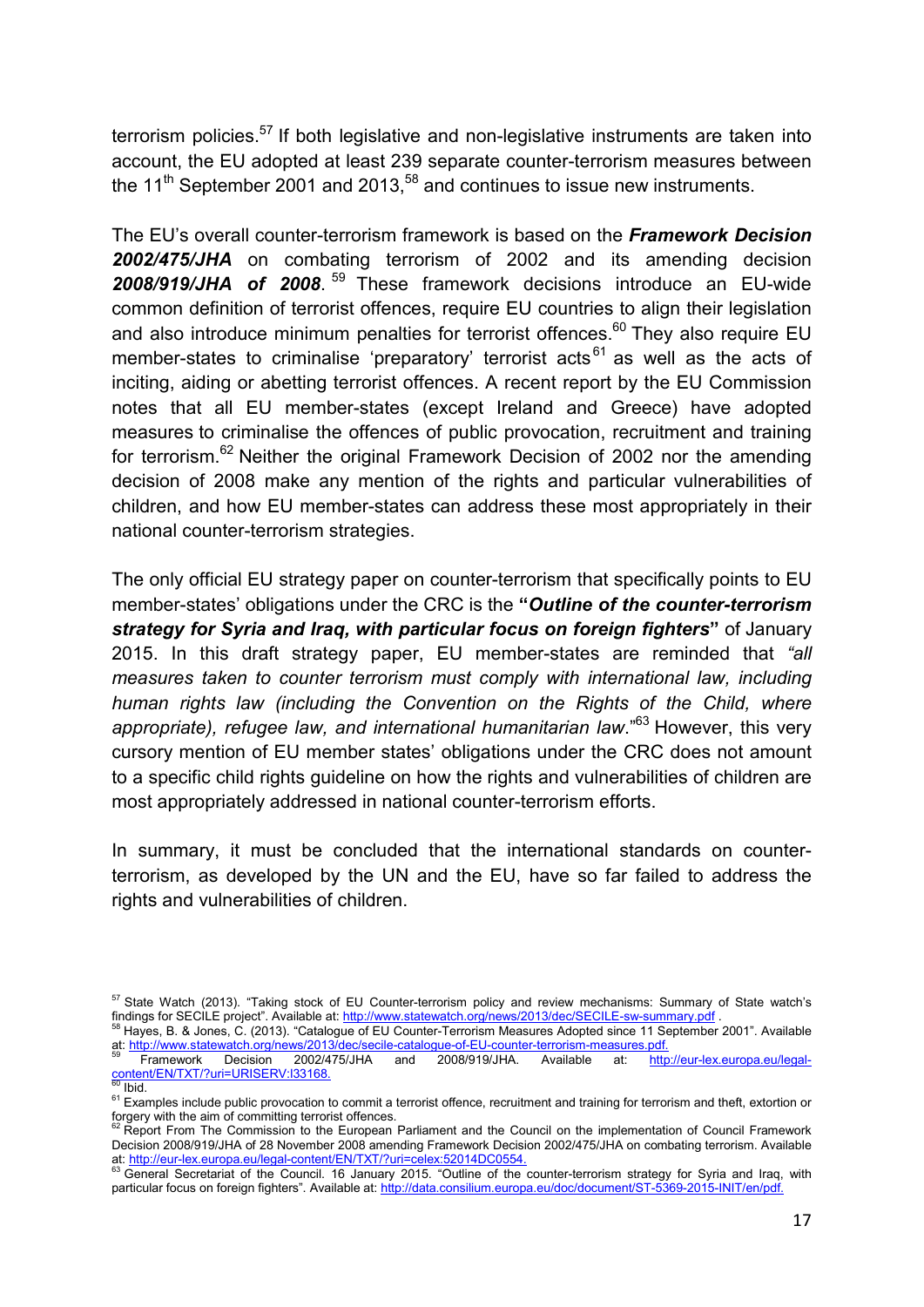#### **2.5 Child rights standards**

The concept that children have rights, and the recognition of those rights is very much a twentieth century concept. The first international instrument on children's rights, the *Declaration of Children's Rights* was adopted by the League of Nations in 1924. Its inspiration was the treatment of children in the First World War and the lack of protection given to children. The Declaration of Children's Rights focuses heavily on the right of the child to protection and the responsibility of adults to provide it. The impetus for a further, more encompassing instrument came as a result of the Second World War and the treatment of children, particularly in Europe. This led to a second *Declaration of Children's Rights* by the UN in 1959. Again, this was a limited instrument and, as a Declaration, did not have the same status as a treaty. The *Convention on the Rights of the Child* took 10 years to draft, and opened for ratification on  $20<sup>th</sup>$  November 1989. It came into force on  $2<sup>nd</sup>$  September 1990. It is the most ratified of all human rights treaties. All countries of the world have ratified the Convention with the exception of the USA. As there is virtually universal ratification, many have argued that the CRC now has the status of customary law.

#### **2.6 Juvenile justice standards**

The most important international instruments for the administration of juvenile justice are the CRC and the International Covenant on Civil and Political Rights (ICCPR). Article 40(3) of the CRC requires States to promote the establishment of laws, procedures, authorities and institutions specifically applicable to children alleged as, accused of, or recognised as having infringed the penal law. In other words, a State is required to establish a juvenile justice system. Children over the State's minimum age of criminal responsibility<sup>64</sup> and under the age of 18 who are charged with a criminal offence should be dealt with in the juvenile justice system, regardless of the nature of the charge. This applies just as much to terrorist offences as it applies to any other criminal offence.

Apart from the CRC and the ICCPR, there are four main juvenile justice instruments, known collectively as the UN Minimum Standards and Norms of Juvenile Justice: the United Nations Guidelines for the Prevention of Juvenile Delinquency (Riyadh Guidelines);<sup>65</sup> the United Nations Standard Minimum Rules for the Administration of Juvenile Justice (Beijing Rules);<sup>66</sup> the United Nations Rules for the Protection of

<sup>&</sup>lt;sup>64</sup> The CRC, Article 40(3)(a) provides that States Parties shall establish a minimum age below which children shall be presumed not to have the capacity to infringe the criminal law. The age set by States varies from 7 – 18, but the CRC Committee recommended in General Comment No 10 (CRC/C/GC/10) para. 32, that the minimum age of criminal responsibility should not be below 12 years of age.<br>
<sup>65</sup> The Riyadh Guidelines set standards aimed at preventing juvenile delinquency.<br>
<sup>66</sup> The Beijing Rules provide guidelines on how juveniles should be treated while part of the justi

such as privacy, special training for the police and due process guarantees. In addition, the Rules set out guidelines for the diversion of juveniles from judicial proceedings.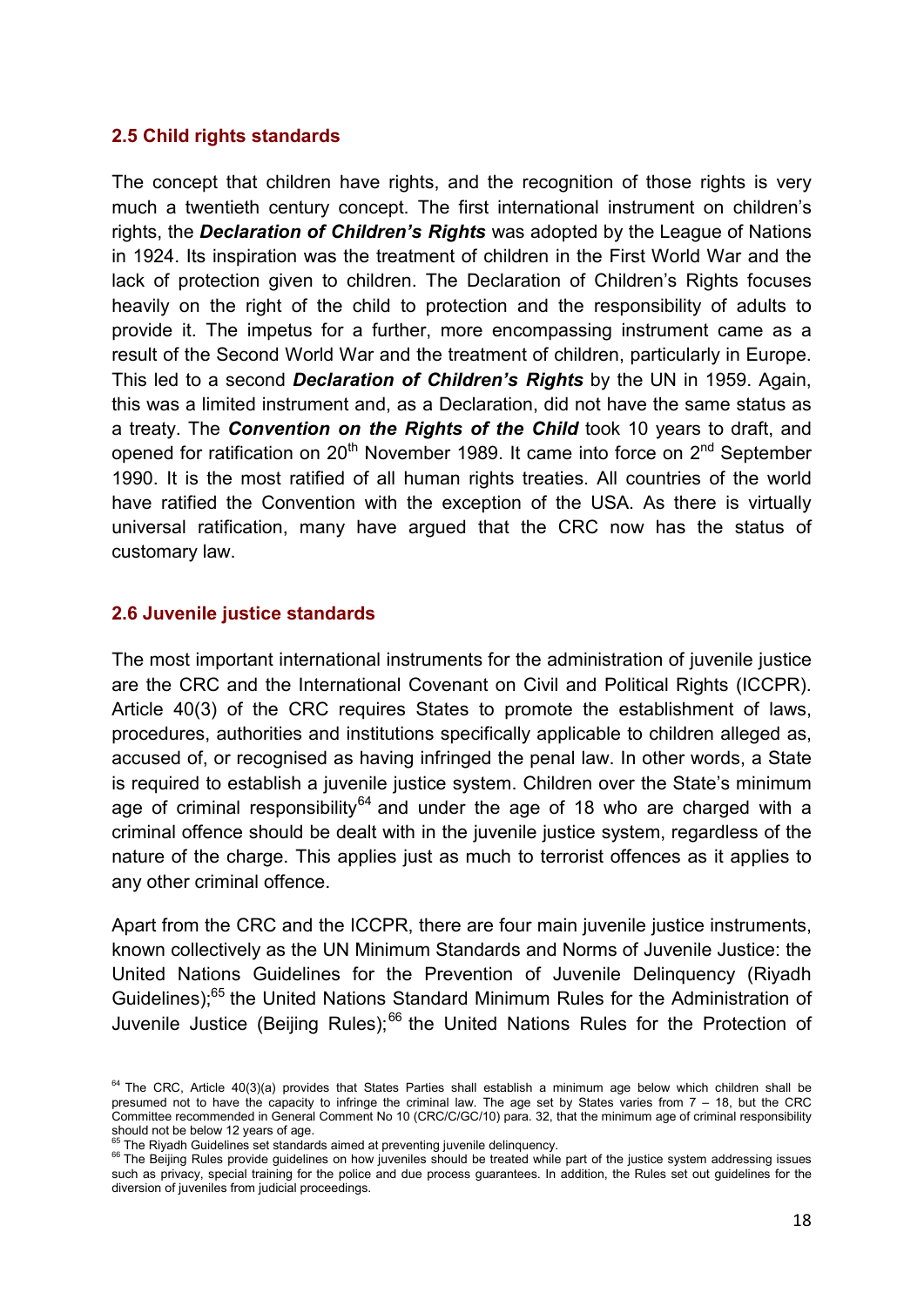Juveniles Deprived of their Liberty (Havana Rules); $67$  and the Guidelines for Action on Children in the Criminal Justice System (Vienna Guidelines).<sup>68</sup>

Regional instruments also address juvenile justice, including: the European Convention for the Protection of Human Rights and Fundamental Freedoms (European Convention);69 the African Charter on Human and Peoples' Rights (Banjul Charter);<sup>70</sup> the African Charter on the Rights and Welfare of the Child;<sup>71</sup> the Arab Charter on Human Rights (Arab Charter); $<sup>72</sup>$  the American Convention on Human</sup> Rights (American Convention);<sup>73</sup> and the American Declaration on the Rights and Duties of Man<sup>74</sup> as well as the jurisprudence developed by the European Court of Human Rights (ECHR), the Inter-American Court of Human Rights, the Inter-American Commission on Human Rights and the African Commission on Human and Peoples' Rights. In addition, there are a number of detailed international and regional standards and norms governing criminal justice generally<sup>75</sup> but also applicable to juvenile justice.

Assistance on interpreting the CRC and the UN Minimum Standards and Norms on Juvenile Justice has been provided by the CRC Committee in General Comment No. 10 $76$ 

Article 40 of the CRC sets out the legal framework of juvenile justice and the rights to be afforded to a child by a juvenile justice system, as well as specific due process

 $67$  The Havana Rules provide detailed minimum standards for the care and treatment of juveniles deprived of their liberty.

<sup>68</sup> Guidelines for Action on Children in the Criminal Justice System, Recommended by Economic and Social Council resolution 1997/30 of 21 July 1997

<sup>69</sup> Council of Europe, European Convention for the Protection of Human Rights and Fundamental Freedoms, 4 November 1950, ETS 5.Hereinafter the European Convention. See also Recommendation CM/Rec (2008) 11 on the European Rules for juvenile offenders subject to sanctions or measures (5 November 2008).

<sup>&</sup>lt;sup>0</sup>African Charter on Human and Peoples' Rights, 27 June 1981, CAB/LEG/67/3 rev. 5, 21 I.L.M. 58 (1982).Hereinafter the Banjul Charter.

<sup>71</sup> Organization of African Unity, African Charter on the Rights and Welfare of the Child, 11 July 1990,

CAB/LEG/24.9/49 (1990).<br><sup>72</sup> League of Arab States, Arab Charter on Human Rights, 15 September 1994, entered into force 15 March 2008. Hereinafter the Arab Charter. This Charter should not be regarded as complying fully with the CRC as Article 10 permits the imposition of the death penalty for serious crimes and does not specifically exempt children, even though this is a sentence which is

prohibited by the CRC.<br><sup>73</sup> Organization of American States, American Convention on Human Rights, "Pact of San Jose", Costa Rica, 22 November 1969, OAS, Treaty Series, No. 36, entered into force 18 July 1978. Hereinafter the American Convention.<br><sup>74</sup> Organization of American States), American Declaration of the Rights and Duties of Man, 2 May 1948, OAS Resolutio

adopted by the Ninth International Conference of American States, Bogotá, Colombia, 1948. 75 Universal Declaration of Human Rights, adopted by United Nations General Assembly on 10 December 1948 in Paris

<sup>[</sup>Hereinafter the UDHR.]; International Covenant on Civil and Political Rights, adopted by United Nations General Assembly Resolution 2200A (XXI) of 16 December 1966 and entered into force 23 March 1976 [Hereinafter the ICCPR.]; United Nations Standard Minimum Rules for the Treatment of Prisoners, adopted by the First United Nations Congress on the Prevention of Crime and the Treatment of Offenders, held at Geneva in 1955, and approved by the Economic and Social Council by its resolutions 663 C (XXIV) of 31 July 1957 and 2076 (LXII) of 13 May 1977 [Hereinafter the Standard Minimum Rules for the Treatment of Prisoners.]; Body of Principles for the Protection of all Persons under Any Form of Detention or Imprisonment, UN GAOR A/RES/43/173, 9 December 1988, which sets out a comprehensive list of protections for persons who are subject to administrative detention [Hereinafter the Body of Principles.]; United Nations Declaration of Basic Principles on the Independence of the Judiciary, adopted by the Seventh United Nations Congress on the Prevention of Crime and the Treatment of Offenders held at Milan from 26 August to 6 September 1985 and endorsed by General Assembly, UN GAOR 40/32 (29 November 1985) and UN GAOR 40/146 (13 December 1985); United Nations Standard Minimum Rules for Non-Custodial Measures, adopted by the United Nations General Assembly 14 December 1990, UN GAOR A/RES/45/110 [Hereinafter the Tokyo Rules.]; United Nations Basic Principles on the Use of Force and Firearms by Law Enforcement Officials, 7 September 1990, adopted by the Eighth United Nations Congress on the Prevention of Crime and the Treatment of Offenders, Havana, 27 August to 7 September 1990, U.N. Doc. A/CONF.144/28/Rev.1. 76 Committee on the Rights of the Child, General Comment No. 10 (2007).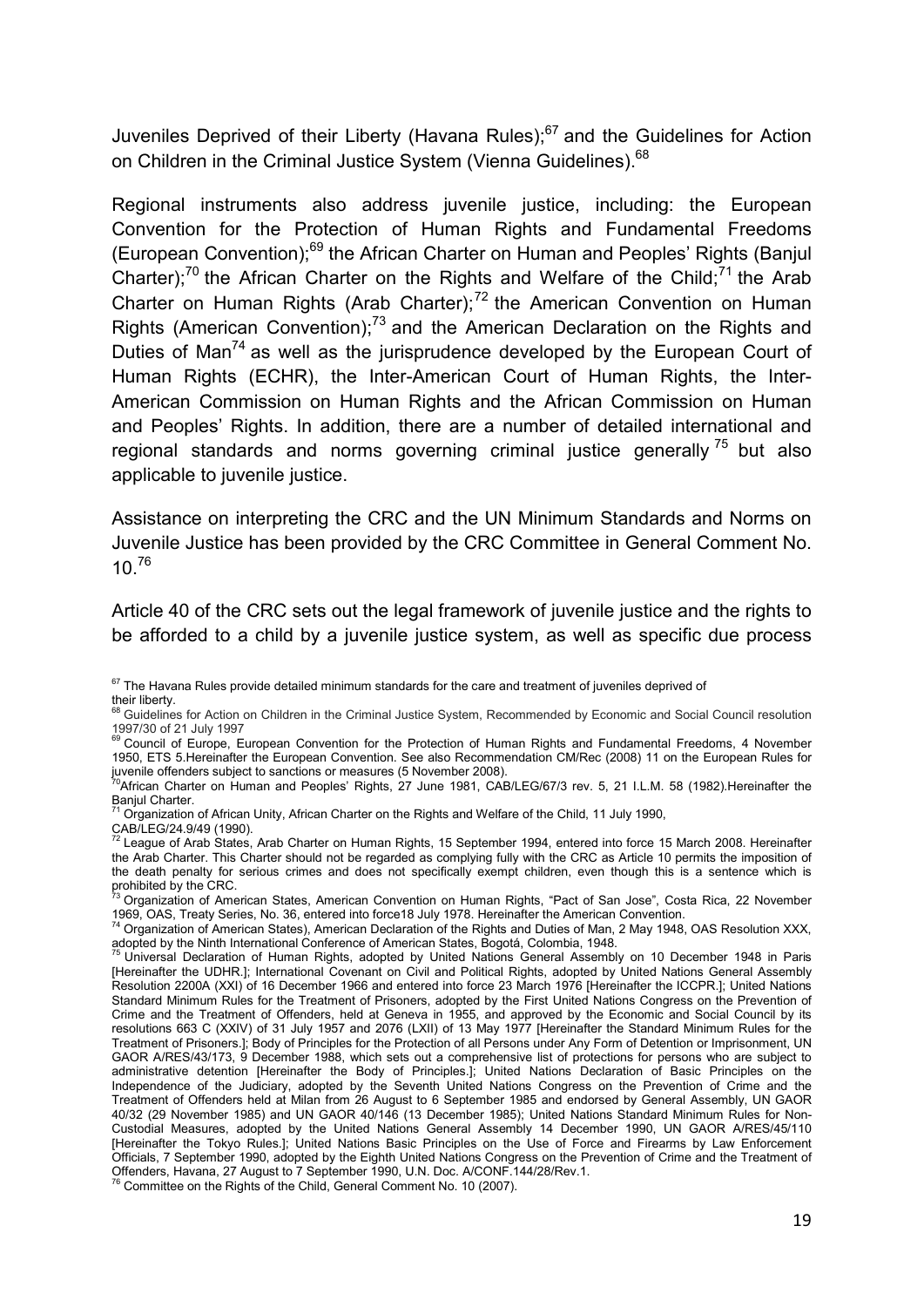guarantees.77 Many of these provisions mirror the provisions of Articles 9 and 14 of the ICCPR.

Article 40(2):

(a) No child shall be alleged as, be accused of, or recognised as having infringed the penal law by reason of acts or omissions that were not prohibited by national or international law at the time they were committed;

(b) Every child alleged as or accused of having infringed the penal law has at the least the following guarantees:

(i) To be presumed innocent until proven guilty according to the law;

(ii) To be informed promptly and directly of the charges against him or her and, if appropriate, through his or her parents or legal guardians, and to have legal or other appropriate assistance in the preparation and presentation of his defence;

(iii) To have the matter determined without delay by a competent, independent and impartial authority or judicial body in a fair hearing according to law, in the presence of legal or other appropriate assistance and, unless it is considered not to be in the best interests of the child, in particular, taking into account his or her age or situation, his or her parents or legal guardians.

(iv) Not to be compelled to give testimony or to confess guilt; to examine or have examined adverse witnesses and to obtain the participation and examination of witnesses on his or her behalf under conditions of equality;

(v) If considered to have infringed the penal law, to have this decision and any measures imposed in consequence thereof reviewed by a higher, competent, independent and impartial authority or body, according to law;

(vi) To have the free assistance of an interpreter if the child cannot understand or speak the language used.

There are, however some notable differences between a juvenile justice system and the criminal justice system applicable to adults. One major difference relates to the purpose of juvenile justice. Article 40(1) provides "*States Parties recognise the right of every child alleged as, accused of, or recognised as having infringed the penal law to be treated in a manner consistent with the child's sense of dignity and worth,* 

<sup>77</sup> See Articles 37 and 40.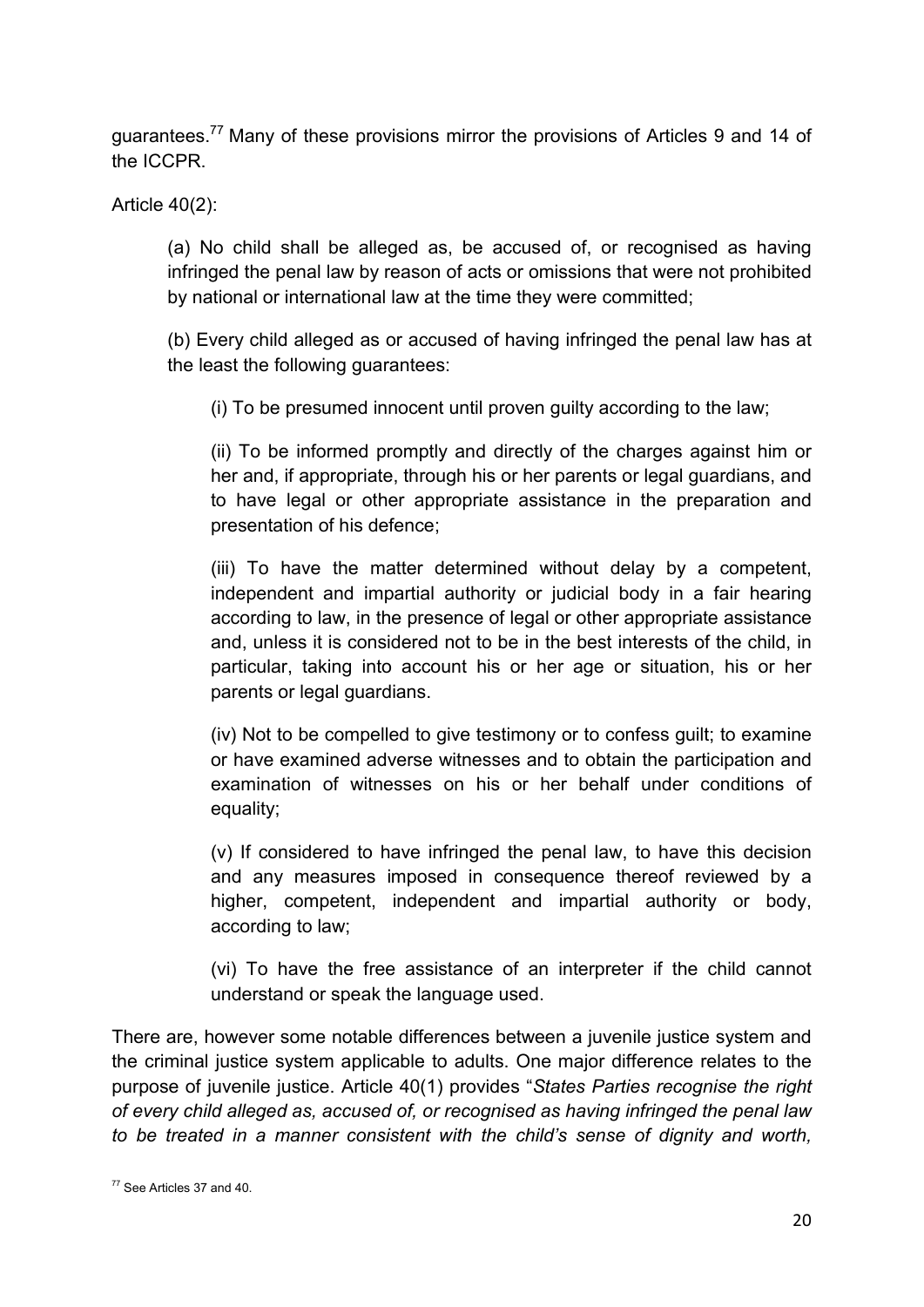*which reinforces the child's respect for the human rights and fundamental freedoms of others and which takes into account the child's age and the desirability of promoting the child's reintegration and the child assuming a constructive role in society."*

A further major difference is that the best interests of the child remain a primary consideration, even in criminal cases.<sup>78</sup> Children also are provided with a greater level of procedural protection by the CRC. A child alleged to have committed an offence should only be interviewed in the presence of a parent or other appropriate adult;<sup>79</sup> a child who is apprehended or arrested should not be detained for longer than 24 hours without being brought before a court; $^{80}$  and whenever appropriate and desirable, measures for dealing with children without resorting to judicial proceedings should be used, providing that human rights and legal safeguards are fully respected.<sup>81</sup>

If a child is charged with a criminal offence, he or she should be tried in a children's court or juvenile court, and the privacy of the child should be respected throughout the proceedings, with a trial taking place in a closed courtroom and no identification of the child in the media. $82$  The procedures used must be such that the child is able to participate effectively in the trial.<sup>83</sup> This requires an arrangement of the Court that allows the child to sit near his or her parents and close to the lawyer providing representation, in a non-intimidating atmosphere.<sup>84</sup> The UN Committee on the Rights of the Child has recommended that both the prosecutor and the defence lawyer should be trained to take cases involving children and that the language used by the Court and the prosecutor must be such that the child is able to understand what is happening.<sup>85</sup> The procedures should take into account a child's attention span and provide regular breaks.<sup>86</sup> If a child is convicted of a criminal offence, any sentence passed should be rehabilitative and not punitive, taking into account the requirement of Article 40(1) of the CRC: the desirability of promoting the child's reintegration and the child's assuming a constructive role in society.

The passing of a sentence of capital punishment or life imprisonment without a possibility of release is forbidden by the CRC, $87$  and corporal punishment is regarded by the CRC Committee in General Comment No 10 as amounting to cruel, inhuman and degrading treatment.<sup>88</sup> Deprivation of liberty is only to be used as a matter of

<sup>&</sup>lt;sup>78</sup> UN Convention on the Rights of the Child, Article 2.<br><sup>79</sup> UN Committee on the Rights of the Child General Comment No 10 (2007) CRC/C/GC/10 para.83.<br><sup>80</sup> UN Committee on the Rights of the Child General Comment No 10 (

<sup>&</sup>lt;sup>85</sup> UN Committee on the Rights of the Child, General Comment No 10 (2007) CRC/C/GC/10, para. 92,<br><sup>86</sup> Ibid.<br><sup>87</sup> UN Convention on the Rights of the Child, Article 37(a).<br><sup>87</sup> UN Convention on the Rights of the Child, Arti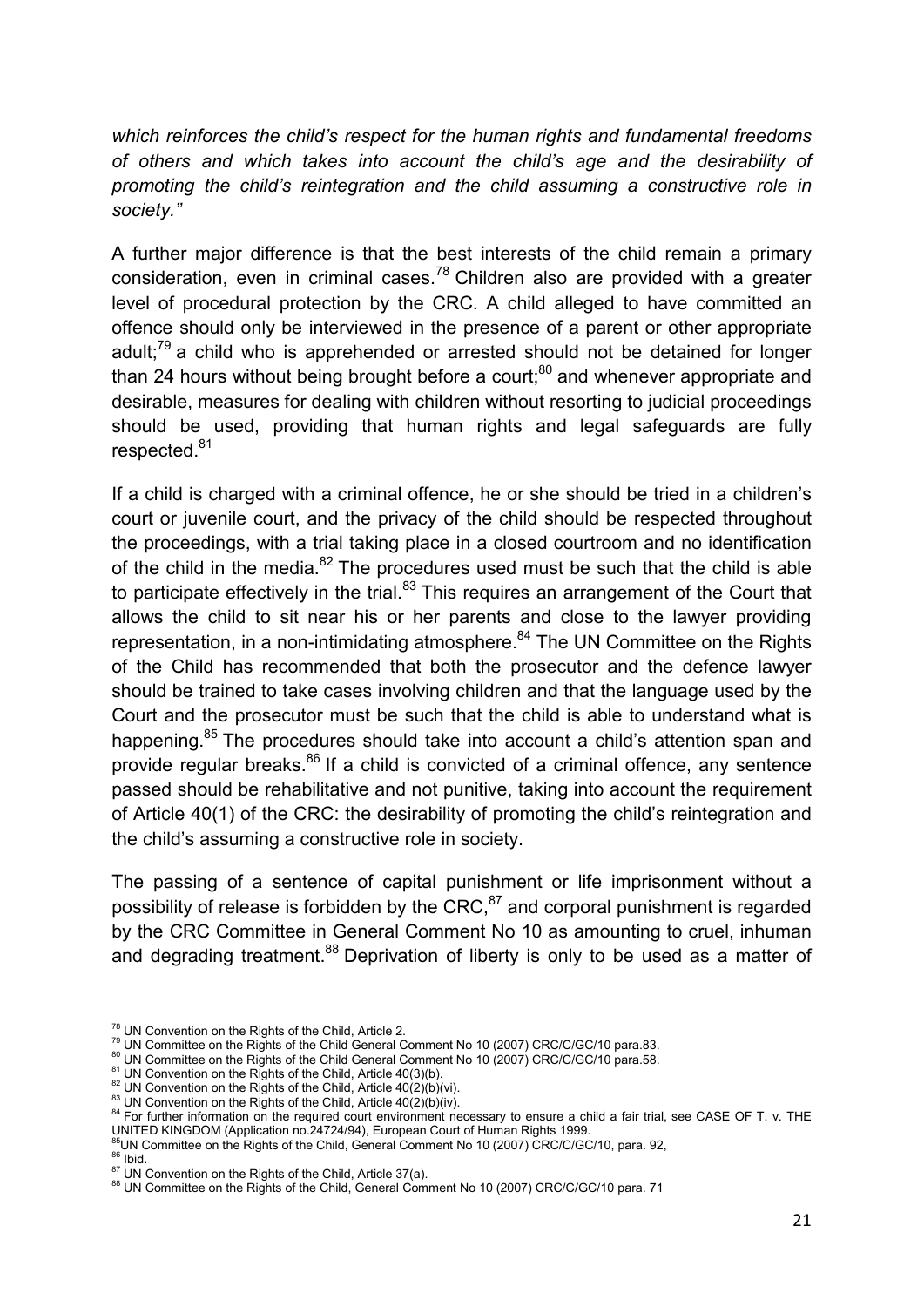last resort and for the shortest appropriate period of time.<sup>89</sup> Children must be kept separately from adults when deprived of liberty and have the right to maintain contact with their family save in exceptional circumstances.<sup>90</sup>

#### **2.7 International humanitarian law standards**

Many children who are alleged to commit, or are accused of terrorist offences are living in areas of armed conflicts. As CRC rights are non-derogable, provisions relating to juvenile justice continue to apply during an armed conflict. International humanitarian law provisions also apply in situations of armed conflicts.

The main legal framework of international humanitarian law is contained in the four Geneva Conventions (1949) and the two Additional Protocols (1977).The four Geneva Conventions have been universally ratified, but Additional Protocol 1 (applicable to international armed conflicts) has only been ratified by 174 States, while Additional Protocol 2 (applicable to non-international armed conflicts) has 168 ratifications.

Both the CRC and the two first Additional Protocols to the Geneva Conventions prohibit the recruitment of children under the age of 15 in armed conflict, both as part of State forces and non-State armed groups, $91$  while the Optional Protocol to the Convention on the Rights of the Child on the Involvement of Children in Armed Conflict,<sup>92</sup> provides that armed groups should not, under any circumstances, recruit or use in hostilities persons under the age of 18 years<sup>93</sup> and that, States should "take" all feasible measures to ensure that members of their armed forces who have not attained the age of 18 do not take a direct part in hostilities.<sup>"94</sup> Despite the prohibition on the recruitment and use of children by armed forces and groups,<sup>95</sup> thousands of children are currently involved in armed conflicts around the world.<sup>96</sup> When these children surrender or are captured, they may face criminal charges, including terrorism related charges, or be placed in administrative detention by the State in whose power they find themselves, despite the fact that many are below the minimum age of recruitment.

<sup>&</sup>lt;sup>89</sup> UN Convention on the Rights of the Child, Article 37(b).<br><sup>90</sup> UN Convention on the Rights of the Child, Article 37(c).<br><sup>91</sup> Article 38 of the CRC prohibits the recruitment of children under the age of 15 years into St States to '*take all feasible measures to ensure that persons who have not attained the age of fifteen years do not take a direct part in hostilities*'. International humanitarian law also contains provisions prohibiting the recruitment or use of children under the age of 15 years in armed conflict: Article 77 of Additional Protocol I; Article 4(3) (c) of Additional Protocol II.

<sup>92</sup> United Nations, Optional Protocol to the Convention on the Rights of the Child on the Involvement of Children in Armed Conflict, 25 May 2005, adopted and opened for signature, ratification and accession by General Assembly Resolution UN GAOR A/RES/54/263 of 25 May 2000. Hereinafter the Optional Protocol.<br><sup>93</sup> Article 4(1) of Optional Protocol<br><sup>94</sup> Ibid. Article 1.

<sup>&</sup>lt;sup>95</sup> Articles 2 and 3 of the Optional Protocol prohibit forced recruitment of children under the age of 18 by State forces but permit voluntary recruitment under certain circumstances.<br>
<sup>96</sup> Coalition to Stop the Use of Child Soldiers, 'Questions and Answers':<www.child-soldiers.org/childsoldiers/ questions-and-

answers> [accessed 15 November 2015].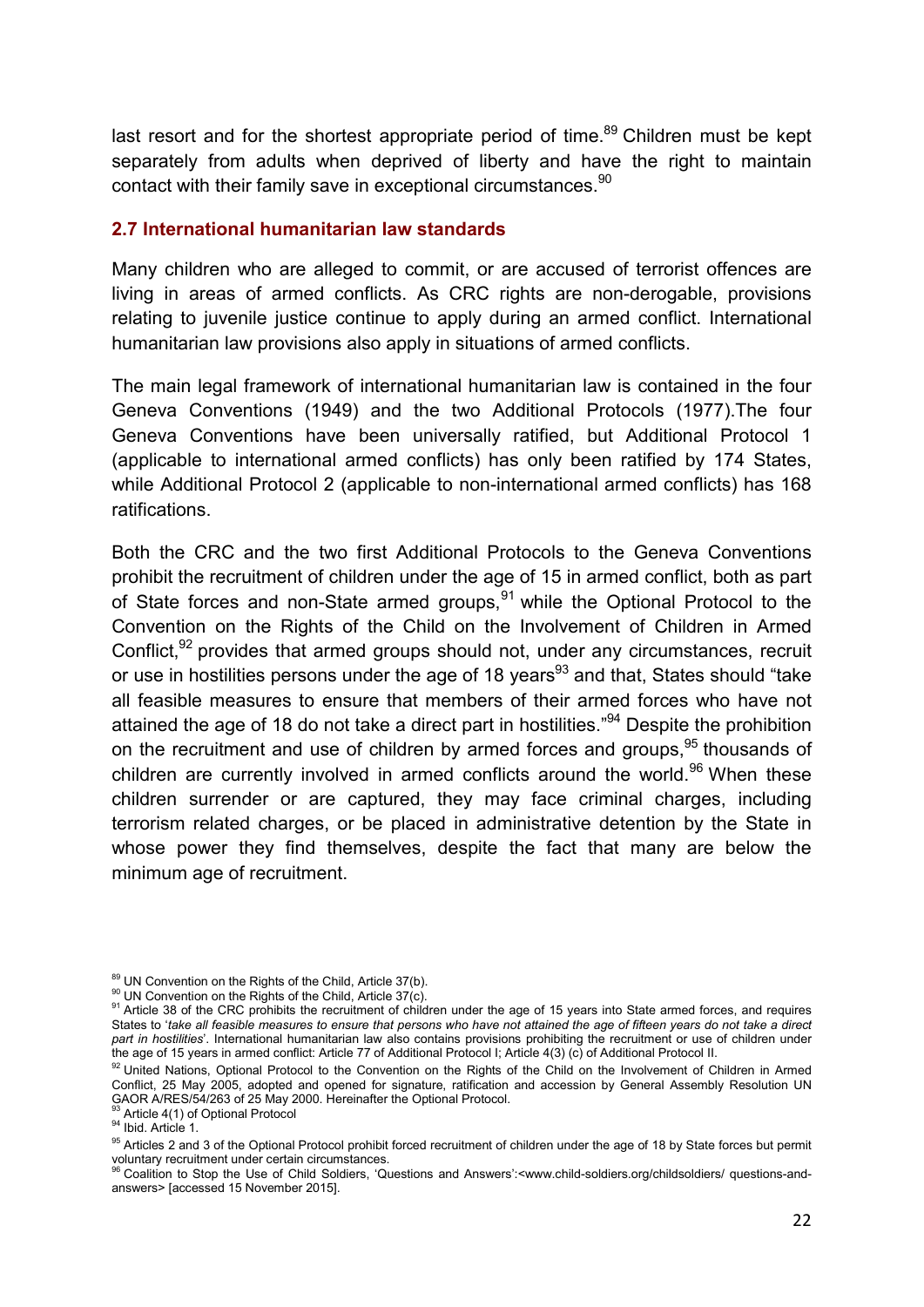The legal protections offered to children differ under international humanitarian law depending on whether the armed conflict is an international armed conflict or a noninternational (or internal) armed conflict. An international armed conflict refers to situations where two or more States are engaged in armed conflict, while noninternational armed conflict exists whenever there is protracted armed violence between Government forces and non-State armed groups, or between non-State armed groups. Two criteria must be met before a conflict can be deemed a noninternational armed conflict: a certain intensity of hostilities and the requisite organisation of the parties to the conflict. The International Criminal Tribunal for former-Yugoslavia addressed the definition of non-international conflicts in the case of Dusko Tadic. 97

"...an armed conflict exists whenever there is a resort to armed force between States or protracted armed violence between governmental authorities and organized armed groups or between such groups within a State. International humanitarian law applies from the initiation of such armed conflicts and extends beyond the cessation of hostilities until a general conclusion of peace is reached; or, in the case of internal conflicts, a peaceful settlement is achieved. Until that moment, international humanitarian law continues to apply in the whole territory of the warring States or, in the case of internal conflicts, the whole territory under the control of a party, whether or not actual combat takes place there."98

Where conflicts do not reach the qualification of either an international or noninternational armed conflict, they are generally referred to as 'internal tensions' or 'disturbances'. These can include riots, demonstrations or sporadic acts of violence. Even if the State uses force to restore public order, this may be insufficient to trigger the application of international humanitarian law. In such instances, national laws and human rights conventions continue to apply, though some provisions, such as certain provisions of the ICCPR may be derogated from.

#### *(a) International armed conflicts*

In international armed conflicts, international humanitarian law permits the internment of prisoners of war. A prisoner of war is defined mainly as a combatant who is a member of the armed forces of a party to an international armed conflict.<sup>99</sup> A prisoner of war may not be prosecuted by his or her captor for lawful acts of violence committed during the hostilities, but can be charged and tried for serious violations of international humanitarian law or other serious international crimes.<sup>100</sup>

<sup>&</sup>lt;sup>97</sup> The Prosecutor v Dusko Tadic; No.IT-94-1-AR72, Appeal on Jurisdiction, paras.66-70 (October 2, 1995), 35 I.L.M. 32 (1996).<br><sup>98</sup> Appeals Chamber Decision para. 70<br><sup>99</sup> See Article 4 GC3 and 43 and 44 AP1.<br><sup>100</sup> The In

the accountability of children who commit war crimes, see the Third Working Paper on Children and Justice During and in the Aftermath of Armed Conflict, SRSG for Children and Armed Conflict, 2011 (Hamilton and Dutordoir).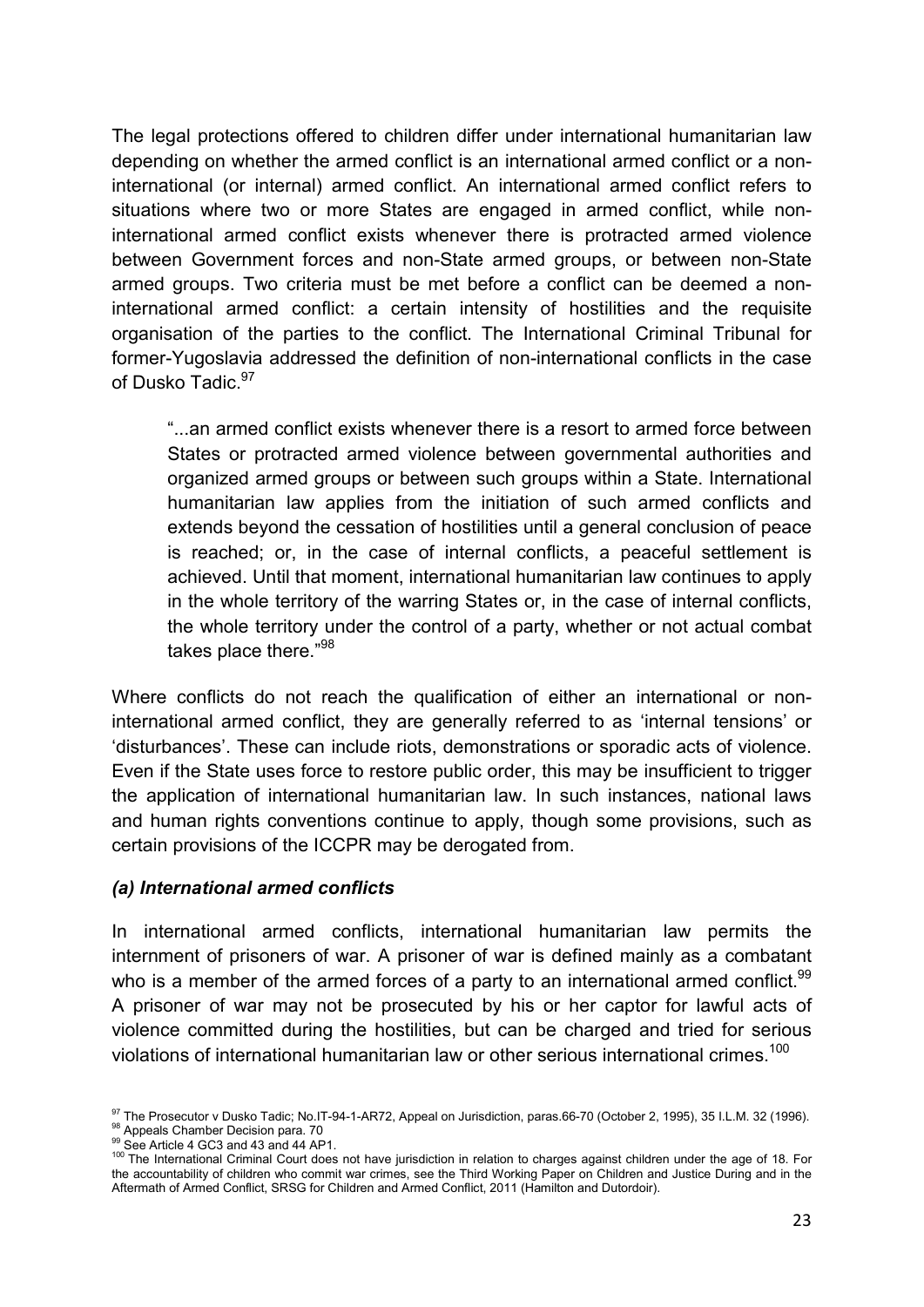Under Geneva Convention III (relative to prisoners of war), internment in regular prisons is forbidden<sup>101</sup> and prisoners of war must be released and repatriated "without delay following the cessation of hostilities."<sup>102</sup> Children who have been detained as prisoners of war must be held in quarters separate from adult detainees, except where accommodated with adult family members.  $103$  In practice, child prisoners of war are very rare and there have been no registered child prisoners of war since the Second World War.

Civilian children also may be subject to administrative detention or 'internment' in an international armed conflict but 'only if the security of the Detaining Power makes it absolutely necessary. Internment should only be used in exceptional circumstances, where there is an imperative reason of security.<sup>104</sup> There is no minimum age limit at which a child may be the subject of internment. The child has a right to challenge the internment and for the decision to intern to be reviewed as soon as possible and at least twice yearly by an appropriate court or administrative board designated by the Detaining Power for that purpose.<sup>105</sup>

## *(b) Non-international armed conflicts*

Although many of the armed conflicts taking place at the current time are noninternational conflicts, children caught up in such conflicts whether as members of an armed group or civilians can only benefit from the protections offered by the Geneva Conventions and Optional Protocol II if: 1) the State in which the conflict is taking place has ratified Optional Protocol II; and 2) the State has recognised that there is a non-international conflict taking place. States have been reluctant to concede that a Protocol II conflict is taking place, and there have been few instances where it has been recognised as applying.<sup>106</sup>

Where Additional Protocol II does not apply to an internal armed conflict, Common Article 3 of the Geneva Conventions remains applicable for both children and adults. This Article sets out the minimum protections to be applied to "[p]ersons taking no active part in hostilities, including members of armed forces who have laid down their arms and those placed *'hors de combat'* by sickness, wounds, detention or any other cause." It requires that they shall, in all circumstances be treated humanely, without any adverse distinction founded on race, colour, religion or faith, sex, birth or wealth, or any other similar criteria. It also prohibits murder, mutilation, cruel and inhuman

<sup>&</sup>lt;sup>101</sup> Article 22 Geneva Convention III.<br><sup>102</sup> Article 18 Geneva Convention III.<br><sup>103</sup> Additional Protocol I to the Geneva Conventions 1977, Article 77(4).<br><sup>104</sup> Fourth Geneva Convention, article 42(1), article 78(1). The w between detention on the States's own territory or in occupied territory. This difference in wording may imply that internment in occupied territory should be even more exceptional: see Geneva Convention IV, Commentary, J. Pictet (ed.), ICRC, Geneva, 1958, p. 367.In addition, Optional Protocol II requires two additional criteria: 1) control over the territory by the armed group, 2) exclusion of non-international armed conflict between armed groups only.

<sup>&</sup>lt;sup>105</sup> Article 43 Geneva Convention IV.<br><sup>106</sup> For instance, the San Jose Agreement on Human Rights concluded between the Government of El Salvador and the Frente Farabando Marti para la Liberacion Nacional (FLMN) in 1990, included commitments to comply with Additional Protocol 2 as did the Comprehensive Agreement on Respect for Human Rights and International Humanitarian Law concluded between the Government of the Philippines and the National Democratic Front of the Philippines (NDFP) in 1998.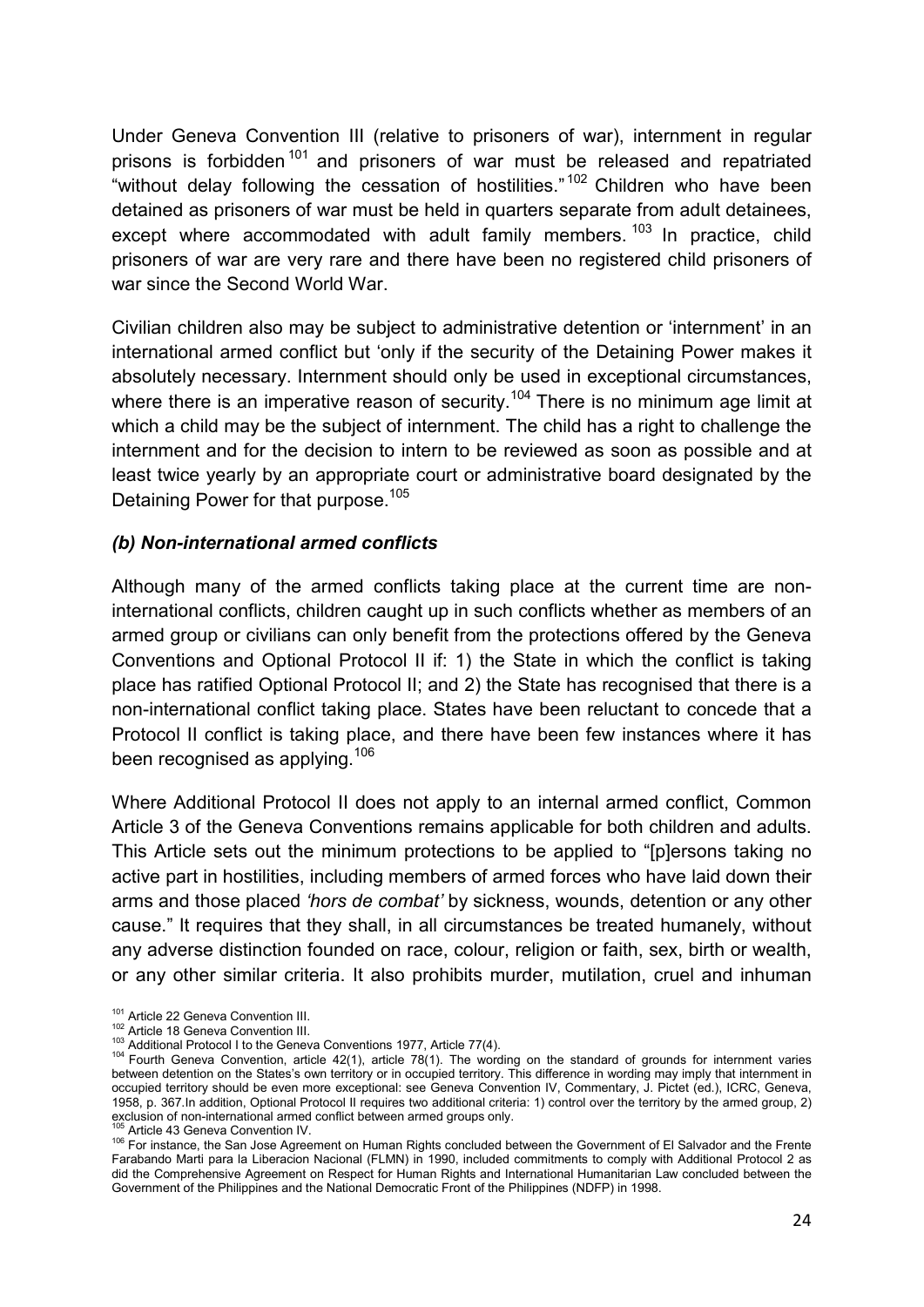treatment and torture, the taking of hostages, outrages against personal dignity and the passing of sentences and the carrying out of executions without previous judgments pronounced by a regularly constituted court and affording all the judicial guarantees recognised as indispensable.

Given that there is no prisoner of war status in non-international armed conflicts, children who are recruited into, or who have become involved with armed forces or groups engaged in non-international armed conflicts will not be classified as prisoners of war and will not, therefore, benefit from the protection against domestic criminal prosecution offered to combatants in international armed conflicts.<sup>107</sup> Rather, they are likely to be subjected to national law, and potentially charged with terroristrelated offences.

#### *(c) Prosecution of children associated with armed forces or groups*

International humanitarian law does not establish a minimum age of criminal responsibility for international crimes. However, it has been argued that children who are under the minimum age of recruitment, which is set at the age of fifteen by Article 77(2) of Additional Protocol 1 to the Geneva Conventions and Article 38(2) of the CRC should be treated as the minimum age.<sup>108</sup> In making a decision on whether to prosecute children, States should take into account the Paris Principles and Guidelines on Children associated with Armed Forces and Armed Groups.<sup>109</sup> which provide that "children who are accused of crimes under international law allegedly committed while they were associated with armed forces or armed groups, should be considered primarily as victims and not as perpetrators." The Paris Principles are 'soft law' and therefore not legally binding but reflect current good practice and the view that alternative forms of accountability, which promote reintegration into civilian life should be used.

#### **2.8 The use of administrative detention**

While threats to national security, such as terrorist related activities, are generally regarded as matters to be dealt with under the State's criminal justice laws, some States have chosen to use administrative detention rather than the judicial system to respond to threats, citing the "unprecedented nature of the contemporary terrorist threat" to justify their departure from previously accepted legal norms.<sup>110</sup>According to States who use administrative detention as a counter-terrorist measure, the aim is to incapacitate suspected terrorists or enemy combatants, disrupt terrorist

<sup>&</sup>lt;sup>107</sup> See the ICRC's Initiative on Strengthening Legal Protection for Persons Deprived of their Liberty in Non-International Armed<br>Conflict (DP/JT 15/017 28Oct15.

To Fig. The Information on this point see below at page 34 and Justice During and in the Aftermath of Armed Conflict, the Third Working Paper of the SRSG for Children and Armed Conflict, 2011 (Hamilton and Dutordoir).

<sup>&</sup>lt;sup>109</sup> United Nations Children's Fund, Principles and Guidelines on Children associated with Armed Forces or Armed Groups  $(2007)$ .

<sup>110</sup> International Commission of Jurists, *Assessing Damage, Urging Action,* 2009.p.12.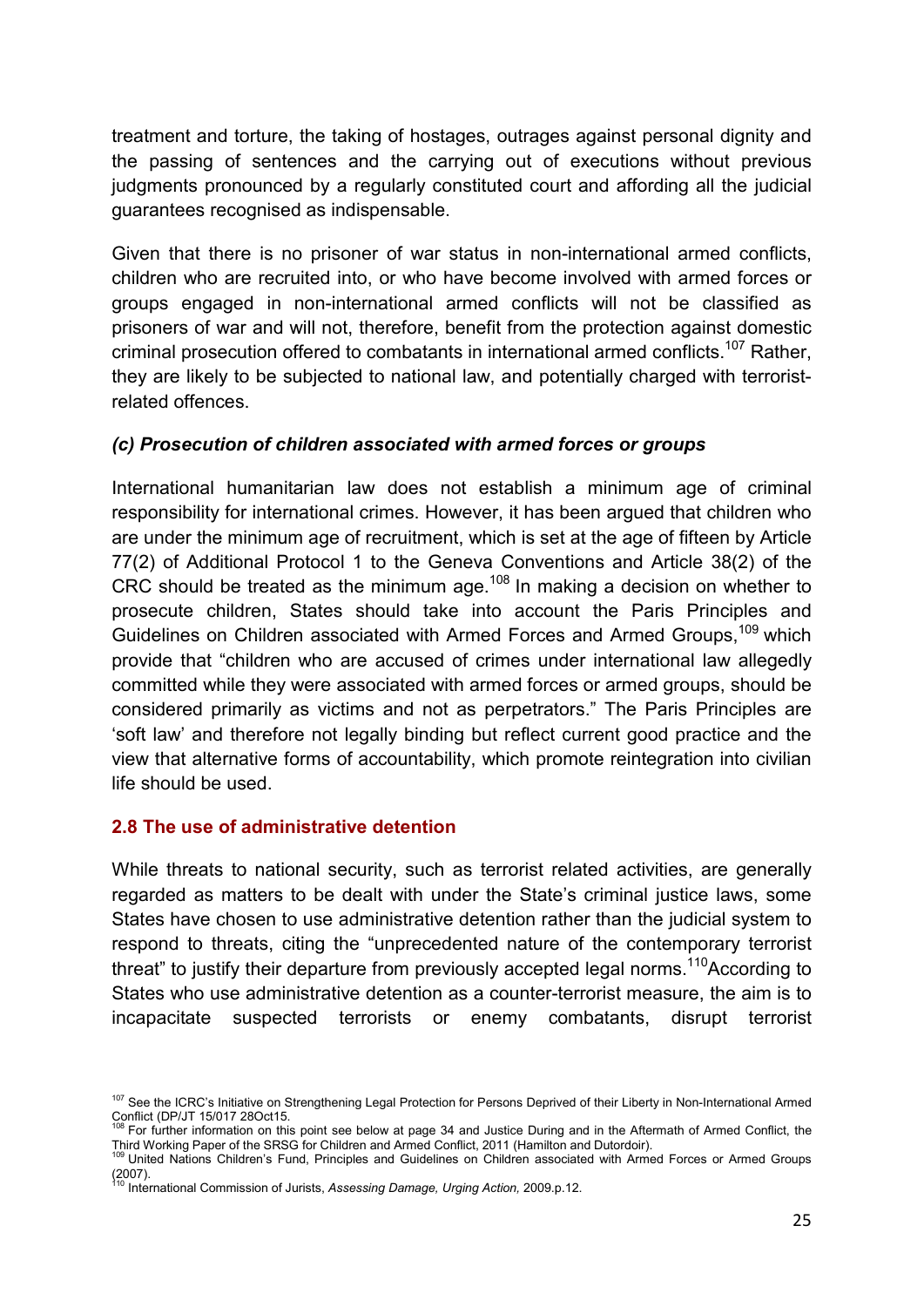organisations and specific plots and gather information from detainees about terrorist organisations or enemy combatants and plots.

Administrative detention is defined as the deprivation of liberty of a person, initiated or ordered by the executive branch of government, not the judiciary, without criminal charges being brought.<sup>111</sup> Children may be administratively detained in the same way as adults, most frequently by the army or by the police, and may be held in military facilities, prisons or juvenile facilities. There is no minimum age at which a child can be administratively detained in international law. Administrative detention may be used both in relation to children who have actively participated in hostilities in a non-international conflict, and also in relation to children who are considered to pose a security threat to the State as a result of engagement in alleged terrorist activities or involvement with anti-State groups.<sup>112</sup>

States who use administrative detention for counter-terrorism purposes have argued that the potential damage caused by terrorist attacks is so great, that it justifies placing individuals present in the State who are suspected of being capable and willing to carry out such attacks in administrative detention. In addition, such States maintain that the criminal justice system cannot contain such threats. States give various reasons for this: there may not be an adequately functioning criminal justice system in States involved in an armed conflict; or it may not be possible to gather sufficient evidence for a successful prosecution, as much of the evidence comes from abroad and is secret intelligence information which the State has not been able to produce in court. The International Commission of Jurists has dismissed these arguments, stating that conventional criminal justice systems have a long history of tackling terrorists and other organised criminal networks and has recommended that with adequate resources, criminal justice systems, rather than administrative detention, should be the measure used to tackle terrorism.<sup>113</sup>

It also has been suggested that some States are using administrative detention of children to "side-step" the procedural safeguards and strict evidentiary standards afforded to children in the State's criminal justice systems.<sup>114</sup> However, children who are administratively detained are still entitled to the rights contained in the CRC and ICCPR. Deprivation of liberty should be used only as a matter of last resort and for the shortest appropriate period of time<sup> $115$ </sup> and the best interests of the child should remain a primary consideration.<sup>116</sup> In addition, the child retains the right to be

<sup>&</sup>lt;sup>111</sup> J. Pejic, Procedural principles and safeguards for internment/administrative detention in armed conflict and other situations of violence in International Review of the Red Cross , Vol 87, No. 858, 375-391, at 375. 112 For further information on the use of administrative detention for security purposes, see Hamilton et al, *Administrative* 

Detention of Children: A global Report, UNICEF NYC and Coram Children's Legal Centre, chapter 1, 2011.<br><sup>113</sup> International Commission of Jurists, "Assessing Damage, Urging Action," 2009 p.12.<br><sup>114</sup> See Davidson, T. and Gib

*International Law*, 40: 323, 340, 2009.<br><sup>115</sup> CRC, Article 37(b).<br><sup>116</sup> CRC, Article 3.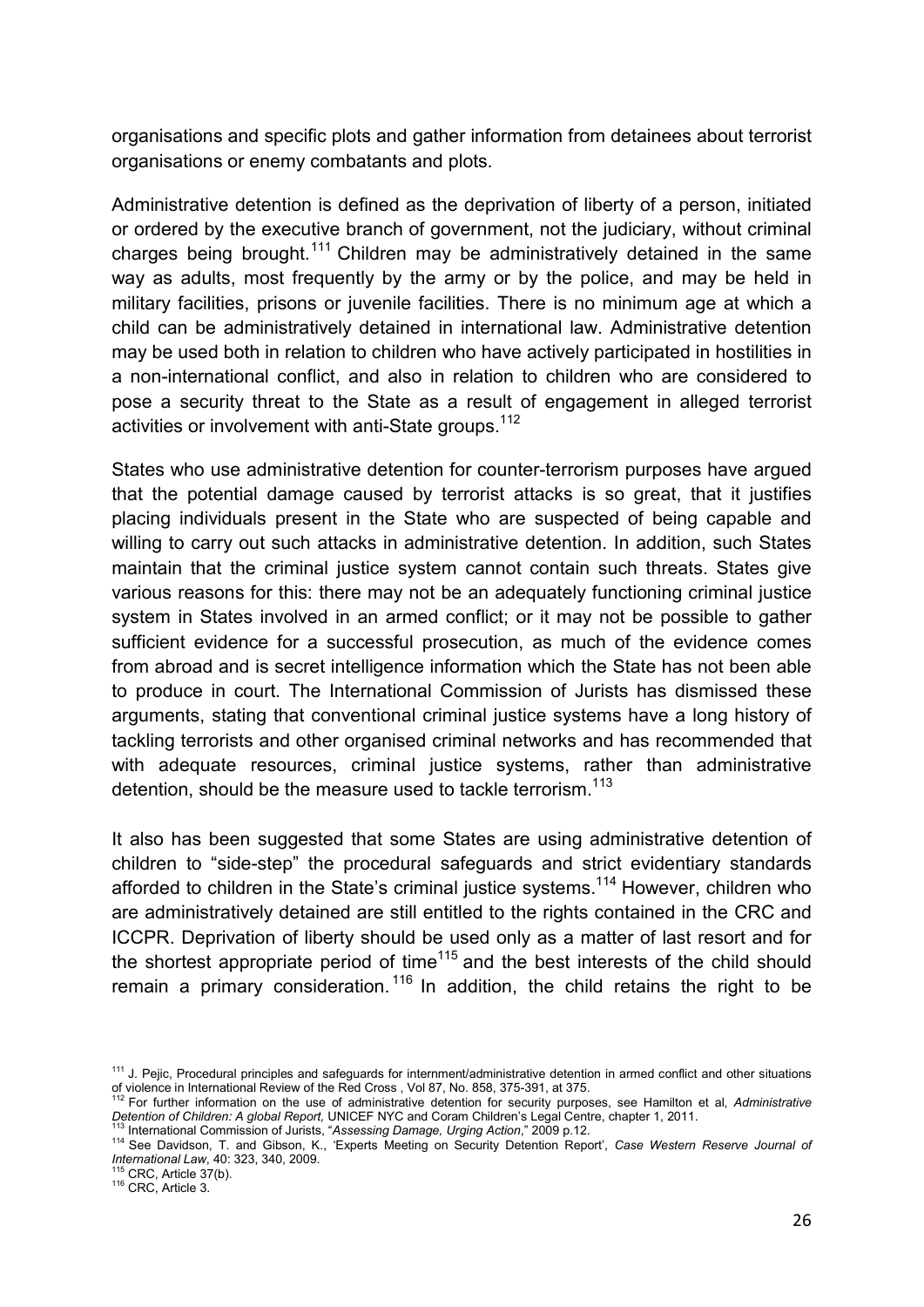informed of the reasons for detention;<sup>117</sup> the right to be brought promptly before a judge and to judicial review of the legality of the detention;<sup>118</sup> the right to periodic review of the legality of the detention; the right to release or a trial within a 'reasonable time' if accused of a crime;  $119$  the right to have the detention acknowledged;<sup>120</sup> to communicate with relatives and friends<sup>121</sup> and the right to legal assistance. 122

The United Nations Working Group on Arbitrary Detention has expressed concern about the frequent use of various forms of administrative detention, entailing restrictions on fundamental rights. It also has noted a further expansion of States' recourse to emergency legislation diluting the right of *habeas corpus* or *amparo* and limiting the fundamental rights of persons detained in the context of the fight against terrorism.<sup>123</sup> In addition, although the United Nations Security Council has declared that States must ensure that any measures taken to combat terrorism must comply with their obligations under international law, in particular, international human rights, refugee and humanitarian law,<sup>124</sup> the International Commission of Jurists maintains that measures introduced by some States have failed to protect basic legal and human rights, resulting in serious violations.<sup>125</sup>

<sup>117</sup> ICCPR, Article 9(2). See also Human Rights Committee, General Comment No 8 (1982). The Human Rights Committee noted that while this requirement appears only to apply to persons charged with a criminal offence, it also applies to persons held in administrative detention.<br><sup>118</sup> CRC, Article 37(d); ICCPR, Article 9(4).

<sup>119</sup> ICCPR, Article 9(3).<br><sup>119</sup> ICCPR, Article 9(3).<br><sup>120</sup> International Convention for the Protection of All Persons from Enforced Disappearance, Article 1 (2006); Human Rights Committee General Comment No 29 (2001), UN Doc. CCPR/C/21/Rev.1/Add.11, para.13(b)).<br><sup>121</sup> CRC, Article 37(d) and ICCPR, Article 9(4).

 $122$  A v Australia, Communication No. 560/1993, U.N Doc. CCPR/c/59/D/560/1993 (30 April 1997), para.9.4; C v Australia

Communication No 900/1999 U.N. Doc. CCPR/C/76/D/900/1999 (2002), para 8.2.<br><sup>123</sup> Commission on Human Rights, WG on Arbitrary Detention (2004), U.N. Doc. E/CN.4/2005/6, para. 61.

<sup>124</sup> Since the United Nations Security Council Resolution 1456 (2003).<br><sup>125</sup> See International Commission of Jurists, 'Assessing Damage, Urging Action: Report of the Eminent Jurists Panel on Terrorism, Counter-Terrorism and Human Rights'*,* 2009, p.12. See also United Nations Office for the High Commissioner for Human Rights, Terrorism and Counter-Terrorism, Fact Sheet No. 32, p. 19–20: *'There has been a proliferation of security and*  counter-terrorism legislation and policy throughout the world since...2001, much of which has an impact on the enjoyment of *human rights*.'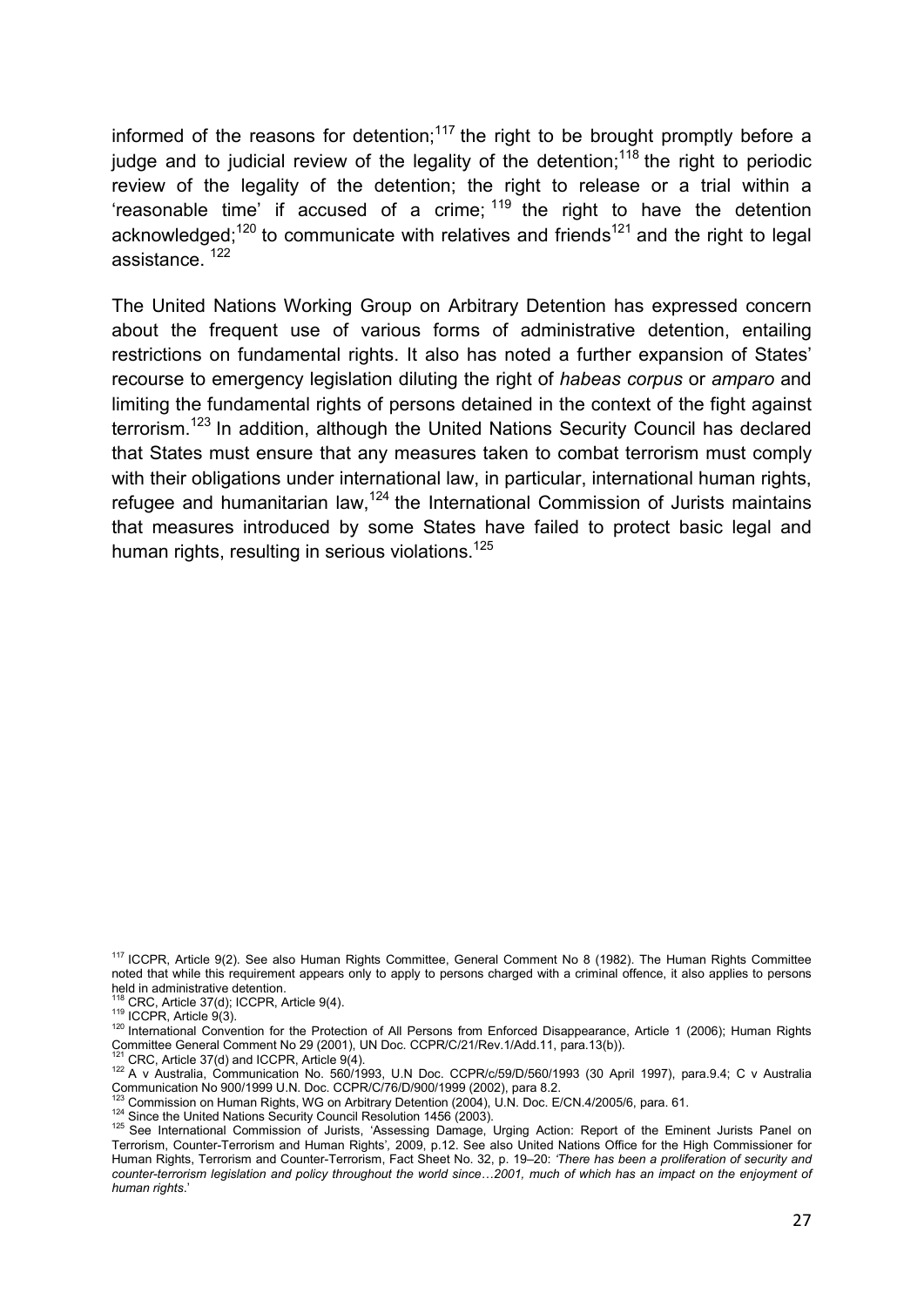# **PART 3: CASE STUDY OVERVIEW**

## **3.1 Children's rights: the legal framework in the case-study countries**

## *a) England*

The UK ratified the UN Convention on the Rights of the Child (CRC) in December 1991, with two main reservations: the first reserved "*the right to apply such legislation, in so far as it relates to the entry into, stay in and departure from the United Kingdom of those who do not have the right under the law of the United Kingdom to enter and remain in the United Kingdom, and to the acquisition and possession of citizenship, as it may deem necessary from time to time*." The second reservation provided that: "*Where at any time there is a lack of suitable accommodation or adequate facilities for a particular individual in any institution in which young offenders are detained or where the mixing of adults and children is deemed to be mutually beneficial, the United Kingdom reserves the right not to apply article 37 (c) in so far as those provisions require children who are detained to be accommodated separately from adults*." Both of these reservations have since been withdrawn.

The UK has not incorporated the Convention into its domestic law. Thus, the Convention is not justiciable as it stands, and is only of persuasive status in the Courts. However, the underpinning principles of the CRC, including the requirement to treat the best interests of the child as a primary consideration (CRC, Article 3); the right of the child not to be discriminated against in application of rights (CRC, Article 2); and the right of the child to be heard and their views taken into account (CRC, Article 12), as well as the other articles of the CRC are to be found in various domestic laws relating to children. These include the Children Act 1989, the Human Rights Act 1998, the Police and Criminal Evidence Act 1984, and in Codes of Practice applying to police and prosecution procedures, the Courts and sentencing. In addition, the Children Act 2004, section 11, places a statutory duty on a range of organisations and individuals to ensure that in undertaking their functions (including any that are contracted out), they have regard to the need to safeguard and promote the welfare of children. The police, the Probation Service, Governors/Directors of Prisons and Young Offenders Institutions, Directors of Secure Training Centres, Youth Offending Teams and Immigration Removal Centres are all covered by this section of the Children Act 2004.

# *b) Germany*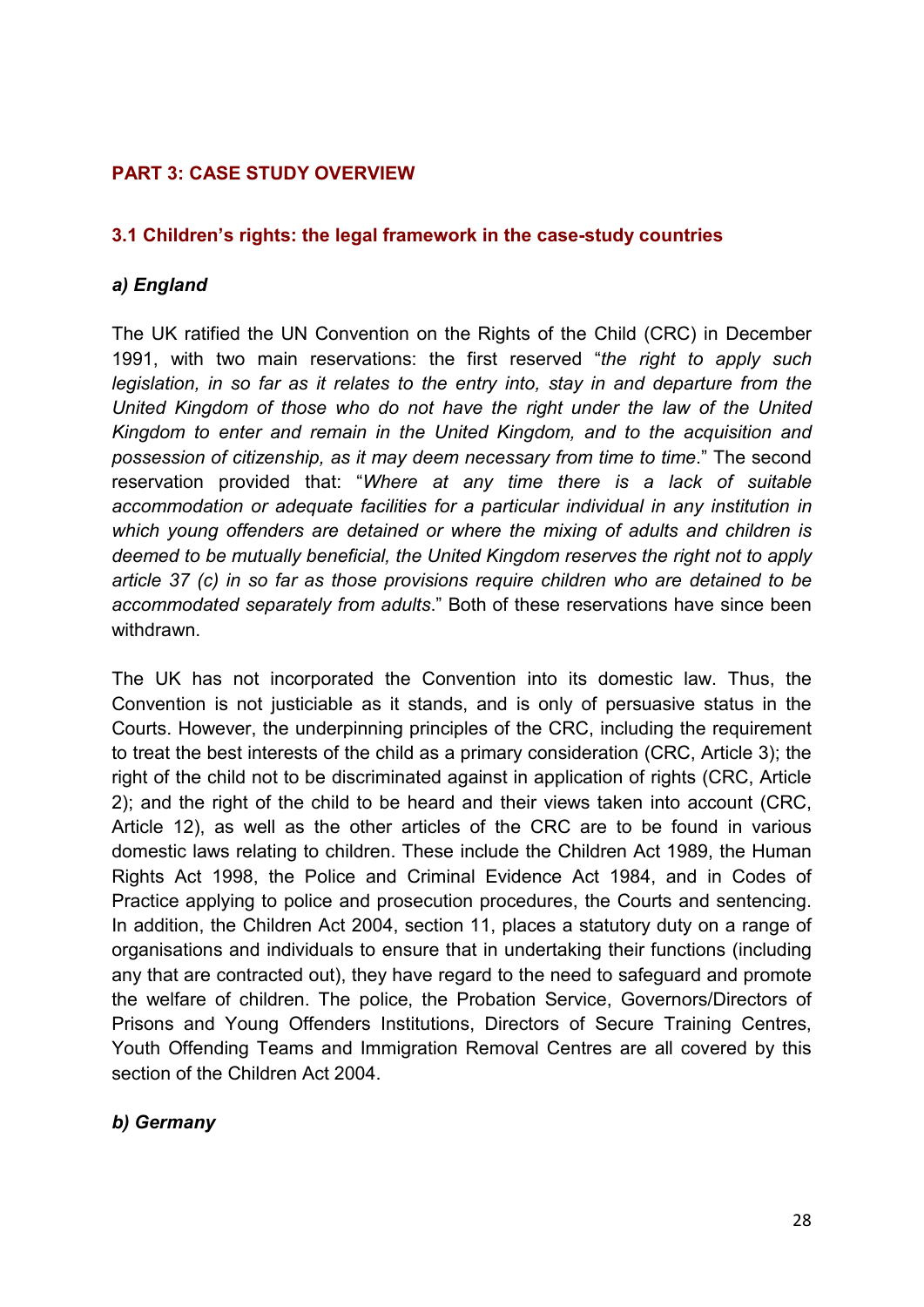In Germany's Basic Law (Grundgesetz) children are not recognised as distinct rightholders. However, Article 6 Paragraph 2 of the Basic Law states that parents have a duty to ensure the wellbeing ("Pflege und Erziehung") of their children<sup>126</sup>. In addition, the Constitutional Court ruled in 1968 that children are entitled to the same basic rights ("Grundrechte") as those accorded to adults in the German Basic Law.<sup>127</sup> Most sub-national states (Länder) have explicitly incorporated children's rights into their constitutions.128 However, there are some exceptions. For example, children's rights have not yet been recognised in the constitutions of Hamburg and Hessen.<sup>129</sup>

Germany ratified the CRC in 1992, but has not incorporated the CRC into its own constitution (Grundgesetz) and has instead only placed it at the level of an ordinary federal law.<sup>130</sup> This shortcoming has been repeatedly highlighted by the Committee on the Rights of the Child.<sup>131</sup> The Committee is concerned about the fact that ordinary federal laws do not have the same 'status' as provisions in the Basic Law and can more easily be overturned and amended.<sup>132</sup>

In 2010, Germany withdrew a reservation it had placed upon ratification of the CRC, which stated that "*nothing in the Convention may be interpreted as implying that unlawful entry by an alien into the territory of the Federal Republic of Germany or his unlawful stay there is permitted; nor may any provision be interpreted to mean that it restricts the right of the Federal Republic of Germany to pass laws and regulations concerning the entry of aliens and the conditions of their stay or to make a distinction between nationals and aliens."* <sup>133</sup> This reservation was criticised for effectively denying asylum-seeking and migrant children the special protection afforded by the CRC.<sup>134</sup>

# **3.2 Juvenile justice: the legal framework in the case-study countries**

# *a) England*

In accordance with Article 40 of the CRC, England has a juvenile justice system that applies to children up to the age of 18. This includes specialist juvenile units within the police; a Code of Practice for police on arrest, interrogation, treatment and bail of children; specialist prosecutors; and a separate court, the Youth Court, to hear

- 126 http://www.gesetze-im-internet.de/englisch\_gg/englisch\_gg.html#p0034.<br>127 Peschel-Gutzeit, L. (2008).Warummüssen die Kinderrechte ins Grundgesetzaufgenommenwerden? http://www.kinderpolitik.de/kinderrechte/kinderrechte-ins-grundgesetz/21-kinderrechte/kinderrechte-ins-grundgesetz/65-dr-lore-<br>maria-peschel-gutzeit.
- 

<sup>&</sup>lt;sup>128</sup> Ibid.<br><sup>129</sup> Committee on the Rights of the Child. (2014). Concluding observations on the combined third and fourth periodic reports of<br>Germany. CRC/C/DEU/CO/3-4.

<sup>&</sup>lt;sup>130</sup> Ibid.<br><sup>131</sup> Ibid. p.2.<br><sup>131</sup> Ibid. p.2.<br><sup>132</sup> See Article 79 (2) Basic Law <u>http://www.gesetze-im-internet.de/gg/art\_79.html</u><br><sup>132</sup> See https://treaties.un.org/pages/viewdetails.aspx?src=treaty&mtdsg\_no=iv-11&chapter ee<br><u>publisher=#3</u>1<br>تنظیم

<sup>134</sup> http://en.kindernothilfe.org/multimedia/KNH/Downloads/Fremdsprache\_+Englisch/Joint+NGO+Submission+Child+Rights.pdf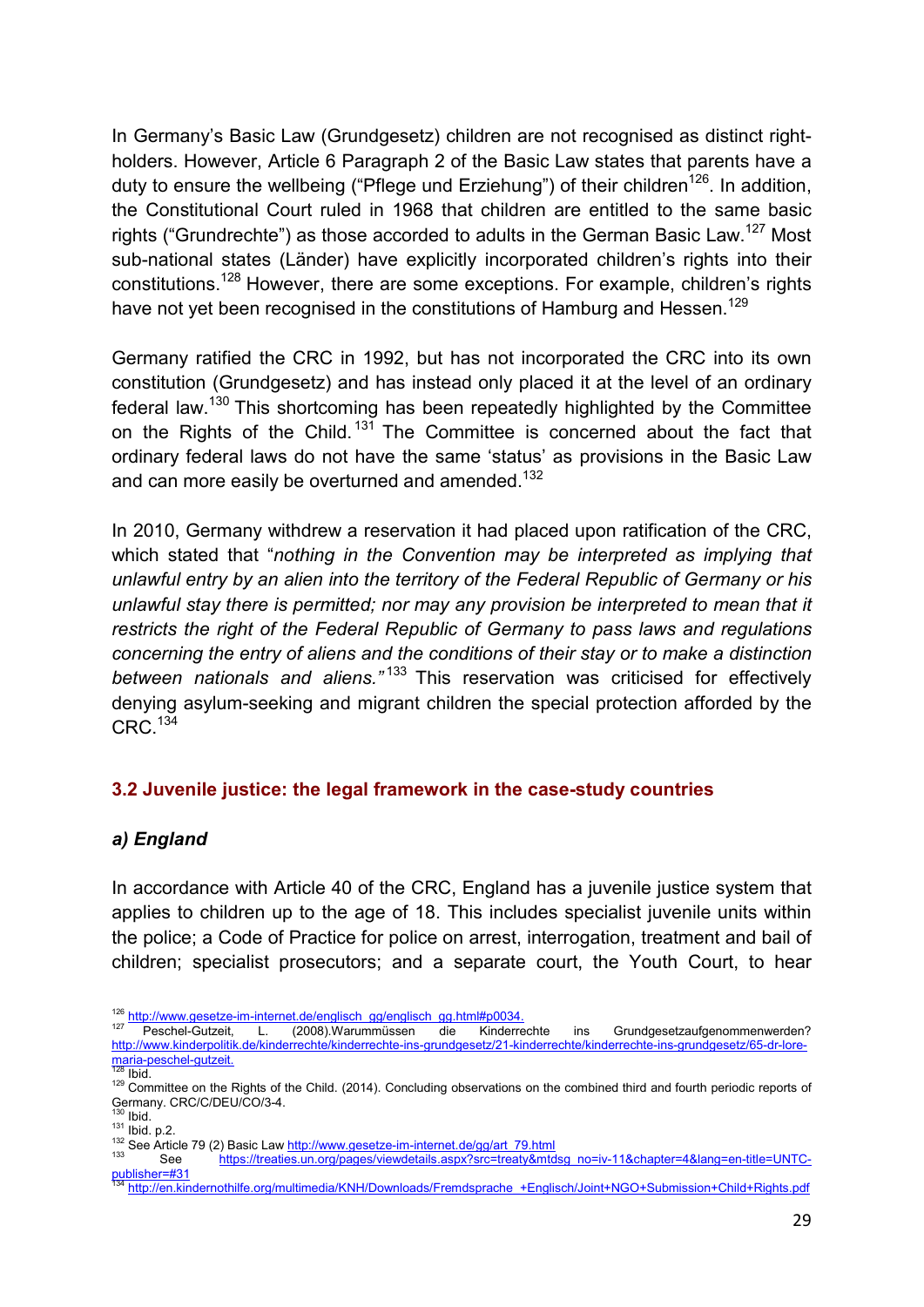criminal charges against children. Children must be kept separately from adults at the police station and must not be transported to, or from Court with an adult charged with an offence. Children must be detained separately from adults if they are on remand or receive a custodial sentence. A girl child who is detained, or is being conveved or waiting at court must be under the care of a woman.<sup>135</sup>

Inter-disciplinary Youth Offending Teams provide pre-sentence reports to the Court when a child is convicted, and work with the child to prevent re-offending. The juvenile justice system provides for pre-trial diversion and for a range of noncustodial community based sentences. Where a child is sentenced to a custodial sentence, there are juvenile detention facilities and children are held separately from adults. While all the elements of a juvenile justice system are in place, it should be noted that the system does not apply to all children who are alleged to have committed, or who have been accused of criminal charges, at all times. In particular, not all criminal charges relating to children are tried in the Youth Court. Those charged with certain terrorism offences, or charged jointly with adults, will be tried on indictment in the adult Crown Court.

Section 50 of the Children and Young Persons Act 1933 sets the minimum age of criminal responsibility in England as 10 years of age: *"It shall be conclusively presumed that no child under the age of 10 years can be guilty of any offence*". The low minimum age of criminal responsibility has been the subject of adverse comment by the UN Committee on the Rights of the Child, who have recommended that the minimum age of criminal responsibility should be no lower than 12 years of age as this is not "internationally acceptable".<sup>136</sup> Children aged 10-18 are treated as juveniles, though section 107 of the Children and Young Persons Act 1933 divides the age group. A person aged 10-14 is defined as a 'child' while a 14-18 year old is defined as a 'young person'. For the sake of ease, all are referred to as 'children' in this report.

Part III of the Children and Young Persons Act 1933 establishes the Youth Court. Most children charged with a criminal offence are tried in a Youth Court, presided over by a district judge or by three lay magistrates, all of whom have received specialist training in juvenile justice.<sup>137</sup> The Youth Court is a court of summary jurisdiction (i.e. it deals with the more minor offences), and is specially constituted for the purpose of hearing any charge against a child (10-14) or young person (14- 17).<sup>138</sup> The Youth Court is a closed court and members of the public are not allowed to be present in the court.<sup>139</sup> Reporting restrictions apply, prohibiting the publication of any details or pictures, which are likely to lead to identification of the child.

<sup>&</sup>lt;sup>136</sup> Section 31 of the Children and Young Persons Act 1933.<br><sup>136</sup> UN Committee on the Rights of the Child, General Comment No 10, para.32 CRC/C/GC/10 (2007).<br><sup>137</sup> Children and Young Persons Act 1933, section 45.<br><sup>138</sup> C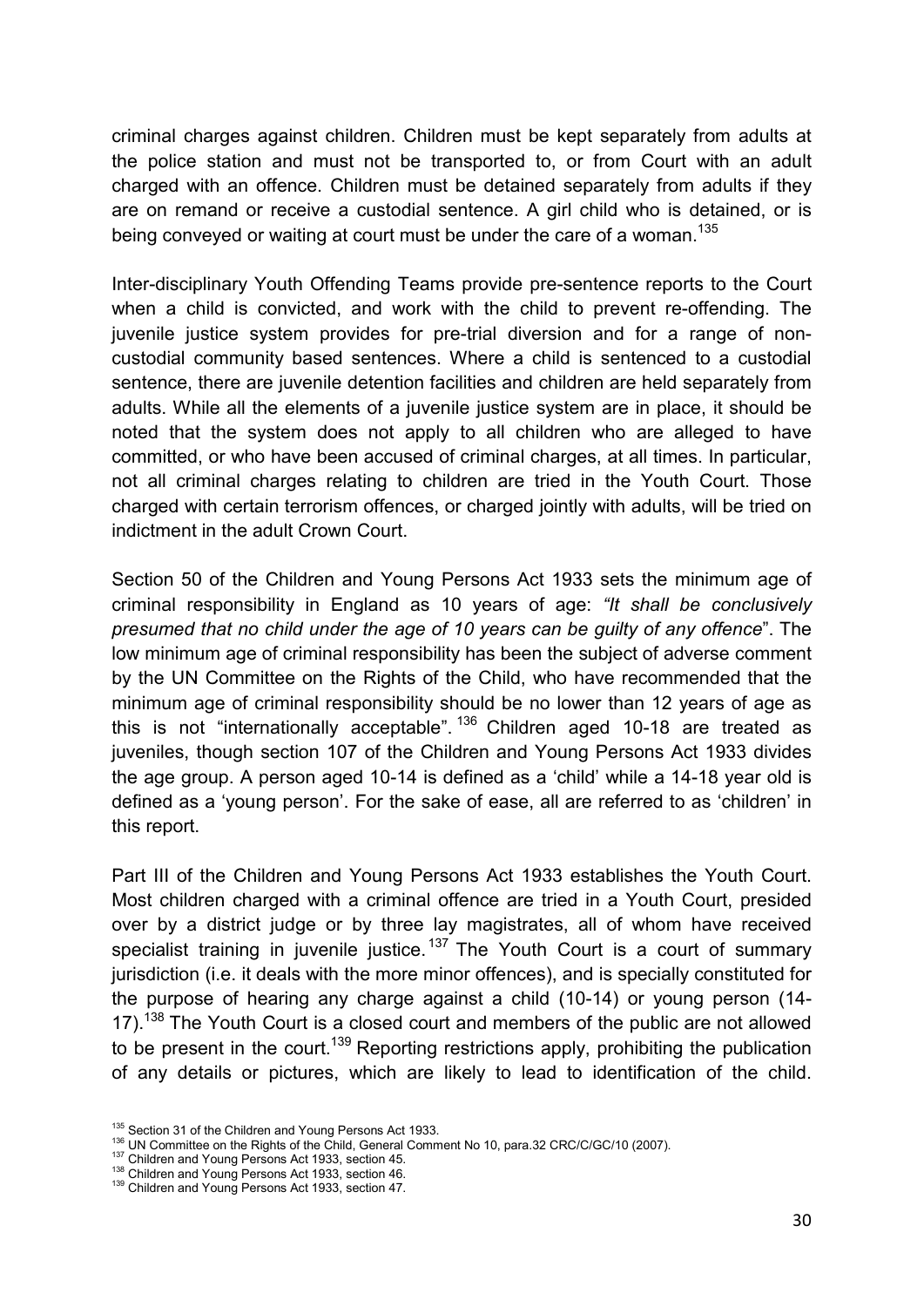Restrictions may be lifted though in respect of a child who has been convicted of an offence, if in the opinion of the district judge or magistrates, it is in the public interest.<sup>140</sup> This provision is contrary to CRC Article  $40(2)(b)(vi)$  which requires that the child be granted privacy throughout the juvenile justice process.

The only custodial sentence that can be passed by a Youth Court on a 10-17 year old is a detention and training order, which can last from 4 months to 2 years. The Youth Court does not have the power to pass a sentence lasting longer than two years.

The only instances where a child cannot be tried by the Youth Court, but only on indictment in the Crown Court is where:

- the offence charged is homicide;
- a child aged 16 or 17 is charged under the Firearms Act 1968<sup>141</sup> with possession or distribution of certain prohibited weapons or ammunition or distributing a firearm disguised as another object; or
- $\bullet$  the magistrates decline jurisdiction<sup>142</sup> because the offence is a grave crime as defined in Section 91 of the Powers of Criminal Courts (Sentencing) Act 2000 (i.e. it is punishable in the case of a person over the age of 21 with imprisonment for 14 years of more); or
- the child is charged with a "*specified offence*" as defined in section 224 Criminal Justice Act 2003 (which includes offences under section 54, 56, 57 and 59 of the Terrorism Act 2000, an offence under sections 47, 50 and 113 of the Anti-Terrorism, Crime and Security Act 2001 and sections 5, 6, 9 10 and 11 of the Terrorism Act 2006 and any offence of aiding, abetting, procuring or inciting the commission of any of these offences, or conspiring or attempting to commit any of these offences), and it appears to the magistrates that if he is convicted, the criteria for imposing a sentence of detention for life (s226 Criminal Justice Act 2003) or an extended sentence (s226B Criminal Justice Act 2003) would be met (section 51A Crime and Disorder Act 1998).

In these exceptional cases, the child will be tried on indictment in the Crown Court: an adult court, without the same level of safeguards and degree of 'child friendliness' as provided by the youth court.

In addition to summary offences and indictable offences, there is a third category of offences. These offences are referred to as offences 'triable either way' (i.e. they may be tried in a court of summary jurisdiction or on indictment). Offences under

<sup>&</sup>lt;sup>140</sup> Children and Young Persons Act 1933, section 49.<br><sup>141</sup> Under section 5 or 51A.<br><sup>142</sup> Under section 24 Magistrates Court Act 1980.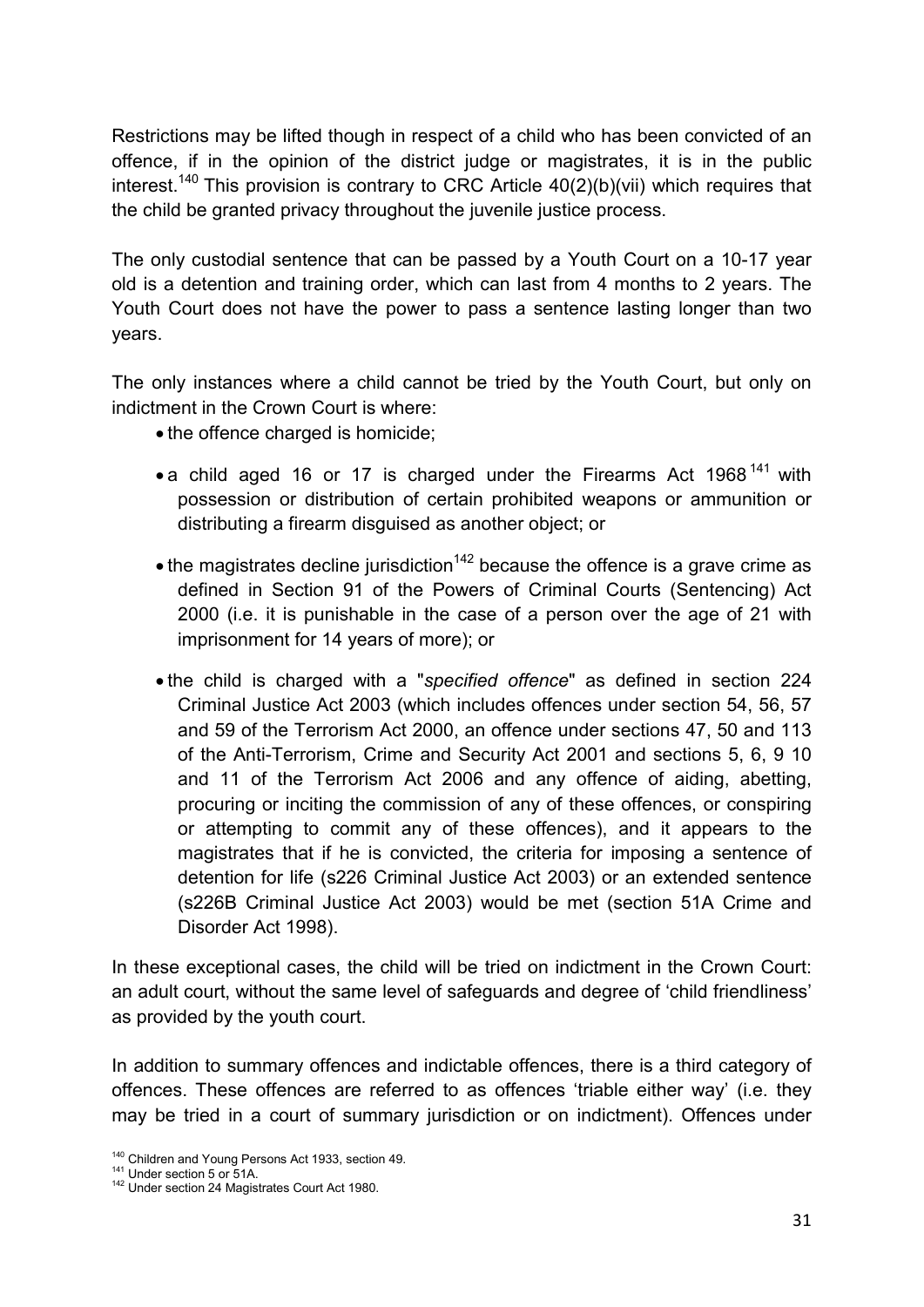sections 11, 12 and 13 of the Terrorism Act 2000, for instance, are offences triable either way. The policy of the legislature, however, is that those who are under 18 should, wherever possible, be tried summarily in a Youth Court, which is best designed for their specific needs.<sup>143</sup> The first terrorist case to be tried in the Youth Court, rather than in the Crown Court, was heard in September 2015, involving a child, charged with two terror offences including possessing 'recipes for explosives' and a bomb-making guide.

Whichever court a child is tried in, the Court is under a statutory duty to require the parent or guardian of the child to attend the court during all stages of the proceedings where the child is under the age of 16, unless it would be unreasonable to require such attendance. If the child is aged 16 or 17, the court has the power but not a duty to require the parent or quardian to attend.<sup>144</sup>

# *b) Germany*

Articles 10 and 19 of the German Penal Code set out how the ordinary criminal justice system relates to children, juveniles and young adults. Article 10 of the German Penal Code sets out special provisions for juveniles and young adults: and provides that*"[t]his law [i.e. the Penal Code] shall apply to offences committed by juveniles and young adults unless the Juvenile Courts Act provides otherwise*." A juvenile is defined as a child over the age of 14, a higher minimum age of criminal responsibility than England.

Article 1(1) of the Juvenile Court Act (JCA) of 1953 determines that the special provisions of the JCA shall apply whenever a juvenile or - upon certain conditions – a 'young adult' commits an offense that punishable by German law.<sup>145</sup> Article 1(2) in turn establishes that a juvenile ("Jugendlicher") is someone who is 14 but not yet 18 years old at the time of the offence. A young adult ("Heranwachsender") is someone who is 18 but not yet 21 years old at the time of the offence."<sup>146</sup> This, together with Article 10 and 19 of the German Penal Code, creates three categories of non-adults in the German criminal justice system:

- **1) Children:** 0-14 years (no criminal responsibility)
- **2) Juveniles:** 14-17 years (Juvenile Court Act)
- **3) Young adults:** 18-20 years (Juvenile Court Act/Penal Code)

<sup>&</sup>lt;sup>143</sup> See R (on the application of H, A and O) v Southampton Youth Court [2004] EWHC 2912 Admin per Levenson J., approved by the Divisional Court in R (on the application of the CPS) v Redbridge Youth Court [2005] EWHC 13

<sup>&</sup>lt;sup>144</sup> Children and Young Persons Act 1933 section 34A.<br><sup>145</sup> Article 105 makes the application of the JCA to cases involving 'young adults' conditional on the mental development of the accused as well as the severity of the offense. In cases involving 'young adults' it is thus up to the Courts to determine whether to apply juvenile justice. See https://dejure.org/gesetze/JGG/105.html 146 See https://dejure.org/gesetze/JGG/2.html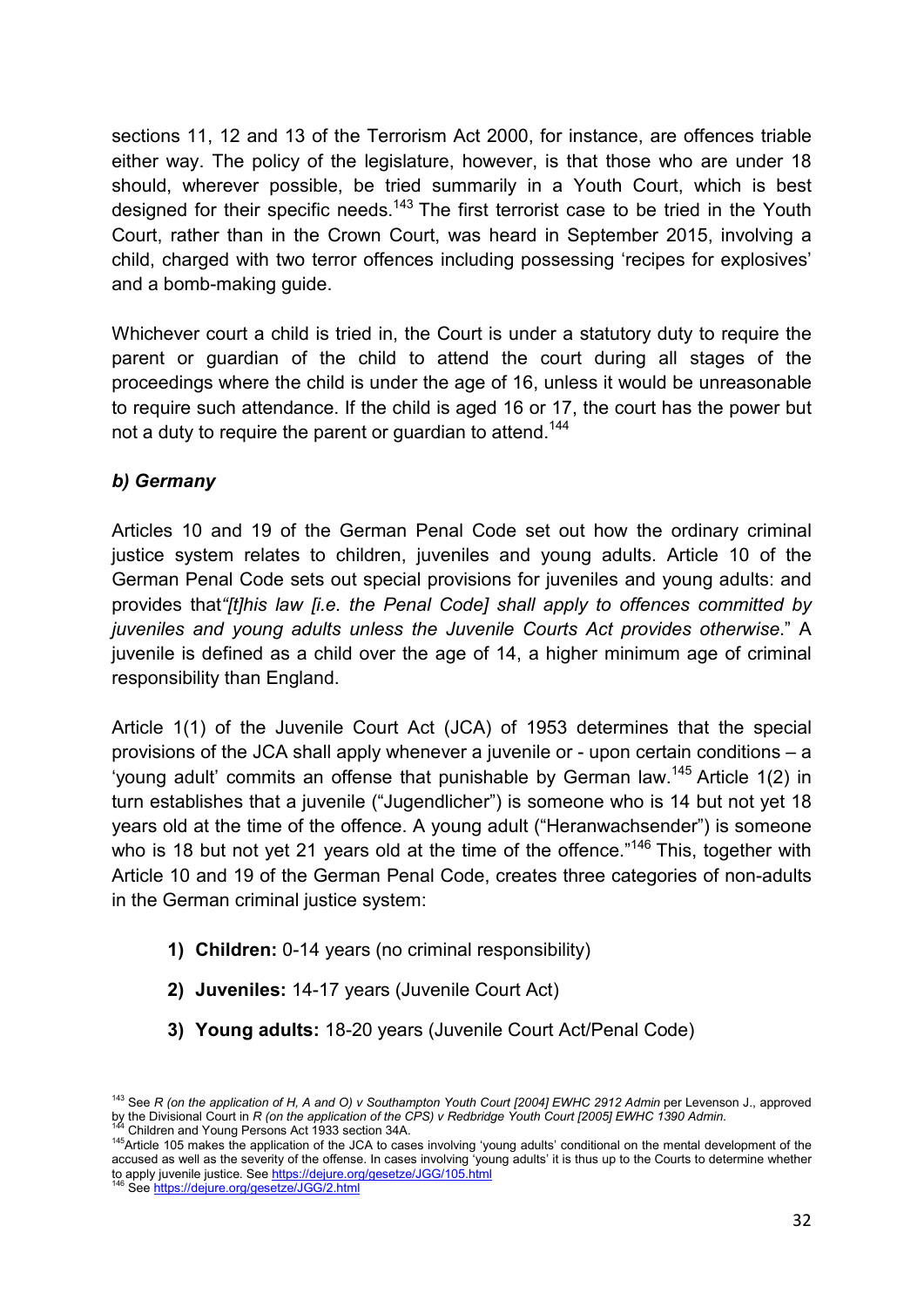In Germany, juvenile delinquency refers to criminal offences committed by young people aged 14 to 20 years. The currently applied definition is based on the agerange specified by the Juvenile Court Act, which applies to juveniles from 14 to under 18 years and – upon certain conditions – to young adults aged 18 to less than 21 years.<sup>147</sup>

The Juvenile Court Act does not set out any criminal offences, as these are already defined in the general Penal Code. The provisions of the Juvenile Court Act deal solely with the consequences of committing an offence as a juvenile as well as the justice process to be accorded to these non-adults. The Juvenile Court Act focuses on educational responses and the prevention of recidivism and therefore offers (in contrast to the general Penal Code) a more differentiated system of sanctions ranging from educational measures to disciplinary measures all the way to youth custody.148 The court can only impose juvenile detention however, if as a result of the harmful behaviour demonstrated by the child, supervisory or disciplinary measures are deemed insufficient, or if juvenile detention is deemed necessary given the seriousness of the juvenile's guilt.<sup>149</sup>

The minimum duration of juvenile detention is six months and its maximum duration is five vears.<sup>150</sup> If the criminal act constitutes a serious offence for which general criminal law prescribes a maximum sentence of more than ten years deprivation of liberty (e.g. "murder under specific aggravating circumstances"),  $151$  the maximum duration of juvenile detention (for those above the age of 14 but under 18) is 10 years. 'Juvenile terrorists' who have committed murder or other serious crimes can therefore theoretically be detained for up to 10 years.

Preventive detention ("Sicherungsverwahrung") may be applied to juveniles (Article 7,  $JCA$ <sup>152</sup> in addition to the penalty. This measure is primarily aimed at individuals who are likely to recommit serious offences such as murder and who are deemed a danger to the general public.<sup>153</sup> A recent ruling by the European Court of Human Rights established that this type of 'preventive detention' ("Sicherungsverwahrung") violates European human rights law unless it "*differs significantly from the execution of a normal prison sentence*" and the detainee is kept in a dedicated detention facility.154 Although preventive detention remains an option, as the provision has not been repealed and could, therefore, be applied to 'juvenile terrorists,' there is no evidence that this has happened in practice.<sup>155</sup>

<sup>&</sup>lt;sup>147</sup> See https://www.destatis.de/EN/Publications/STATmagazin/Justice/2008 1/2008 1YouthCustody.html<br><sup>148</sup> See Duenkel (2006) "Juvenile Justice in Germany: between Justice and Welfare".<br><sup>149</sup> See Article 17(2) JCA http://d 12. 155 See e.g. Fachserie 10 Reihe 4.1 StatistischesBundesamt 2013. p. 12.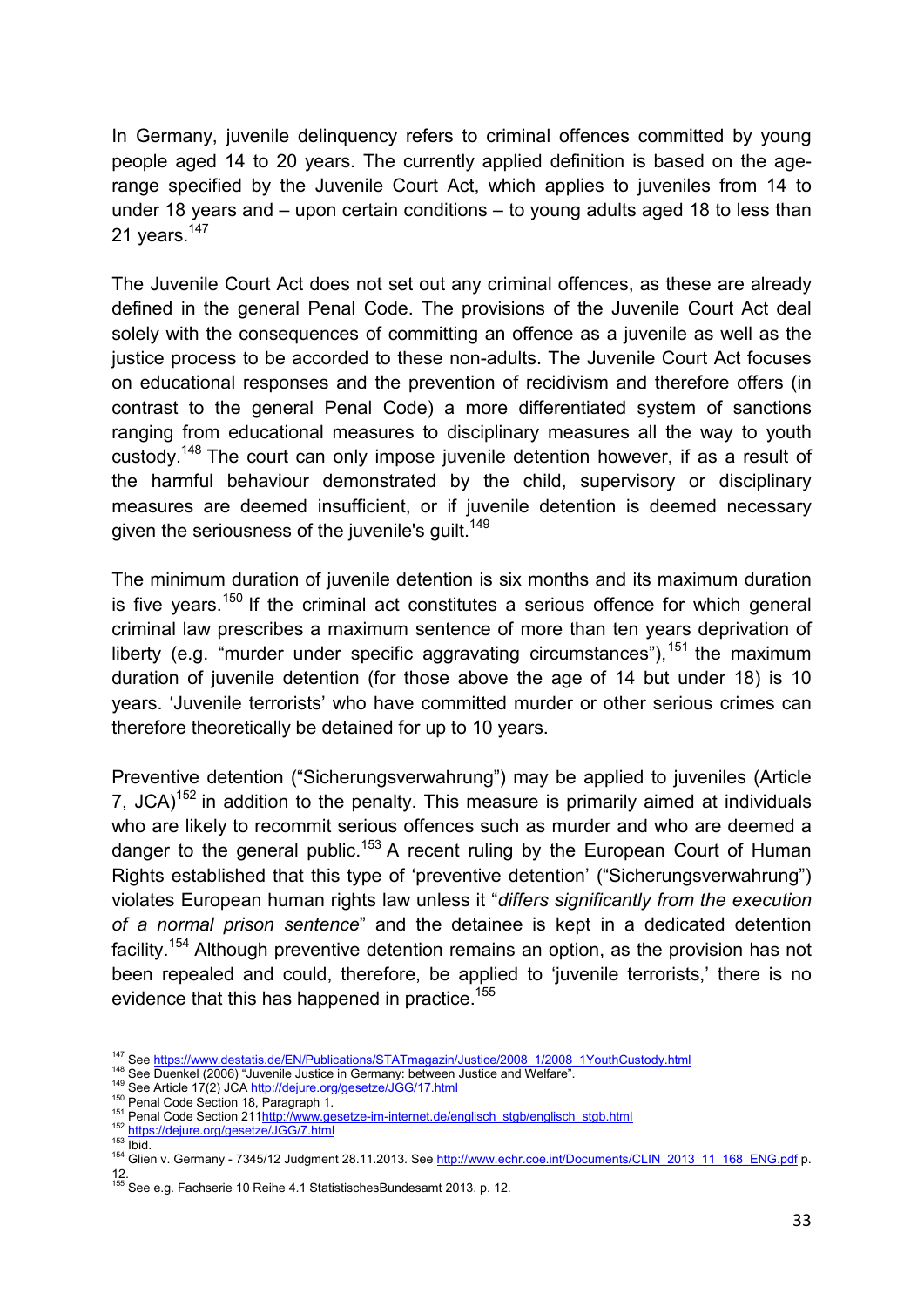Children (i.e. juveniles aged 14-17) sentenced under the Juvenile Courts Act must be detained separately from adults in juvenile detention centres ("Jugendstrafanstalt").  $156$  Although juvenile detention centres are reserved for juveniles, 'young adults' as well as convicted persons under the age of 24 also may be placed in such facilities according to the Penal Code.<sup>157</sup> Admitting young adults over the age of 18 into the juvenile detention centres is contrary to Article 37 of the CRC and Article 10 of the ICCPR, which require separate detention facilities for children and adults. Article 37 (c) of the CRC creates a caveat, which states that joint detention with adults is allowed if it is "considered in the child's best interest". However, the Committee on the Rights of the Child recommends in General Comment No. 10 that this phrase should be interpreted narrowly: the child's best interests does not mean "for the convenience of the State."<sup>158</sup> Thus, on the face of it, this practice would appear to violate the CRC.

Female juveniles are often detained together with female adult convicts, as the number of cases is small, and there is limited detention capacity for girls in Germany.<sup>159</sup> This gender-specific discrimination is a clear violation of Germany's obligations under the Juvenile Courts Act (Article 17) as well as its international obligations under Article 37 of the CRC and Article 10 of the ICCPR, which, as mentioned earlier, require separate detention facilities for children and adults. The CRC Committee does not accept the argument of 'economic necessity' and has recommended that even where States have low rates of female juvenile offending, they should nevertheless ensure that there are appropriate facilities.<sup>160</sup>

**Juvenile justice process:** Trials involving juveniles are in principle not open to the public. This includes the announcement and justification of the judgment.<sup>161</sup> However, according to Article 48 Paragraph 3 of the Juvenile Court Act, this privacy clause does not apply if the trial of juveniles also involves 'young adults' (aged 18- 21) or adults as co-accused. However, this provision can in turn be overridden, if it is in the interest of the juvenile's educational development ("Erziehung") to have the proceedings closed to the public.

One feature that sets the German juvenile justice process apart from the adult justice process is the involvement of a Juvenile Court Supporter ("Jugendgerichtshilfe"). This person, who is often a representative of the local child protection service

<sup>156</sup> https://dejure.org/gesetze/JStVollzG/3.html<br>157 Juvenile Courts Act, Article 114.https://dejure.org/gesetze/JGG/114.html<br><sup>158</sup> Committee on the Rights of the Child, General Comment No. 10 (2007), Para. 85. Available at http://www2.ohchr.org/english/bodies/crc/docs/CRC.C.GC.10.pdf<br>
169 See Section 2 http://www.dvji.de/nachrichten-ak

http://www.dvjj.de/nachrichten-aktuell/eckpunktepapier-anforderungen-ein-zuk%C3%BCnftigesjugendstrafvollzugsgesetz<br><sup>160</sup> See CRC States Parties Reports: Canada (1994), U.N. Doc. CRC/C/11/Add.3; Iceland (1995), U.N. Doc. CRC/C/11/Add.6;

New Zealand (1995); United Kingdom (1994), U.N. Doc. CRC/C/11/Add.1; and Concluding Observations: Canada (1995), U.N. Doc. CRC/C/15/Add.37; Iceland (1996), U.N. Doc. CRC/C/15/Add.50; New Zealand (1997), U.N. Doc. CRC/C/15/Add.71, respectively.

Juvenile Court Act, Article 48 https://dejure.org/gesetze/JGG/48.html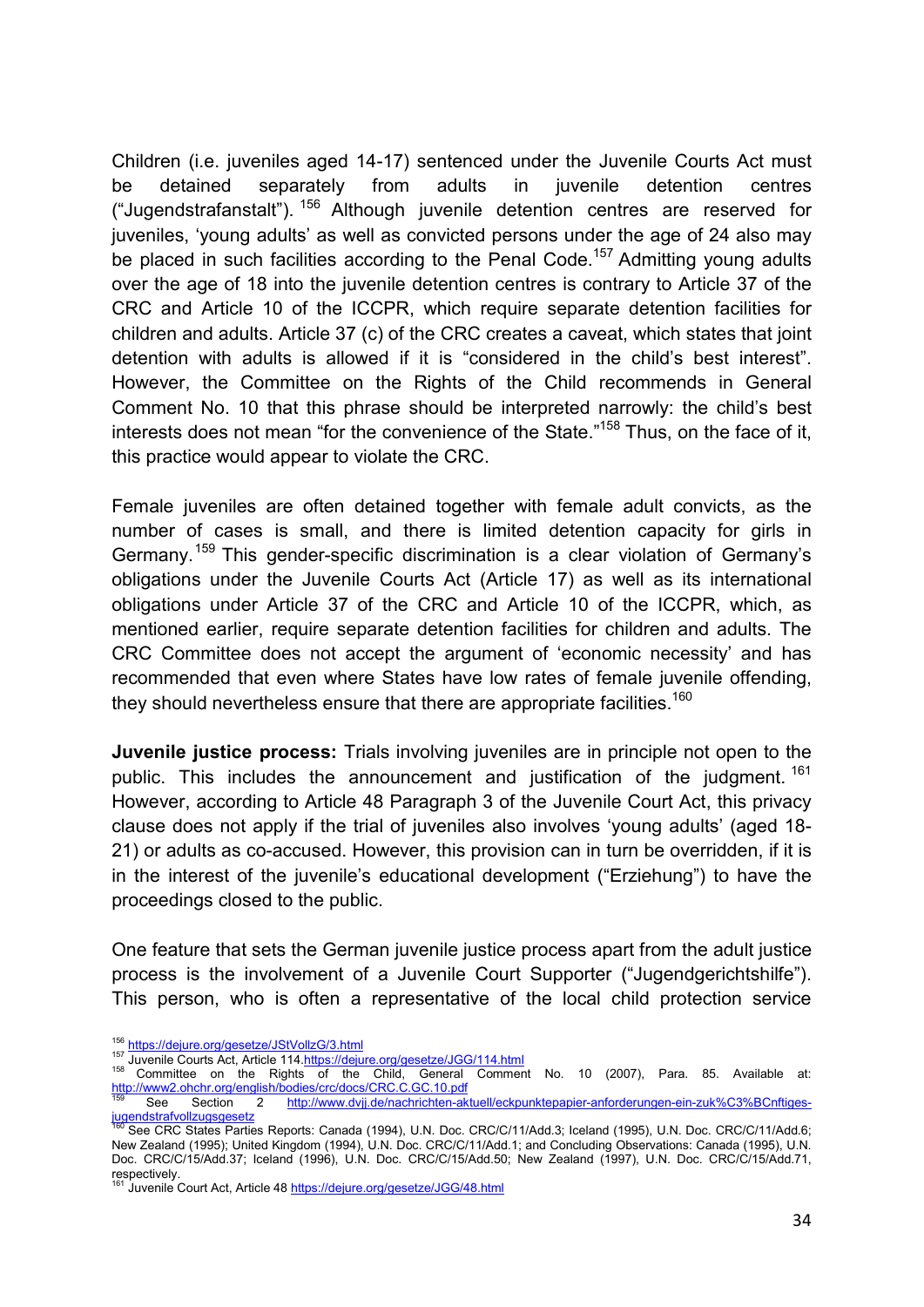("Jugendamt"), is responsible for assisting the accused and his or her family and informing the court about educational and socio-pedagogical alternatives to detention. The Juvenile Court Support is also responsible for overseeing any noncustodial measures taken against juveniles and 'young adults' (see Article 38  $JCA$ ).  $162$ 

The condition of detention in Germany's juvenile detention centres is regulated at the state-level (Länder) in the Juvenile Correction Laws ("Jugendstrafvollzugsgesetze").  $163$  Contrary to the recommendations of the CRC Committee that **solitary confinement** for juveniles and 'young adults' amounts to cruel, inhuman and degrading treatment and possibly even torture, placement of a juvenile in solitary confinement is not prohibited under German law.<sup>164</sup>

162 http://www.gesetze-im-internet.de/jgg/ 38.html 163 See http://www.gesetze-im-internet.de/jgg/ 38.html 163 See http://www.dvjj.de/themenschwerpunkte/jugendstrafvollzug/jugendstrafvollzugsgesetz-iv-jugend-strafvollzugsge der-l<br><sup>164</sup> See e.g. Article 80 ofthe "Gesetz zurRegelung des Jugendstrafvollzuges in Nordrhein-

Westfalen" https://recht.nrw.de/lmi/owa/br\_text\_anzeigen?v\_id=2220101104163559722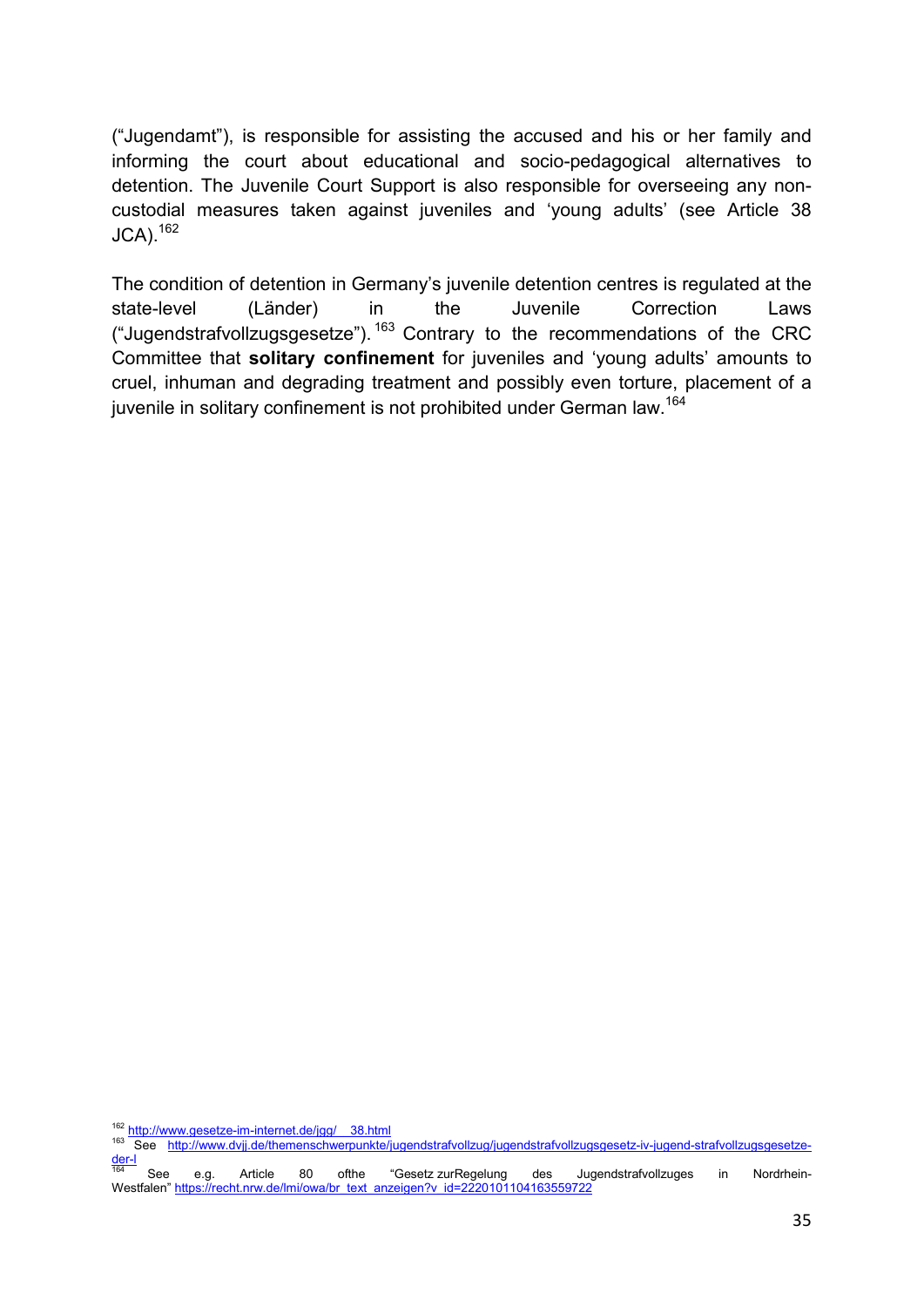#### **PART 4: TERRORISM OFFENCES AND CHILD PERPETRATORS**

# **4.1. England165**

Terrorism first became a major issue for the UK during the process of decolonisation following World War 2 and, rather closer to home, in Northern Ireland in the 1970s. Bombings and shootings in Northern Ireland and in England caused around 3,500 deaths before the Good Friday Agreement bringing peace to the province was reached. However, it is estimated that as many as 50,000 people were physically maimed or injured, with countless others psychologically damaged by the conflict. Despite the peace agreement in Northern Ireland, domestic 'extremists,' including dissident Irish Republican groups, violent Scottish and Welsh nationalist, right and left wing extremists, animal rights extremists and other militant single-issue protesters continue to pose a risk. Two hundred twenty-seven people were arrested for terrorist related activity in Northern Ireland in 2014/5, the highest number since 2005-06.166

In addition to domestic terrorism, international terrorism in the form of jihadist extremism, has made its mark in England. On  $7<sup>th</sup>$  July 2005 a series of coordinated suicide bombings attacks on public transport killed 52 people. All four bombers were British citizens. Although there has not been a similarly serious incident with such loss of life since that date, jihadist extremism is seen as continuing to present a serious and sustained threat to the UK and its interests abroad. The risk from international terrorism, mainly in the guise of jihadist extremist groups, is seen as including not only possible attacks on UK soil, but also radicalisation of UK citizens and residents, who may leave the country to join terrorist groups and pose a threat of attack in England when they return.

Home Office statistics on police powers of arrest under the terrorism legislation show that in the year up to March 2015, there were 299 arrests for terrorism-related offences, an increase of 31% compared with the previous year and the highest number since data collection started in September 2001.<sup>167</sup> Previously, the highest number of terrorism-related arrests recorded in a vear was the vear ending  $31<sup>st</sup>$ March 2006, the year in which the  $7<sup>th</sup>$  July bombings in London took place, which saw 284 arrests.

Since 2011 there has been a marked increase in the number of people arrested for terrorist offences who consider themselves to be British or of British dual nationality.

<sup>&</sup>lt;sup>165</sup> England, Scotland and Wales make up Great Britain. England, Scotland, Wales and Northern Ireland make up the United Kingdom. The jurisdictional issues are complex. While some areas of jurisdiction remain with the UK, others are devolved. The degree to which powers are devolved differs between Scotland, Wales and Northern Ireland. Given the limitations of space and the different context of terrorism in Northern Ireland, as well as different laws and policies, t

<sup>&</sup>lt;sup>166</sup> PSNI, Police Recorded Security Situation Statistics, 12 May 2015, Table 3.<br><sup>167</sup> Operation of police powers under the Terrorism Act 2000 and subsequent legislation: Arrests, outcomes, and stop and search, Great Britain, financial year ending 31 March 2015, Statistical Bulletin 04/14, Home Office, September 2015.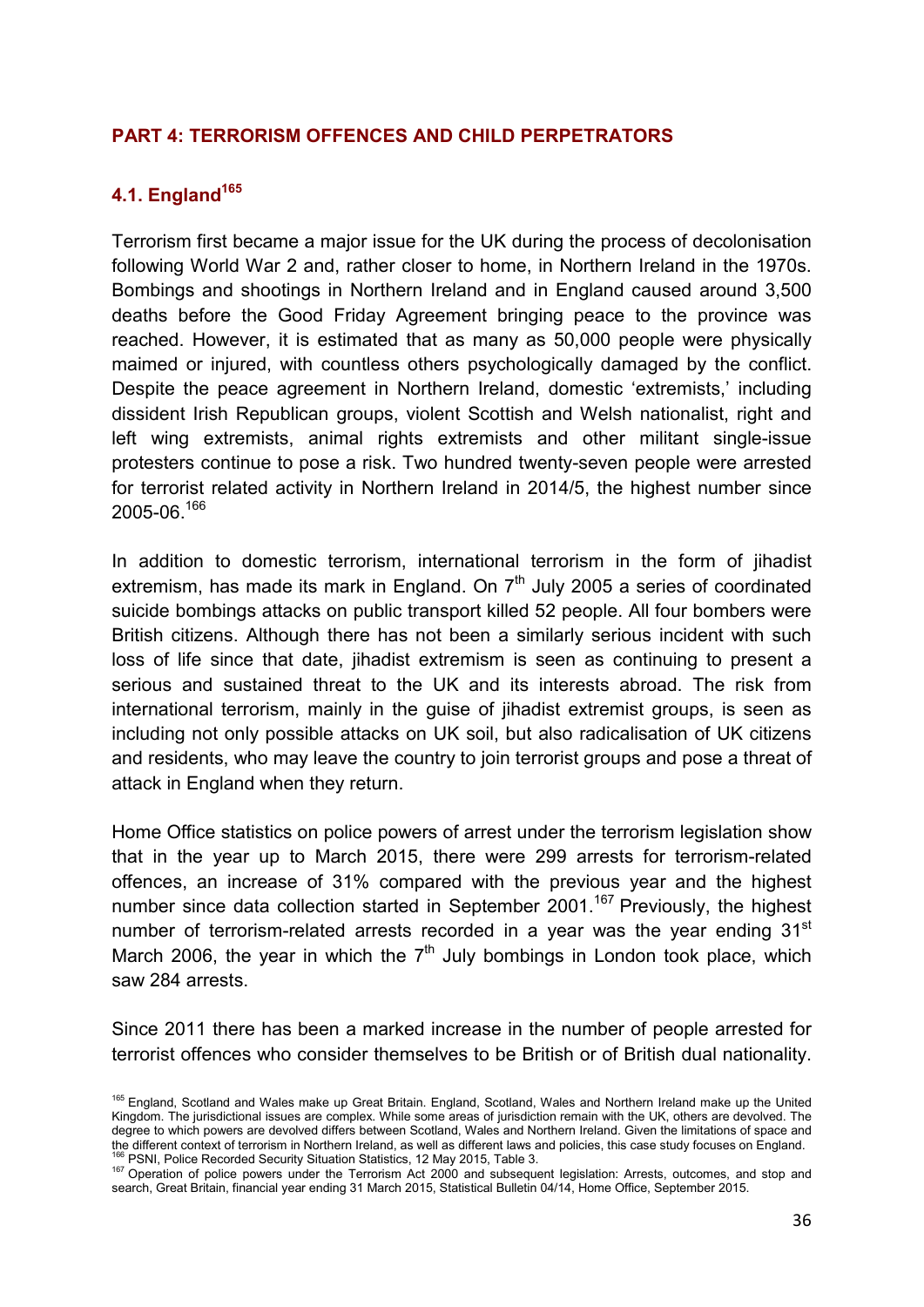In the year ending March 2015, they accounted for 78% of all those arrested for terrorism related offences, compared with only 52% in the year ending March 2011.<sup>168</sup> Of those who were arrested for terrorism related offences up to March 2015, 85% were charged with a terrorist offence, the highest proportion on record and an increase of 64% on the previous year.<sup>169</sup>

Up until very recently, those involved in terrorism have been almost entirely adult men, but over the last few years, the numbers of children and women who have engaged in terrorist related activities and in particular, the number of children who have become radicalised has increased. Ninety-six children have been arrested for terrorism related offences since figures started to be kept in September 2001, but only 13 were recorded as having been convicted of terrorist offences by March 2015. These figures do not, of course, include convictions where a child was charged with an ordinary criminal offence rather than a terrorist offence following arrest, or cases that are still in the court system. The numbers of children convicted of terrorist offences is likely to rise over the next year, as the number of children and young people arrested for terrorism-related offences increases. The number of 18-20 year olds arrested more than doubled from 2014 to 2015, and formed 14% of all arrests for terrorism related offences. In addition, two children were convicted in September 2015: a 15 year old boy (14 years old at the time of the offence) became Britain's youngest terrorist when he was sentenced to life imprisonment in October 2015 for inciting a man to behead police officers in Australia, and a 15 year old girl, who pleaded guilty to two terror offences including possessing "recipes for explosives" and a bomb-making guide.

It is thought that by the end of 2014, nearly 600 people had travelled to Syria and the region to join proscribed organisations and about 300 had returned.<sup>170</sup> In October 2015, of 800 people referred to Channel, the government's de-radicalisation programme in the UK, one-third were under the age of  $18^{171}$ 

The rise in radicalisation and involvement in Islamic extremism has prompted a range of responses in the UK, including the introduction and regular amendment of laws criminalising terrorism and a range of counter-terrorism measures, deradicalisation and counter-radicalisation measures and even guidance from the President of the Family Division of the High Court to prevent children leaving the country to take part in terrorist activities or being placed at risk of radicalisation.

<sup>168</sup> Ibid.<br><sup>169</sup> Ibid.<br><sup>170</sup> See Explanatory Notes, Counter-Terrorism and Security Act 2015 para 3, obtainable from legislation.gov.uk.<br><sup>171</sup> National Police Chiefs Council Report 2015, available from npcc.police.uk.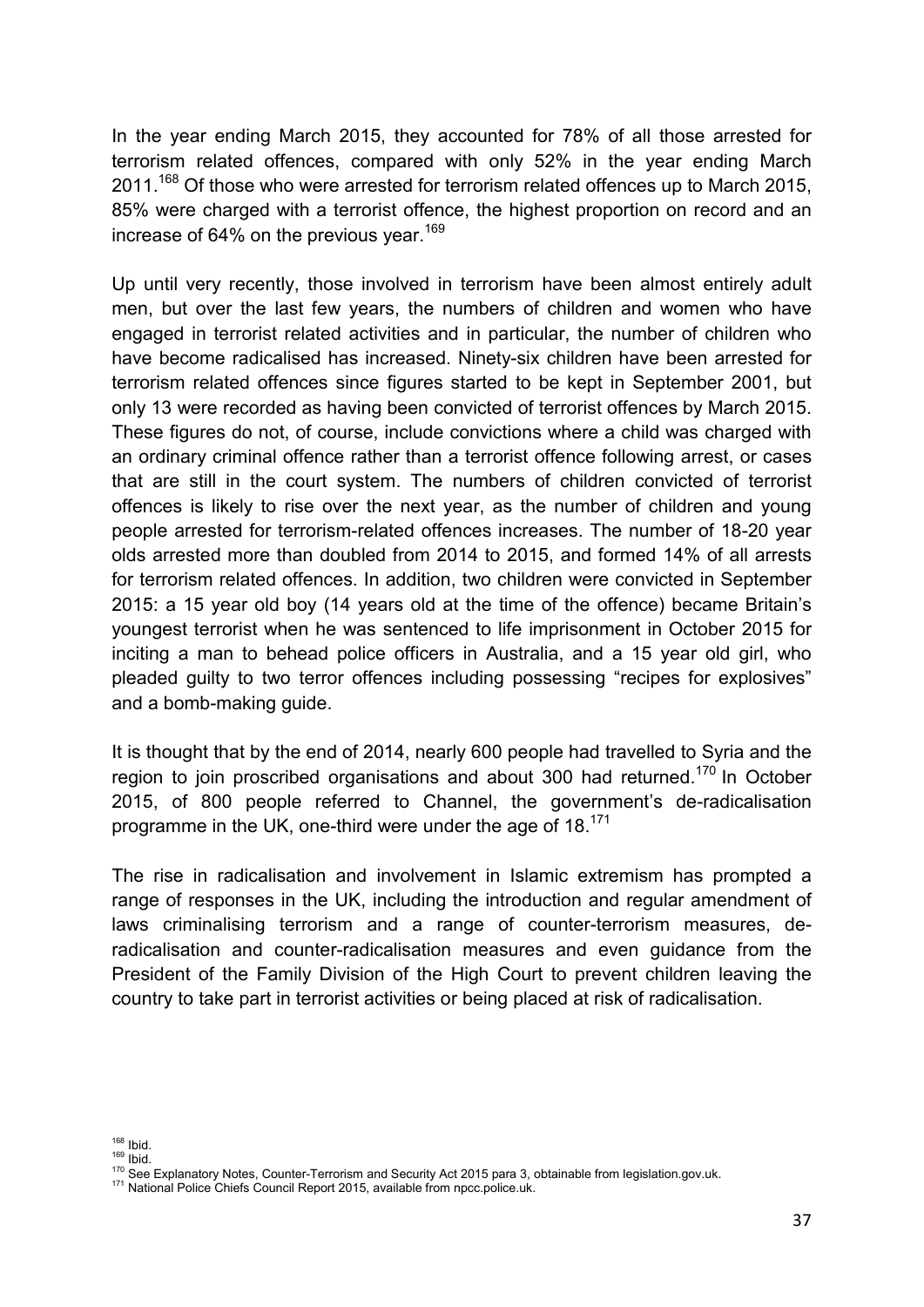# *a) Legislation on Terrorism: England*

The *Terrorism Act 2000* is the major piece of legislation setting out terrorist offences. There is no reference to 'age' within the various sections of the 2000 Act that set out a list of offences, and thus they apply to any child over the age of criminal responsibility in England, which is 10 years of age.

Terrorism is defined in the Act as the use of threat of action where an action<sup>172</sup>

(a) Involves serious violence against a person;

(b) Involves serious damage to property;

(c) Endangers a person's life, other than that of the person committing the action;

(d) Creates a serious risk to the health or safety of the public or section of the public;

(e) Is designed seriously to interfere with or seriously to disrupt an electronic system **and** the use of threat is designed to influence the government or an international governmental organisation or to intimidate the public or a section of the public and the use or threat is made for the purpose of advancing a political, religious, racial or ideological cause. Where firearms or explosives are used in (a) to (e) there is no need to show that there was an intention to influence the government or intimidate the public.

There are a number of offences that fall under the Terrorism Acts.

*a) Offences relating to a proscribed organisation:* A list of proscribed organisations is contained in the *Terrorism Act 2000,* Schedule 2. The list includes a range of organisations, including a number of Irish organisations, International Sikh Youth Federation, the Liberation Tigers of Tamil Eelam (LTTE) and a number of Islamist and Jihad organisations. The list can be amended by the Secretary of State through secondary legislation, so that further organisations can be added or organisations removed.<sup>173</sup>

The offences include: being a member of, or inviting support for a proscribed organisation; 174 arranging, managing or assisting in arranging or managing a meeting to support a proscribed organisation;<sup>175</sup> addressing a meeting of more than 3 people if the purpose is to encourage support for a proscribed organisation;  $176$  and wearing an item of clothing or wearing, carrying or displaying an article in such a way

<sup>172</sup> There has been considerable debate about the definition of terrorism: see the Report on the Definition of Terrorism, Cm 7052, March 2007 (the Carlisle Report).<br><sup>173</sup> See Home Officer: List of Proscribed Organisations 27<sup>th</sup> March 2015

<sup>&</sup>lt;sup>174</sup> Section 11 Terrorism Act 2000.An updated list of proscribed organisations can be found in Proscribed terror groups or organisations, Home Office, 27 March 2015.

https://www.gov.uk/government/uploads/system/uploads/attachment\_data/file/417888/Proscription-20150327.pdf<br><sup>175</sup> Terrorist Act 2000, section 12(2).<br><sup>176</sup> Terrorism Act 2000), section 12(3).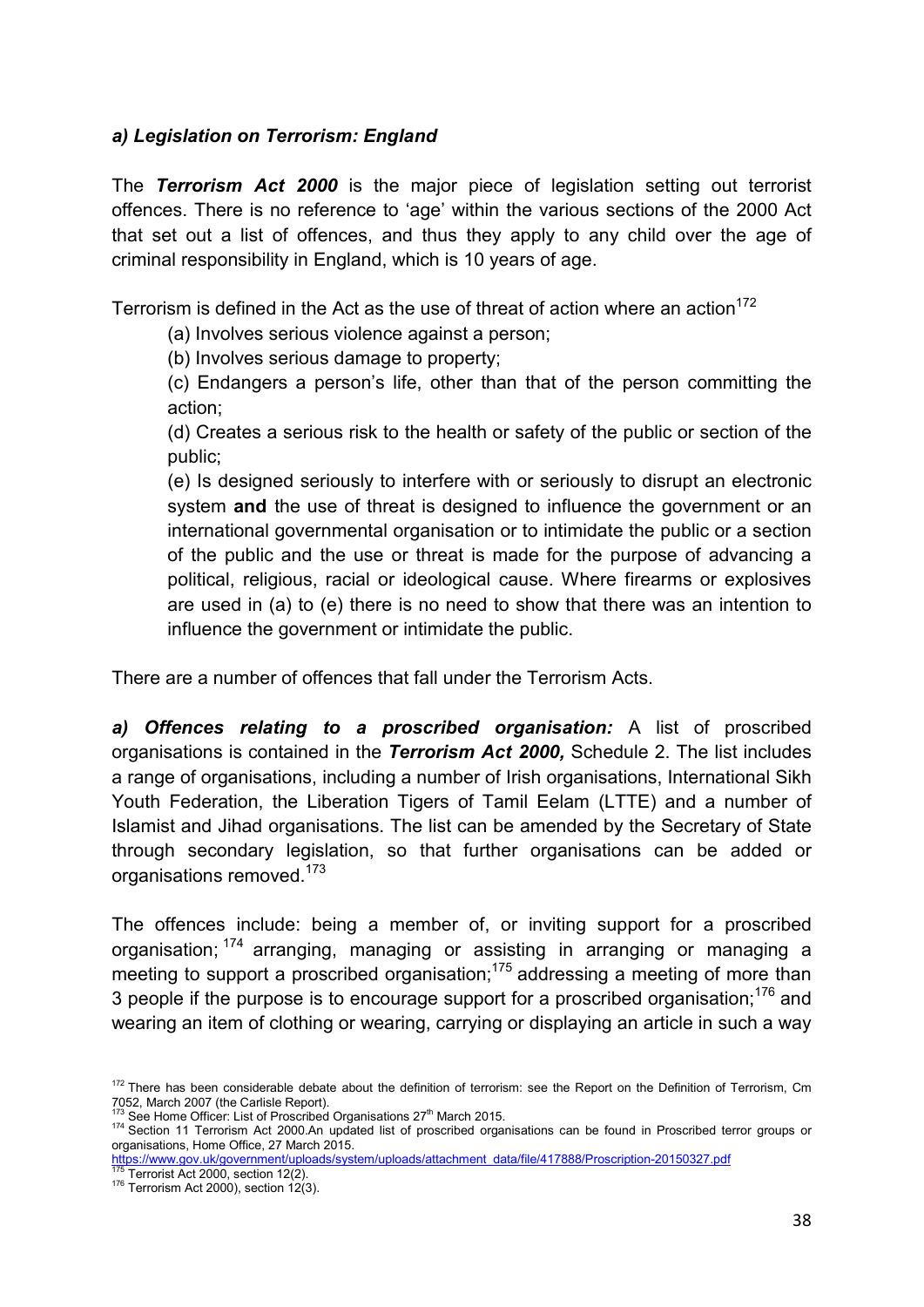or in such circumstances as to arouse reasonable suspicion that he is a member or a supporter of a proscribed organisation.<sup>177</sup>

These offences are all triable as summary or indictable offences, depending on the seriousness of the offence. The penalties for proscription offences are a maximum of 10 years in prison and/or a fine (or 6 months imprisonment on summary conviction). An offence under the Terrorism Act 2000, section 13 (i.e. the wearing of clothing etc.) is a summary offence with a maximum of 6 months in prison and/or a fine.

*b) Fund raising:* A person commits an offence if he fundraises for the purposes of terrorism. In addition, it is an offence to use money or other property for the purposes of terrorism. Once again, there are no provisions reducing the sentence for children: a maximum of 14 years imprisonment if the conviction follows an indictment, or 6 months if it is a summary conviction.

*c) Information about acts of terrorism:* It is an offence for an individual *not* to disclose information about acts of terrorism; $178$  as well as an offence to disclose to another anything which might prejudice a police investigation into suspected terrorism;<sup>179</sup> or which might prejudice an investigation or interfere with the material that is likely to be relevant to the investigation.<sup>180</sup>

*d) Other terrorist offences*: Other offences under the Terrorism Act 2000 include:

- Providing instruction or training in the making or use of firearms, explosives or chemical, biological or nuclear weapons: 181
- Directing the activities of an organisation which is concerned in the commission of acts of terrorism: <sup>182</sup>
- Possession of articles for the purpose of the commission, preparation or instigation of an act of terrorism:  $183$
- Collection or possession of information that it likely to be useful to a person committing or preparing an act of terrorism:<sup>184</sup>

<sup>177</sup> Terrorism Act, section 13.<br><sup>178</sup> Terrorism Act 2000, section 38B<br><sup>179</sup> Terrorism Act 2000 section 36<br><sup>179</sup> These provisions do not apply to a disclosure which is made by a professional legal adviser to his client or hi representative in connection with the provision of legal advice by the adviser to the client or to any other person for the purpose

of actual or contemplated legal proceedings, provided its not with a view to furthering a criminal purpose.<br><sup>181</sup> Section 54 Terrorism Act 2000. A person guilty of an offence under section 54 is liable on conviction on ind of imprisonment not exceeding ten years and on summary conviction to a term not exceeding 6 months.

 $^{22}$  Section 56 Terrorism Act 2000. A person guilty of an offence under section 56 is liable on conviction on indictment to imprisonment for life.

<sup>.&</sup>lt;br>Section 57 Terrorism Act 2000. The maximum sentence of imprisonment is 15 years on conviction on indictment or a term

not exceeding 6 months on summary conviction.<br><sup>184</sup> Section 58 Terrorism Act 2000. A person guilty of an offence under section 58 is liable on conviction on indictment to a term of imprisonment not exceeding ten years and on summary conviction to a term not exceeding 6 months.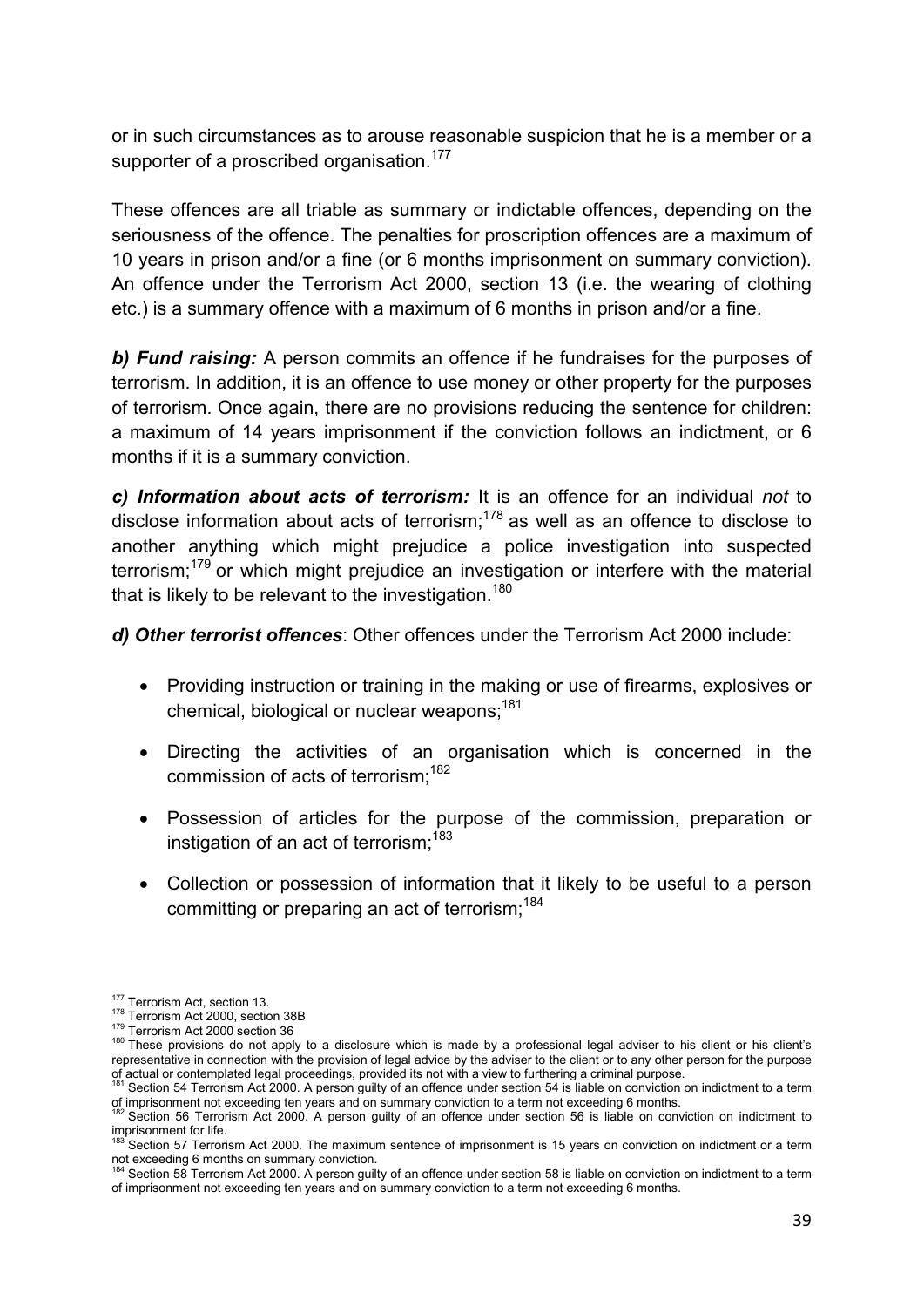- Eliciting, publishing or communicating information about the armed forces useful for committing or preparing an act of terrorism;<sup>185</sup>
- Inciting an act of terrorism overseas;<sup>186</sup>
- Acts outside the UK, which would constitute acts of terrorism under the Terrorism Act 2000 if they were committed in the UK.<sup>187</sup>

A further Act was passed in 2001, the *Anti-terrorism, Crime and Security Act*, which made it an offence to use noxious substances, or substances which people are led to believe are noxious, with the intention of seeking to influence the government or an international government organisation or to intimidate the public.<sup>188</sup>

**The Terrorism Act of 2006** introduces more offences including encouraging terrorism; disseminating terrorist publications;<sup>189</sup> engaging in preparation of terrorist acts; training for terrorism; attendance at a place used for terrorist training, whether in the UK or elsewhere (regardless of whether or not the individual actually receives any training); making, possessing or misusing radioactive devices or materials, or making terrorist threats relating to the use of radioactive devices or materials and doing anything outside the UK which if done in the United Kingdom, would constitute an offence under the Terrorism Act 2006 or certain provisions of the Terrorism Act  $2000.<sup>190</sup>$ 

As with the Terrorism Act, there is no reference in the Act to children, and thus all offences apply to children over the age of 10.

The *Counter-terrorism and Security Act 2015* was passed in an attempt to reduce the terrorist threat, arising largely from ISIS (jihadist extremists also referred to as ISIL or Da'esh or Islamic State) and the conflict in Syria and Iraq. The provisions are intended to stop people from travelling overseas to fight for terrorist organisations or to engage in terrorism related activity; and to deal with those who subsequently return to the UK or who are already in the UK and who pose a threat to the public. In particular, the 2015 Act strengthens powers to place temporary restrictions on travel where a person is suspected of involvement in terrorism. It also enhances the powers to monitor and control the acts of persons in the UK who pose a threat to the public. The provisions in the Act apply equally to children as they do to adults.

<sup>&</sup>lt;sup>185</sup> Section 58A Terrorism Act A person guilty of an offence under section 58A is liable on conviction on indictment to a term of imprisonment not exceeding ten years and on summary conviction to a term not exceeding 12 months.

<sup>&</sup>lt;sup>186</sup> Section 59 Terrorism Act 2000. The offences include murder, wounding with intent, the use of poison, explosions and endangering life by damaging property. The sentence will depend upon the penalty the individual would be liable to depends upon the sentence for the particular method used.<br><sup>187</sup> Section 62 Terrorism Act 2000.

<sup>188</sup> Anti-terrorism, Crime and Security Act 201, sections 113 and 114.<br><sup>189</sup> Terrorism Act 2006, section 2(2).<br><sup>190</sup> Terrorism Act 2006, section 17.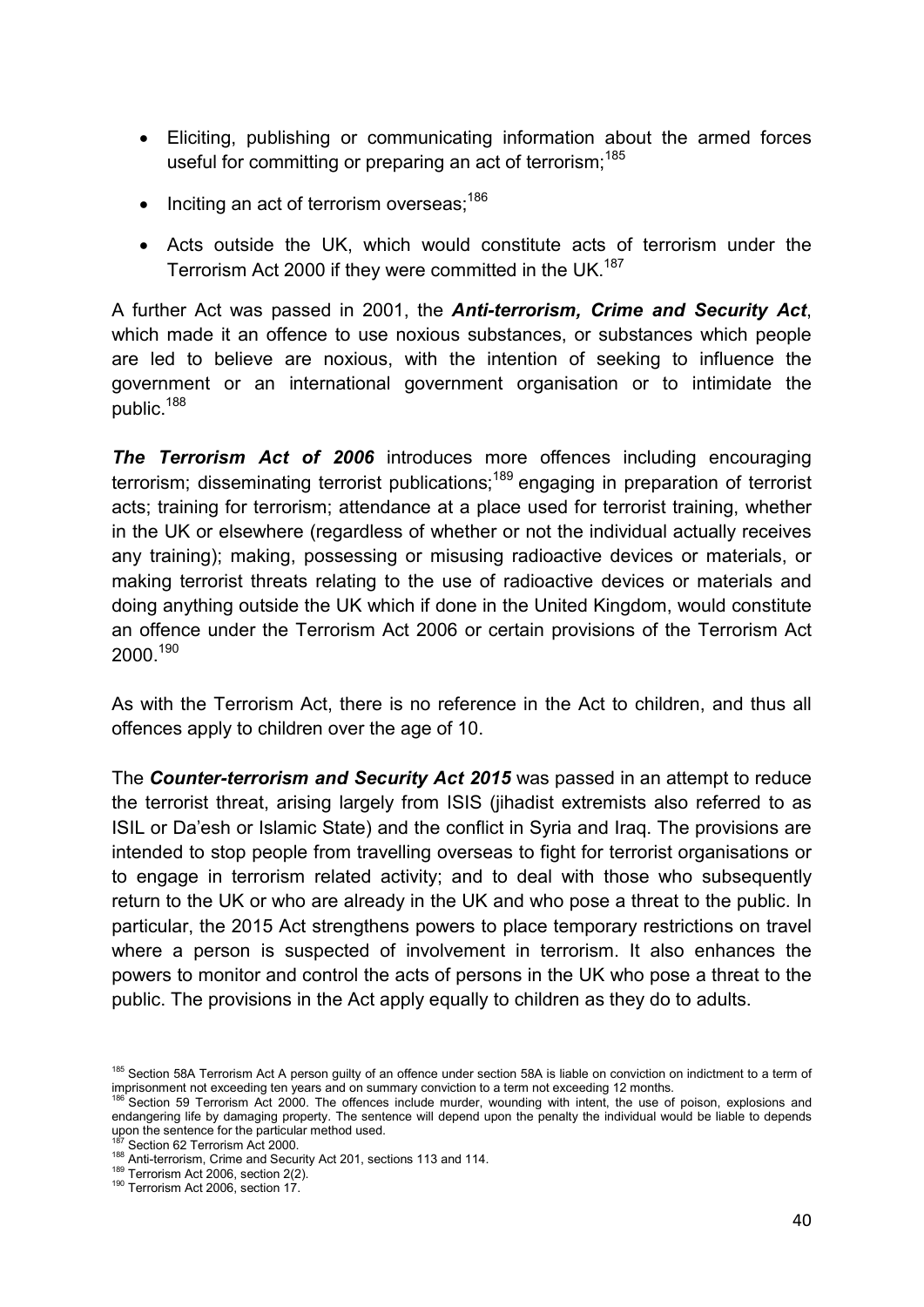Schedule 1 to the Act allows a police constable or immigration officer at any port, who has reasonable cause to suspect a person is leaving the country to engage in terrorist related activity, to ask for and to retain that person's travel documents (i.e. a passport).<sup>191</sup> Travel documents may be retained for 14 days, though a senior police officer must review the retention if the documents are retained beyond 72 hours.<sup>192</sup> An application may be made to a judicial authority seeking an extension of the period of retention up to 30 days.<sup>193</sup> If such an application is made, the defendant has a right to make oral or written representations and a right to legal representation at the hearing. <sup>194</sup> There is provision, however, for information to be withheld from the defendant, and for the defendant and his or her legal representative to be excluded from the hearing while the information is considered by the court.<sup>195</sup> In that time, the Secretary of State has the power to cancel the passport; and the prosecuting authorities to consider whether to charge the person with an offence, or to whether to apply for a measure to protect the public from the risk of terrorism. Obviously, a person who has had their passport taken and retained is not free to leave the country (see Part 6 below). The confiscation of a parent's or child's passport, on the face of it, breaches the right to free movement under Article 12 of the ICCPR and, in particular, the right under Article 12(2): 'everyone shall be free to leave the country'. However, Article 12(3) provides an exception where this is needed in the interests of public security.

*Section 2 of the Counter Terrorism and Security Act*, which provides for the creation of a 'temporary exclusion order' is likely to have more impact on children. A temporary exclusion order requires the individual on whom it is imposed not to return to the UK, unless their return is in accordance with a permit issued by the Secretary of State. Such an order can only be made where 5 conditions are met: (i) the Secretary of State reasonably suspects that the person has been involved in terrorism related activity outside the UK; (ii) it is necessary to protect the public; (iii) the person is outside the UK; (iv) the person has a right to live in the UK and (v) the court gives permission or the Secretary of State considers that the urgency of the case requires a temporary exclusion order without obtaining permission.

The Court's role is not to consider the merits of an application, but only whether the decision of the Secretary of State is obviously flawed. An application may be considered by the court without the suspected person being notified; being present; or given an opportunity to make representations to the court.<sup>196</sup> The order comes into force as soon as it is made and will last for 2 years unless revoked earlier. A further order can be made when the 2 year period expires and any British passport held by

<sup>191</sup> Counter-Terrorism and Security Act 2015, Schedule 1 para. 2 and Schedule 1 para 17: an immigration officer must be an 'accredited' officer.<br><sup>192</sup> Counter-Terrorism and Security Act 2015 Schedule 1 para 6

<sup>192</sup> Counter-Terrorism and Security Act 2015, Schedule 1 para.6. 193 There is a power to extend the time limit even further in exceptional cases: Counter-Terrorism and Security Act 2015, Schedule 1 para.13.<br><sup>194</sup> Counter-Terrorism and Security Act 2015, Schedule 1 para.9.

<sup>195</sup> Counter-Terrorism and Security Act 2015, Schedule 1 para.10. 196 Counter-Terrorism and Security Act 2015, s.3.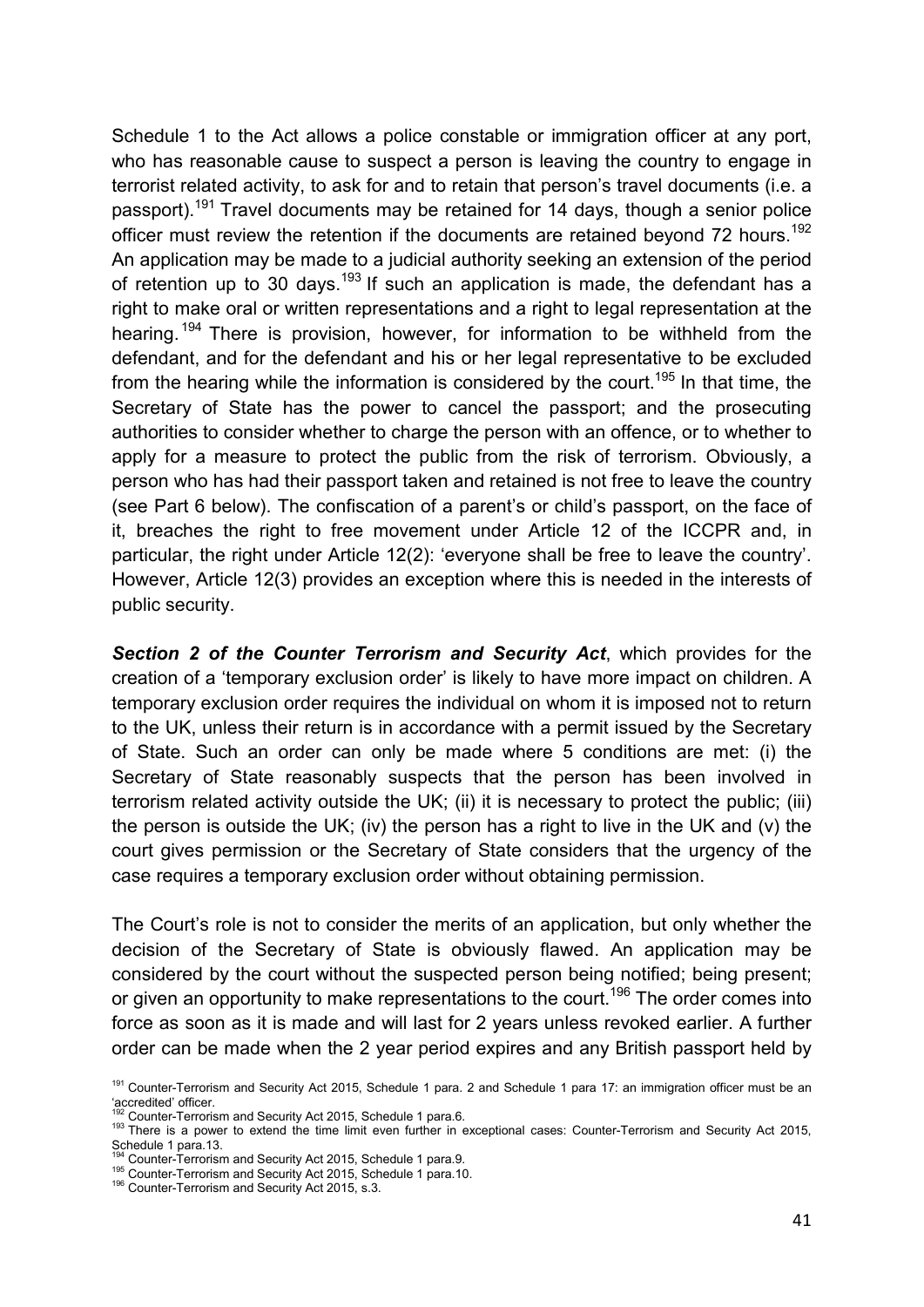the individual is invalidated. There is no limit on the number of orders that may be obtained. This power is additional to the power in s. 66 of the *Immigration Act 2014*, which enables the Secretary of State to strip a person of his British citizenship if (a) the citizenship status results from the person's naturalisation; (b) the deprivation is conducive to the public good because the person has conducted himself in a manner which is seriously prejudicial to the vital interests of the UK; and (c) the Secretary of State has reasonable grounds for believing that the person is able, under the law of a country outside the UK, to become a national of such a country. The order can be challenged, but not appealed on its merits, and only in limited circumstances. First, the individual who is the subject of the order can only challenge the making of the order or its renewal if he or she is present in the UK. Second, the hearing is a review, and the courts must apply the principles of judicial review. In other words, the court can only revoke the order if it was made unlawfully or unreasonably. Further, the Secretary of State has the right not to disclose material other than to the court and to a person appointed as a special advocate, and not to the individual concerned.<sup>197</sup> Clearly, the making of a temporary exclusion order has serious human rights implications as an individual can be left stateless, contrary to the duty imposed on the UK to avoid statelessness under the 1961 Convention on the Reduction of Statelessness.

While a child may find him or herself the subject of a temporary exclusion order, the more likely situation is that the excluded individual will have children in the UK who will, in effect, lose their parent, with all the economic, emotional, social and potential immigration status problems that may cause. In immigration and extradition cases, the Supreme Court requires that the best interests of any children of the individual involved be taken into account,<sup>198</sup> but there is no such requirement in the case of temporary exclusion orders, though as the orders are very new, this issue has yet to be tested in the courts.

If an individual is permitted to return following a temporary exclusion order, the Secretary of State may impose 'obligations,' including a requirement to report to the police station and attendance at a de-radicalisation programme. Failure to comply with the obligations is an offence.<sup>199</sup>

*The Counter-Terrorism and Security Act 2015* also amends the *Terrorism Prevention and Investigation Measures 2011* (the TPIM Act). This Act allows the Secretary of State, where she is satisfied on the balance of probabilities that a person has been involved in terrorism to impose measures. These can include wearing a GPS tag, a curfew, restrictions on the use of the internet, on meeting certain people or going certain places or being required to live up to 200 miles away

<sup>&</sup>lt;sup>197</sup> Counter-Terrorism and Security Act 2015 schedule 3.<br><sup>198</sup> See HH v Deputy Prosecutor of the Italian Republic, Genoa et al [2011]EWHC 1145; [2012] EWHC 25 (admin); [2012] UKSC 25 and ZH (Tanzania) v secretary of State for the Home Department [2011] UKSC 4. 199 Counter-Terrorism and Security Act 2015, sections 9(1) and 10.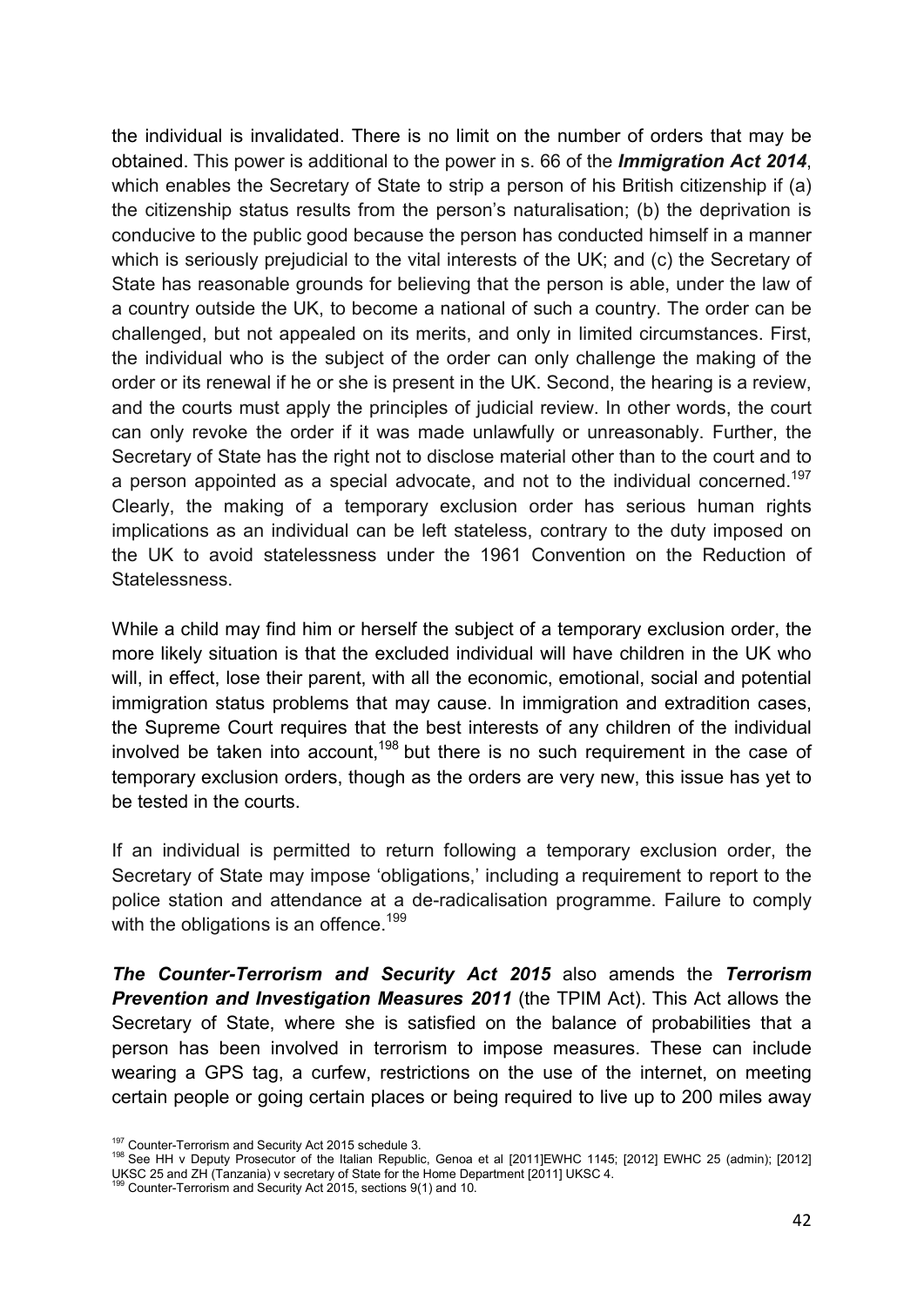from their home and local associates. The measures are usually very intrusive and even where such measures are imposed on an adult, they are likely to have an impact on any children living with the adult: they might need to change school, be separated from their friends, be unable to have a computer at home etc. The restrictions inevitably need to be weighed, however, against the risk presented by the adult.<sup>200</sup>

### *b) Arrest on a terrorism offence: England*

Unlike non-terrorist offences, the police may arrest a child without warrant under section 41 of the Terrorism Act 2000 where they have reasonable grounds to suspect that the child is a '*terrorist.*'<sup>201</sup> This rather vague criteria differs from arrests for non-terrorist offences, where an arrest must be linked to a specific offence. Further, the procedures to be followed on arrest are contained in the Police and Criminal Evidence Act 1984 (PACE) Code of Practice H.<sup>202</sup> For non-terrorist offences, a different Code of Practice, PACE Code C, applies.<sup>203</sup>

There are, however, a number of similarities between the two Codes of Practice. A child is defined for the purposes of Code H as a person under the age of 17. However, since the case of **HC (A Child), R (on the application of) v Secretary of State for the Home Department &Anor [2013] EWHC 982 (Admin)** 17 year olds are to be treated as children,  $204$  thus meeting the requirements of the CRC.

Many of the safeguards guaranteed to children in the CRC and Rule 10 of the UN Standard Minimum Rules for the Administration of Justice (the Beijing Rules)<sup>205</sup> are to be found in legislation governing the treatment of children under arrest for terrorism offences. *Section 34 of the Children and Young Persons Act 1933* provides that when a child is arrested and is in police detention, the person responsible for the child's welfare must be informed of the arrest, why the child has been arrested and where the child is being detained. This will normally be the parent or guardian. This applies to any offence and is in addition to the child's right not to be held incommunicado.<sup>206</sup>

The CRC in General Comment No 10 on Juvenile Justice<sup>207</sup> requires that there must

<sup>&</sup>lt;sup>200</sup> For an interesting discussion of whether TPIM measures can be regarded as a breach of Article 3 ECHR, and the impact on children, see DD v Secretary of State for the Home Department [2014] EWHC 3820 (Admin).

This is defined in the Terrorism Act, section  $40(1)(a)$  or (b) as a person who has committed an offence under any of sections 112 15-18 54 and 56-63, or is or has been concerned in the commission, preparation or instigation of acts of terrorism.<br><sup>202</sup> Police and Criminal Evidence Act 1984 (PACE), Code H para 5.1: Code of Practice in connection wi

treatment and questioning by police officers of persons in police detention under section 41 of, and Schedule 8 to, the Terrorism Act 2000.<br>Terrorism Act 2000.<br><sup>203</sup> Police and Criminal Evidence Act 1984, Code C: Detention, treatment and questioning of persons by police officers 2014.

<sup>204</sup> The only exception to 17 year olds being treated as 18 years olds is with respect to the giving of consent to the taking of<br>fingerprints, intimate and non-intimate samples under Schedule 8 of the Terrorism Act 2000

 $^{205}$  Adopted by General Assembly Resolution 40/33 of 29 November 1985.<br> $^{206}$  A child retains the right to inform one named person in addition of their arrest. Further rules on communication between a suspect and other people are contained in Police and Criminal Evidence Act 1984, Code H para 5.<br><sup>207</sup> CRC/C/GC/10 9 February 2007 para 23h.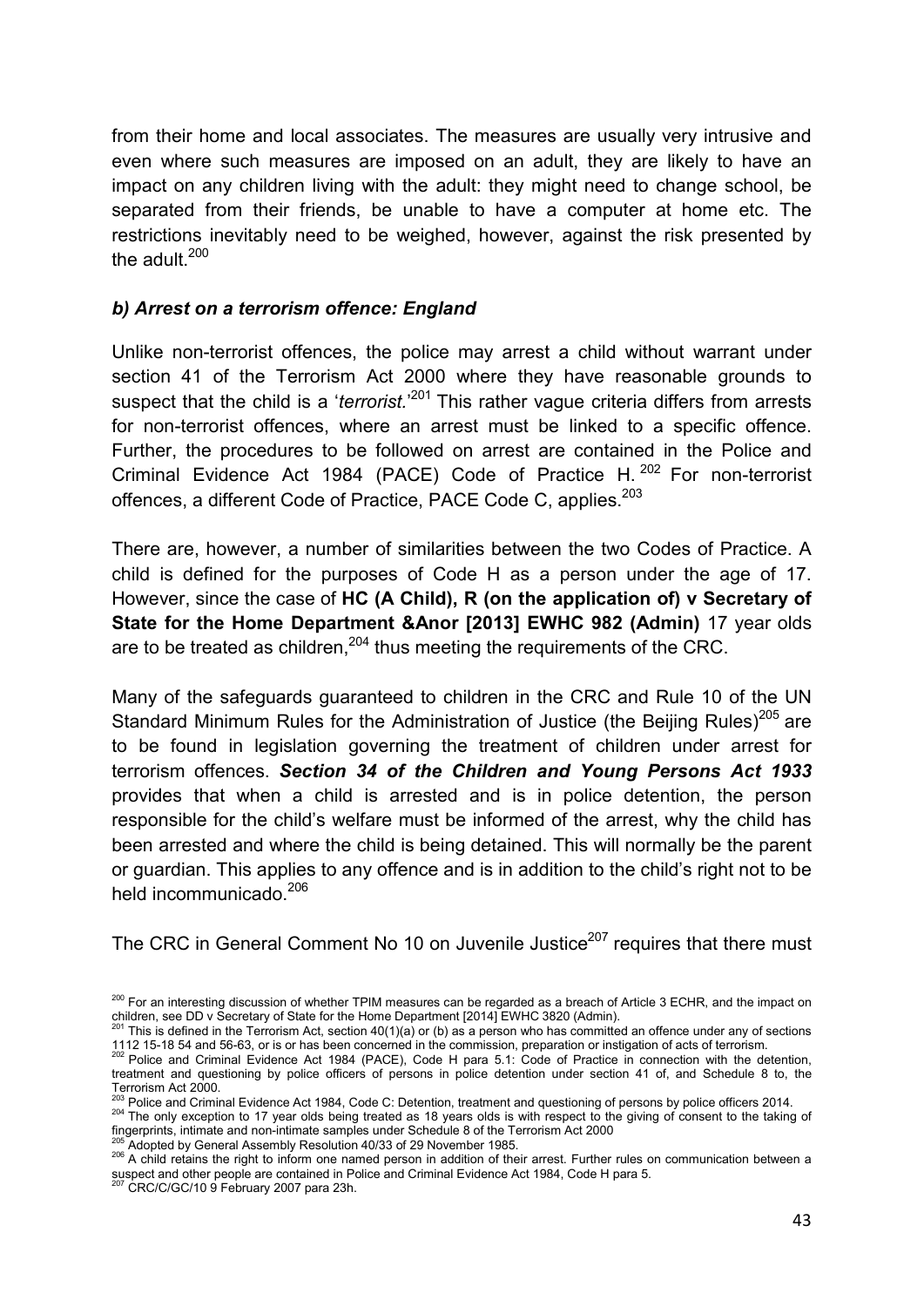be independent scrutiny of the methods of interrogation to assure that the evidence is voluntary and not coerced, given the totality of the circumstances, and is reliable. In accordance with this requirement, PACE Code H, applying PACE Code C, provides that children who are arrested or who attend voluntarily at the police station may only be questioned in the presence of an appropriate adult.<sup>208</sup> The appropriate adult is usually the parent or guardian, but in their absence could be a local authority social worker or, failing both of these, some other responsible adult over the age of 18 who is not a police employee.<sup>209</sup> The child must be informed about the role of an appropriate adult and that there is a right to consult privately with the appropriate adult at any time. The reason for the presence of an appropriate adult is explained in PACE Code H.<sup>210</sup>

If the child wants legal advice, or the appropriate adult thinks it in the child's best interests to have legal advice, no questioning or interview may take place until the solicitor arrives at the police station and has provided that advice.<sup>211</sup> Legal advice and representation at the police station is free.

At any time that the child is detained at the police station PACE 1984 again in accordance with the CRC and the Beijing Rules, requires that the child must be kept separately from adults.<sup>212</sup> The child should not be kept in a cell unless no other secure accommodation is available and the custody officer considers it is not practicable to supervise the child if he or she is not placed in a cell.

The CRC Committee in General Comment No. 10 notes that every child arrested and deprived of his liberty should be brought before a competent authority within 24 hours to test the legality of the detention. This requirement is generally met in relation to arrests of children under section 41 of PACE 1984 for a non-terrorist offence: children cannot be kept in police detention for more than 24 hours without being charged and either released on bail or taken before a court if a further period of detention is sought. However, there are some limited exceptions to this rule. A senior police officer may detain the child for a period of up to 36 hours if the detention of that person without charge is necessary to secure or preserve evidence, the offence is indictable and the investigation is being conducted diligently and expeditiously.<sup>213</sup> If the police wish to detain a child for longer than 36 hours, they must obtain a warrant for further detention from the court and the child must be brought to court for the hearing of the application. After a total of 72 hours from the time of arrest, the person must be charged and brought before a court or released.

<sup>&</sup>lt;sup>208</sup> Police and Criminal Evidence Act 1984, Code C: Detention, treatment and questioning of persons by police officers 2014. 209 Police and Criminal Evidence Act 1984 (PACE), Code H: Code of Practice in connection with the detention, treatment and 200 Police and Criminal Evidence Act 1984 (PACE), Code H: Code of Practice in connection with the d

questioning by police officers of persons in police detention under section 41 of the, and Schedule 8 to, the Terrorism Act 2000. Para 1.13<br>Para 1.13<br><sup>210</sup> Police and Criminal Evidence Act 1984 (PACE), Code H Para 11.C

<sup>211</sup> Further procedures relating to contacting a solicitor, and attendance before questioning starts or continues, and exceptions to this principle can be found in Police and Criminal Evidence Act 1984 (PACE), Code H Para. 6<br><sup>212</sup> Police and Criminal Evidence Act 1984 (PACE), Code H Para 8.9.<br><sup>213</sup> Police and Criminal Evidence Act 1984 section 42.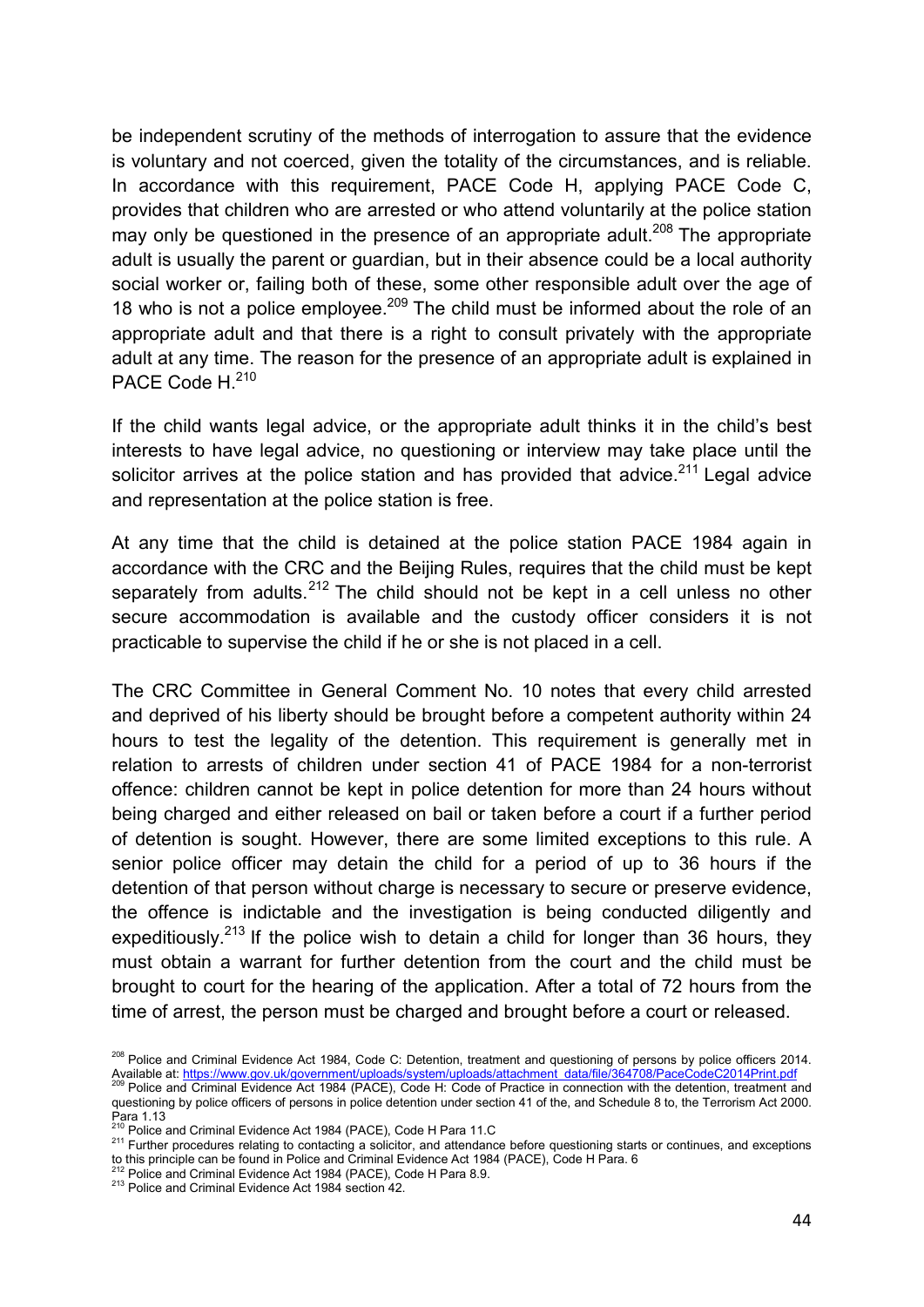A child arrested under the Terrorism Act 1972 is, however, subject to different rules. Contrary to the recommendation of the CRC Committee, a child may be detained for a period of up to 48 hours. The police also may choose to apply to the court for a warrant of detention extending the period of detention for periods of 7 days at a time<sup>214</sup> up to a maximum period of 14 days, and the child may be detained pending the making of such an application.<sup>215</sup> Further, in deciding whether to extend the period of pre-charge detention, the Court may consider evidence that has not been disclosed to, or provided to, the suspect. When considering this evidence, the suspect and his legal representative may be excluded from the court, with the result that the suspect is unable to challenge the evidence.<sup>216</sup> This practice was challenged in the recent European Court of Human Rights case of **Sher and others v the United Kingdom<sup>217</sup>** on the grounds that the applicant was not given adequate information about the specific allegations against them, contrary to Article 5(2) and (4) of the ECHR and that the procedure for hearing applications for further detention was incompatible with Article 5(4) and 6(1) of the ECHR.

The European Court of Human Rights concluded that there had been no breach of Article 5(4) as the requirement of procedural fairness does not impose a uniform, unvarying standard to be applied irrespective of the context, facts and circumstances. The Court held that terrorist crime falls into a specialist category.

"The police may frequently have to arrest a suspected terrorist on the basis of information which is reliable but which cannot, without putting in jeopardy the sources of the information, be revealed to the suspect or produced in court. Article 5.1(c) of the Convention should not be applied in such a manner as to put disproportionate difficulties in the way of the police authorities taking effective measures to counter organised terrorism /…/ Contracting States cannot be asked to establish the reasonableness of their suspicion grounding the arrest of a suspected terrorist by disclosing the confidential sources of supporting information or even facts which would be susceptible of indicating such sources or their identity  $/$ .../ It follows that Article 5(4) cannot require disclosure of such material or preclude the holding of a closed hearing to allow a court to consider confidential material".

In addition, there is no absolute requirement that the child be brought before the court. The Court may instead, on receiving the application, direct that the hearing relating to extension of the period of detention take place using video-conferencing facilities. <sup>218</sup> Quite clearly, the 48 hour period is double the length of time

<sup>&</sup>lt;sup>214</sup> For the arounds on which an extension of the period of detention may be granted see Terrorism Act 2000 Schedule 8 para 33.

<sup>&</sup>lt;sup>215</sup> Terrorism Act 2000, Schedule 8 para. 36.<br><sup>216</sup> Terrorism Act 2000 Schedule 8 para, 34.<br><sup>217</sup> Application No 5201/11, 20 October 2015.<br><sup>218</sup> Terrorism Act 2000, schedule 8 para. 33(4)-(9).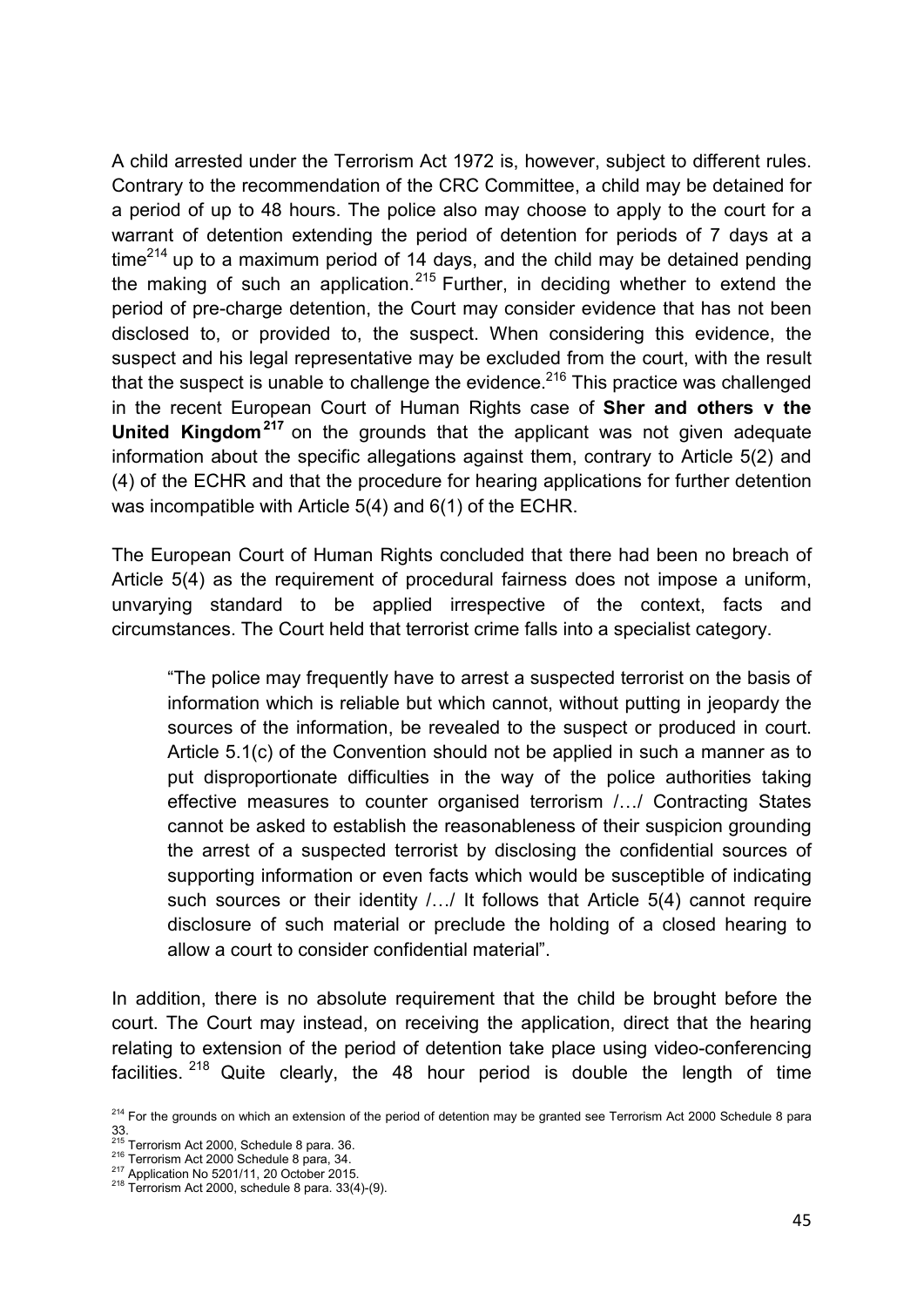recommended by the CRC Committee before a child is brought before a Court and longer than the period for a child charged with a non-terrorist offence.  $219$ 

### *c) Post charge questioning: England*

Under section 22 of the Counter-Terrorism Act 2008, a judge of the Crown Court may authorise the questioning of a child about an offence for which they have been charged, informed that they may be prosecuted, or sent for trial, if the offence is a terrorism offence or an offence, which appears to the judge to have a terrorist connection.<sup>220</sup> The criteria upon which a judge is to base his or her decision to authorise post-charge questioning, a practice that is not permitted in non-terrorist connected offences, do not include any consideration of the best interests of the  $child<sup>221</sup>$ 

The risk posed by this section of the 2008 Act is that of dilution or possible elimination of the right of the child's privilege against self-incrimination. **Lord Carlisle in his Report on Proposed Measures for Inclusion in a Counter-Terrorism Bill**, 222 noted that "*historically, the prohibition on post-charge questioning has existed*  to protect the rights of accused persons, by forcing the police to charge only where *there is sufficient evidence to justify doing so, and in a timely fashion. If they are unable to do so, then the suspect must be released*."

While of course an appropriate adult must be present, and a lawyer will virtually always be present, as noted above being questioned in a police station is a stressful and disorientating experience for a child, and being detained and questioned for a second period of up to 48 hours may lead the child to make unreliable and damaging admissions which can have a negative impact on the preparation of the child's defence.

Article 40(2)(b)(iv) of the CRC provides, in line with Article 14(3)(g) of the ICCPR, that a child should not be compelled to give testimony or to confess or acknowledge guilt. The CRC Committee note that "*the term 'compelled' should be interpreted in a broad manner and should not be limited to physical force or other clear violations of human rights. The age of the child, the child's development, the length of the interrogation, the child's lack of understanding, the fear of unknown consequences or* 

<sup>&</sup>lt;sup>219</sup> In accordance with CRC Article 37(b) that detention shall be for the shortest appropriate period of time the Terrorism Act requires that the use of detention should be reviewed by a reviewing officer at 12 hour interviews after the child has been arrested until such time as a warrant to extend detention is obtained from the Court (Terrorism Act 2000 schedule 8 para 21 but

see para 22).<br><sup>220</sup> For the terrorism offences covered see Counter-Terrorism Act 2008 section 27.A child could be charged with murder rather than a terrorist offence but this could still be regarded as having a 'terrorist' connection. There is no requirement that a charge be laid for a terrorist offence.<br><sup>221</sup> The criteria are contained in the Counter-Terrorism Act 2008 section 22(6): 'further questioning is necessary in the interests

of justice; the investigation for the purposes of which the further questioning is being proposed is being conducted diligently and expeditiously; and the questioning would not unduly interfere with the preparation of the persons defence to the charge or any other criminal charge that they may be facing. 222 Cm 7262 December 2007.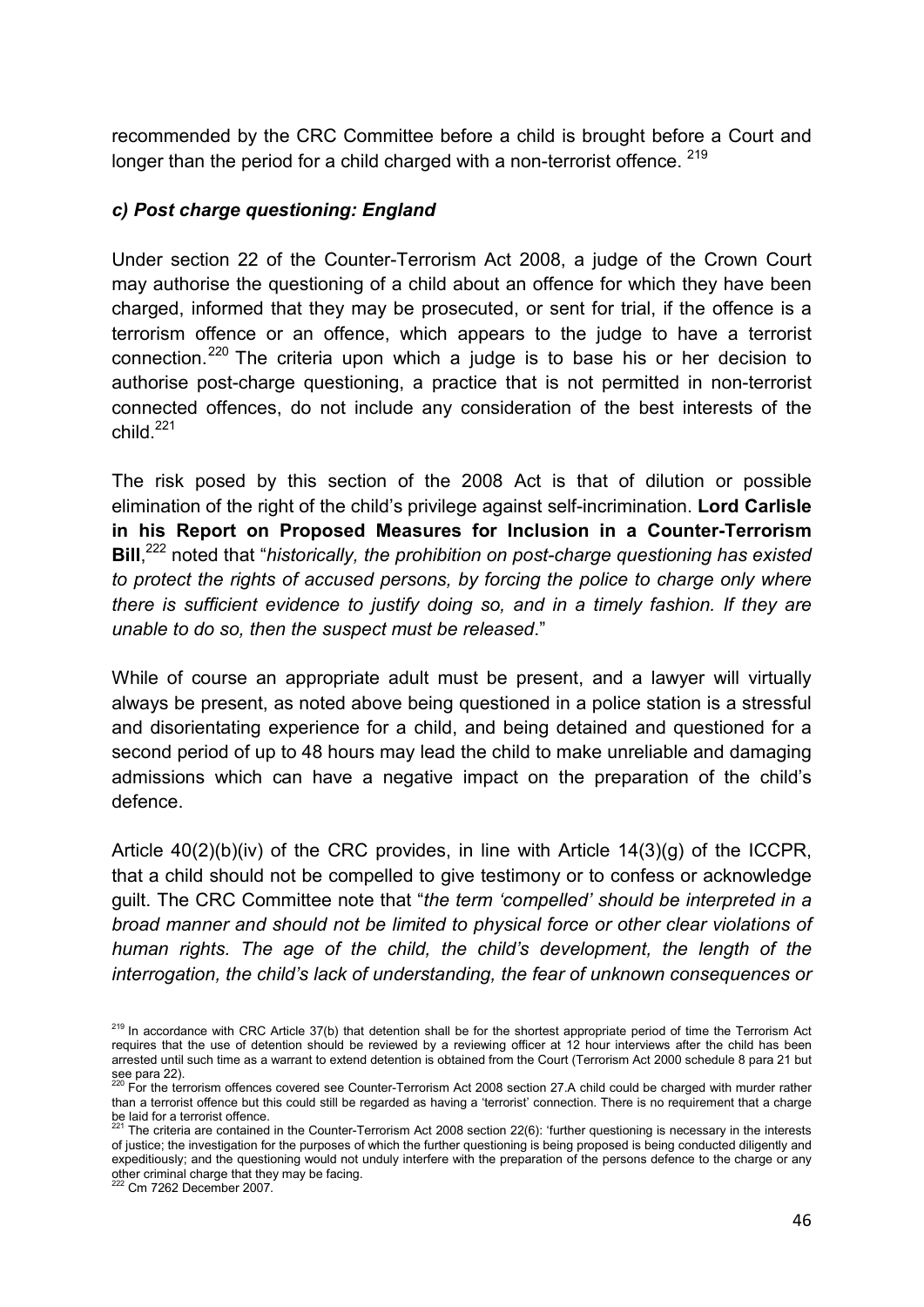*of a suggested possibility of imprisonment, may lead him/her to a confession that is not true*."

# *d) Bail: England*

Rule 10 of the Beijing Rules requires that a judge or other competent authority (including the police) shall, without delay, consider release of the child. The powers under Part IV of the Police and Criminal Evidence Act 1984 to release a child on police bail before charge for any offence, do not apply to persons detained under the terrorism powers following their arrest under section 41 or Schedule 7 of the Terrorism Act 2000. There is no provision for bail under the Terrorism Act before charge, and this applies as much to children as it does to adults.

# *e) Prosecution of offences: England*

Prosecutions for offences under the Terrorism Act  $2000^{223}$  (which are dealt with by the Counter-Terrorism Division) require the consent of the Director of Public Prosecutions. As cases against those suspected of terrorism are dealt with in the same way as any other criminal cases, in accordance with the Code for Crown Prosecutors, special considerations are given to children. The Code requires that where a suspect is under the age of 18:

"*the best interests and welfare of the child must be considered, including whether a prosecution is likely to have an adverse impact on his or her future prospects that is disproportionate to the seriousness of the offending. Prosecutors must also have regard to the obligations arising under the United Nations Convention on the Rights of the Child. As a starting point, the younger the suspect, the less likely it is that a prosecution is required. However, there may be circumstances which mean that, notwithstanding the fact that the suspect is under 18, a prosecution is in the public interest. These include where the offence committed is serious, where the suspect's past record suggests that there are no suitable alternatives to prosecution, or where the absence of an admission means that out-of-court disposals which might have addressed the offending behaviour are not available."*<sup>224</sup>

# *f) Trial of a child charged with a terrorism offence: England*

In order for a child to understand and to take part in his or her trial in a meaningful manner, the child must be able to understand the trial procedure and take an active part in defending him or herself. The Committee on the Rights of the Child stated in General Comment No. 10 that *"[a] fair trial requires that the child alleged as or* 

<sup>&</sup>lt;sup>223</sup> This does not apply to sections 36 or 51 of the Terrorism Act, which applies to vehicles and leaving premises or a location at the request of a police officer.<br><sup>224</sup> See 4.12(d) Code for crown Prosecutors 2013;<u>https://www.cps.gov.uk/publications/docs/code\_2013\_accessible\_english.pdf</u>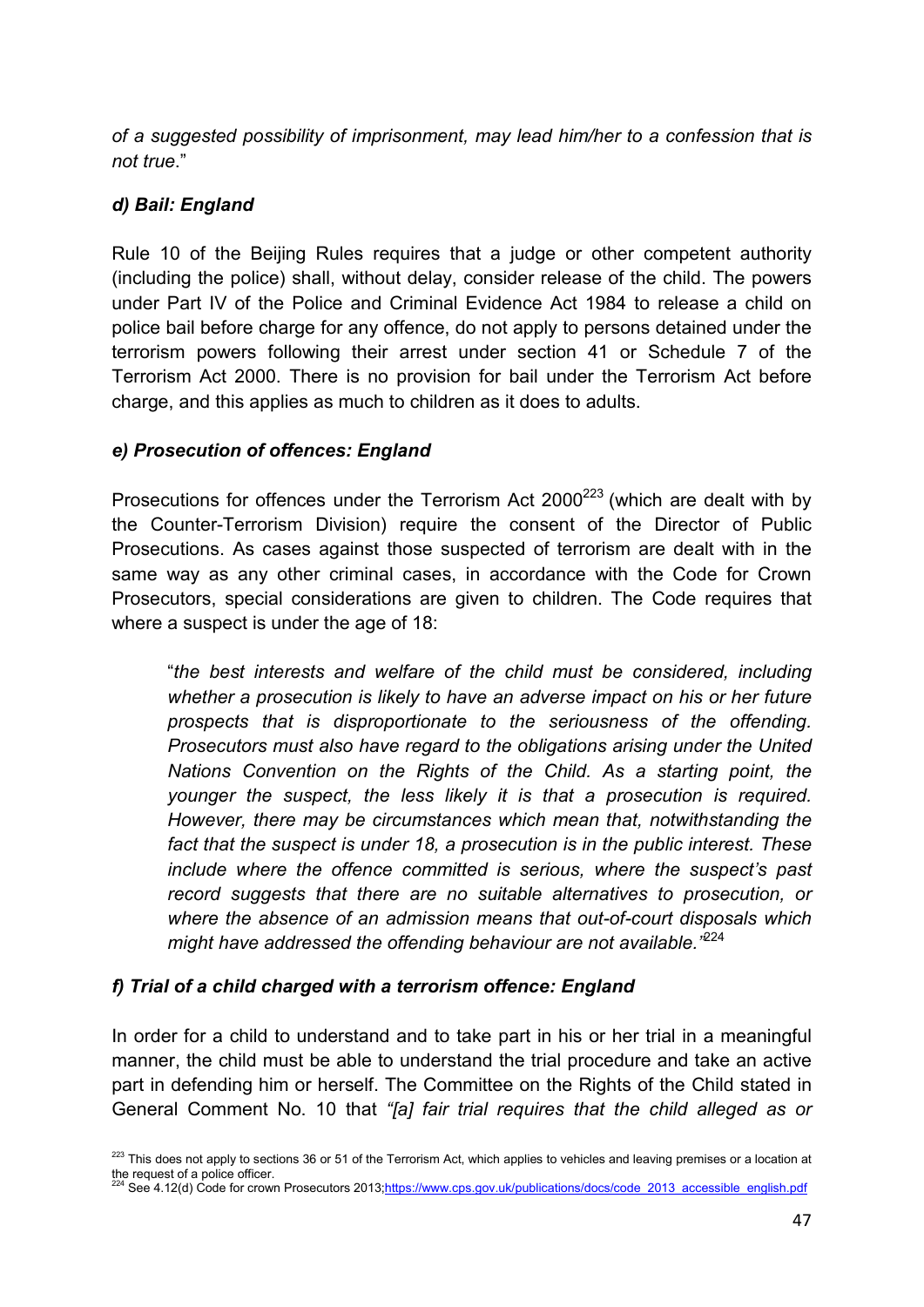*accused of having infringed the penal law be able to effectively participate in the trial, and therefore needs to comprehend the charges, and possible consequences and penalties, in order to direct the legal representative, to challenge witnesses, to provide an account of events, and to make appropriate decisions about evidence, testimony and the measure(s) to be imposed."225*

The seminal case for the UK on what constitutes a fair trial for a child is that of **R v United Kingdom and T v United Kingdom***<sup>226</sup>* decided by the European Court of Human Rights. The issues before the Court were whether the trial of two 10 year- old boys for murder, which took place in the Crown Court in accordance with adult procedure, open to the public and press was in contravention of Article 6 of the European Convention on Human Rights (the right to a fair trial), and whether the trial itself amounted to inhuman and degrading treatment in contravention of Article 3 of the Convention.

The Court did not find that Article 3 had been contravened but held that the defendants had not received a fair trial in contravention of Article 6 for a number of reasons: first and foremost, because the boys were not sufficiently mature to be able to instruct their lawyers as to their defence. In addition, the intense media and public interest prior to the trial; the media and public presence in court during the trial; and the lack of adjustments to the Crown Court trial procedure to enable the defendants to participate fully in the trial bearing in mind their ages, level of maturity and intellectual and emotional capacity were further issues in finding a contravention of Article 6.

The European Court of Human Rights held that it is not necessary for a fair trial that the child should understand, or be capable of understanding, every point of law or evidential detail.<sup>227</sup> But, in order for there to be effective participation, an accused child must have a broad understanding of the nature of the trial process and of what is at stake for him or her. Ultimately, the Court declared that it was essential that a child is tried in a specialist tribunal, which is able to give full consideration to, and make proper allowance for, the handicaps under which a child labours, and adapt its procedure accordingly.<sup>228</sup>

As a consequence of the decision of the European Court, a Practice Direction was issued.<sup>229</sup> This states that the purpose of criminal proceedings is to determine quilt, if that is in issue, and decide on the appropriate sentence if the defendant pleads guilty or is convicted. All possible steps should be taken to assist a vulnerable defendant to

<sup>225</sup> Committee on the Rights of the Child, General Comment No. 10 (2007), para. 46. In addition, Article 14 of the Beijing Rules provides that the proceedings should be conducted in an atmosphere of understanding to allow the child to participate and to express himself/herself freely. Taking into account the child's age and maturity may also require modified courtroom

procedures and practices.<br><sup>226</sup> *T. and V. v. United Kingdom*, No. 24888/94; [1999] ECHR 2; No. 24724/94 (2000) 30 EHRR 121, Council of Europe: ECHR,

<sup>16</sup> December 1999, para. 86. <sup>227</sup> *S.C. v. United Kingdom* [2004] ECHR 263,(2005) 40 EHRR 10, para. 29, Council of Europe, European Court of Human Rights, 10 December 2004.

<sup>&</sup>lt;sup>228</sup> Ibid. para. 35.<br><sup>229</sup> See Part III: Further Practice Directions Applying in The Crown Court And Magistrates' Courts - Criminal Procedure Rules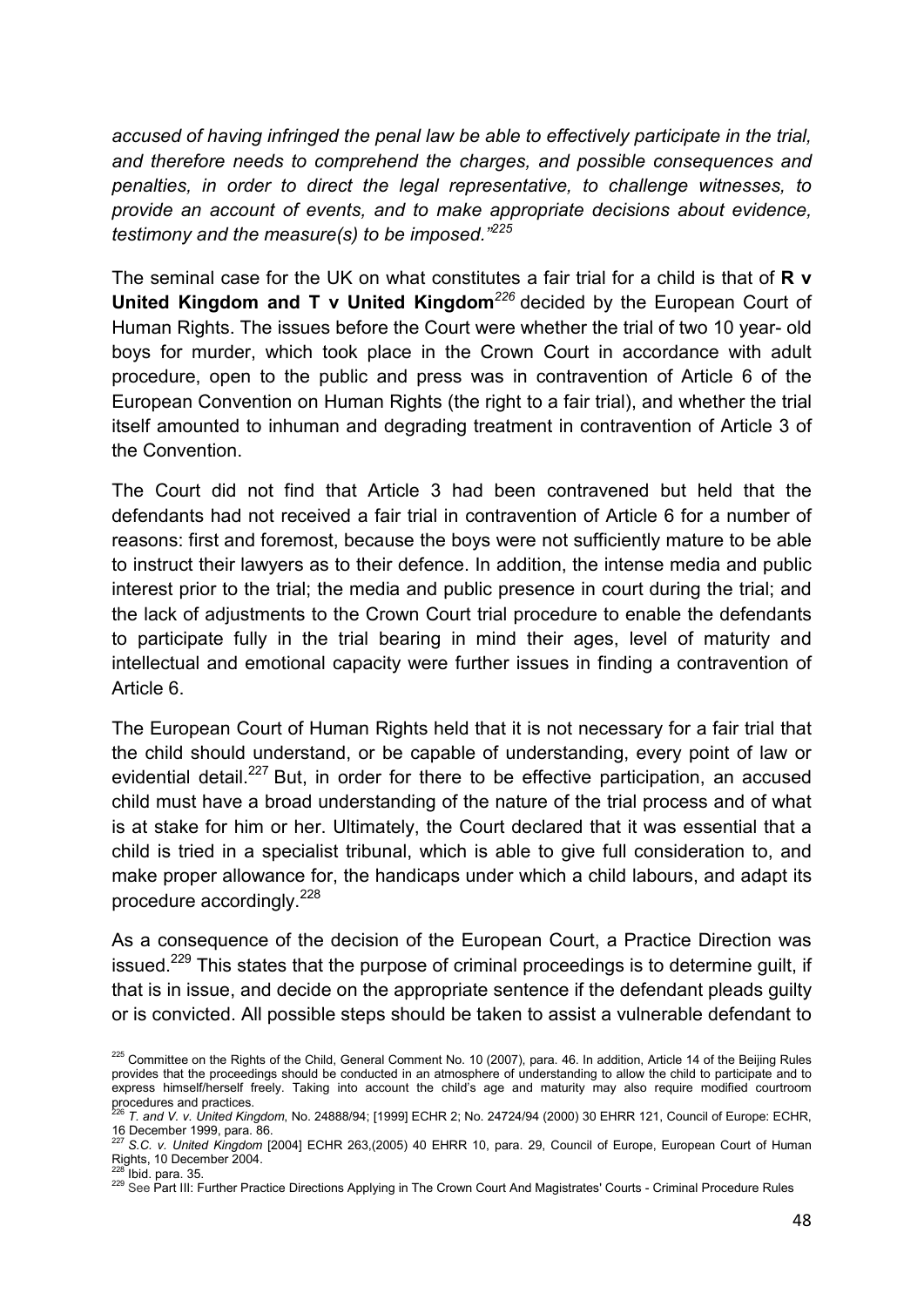understand and participate in those proceedings. The judge and counsel need not wear wigs and gowns and the seating arrangements are changed when a child is being tried. There is also power to limit who comes into the courtroom and to make an order preventing identification of the accused. Even though the Court has the power to control questioning and insist on the use of plain language and allow the child to give evidence through video link, the very nature of the adversarial process makes it doubtful that these measures fully address the requirements of the CRC or indeed the judgment of the European Court in **T and V v United Kingdom**. 230

# **4.2 Germany**

Since the end of the Second World War, Germany has been more concerned about the threat of far-right and far-left violent extremism than jihadist terrorism. Beginning in the early 1970s, the Red Army Faction (RAF), one of Europe's most notorious leftwing terrorist organisations, embarked on a series of bombings, assassinations, kidnappings and bank robberies, which lasted over three decades. The RAF terror prompted the German government to introduce counter-terrorism legislation in the mid-1970s, which made it a crime to *"form or participate in a terrorist organisation."*231 This has been the key legislative provision through which suspected terrorists have been prosecuted in Germany since the  $1970s^{232}$ 

Whereas the threat of left-wing terrorism has waned in recent years, incidents connected to far-right extremism have been on the rise in Germany. For example, in 2011, five individuals from the National Socialist Underground, who were suspected of involvement in a series of murders and bombings between 2001 and 2007, were arrested. The case prompted an investigation into how the group could go undetected for so long and shifted the German government's counter-terrorism strategy towards far-right extremism.<sup>233</sup>

In addition to far-left and far-right extremist violence, Germany also has been affected by a number of incidents related to jihadist terrorism. However, the threat of jihadist terrorism is not as acute as in the United Kingdom.

Recent incidents related to jihadist terrorism in Germany included the trials of the 'Hamburg Cell', whose members helped to plan the attacks on the World Trade Centre; the attempted bombing of a Strasbourg Christmas Market in 2004; and the attempted bombing of trains in Dortmund and Koblenz in 2006. In addition, the

<sup>230</sup> *T. and V. v. United Kingdom*, No. 24888/94; [1999] ECHR 2; No. 24724/94 (2000) 30 EHRR 121, Council of Europe: ECHR, 16 December 1999, para. 86. 231 See Section 129a of the Penal Code. "Strafgesetzbuch in der Fassung der Bekanntmachungvom 13. November 1998

<sup>(</sup>BGBI. I S. 3322), das durchArtikel 220 der Verordnungvom 31. August 2015 (BGBI. I S. 1474) geändertwordenist" English<br>version: http://www.gesetze-im-internet.de/englisch\_stgb/englisch\_stgb.html<br>232.0 cc. 15.1474) geändert

<sup>&</sup>lt;sup>232</sup> See e.g. Mark A. Zöller: Terrorismusstrafrecht: EinHandbuch. C.F. Müller, Heidelberg 2009, ISBN 978-3-811-43921-4.<br><sup>233</sup> Butt, R. and Tuck, H. (2014) European Counter-Radicalisation and De-Radicalisation: A Comparati

Approaches in the Netherlands, Sweden, Denmark and Germany. Institute for Strategic Dialogue. Available at: http://www.strategicdialogue.org/programmes/counter-extremism/ppn.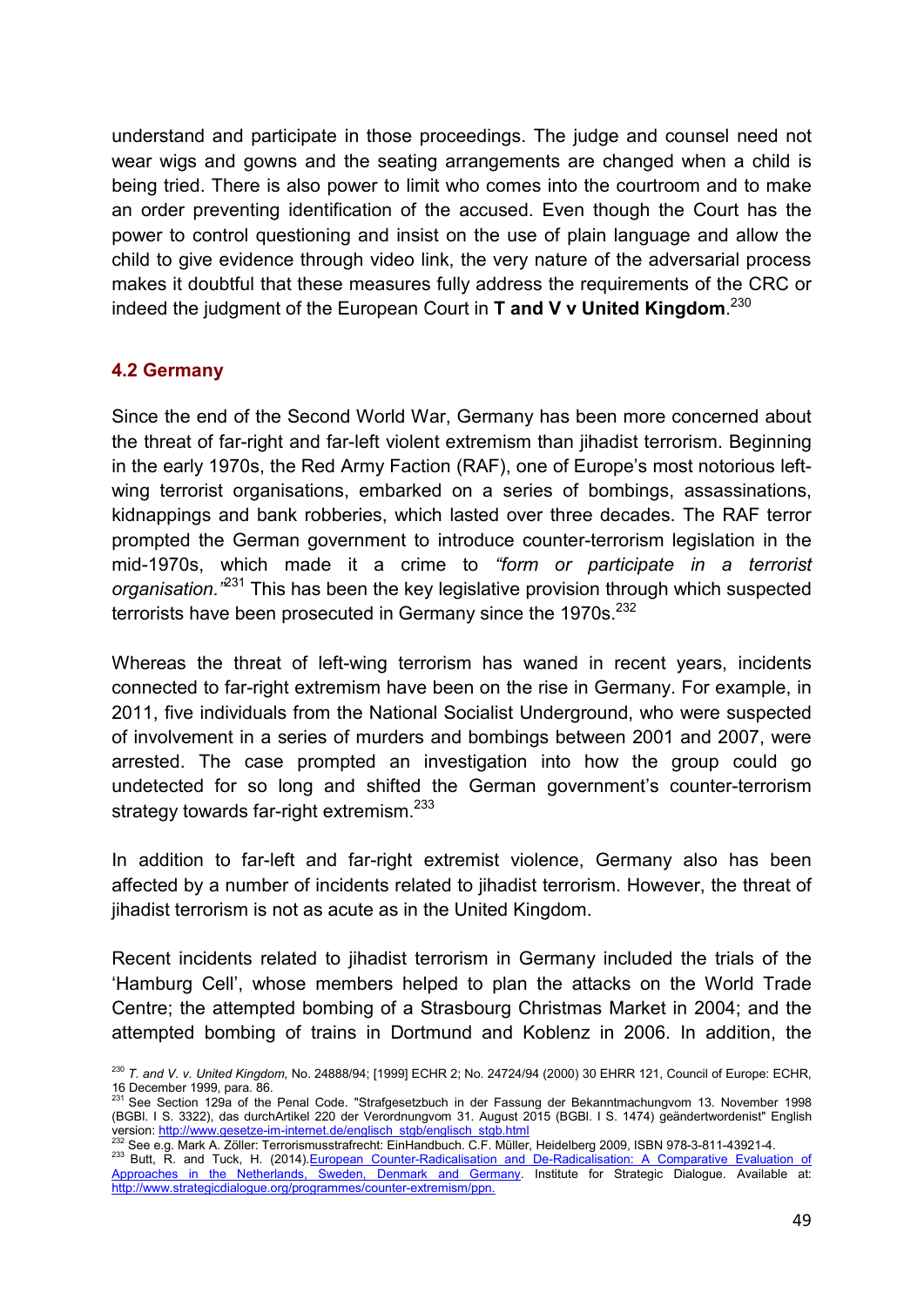'Sauerland Group,' were prevented from carrying out a series of attacks on US targets in Germany by the security services in 2007. The only completed attack to date on German soil occurred at Frankfurt Airport in March 2011, when gunman Arid Uka, a 21 year old native of Kosovo, killed two US soldiers.<sup>234</sup>

The latest figures provided by the German intelligence service suggest that there are currently 43,890 Islamic extremists in Germany who are supportive of or prepared to use violence ("gewaltorientiert").<sup>235</sup> Unfortunately, there are no disaggregated figures that indicate how many of these extremists are under the age of 18 years.

As in other countries mentioned in this report, there also have been concerns over the potential threat posed by returning German 'foreign fighters' who have fought, and have potentially been radicalised, in Syria and Iraq. According to the latest estimates by the German intelligence service, more than 600 individuals have travelled from Germany to Syria or Iraq in order to join ISIS and other jihadist groups.<sup>236</sup> As of the  $22<sup>nd</sup>$  September 2014, at least 24 of those individuals were under-18 years of age when they left Germany, according to the President of the German Federal Office for the Protection of the Constitution ("Bundesamt für Verfassungsschutz"). There are no official figures available yet for 2015. However, the number of children leaving Germany to fight for ISIS is likely to have increased. The youngest 'foreign fighter' was 13 years old when he left Germany for Syria and at least 5 minors have since returned to Germany.<sup>237</sup>

Security authorities collected and analysed data on 378 of the suspected 600 who left. The majority of the travellers are men (89 percent). The average age is 26.5 years and about two-thirds are younger than 26 years. Nearly two-thirds of the travellers were born and raised in Germany. About half of them are married, and 104 have children. Women who travel to Syria are on average three years younger than their male counterparts and are also more likely to be converts. There is evidence that some families have taken their children with them to Syria.<sup>238</sup>

At the time of writing, no juveniles (i.e. children aged 14-18) have been charged with a terrorist offence. However the practice of applying juvenile criminal law to 'young adults' who are charged with terrorist offences (aged 18-21) indicates that German courts are generally inclined not to take a punitive approach to dealing with young violent extremists. It is therefore highly likely any terrorist charges laid against a juvenile would be tried under the juvenile criminal law, in accordance with international juvenile justice standards.

<sup>&</sup>lt;sup>234</sup> Ibid. Verfassungsschutzbericht 2014. Available 235 Verfassungsschutzbericht 2014. Available at:<br>http://www.verfassungsschutz.de/de/oeffentlichkeitsarbeit/publikationen/verfassungsschutzberichte/vsbericht-2014.

<sup>&</sup>lt;sup>236</sup> Ibid.<br><sup>237</sup> http://www.zeit.de/politik/ausland/2014-09/jugendliche-is-kaempfer-deutschland.<br><sup>238</sup> See International Centre for the Study of Radicalisation and Political Violence. <u>http://icsr.info/2015/01/icsr-insigh</u> foreign-fighters-syria-iraq/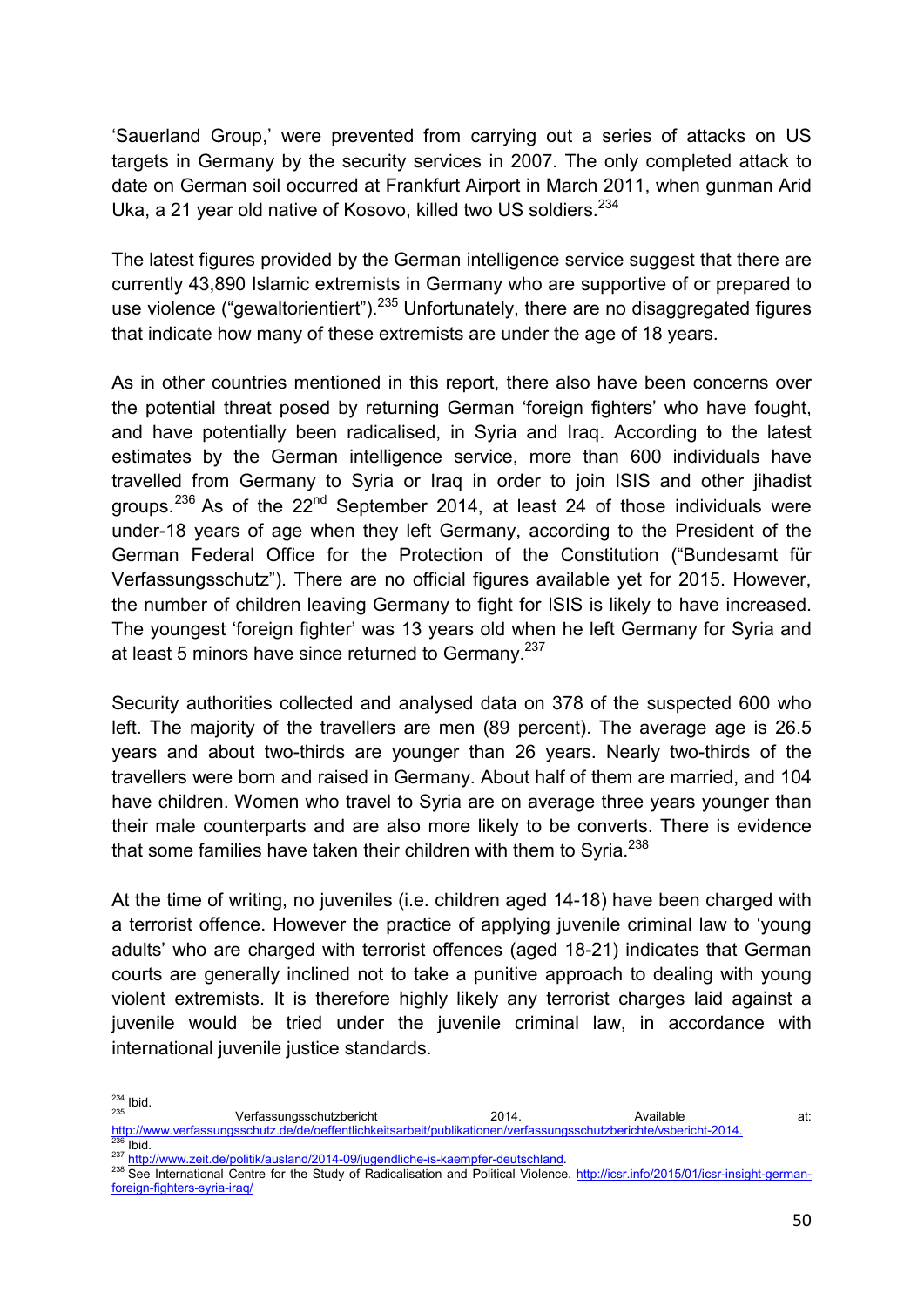#### *a) Legislation on terrorism: Germany*

The German Parliament has passed at least nine major laws and legislative amendments that pertain to the fight against terrorism since September 11, 2001.<sup>239</sup> In a recent overview of recent counter-terrorism legislation in Germany, it was noted that more than 25 different measures related to counter-terrorism have been adopted since 2001.<sup>240</sup> The core elements of the German post-2001 counter-terrorism architecture are the Law on Counter-Terrorism ("Terrorismusbekämfungsgesetz") of January 2002 and the Complementary Law on Counter-Terrorism ("Terrorismusbekämfungsergänzungsgesetz") of January 2007, which renewed the provisions of the 2002 law and expanded the powers of the security services.<sup>241</sup>

Since 1976, however, under Article 129a of the German Penal Code it has been a crime punishable with up to ten years imprisonment to "form or participate in a terrorist organisation".<sup>242</sup> After the terrorist attacks on the World Trade Centre in September 2001, Article 129b was added to the Penal Code which included a further offence of forming and participating in a terrorist organisation abroad*.* 243 Simply being a sympathiser, however, is not a crime.<sup>244</sup>

The German criminal code does not provide a direct definition of the term terrorism. However, a "terrorist" is, by implication, someone who commits one of the offences listed under Articles 129a and 129b of the Penal Code. Neither article includes any specific provisions exempting children under the age of 18 implicated in terrorismrelated crimes from liability. As a result, these provisions apply to anyone over the age of 14 years (the age of criminal responsibility in Germany). There have been no charges laid against juveniles under these provisions so far, but in a number of recent trials of 'young adults' aged 18-21 ("Heranwachsende"), who travelled to Syria or Iraq to join jihadist organisations, sentencing was in accordance with the Juvenile Court Act and not the ordinary Penal Code, making it likely that any charge against a child also would be subject to sentencing under the Juvenile Court Act. In **Ufuk C**. 245 the defendant, aged 20, went to train with the Al-Nusra Front in Syria, a local Al-Qaida affiliate. On his return, aged 21, he was arrested and charged with two

<sup>&</sup>lt;sup>239</sup> http://www.mdr.de/nachrichten/anti-terror-gesetz100.html and http://www.zeit.de/politik/deutschland/2015-04/bundestag-<br>personalausweis-entzug-islamismus.

personalausweis-entzug-islamismus.<br><sup>240</sup> Jesse, E. and Mannewitz, T. (2012) Impact of Counter-Terrorism on Communities: Germany Background Report. Available<br>at: http://www.strategicdialogue.org/programmes/counter-extremism

<sup>&</sup>lt;sup>241</sup> Ibid. and <u>http://www.mdr.de/nachrichten/anti-terror-gesetz100.html</u><br><sup>242</sup> "Strafgesetzbuch in der Fassung der Bekanntmachungvom 13. November 1998 (BGBI. I S. 3322), das durchArtikel 220 der Verordnungvom 31. August 2015 (BGBl. I S. 1474) geändertwordenist" English version: http://www.gesetze-iminternet.de/englisch\_stgb/englisch\_stgb.html<br>
243 https://www.tagesschau.de/ausland/terrorgesetze-101.html

<sup>&</sup>lt;u>nttps://www.tagesschau.de/ausland/terrorgesetze-101.html</u><br><sup>245</sup> Did. 245 Ibid. 245 See http://www.faz.net/aktuell/politik/inland/<u>haftstrafe-fuer-islamist-wegen-terrorcamp-ausbildung-13565624.html</u> , October 2015.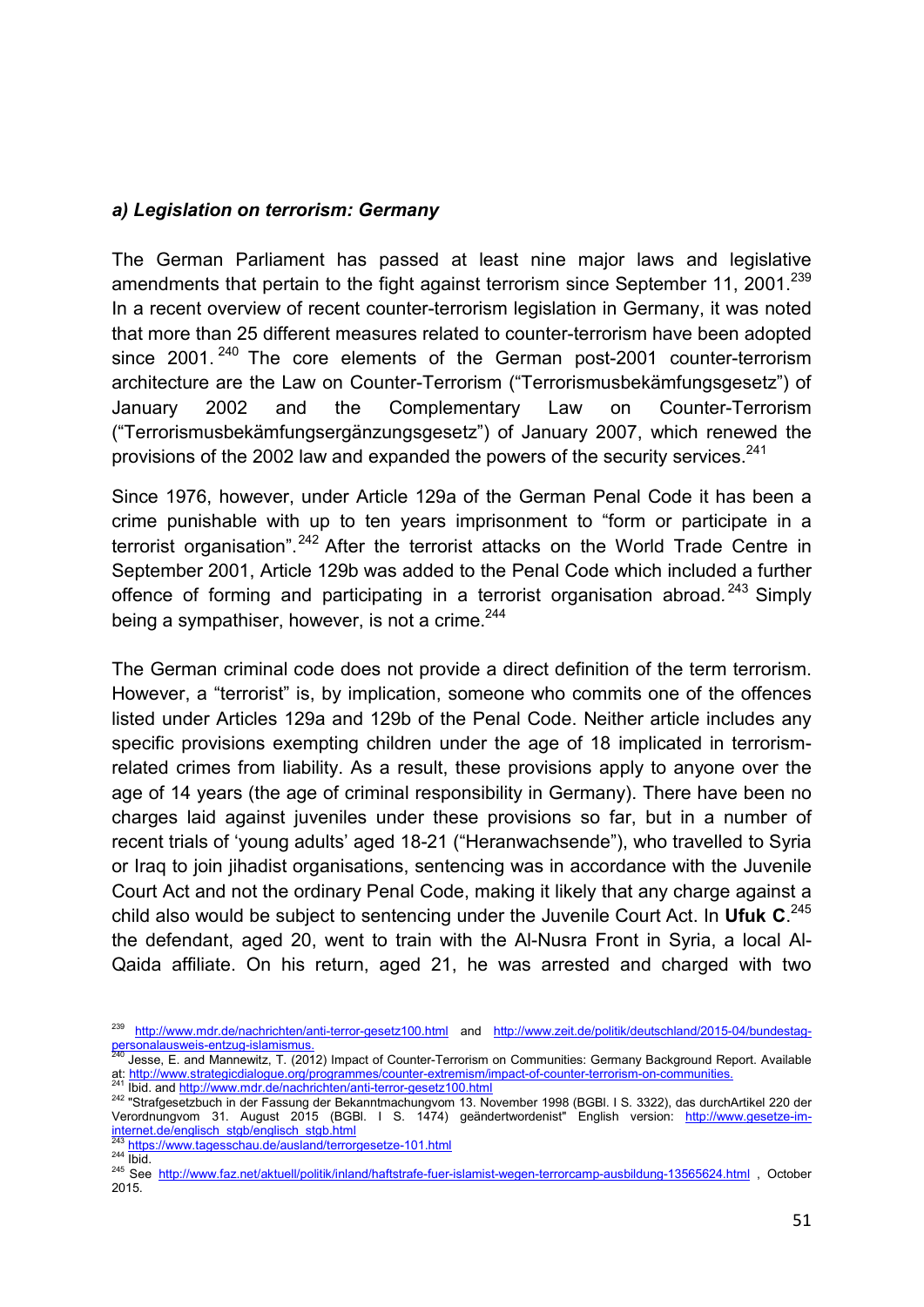criminal offences of participating in terrorist organisation<sup>246</sup> and preparing a serious offence endangering the State.  $247$  He was found guilty on both charges and sentenced by the Higher Regional Appeal Court in Munich to three and a half years of juvenile detention.<sup>248</sup>

In the case of Kreshnik B.<sup>249</sup> the 20 year old had returned to Germany after joining ISIS in Syria. The court relied upon the Juvenile Court Act in setting the sentence at 3 years and 9 months. $250$ 

According to Sections 129a and 129b of the Penal Code, individuals accused of terrorism are to be tried at first instance before a specialised chamber of the Higher Regional Court ("Staatsschutzsenat") of the relevant State ("Land").<sup>251</sup> If a juvenile was charged with offences under either of these articles, he or she would also be tried before the Staatsschutzsenat instead of a dedicated youth court ("Jugendgericht"). However, the Staatsschutzsenat would need to apply the procedural and sentencing quidelines set out in the Juvenile Courts Act.<sup>252</sup>

Articles 129a and 129b do not apply to 'lone-wolf' terrorists (i.e. terrorists acting alone, without the support of a terrorist organisation). This is because, according to German jurisprudence, the term 'organisation' ("Vereinigung") implies the involvement of at least three individuals and a certain organisational structure.<sup>253</sup> However, a 'lone-wolf' terrorist (as well as terrorist groups for that matter) can be held criminally accountable for *planning* terrorist acts. In reaction to the foiled terrorist attacks of the "Suitcase Bomber" in 2006 and the "Sauerland Group" in 2007, the German Parliament introduced *Article 89a into the Penal Code* in 2009. This article makes it is a crime to **'**prepare a serious offence endangering the state,' *irrespective* of whether the perpetrator is part of a "terrorist organisation" according to Article 129a or 129b. The minimum sentence for adults committing this crime is six months and the maximum sentence is ten years.<sup>254</sup> Juveniles committing this crime would be sentenced according to the provisions of the Juvenile Court Act, which

<sup>246</sup> Contrary to Article 129b of the Penal Code.<br><sup>247</sup> Article 89a of the Penal Code.<br><sup>248</sup> See http://www.faz.net/aktuell/politik/inland/haftstrafe-fuer-islamist-wegen-terrorcamp-ausbildung-13565624.html<br><sup>249</sup> The senten rueckkehrer-islamistischer-terror-beschaeftigt-immer-mehr-deutsche-gerichte/12129916.html <sup>250</sup> http://www.lto.de/recht/nachrichten/n/olg-frankfurt-urteil-5-2-ste-5-14-3-14-is-kaempfer-verurteilt/ and http://www.stuttgarter-

zeitung.de/inhalt.prozess-gegen-einen-is-terror-helfer-gefaengnisstrafe-fuer-einen-verfuehrten.7be01e9e-9d60-49b0-8d86- 9d61a5ec73aa.html<br><sup>251</sup> Article 120

<sup>(1) 6</sup> GVG.http://dejure.org/gesetze/GVG/120.html together with Article 102 JGG http://dejure.org/gesetze/JGG/102.html

<sup>&</sup>lt;sup>252</sup> See Zieger, M. 2008. Verteidigung in Jugendstrafsachen. CF Mueller.<br><sup>253</sup> Safferling, C. 2009. *"KriterienfüreineausländischeterroristischeVereinigung" BGH, Urteilvom 14.08.2009 – 3 StR 552/08* (OLG Düsseldorf) in: NJW 2009, 3448 ff. Available at: <u>https://www.uni-</u> marburg.de/fb01/lehrstuehle/strafrecht/safferling/projekt\_akte\_recht/ordner\_nat\_strafrecht/mat\_recht/stgb\_bt/seven/129a/terr.p

<sup>&</sup>lt;mark>df</mark><br><sup>254</sup> "Strafgesetzbuch in der Fassung der Bekanntmachung vom 13. November 1998 (BGBI. I S. 3322), das durch Artikel 220 der Verordnung vom 31. August 2015 (BGBl. I S. 1474) geändert worden ist". English version: http://www.gesetze-iminternet.de/englisch\_stgb/englisch\_stgb.html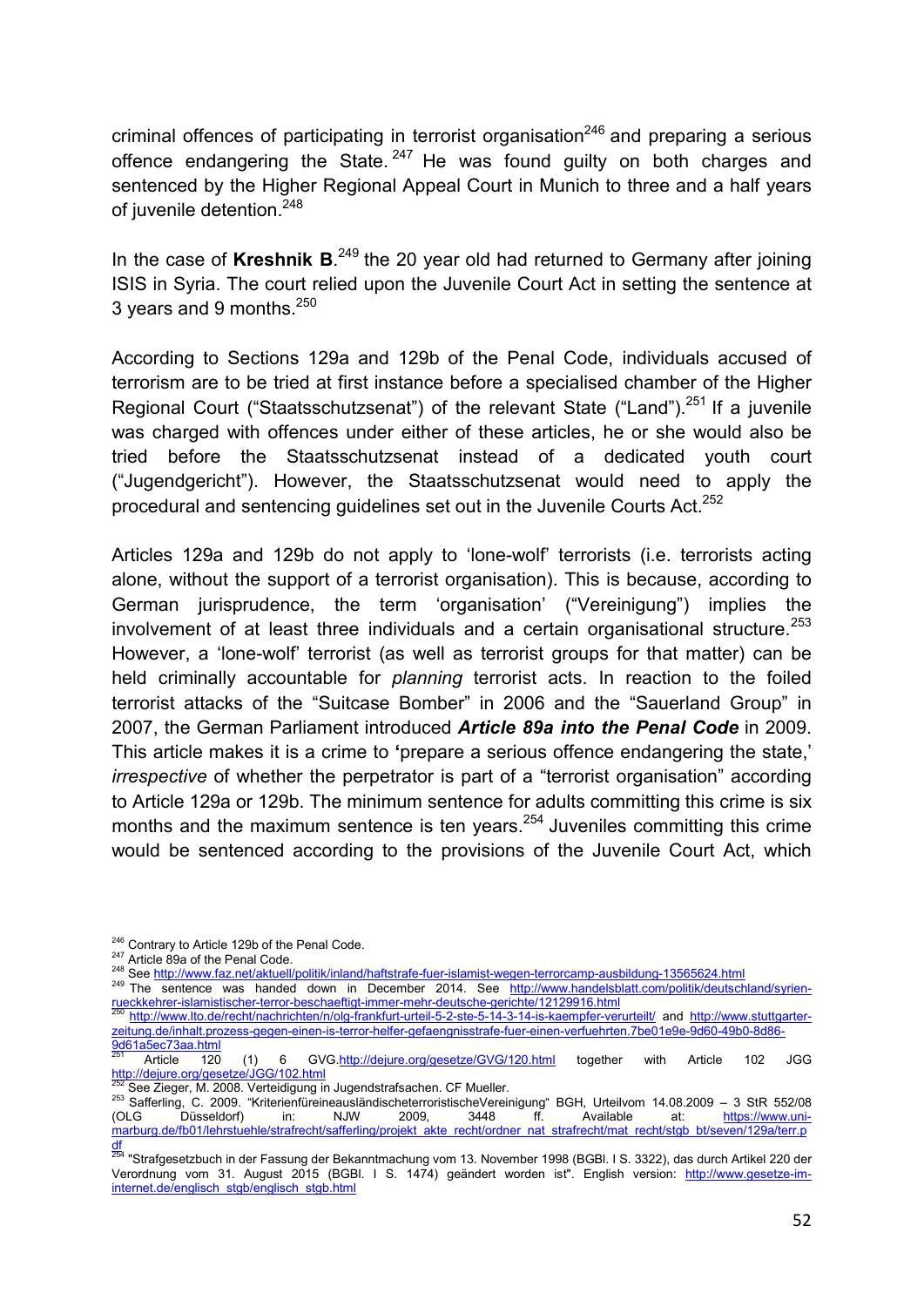specifies that the minimum duration of detention is six months and the maximum duration is five years. $255$ 

The term "prepare" leaves ample room for interpretation and does not necessarily imply that the commission of a terrorist act must be imminent. For example, purchasing materials to build bombs, receiving training in a terror-camp outside of Germany, or collecting money for terrorist organisations can all be "preparations" to commit serious offences endangering the state. In a landmark judgment in May 2014, the German Federal Court of Justice (Bundesgerichtshof) ruled that the accused must be 'firmly determined' ("fest entschlossen") to commit a 'serious offence endangering the state' in order to be convicted under Article 89a. <sup>256</sup> However, this still leaves many questions open in relation to the 'where' and 'when' of the crime, and how one can prove that a person is 'firmly determined.<sup>257</sup> Again, the relevant Article makes no specific mention of children, so the minimum age of criminal responsibility (14 years) also applies to the crime of "preparing a serious offence endangering the state".

Since April 2015, it is punishable by law to leave (or even plan to leave) Germany to go to an area where a terrorist training camp is located, if the trip is aimed at committing serious seditious acts of violence.<sup>258</sup> This amendment was introduced in response to the UN Security Council Resolution 2178 of September 2014, which provides that all States shall ensure that their legal systems provide for the prosecution, as serious criminal offences, of travel for terrorism or related training, as well as the financing or facilitation of such activities.<sup>259</sup> Again, this provision applies to everyone over the age of 14 years.

#### *b) Right to legal representation: Germany*

In principle, a juvenile accused of terrorism (as any other individual accused of a crime in Germany), has the right to choose his or her defence lawyer or legal representative.<sup>260</sup> If the accused is under the age of 18, the relevant legal guardian also has a right to appoint a defence lawyer.  $261$  If the accused cannot afford a defence lawyer, the state will provide a compulsory legal representative ("Pflichtverteidiger").<sup>262</sup> The accused has a right to see and communicate with his or

<sup>&</sup>lt;sup>255</sup> For particularly serious offences that, under the ordinary Penal Code, entail a maximum sentence that exceeds 10 years (e.g. murder under specific aggravating circumstances), the maximum duration of juvenile detention can be extended to 10 e.g. matter under specific aggravating circumstances), the maximum duration or juvenile decision can be extended to 10<br>
257 See e.g. http://www.hrr-strafrecht.de/hrr/3/13/3-243-13-1.php<br>
<sup>257</sup> See e.g. http://www.lto.de/re

<sup>(</sup>BGBl. I S. 3322), das durchArtikel 220 der Verordnungvom 31. August 2015 (BGBl. I S. 1474) geändertwordenist" Also see, https://www.tagesschau.de/inland/bundestag-anti-terror-101.html and http://www.dw.com/de/bundestag-versch%C3%A4rft-anti-<br>terror-gesetze/a-18405381

<sup>&</sup>lt;sup>259</sup> http://www.un.org/press/en/2014/sc11580.doc.htm<br><sup>260</sup> Article 137 StPO<u>http://www.gesetze-im-internet.de/stpo/ 137.html</u><br><sup>261</sup> Ibid.<br><sup>262</sup> Article 140 StPO<u>http://www.gesetze-im-internet.de/stpo/ 140.html</u>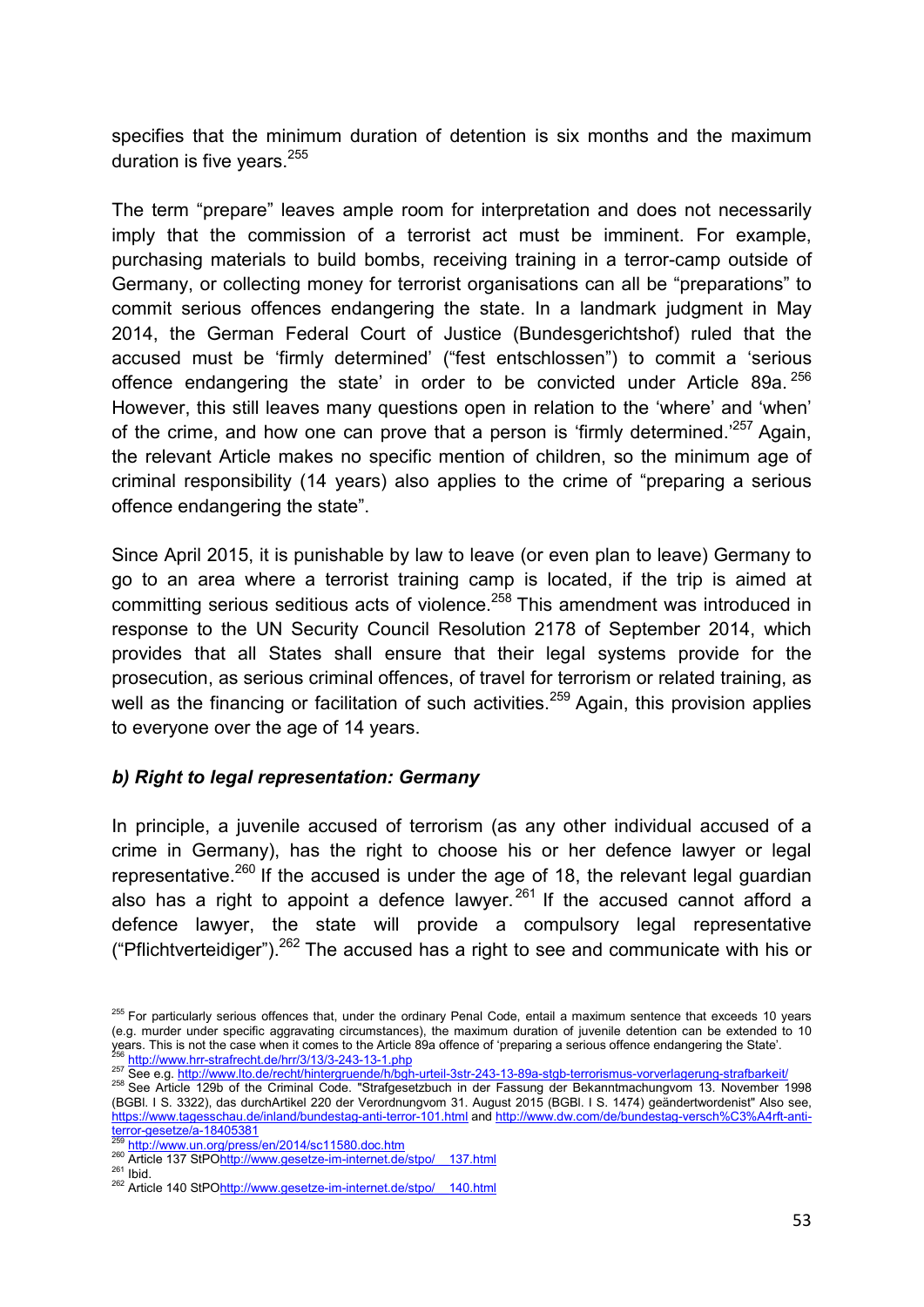her defence lawyer at in any stage of the justice process.<sup>263</sup> However, this right can be severely restricted in cases related to terrorism. In Germany, suspected and convicted terrorists can be cut off from the outside world in ways that go beyond the clearly specified measures of 'solitary confinement' ("Einzelhaft") that are laid out in Articles 88 and 103 of the Prison Act.  $264$  as well as Article 119 of the Code of Criminal Procedure. 265 According to the **Communication Ban Law** ("Kontaktsperregesetz") that was passed in 1977 as a reaction to the Red Army Faction terror, individuals who are accused of or have been sentenced for 'forming or participating in a terrorist organisation<sup>266</sup> can be completely isolated from the outside world. This includes being denied communication with a defence lawyer (in writing and verbally) as well as fellow inmates and relatives.<sup>267</sup> This drastic measure has to be approved by the Higher Regional Courts in each State ("Land") and is renewable every 30 days. There is no limit as to how often the communication ban can be renewed.<sup>268</sup>

The Communication Ban Law ("Kontaktsperregesetz") does not mention children or juveniles, so these measures could theoretically apply to everyone over the age of 14 years (i.e. the age of criminal responsibility). If so applied, the provisions of the Communication Ban Law would constitute a clear violation of **Article 40 of the CRC**, which states that every child alleged as or accused of having infringed the penal law has a right to have "legal or other appropriate assistance in the preparation and presentation of his or her defence<sup>"269</sup> and a right to contact with his or her family.

In General Comment Number 10 on Article 37 (d) of the CRC, the Committee on the Rights of the Child recommends that "*every child arrested and deprived of his/her liberty should be brought before a competent authority to examine the legality of (the continuation of) this deprivation of liberty within 24 hours*" (Paragraph 83).<sup>270</sup> Article 104 Paragraph 2 of Germany's Basic Law states that *"only a judge may rule upon the permissibility or continuation of any deprivation of liberty. If such a deprivation is not based on a judicial order, a judicial decision shall be obtained without delay. The police may hold no one in custody on their own authority beyond the end of the day following the arrest*<sup>" 271</sup> Article 104 does not allow any derogation from the detainee's right to see a competent judge ("Haftrichter") within 24 hours of arrest. In this respect, Germany's criminal justice procedure is in line with international standards related to the deprivation of liberty of children.

<sup>&</sup>lt;sup>263</sup> Article 137 StPO<u>http://www.gesetze-im-internet.de/stpo/\_\_137.html</u><br><sup>264</sup> Prison Act, Art.88 <u>http://www.gesetze-im-internet.de/stvollzg/\_\_88.html</u> and Art. 103 <u>http://www.gesetze-im-</u> internet.de/stvollzg/ 103.html<br>265 Strafprozessordung, Art. 119 http://www.gesetze-im-internet.de/stpo/ 119.html

<sup>266</sup> Under Articles 129a and 129b of the Penal Code<br>
<sup>266</sup> Under Articles 129a and 129b of the Penal Code<br>
<sup>267</sup> Einführungsgesetz GVG, Kontaktsperre, Articles 31 – 38a http://dejure.org/gesetze/EGGVG/31.html<br>
<sup>268</sup> Einführ <u>pdfs/UNCRC\_PRESS200910web.pdf</u><br><sup>270</sup> Committee on the Rights of the Child, General Comment No. 10 (2007), Para. 83. Available at:

http://www2.ohchr.org/english/bodies/crc/docs/CRC.C.GC.10.pdf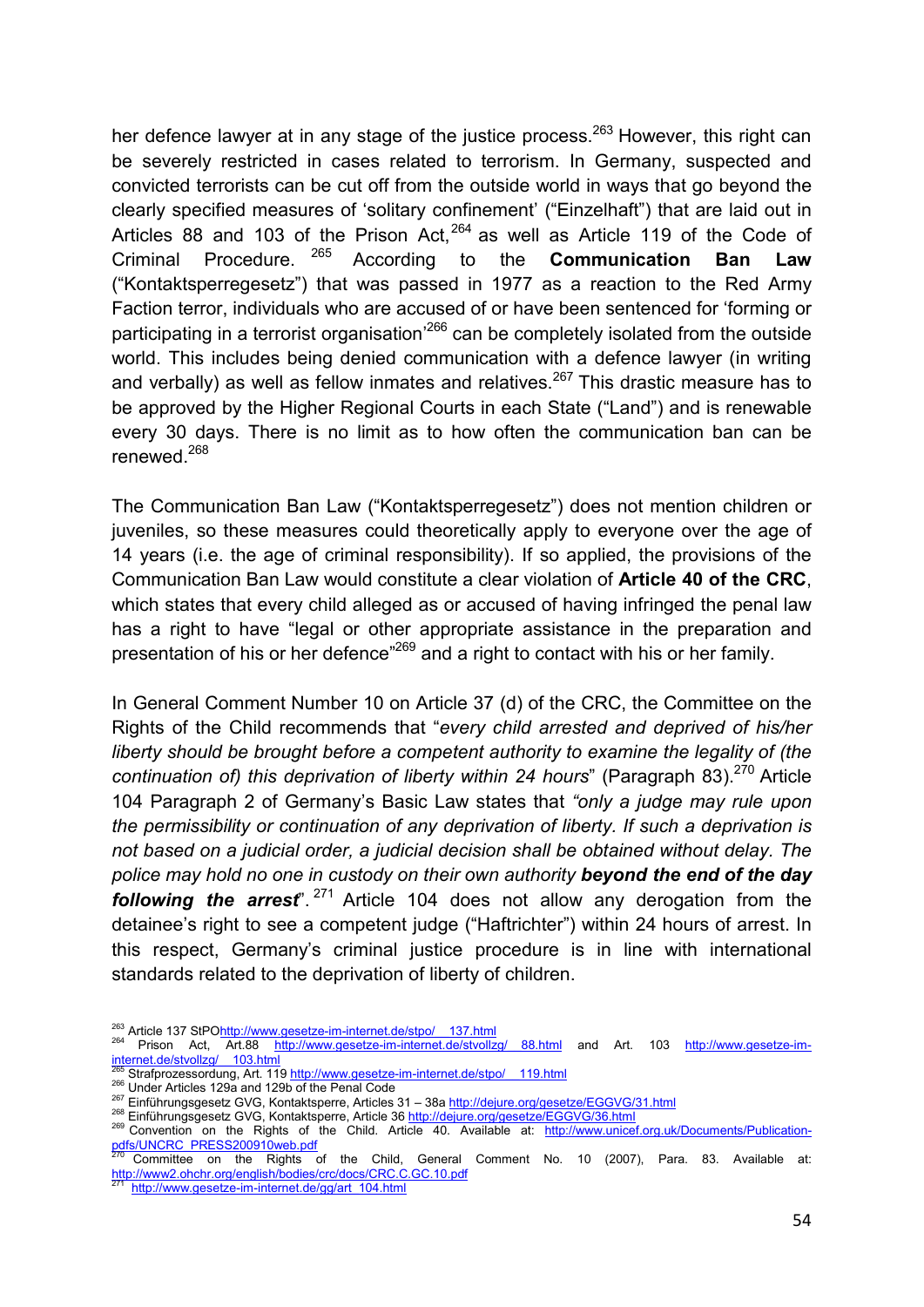### *c) Pre-trial detention: Germany*

According to Article 72 of the Juvenile Court Act, pre-trial detention should only be applied to juveniles as a 'last resort' if the purpose of detention cannot be achieved by any other means.  $272$  For juveniles under the age of 16, pre-trial detention to prevent absconding is only allowed if the suspect has made attempts to flee or does not have permanent residence in the jurisdiction of the court (Paragraph 2). However, this specific age limitation does not apply to the other 'grounds for detention' ("Haftgründe") listed under Articles 112 and 112a of the Code of Criminal Procedure (StPO). $273$  In practice, German courts are quite willing to use the phrase 'danger of absconding' as a formulaic justification for placing juveniles in pre-trial detention.274 The fact that German authorities can place juveniles aged 14-16 in pretrial detention is not *per se* a violation of international child rights standards if detention is used as a measure of last resort. $275$  However, the Committee on the Rights of the Child has, in the past been critical of the fact that not all Länder apply the principle of "*deprivation of liberty as a last resort*."276 The Committee's criticism has in turn been contested by the German authorities, which point to examples of state practice and the *ultima ratio* principles enshrined in the JCA.<sup>277</sup>

The relevant legal guardian ("Erziehungsberechtigter"), the legal representative, as well as the Juvenile Court Support ("Jugendgerichtshilfe") have a right to see the detained juvenile at any time during the justice process.  $278$  This is in line with international child rights standards, in particular Paragraph 18(a) of the United Nations Rules for the Protection of Juveniles Deprived of their Liberty.<sup>279</sup> However, in Germany, children in pre-trial detention do not have an unconditional right to see their parents and need to seek the approval of the relevant court.<sup>280</sup>

Under Article 121 of the Code of Criminal Procedure, juveniles can be placed in pretrial detention for up to 6 months.  $281$  However, if the criminal investigations are particularly complex and difficult, the Higher Regional Court can prolong the pre-trial detention beyond the initial 6 months.282 In the famous case of Fritz Teufel, for example, the adult suspect was held in pre-trial detention for over 5 years. $283$  These

<sup>&</sup>lt;sup>272</sup> Article 72 JCA <u>http://dejure.org/gesetze/JGG/72.html</u><br><sup>273</sup> StPO, Article 112 <u>http://dejure.org/gesetze/StPO/112.html</u>& 112a <u>http://dejure.org/gesetze/StPO/112a.html</u><br><sup>274</sup> StPO, Article 112 <u>http://wew.faz.net/ak</u> 1512354.html and http://www.anwalt.de/rechtstipps/zur-untersuchungshaft-und-fluchtgefahr-bei-jugendlichen 013746.html<br><sup>275</sup> See Article 37(b) CRC and Committee on the Rights of the Child, General Comment No. 10 (2007), Pag

<sup>&</sup>lt;u>http://www2.ohchr.org/english/bodies/crc/docs/CRC.C.GC.10.pdf</u><br><sup>276</sup> Page 14.Committee on the Rights of the Child. (2014). Concluding observations on the combined third and fourth periodic

reports of Germany. CRC/C/DEU/CO/3-4.<br>
<sup>277</sup> See e.g. Article 17(2) JCA http://dejure.org/gesetze/JGG/17.html and Article 5 http://dejure.org/gesetze/JGG/5.html<br>
<sup>278</sup> Article <u>67</u> JCA http://dejure.org/gesetze/JGG/67.html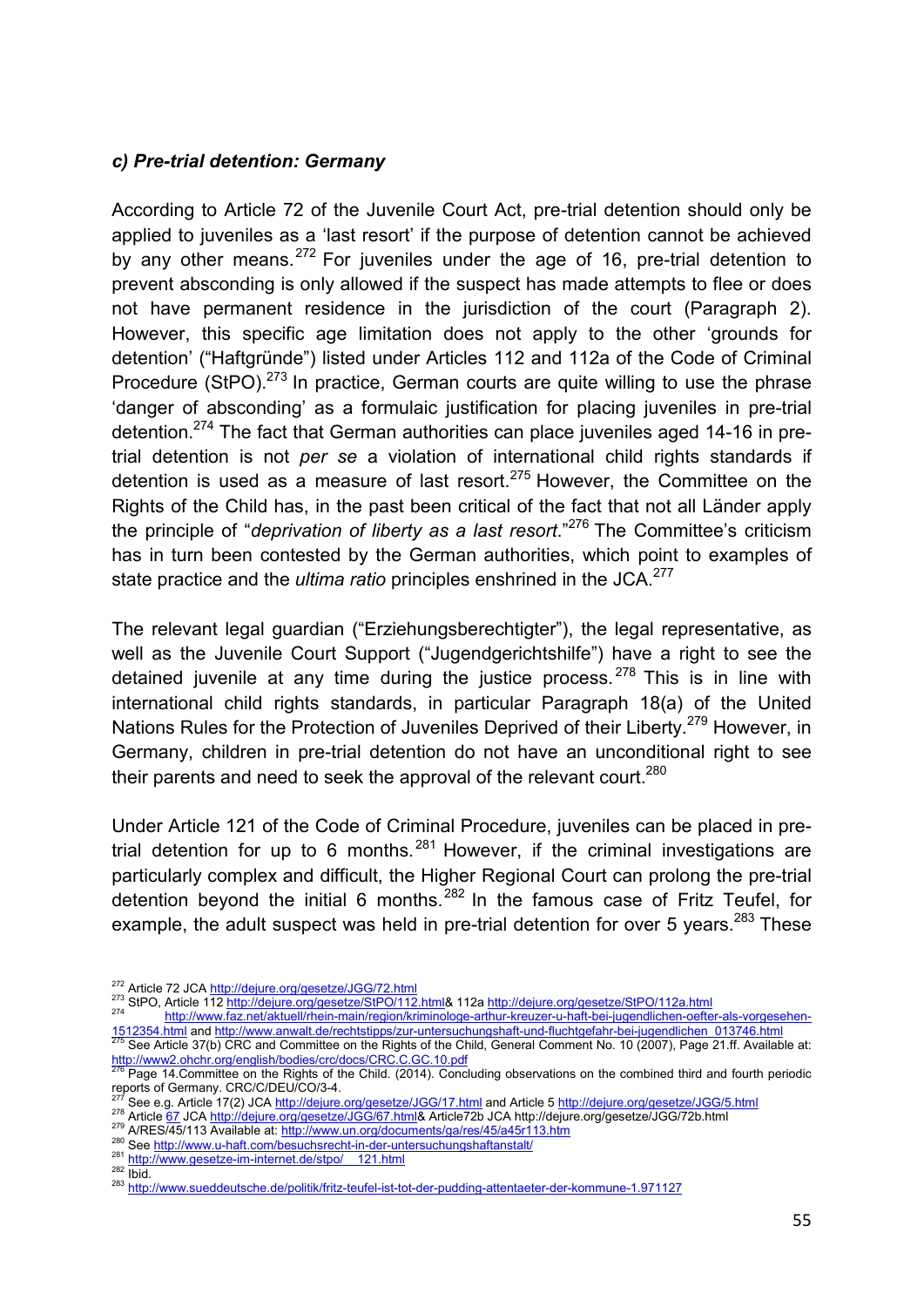provisions, and the possibility of long periods of pre-trial detention also apply to juveniles. In a particularly complex case, a suspected 'juvenile terrorist' could be held in pre-trial detention for much longer than 6 months.

Importantly, individuals suspected of having "formed or participated in a terrorist organisation" (Articles 129a and 129b Penal Code) can be placed in pre-trial detention, without there being a specific 'ground for detention' ("Haftgrund") according to Article 112(3) of the Code of Criminal Procedure (StPO).  $284$  The threshold for detaining suspected terrorists is thus considerably lower than for individuals suspected of other crimes. However, in 1965, the German Constitutional Court ruled that such a measure is a violation of the 'principle of proportionality' ("Verhältnismäßigkeitsprinzip") unless one of the specific 'grounds for detention' ("Haftgründe") listed in Article 112 Paragraph 2 can reasonably be assumed to apply.<sup>285</sup>

### *d) Detention pending removal: Germany*

According to the Residence Act, the duration of preparatory detention ("Vorbereitungshaft") of foreigners pending expulsion and removal should not exceed 6 weeks. <sup>286</sup> However, foreigners can also be detained preventively ("Sicherungshaft") for 6 months in cases where it is necessary to ensure the removal and when an independent judge orders the detention. It can be extended up to 18 months if the foreigner hinders his or her removal himself.<sup>287</sup> In both cases, the decision has to be made by a competent and independent judge without delay ("unverzüglich").288 The Residence Act stresses that "*minors and families with minors may be taken into custody awaiting deportation only in exceptional cases and only for as long as is reasonable taking into account the well-being of the child."<sup>289</sup>* Furthermore, in case of pre-removal detention of a minor, his or her special needs must be taken into account.<sup>290</sup> Overall, especially in terms of security, it is justified that a suspected juvenile terrorist can be detained up to the maximum of 18 months if this measure is deemed necessary to safeguard his or her removal. Nevertheless, in its concluding observations on the combined third and fourth periodic reports of Germany in 2014, the Committee also noted that this situation is *"a direct contravention of the right of the child to have his or her best interests taken as a primary consideration*".291

<sup>&</sup>lt;sup>284</sup> http://www.gesetze-im-internet.de/stpo/\_\_112.html<br><sup>285</sup> BVerfGE 19, 342 Available at: https://dejure.org/dienste/vernetzung/rechtsprechung?Text=BVerfGE%2019,%20342</u>See also http://heinrich.rewi.hu-berlin.de/doc/stpo\_ss\_2014/13-uhaft.pdf<br><sup>286</sup> Aufenthaltsgesetz (Residence Act) (Section 62, Paragraph 2, Available at:http://www.gesetze-im-

internet.de/aufenthg\_2004/BJNR195010004.html<br>287 Aufenthaltsgesetz (Residence Act) section58a. Para.1 together with section 62. Para. 3.

Aufenthaltsgesetz (Residence Act) See Article 62 (5).<br>
288 Aufenthaltsgesetz (Residence Act) See Article 62 (5).<br>
290 Aufenthaltsgesetz (Residence Act)Article 62a (3)<br>
291 Page 13.Committee on the Rights of the Child. (201 reports of Germany. CRC/C/DEU/CO/3-4.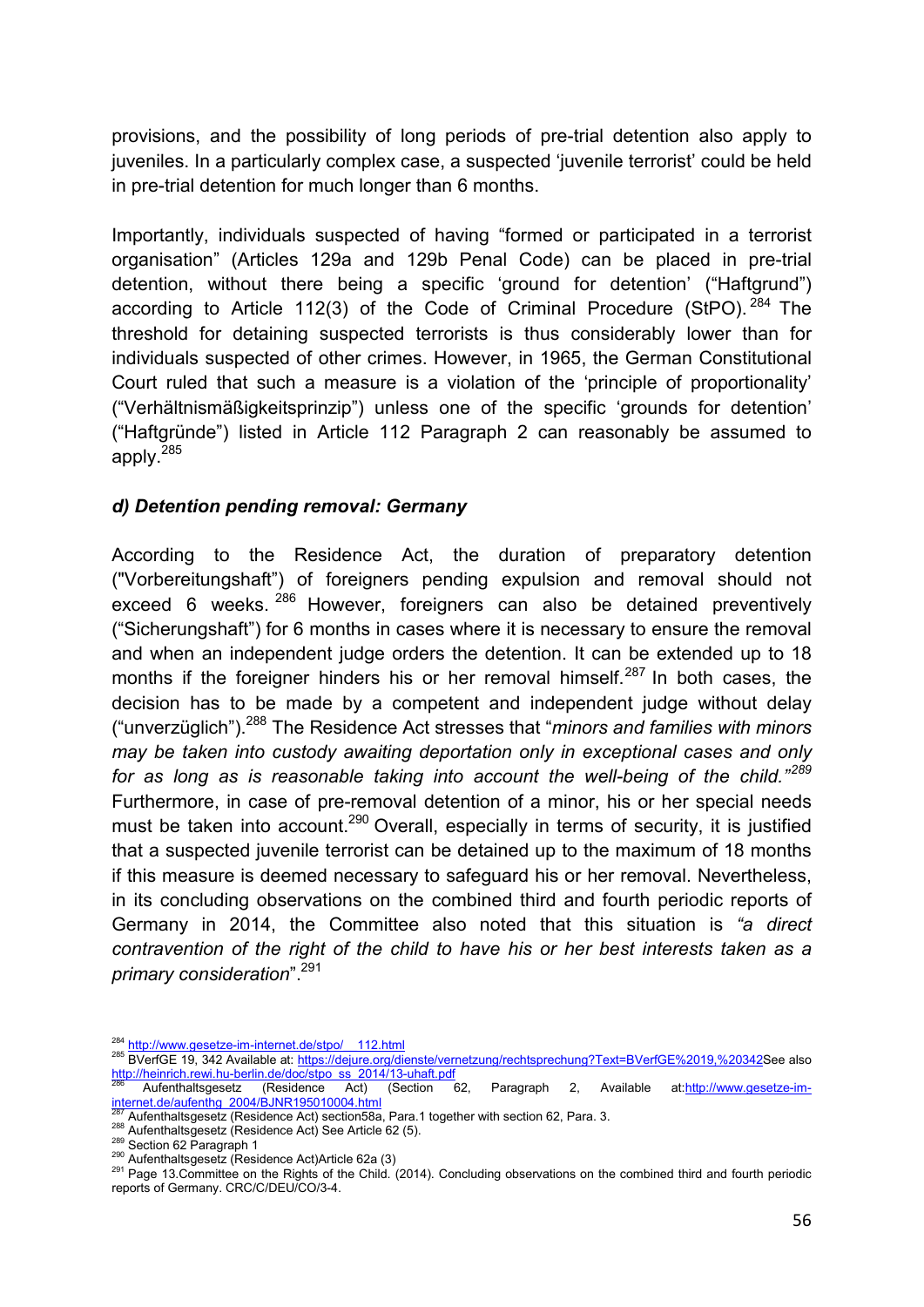Pending removal, foreigners (including under-18 year old foreigners) have to be detained separately from prisoners serving criminal sentences as long as such specialised detention facilities exist within German territory.<sup>292</sup> The Residence Act, Article 62a(3) refers to Article 17 of the European Parliament's Guidelines 2008/115/EG, which places a duty on EU member states to provide unaccompanied minors and families with minor children with dedicated detention facilities pending removal. 293

# *e) Stop and search: Germany*

The right to stop, search and question individuals is regulated by state-level (Länder) laws, as in most cases it is the Länderpolice ("Landespolizei") who are responsible for identity checks.<sup>294</sup> The 'protection of the public against potential threats' is one of the official purposes of stop and search practices in Germany (in addition to criminal prosecution).295 A concrete suspicion concerning an individual is not a necessary requirement for the German police to stop and search individuals.<sup>296</sup> However, there needs to be a general and assignable reason for identity checks.<sup>297</sup> A recent court ruling has emphasized the strict prohibition on racial profiling in Germany. <sup>298</sup> However, in a number of German states the police have powers to declare 'danger zones' ("Gefahrengebiet" or "Gefahrenort") in which any individual can be stopped and searched *without* specific justifications. 299

There is no evidence that danger zones have, as yet, been declared in relation to terrorist activities. Stop and search operations targeting Mosques and Muslims community centres were a relatively common phenomenon in Germany in the immediate aftermath of 9/11 and the bombings in London and Madrid, but<sup>300</sup> "police *checks of Muslims without suspicion have become rare, as they are regarded as an indication of discrimination*."301

# *f) Confiscating identity documents: Germany*

Since July 2015, German state authorities have the power to confiscate identification documents as well as passports of suspected terrorists in order to stop them from travelling to locations in which there are known terrorist camps. These suspected

at: http://www.strategicdialogue.org/programmes/counter-extremism/impact-of-counter-terrorism-on-communities 301 Ibid.

<sup>&</sup>lt;sup>292</sup> Aufenthaltsgesetz (Residence Act) Article 62a.<br>
293 Article 17, European Parliament Guidelines 2008/115/EG<br>
294 Article 17, European Parliament Guidelines 2008/115/EG<br>
294 Article 294 Article 2008/115/EG

Jesse, E. and Mannewitz, T. (2012) Impact of Counter-Terrorism on Communities: Germany Background Report. Available at: http://www.strategicdialogue.org/programmes/counter-extremism/impact-of-counter-terrorism-on-communities<br>
295 Ibid.<br>
296 e.g. https://anwaltauskunft.de/magazin/gesellschaft/strafrecht-polizei/830/was-darf-die-polizei-b

personenkontrolle/<br><sup>297</sup> Ibid

<sup>&</sup>lt;sup>298</sup> See http://www.dw.com/en/court-bans-police-racial-profiling/a-16347425<br><sup>299</sup> See e.g. http://www.taz.de/!5051451/<br><sup>300</sup> Jesse, E. and Mannewitz, T. (2012) Impact of Counter-Terrorism on Communities: Germany Backgroun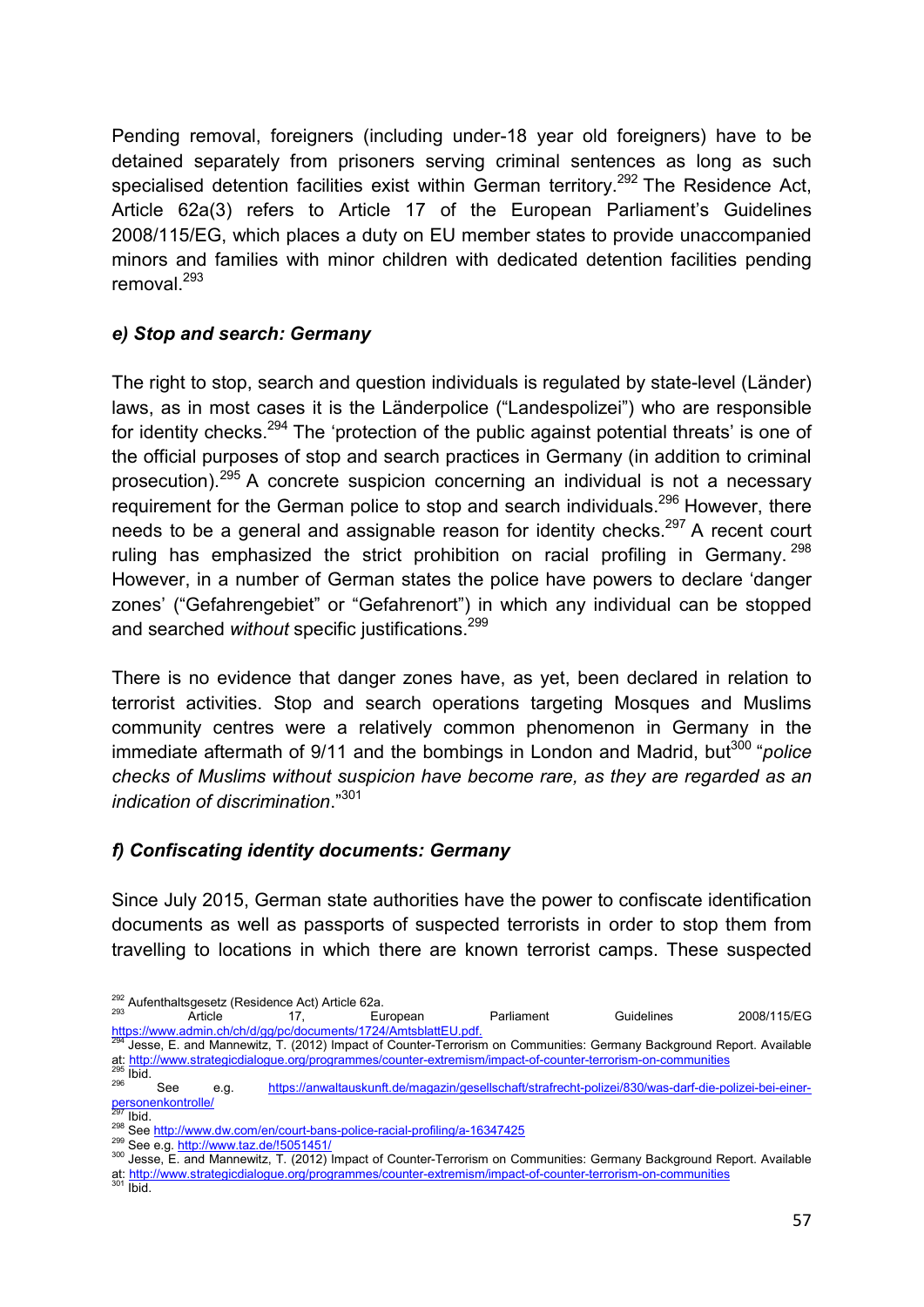terrorists are provided with a temporary identity card ("Ersatzpersonalausweis"), which does not allow them to leave Germany, and which is valid for up to 3 years (Article 6, Paragraph 4a, Personalausweisgesetz).  $302$  The provision makes no exception for minors. Suspected juvenile and 'young adult' terrorists could thus theoretically be barred from leaving Germany for a maximum of 3 years at a time. The CRC in Article 10(2) requires State Parties to "*respect the right of the child and his or her parents to leave any country, including their own, and to enter their own country*". However, the same paragraph also creates a caveat, which states that *"the right to leave any country shall be subject only to such restrictions as are prescribed by law and which are necessary to protect the national security, public order, public health or morals or the rights and freedoms of others and are consistent with the other rights recognized in the present Convention*". In this respect, the laws aimed at preventing suspected terrorists from travelling to known terrorist camps are largely in line with international children's rights standards.

302 Personalausweisgesetz. Available at: http://www.gesetze-im-internet.de/pauswg/BJNR134610009.html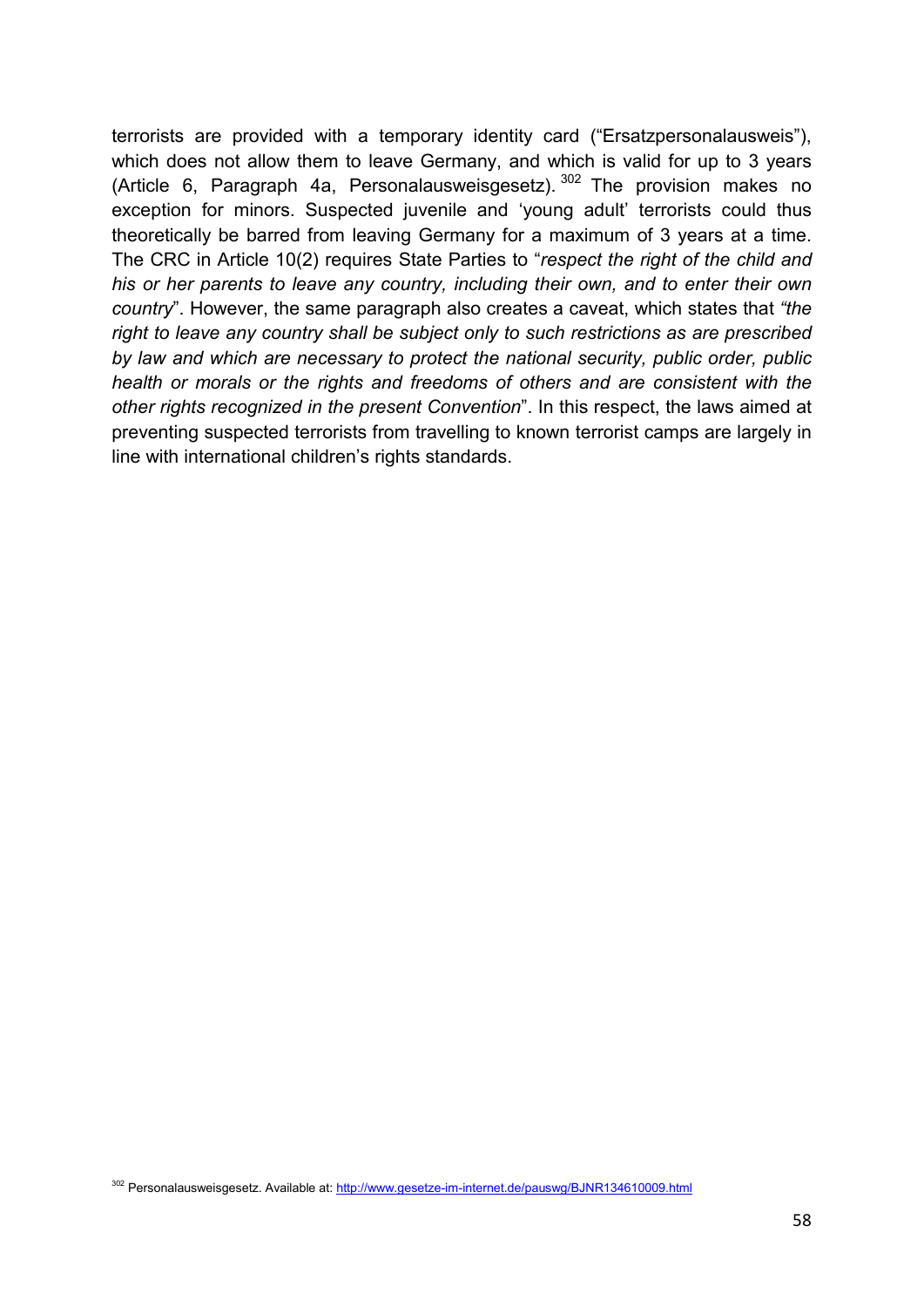### **PART 5: CHILDREN AS VICTIMS**

#### **5.1 Who is a victim?**

This part of the paper examines children as victims of terrorism. Children who are on the receiving end of a terrorist attack, and are injured or killed as a result of terrorist activity are clearly direct victims of terrorism. However, the situation is less clear in relation to children who are recruited into terrorist organisations. Are they to be regarded as perpetrators, as they are engaged in terrorist related activities, or as victims or indeed, as something in between perpetrator and victim?

Article 38 of the CRC and the Additional Protocols to the four Geneva Conventions of 1949<sup>303</sup> oblige States and armed groups to refrain from recruiting who have not attained the age of fifteen into their armed forces and ensure they do not take a direct part in hostilities. The prohibition against the use of or the recruitment of children under 15 is regarded as a matter of customary law,<sup>304</sup> and recruitment of such children whether by States, or by armed groups, is treated by the ICC as a war crime.<sup>305</sup> The ICC argued, that if children under the age of 15 are not sufficiently mature to be recruited, then children under 15 who take part in hostilities should not be held responsible for their actions, 306 and should be treated as '*victims*' of armed conflict rather than perpetrators.<sup>307</sup> This interpretation was reaffirmed by the Special Court for Sierra Leone, which only allowed for the prosecution of children *above* the age of fifteen.<sup>308</sup>

The prevailing view amongst States and international organisations, however, is that 15 is too young an age for recruitment. The Optional Protocol to the CRC on the involvement of children in armed conflict (OPAC) sets the minimum age for the compulsory recruitment and direct participation in hostilities at 18.<sup>309</sup> Reflecting this view, the Rome Statute, which established the International Criminal Court, does not include persons under the age of 18at the time of commission of a crime within its jurisdiction.<sup>310</sup>

<sup>303</sup> Article 77(2) of Additional Protocol 1 covering international armed conflicts and Article 4(3) of Additional Protocol II covering non-international armed conflicts.

<sup>304</sup> Rule 136 of the Customary IHL Study of the ICRC:<br>https://www.icrc.org/customary-ihl/eng/docs/v1\_rul\_rule136

<sup>305</sup> See the Prosecutor v Thomas Lubanga Dyilo ICC-01/04-01/06.<br>306 This applies within the context of International Courts, but will not necessarily apply at national level:<br>307 Ibid.<br>308 See S/2000/915. Report of the UN S

UN Doc A/Res/54/23 of 25 May 2000. However, the Optional Protocol does not prohibit voluntary recruitment in the armed forces prior to the age of 18. 310 Rome Statute, Article 26.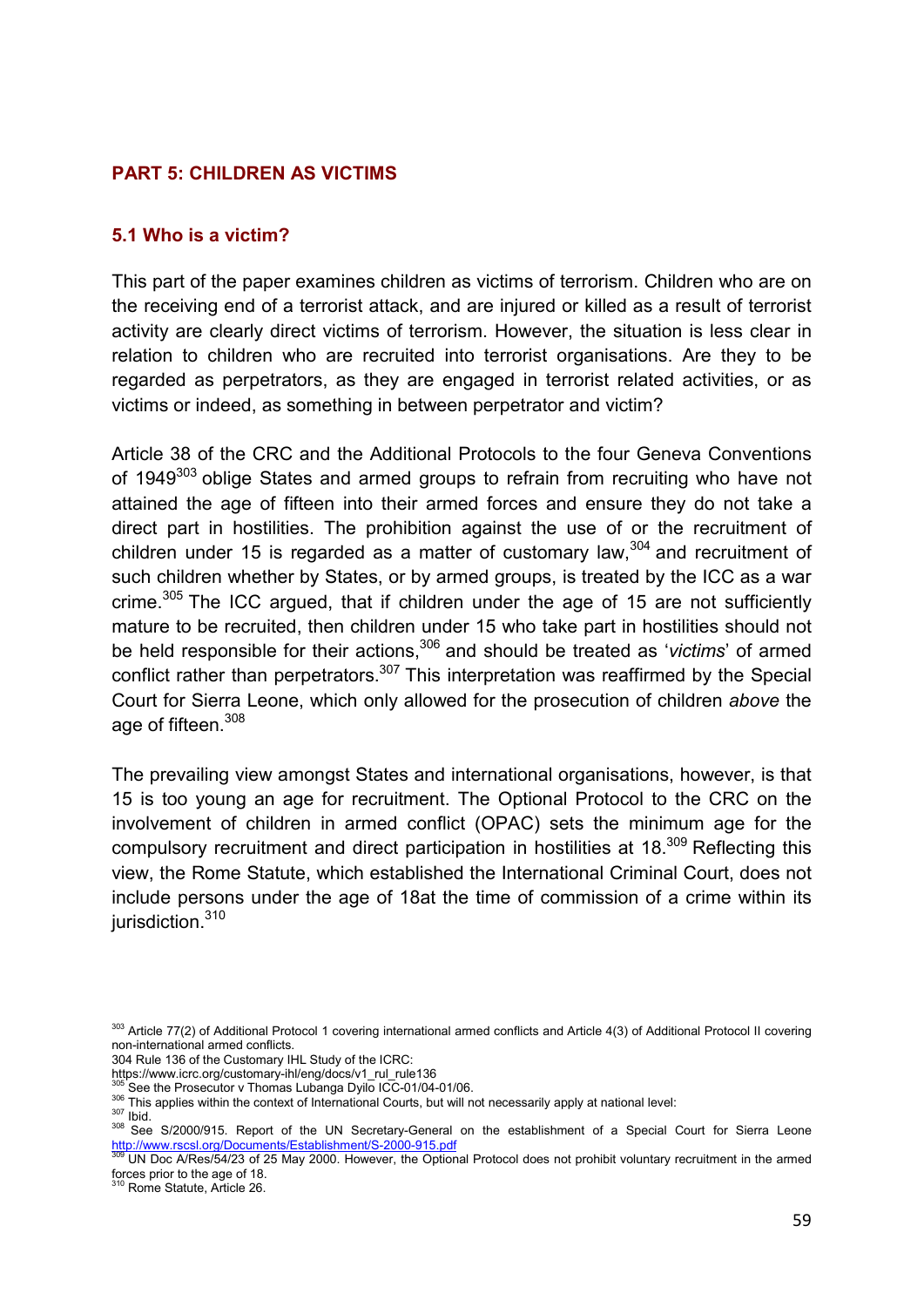Article 4 of OPAC provides that armed groups should not, under any circumstances, recruit or use in hostilities any person under the age of 18 years. While this is not yet regarded as a matter of customary law, 147 States Parties have ratified, and a further 23 have signed the Optional Protocol, indicating a very strong support of 18 as the age of recruitment into armed forces or armed groups.

The line taken by the Special Representative of the Secretary General on Children and Armed Conflict and many INGOs, is that children under the age of 18 who are recruited into armed groups, whether they are forcibly or voluntarily recruited, whether they are active combatants or in a support role, should not be prosecuted for membership or for lawful acts as a combatant,  $311$  but should be reintegrated and rehabilitated through a range of different programmes and restorative justice mechanisms. The SRSG on Children and Armed Conflict, goes further than this, and has urged governments, to ensure that any children arrested under security charges are treated primarily as victims. $312$  This is very much in contrast to the current view on how to deal with 'child terrorists' who are recruited into terrorist organisations and who, as with child soldiers, may be used as suicide bombers, porters, spies, messengers, look-outs or even sexual slaves.<sup>313</sup> In many cases it is extremely difficult to distinguish child soldiers from 'child terrorists', both conceptually, factually and legally. In fact, some children will be treated as 'terrorist suspects' simply because governments, with or without international support, designate specific armed group as 'terrorists'.<sup>314</sup>

The very different approach taken to child terrorists can be seen in the numerous UN resolutions that call for the strict prohibition and prosecution of 'terrorist acts' and do not make any special provisions for children suspected of involvement in such acts.<sup>315</sup> Neither do the EU framework decisions, which oblige Member States to incorporate the prohibition of certain 'terrorist acts' into their domestic counterterrorism laws.<sup>316</sup> 'Child terrorists', it seems, are to be treated no differently than adult terrorists, i.e. they are to be treated as perpetrators.

In the *Lubanga*<sup>317</sup> trial before the International Criminal Court, an issue was raised as to whether a child could give informed consent to joining an armed group, given a child's "*limited understanding of the consequences of their choices*." However, the judges argued that the question of consent was irrelevant for the purposes of

<sup>311</sup> Justice During and in the Aftermath of Armed Conflict: See 3<sup>rd</sup> Working Paper of the SRSG on Children and Armed Conflict 2011.<br><sup>312</sup> Children and Armed Conflict, Report of the Secretary General, UN Doc. A/69/926–S/2015/409 para 244.

<sup>313</sup> See e.g. http://www.bbc.co.uk/news/world-asia-27250144 or http://www.nytimes.com/2015/08/14/world/middleeast/isis-

enshrines-a-theology-of-rape.html?\_r=0<br>314 Brett, R. 2002. Juvenile justice, counter-terrorism and children. Quaker United Nations Office. Available at:<br>http://www.quno.org/resource/2002/11/juvenile-justice-counter-terrori

<sup>315</sup> See e.g. UN Security Council Resolution S/RES/2178 (2014); S/RES/1373 (2001).<br><sup>316</sup> See e.g. EU Framework Decision 2002/475/JHA and 2008/919/JHA.<br><sup>317</sup> The Prosecutor v Thomas Lubanga Dyilo ICC-01/04-01/06.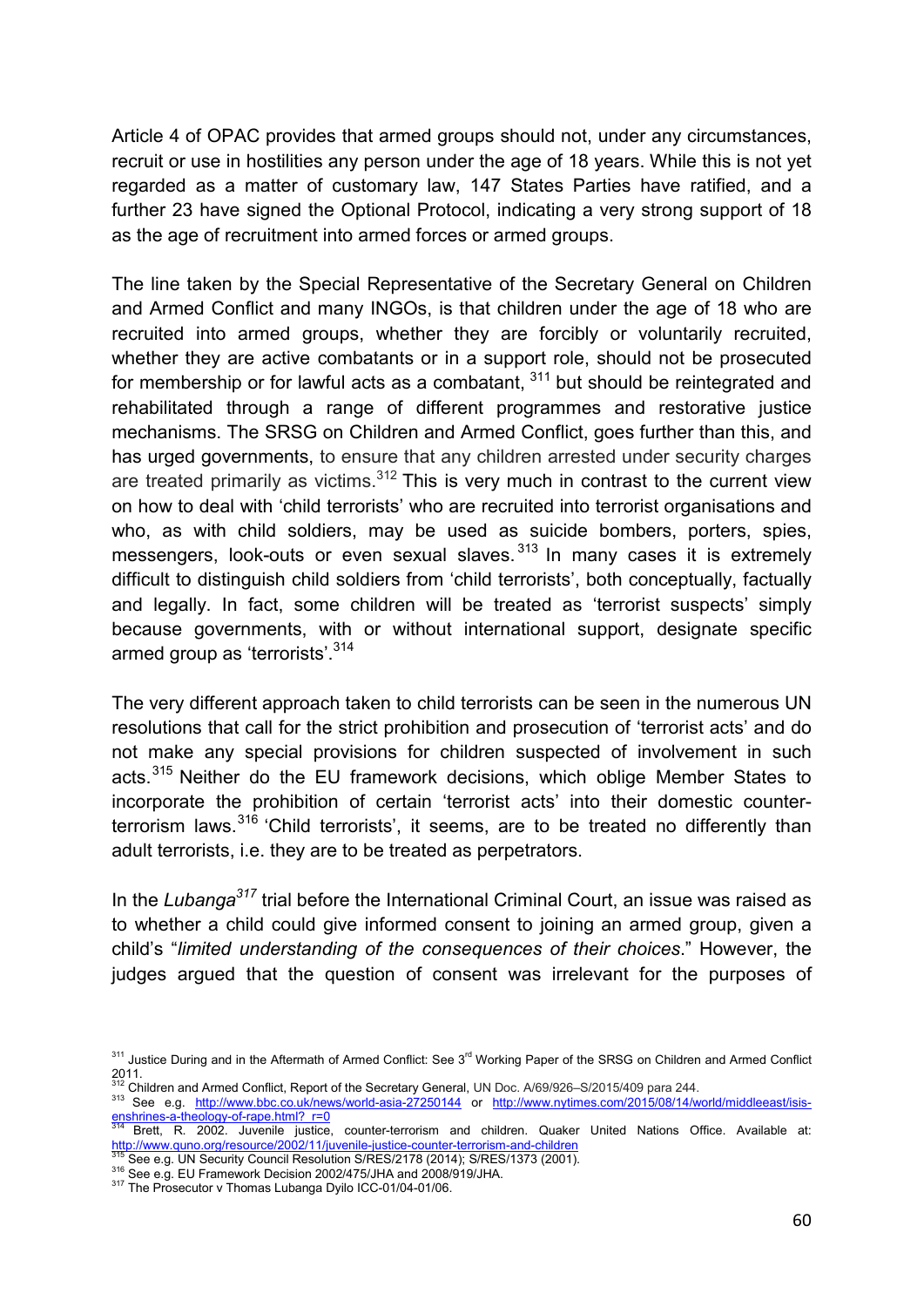conviction, given that both (voluntary) enlistment and (coerced) conscription of children under 15 were offences under **Article 8(2)(e)(vii) of the Rome Statute**.

Interestingly, the issue of whether a child is old enough to give informed consent to engaging in terrorist activity does not appear to have considered within a judicial setting in the three case-study countries covered in this report. In a recent case in England, a 14 year-old boy, based in England, recruited and mentored online by ISIS in Syria, went on to incite an 18 year old in Australia to behead a police officer at an Anzac day parade. The boy, even at his young age, was convicted of inciting terrorism, and given a life sentence with a minimum tariff of five years.

### **5.2 Indirect victimisation**

### *a) The use of the family law jurisdiction: England*

The CRC contains a number of 'protection' rights: Article 6 requires States Parties to ensure the child's right to life, while Article 19 requires the State to take all appropriate legislative, administrative, social and educational measures to protect the child from all forms of physical and mental violence, injury or abuse while in the care of the parents. In addition, CRC Article 3 requires that the best interests of the child be treated as a primary consideration. The duty of the State to protect children is contained in the Children Act 1989 in England and in common law. Section 1(3) of the Children Act also provides that in child protection cases, the best interests of the child are to be treated as the *paramount* concern.

There has been an increasing use of the family courts to address indirect victimisation of children and to put in place protective measures in England. Over the last two years, the High Court Family Division has dealt with cases involving the planned or attempted removal of children by their parents to areas of Syria under ISIS control; children who are at risk of, or who are being radicalised by their parents; children who are, or who have been at risk of being involved in terrorist activities in England and girls who plan to travel to Syria to become a 'jihadi bride'.<sup>318</sup> At the time of writing, the Family Division has made orders on 23 children, the youngest being one year of age.

The Family Courts, and especially the High Court Family Division, which is the specialist division of the High Court dealing with civil cases relating to children, regard themselves as being in "*the vanguard of change in life and society.*" 319 The Family Division judges not only have the powers given to them by various statutes, but also hold powers under the common law. They are able to exercise their

<sup>&</sup>lt;sup>318</sup> It is reported by the Metropolitan police that 32 children in London had been made the subject of family court orders in the first 9 months of 2015 (see http://www.theguardian.com/uk-news/2015/oct/14/missing-bradford-family-one-way-tickets-turkey) <sup>319</sup> London Borough of Tower Hamlets v B [2015] EWHC 2491 at paras. 57-58.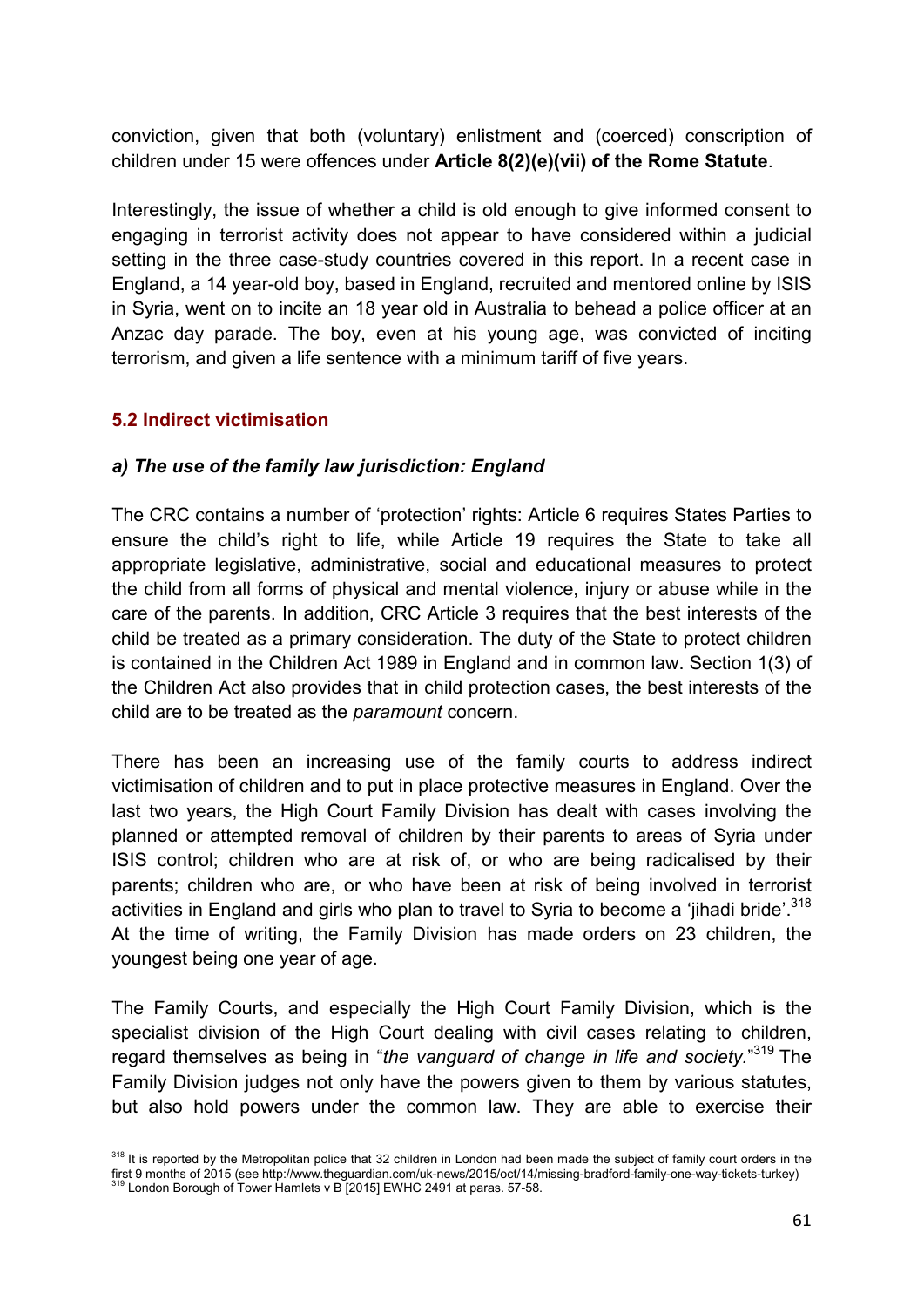'inherent jurisdiction' to provide protection to children. Under this jurisdiction they may make a wide range of protective orders, including making the child a ward of court. Once a child is made a ward of court, parental responsibility for that child lies with the court, and no decision may be made about the child without the court's permission. As it removes the rights of a parent to make decisions about his or her child, it is only used where it is necessary for the child's protection.

It has not been possible to obtain exact figures of the number of wardship orders made in order to protect children from becoming the indirect victims of terrorism, but such applications have become more frequent over the last year, and involve a growing number of children. It has, until recently, been an infrequently made order, as it is regarded as being very much a 'last resort' order, only to be used when there is no other order that can provide the required level of protection.

The use made of the inherent jurisdiction is illustrated by the case of **Re M** in 2015.<sup>320</sup> The parents of 4 children, all of whom were British citizens, aged from 20 months to 7 years, left home without telling their wider family. The police and Counter-Terrorism Unit believed the parents intended to travel to Syria with their children and to join ISIS. The High Court made the children wards of court and ordered their return from Turkey justifying the order on the basis that: "*the use of jurisdiction in cases where the risk of harm to the child is of the type that would engage Articles 2 or 3 of the [European] Convention [on Human Rights and Fundamental Freedoms] – the risk to life or risk of degrading or inhuman treatment is surely unproblematic."*321 In exercising its jurisdiction, the Court noted that "*it has always been the principle of this court, not to risk the incurring of damage to children*  which it cannot repair, but rather to prevent the damage done<sup>"</sup>.<sup>322</sup> Interestingly the Court made no comment on the risk of radicalisation of the children from parents who were willing to take them to an area controlled by ISIS or their future protection.

Wardship is usually a short-term, emergency measure to address a specific issue, such as return of the children to the UK. It does not address the issue of what action should be taken with respect to children of radicalised parents once they have returned to the jurisdiction, and whether radicalisation causes children 'significant harm:' the threshold that must be proved before the local authority can obtain a care order and remove the child from the parents. **In Re X and Y** in July 2015,<sup>323</sup> two separate but similar cases came before the High Court Family Division. In the first case the mother of 4 children aged  $3 - 13$  together with two maternal relatives, were detained in England, as they were about to board a flight to Turkey. The local authority contended that the purpose of the trip was to cross over the border into Syria and to join and take up arms with ISIS militants; to take the children into a war

<sup>&</sup>lt;sup>320</sup> [2015] EWHC 1433 (Fam).<br><sup>321</sup> Ibid. at para. 32.<br><sup>322</sup> Wellesey v Duke of Beaufort (1827) 2 Russ 1, at 18 per Eldon LC.<br><sup>323</sup> [2015] EWHC 2265 (Fam).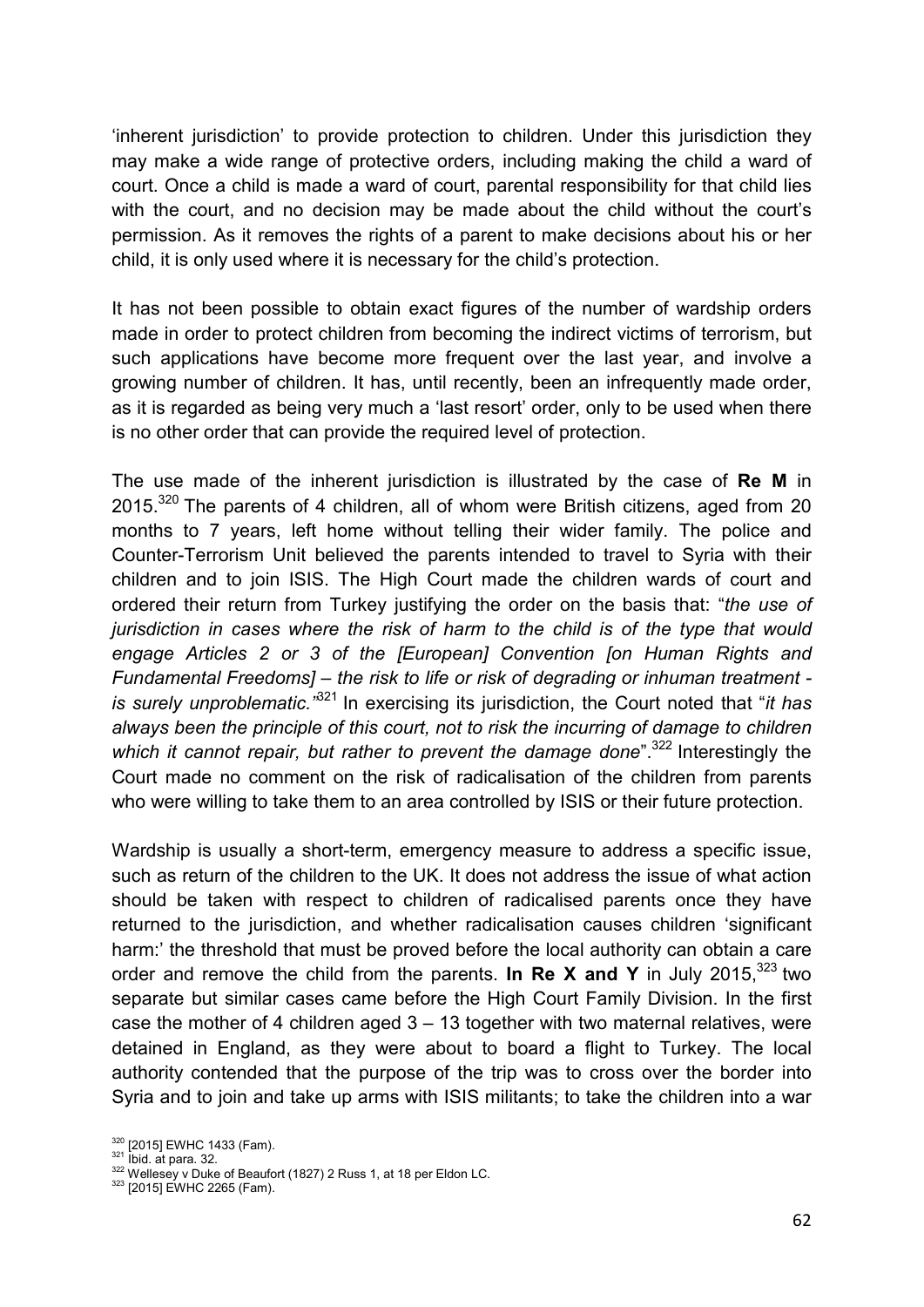zone and knowingly to place the children at risk of suffering significant harm. It was alleged that the mother was *"a radical fundamentalist with links and contacts with ISIS militants and those who seek to recruit others to their cause*." In the Y case, a mother, her adult son and his wife and 4 children left the country and flew to Turkey. They were detained at the border with Syria and all were returned to the UK.

In both cases, the adults were arrested and the local authorities of the areas where the children resided, made applications for care orders with respect to all the children.324 The parents in both cases contested the interim care orders and wanted the children returned to them, pending the full hearing of the applications. The issues for the Court to decide were (a) whether the risk of radicalisation and/or (b) whether the attempt to remove the children to Syria posed a risk of significant harm such that the children should be removed from their parents.

The Court did not consider the risk of radicalisation to be anything other than modest, and not a ground for granting an interim care order. However, the possibility that the parents would seek to take the children out of the country once more if they were returned was considered a potentially great risk to the child, and one that the Court was not willing to accept. The judge was faced with the delicate balancing act: on the one hand the severe risk of death or injury should a parent remove the children to Syria, against the children being separated from their parents who, in every other sense, had been good parents. The judge ordered that the children were to be returned to the parents until the full hearing but under very stringent conditions: including that the children were to remain wards of the Court and the parents were to be subject to GPS tagging. This was met with considerable, though in the end, fruitless opposition, from the Ministry of Justice, on the basis that the use of GPS tagging was intended to be used only for a limited number of criminal cases, and that it was more than six times the cost of radio frequency tagging. The view of the High Court was that radio frequency tagging was insufficient to ensure the full protection of the children.

Wardship also has been used to prevent radicalised children from travelling abroad to ISIS countries and particularly to Syria. In such cases the High Court Family Division has been prepared to make the children wards of court and to issue a passport seizure order or an order requiring the child and their parents to hand over the children's passports to make it impossible for them to leave the country. 325

In the light of the recent increase in the number of cases coming before the Court, the President of the Family Division has issued Guidelines on Radicalisation Cases

 $324$  Interim care orders are made under s. 38 Children Act 1989. The threshold criteria for the making of care orders is contained in s. 31 Children Act 1989. Interim orders are made to allow for the parties to prepare their case for a full hearing on whether a

care order should be made under s.31 Children Act 1989.<br><sup>325</sup> See London Borough of Tower Hamlets v M [2015] EWHC 869 (Fam); Re Z [2015] EWHC 2350 (Fam) and Brighton and Hove City Council v Y [2015] EWHC 2099.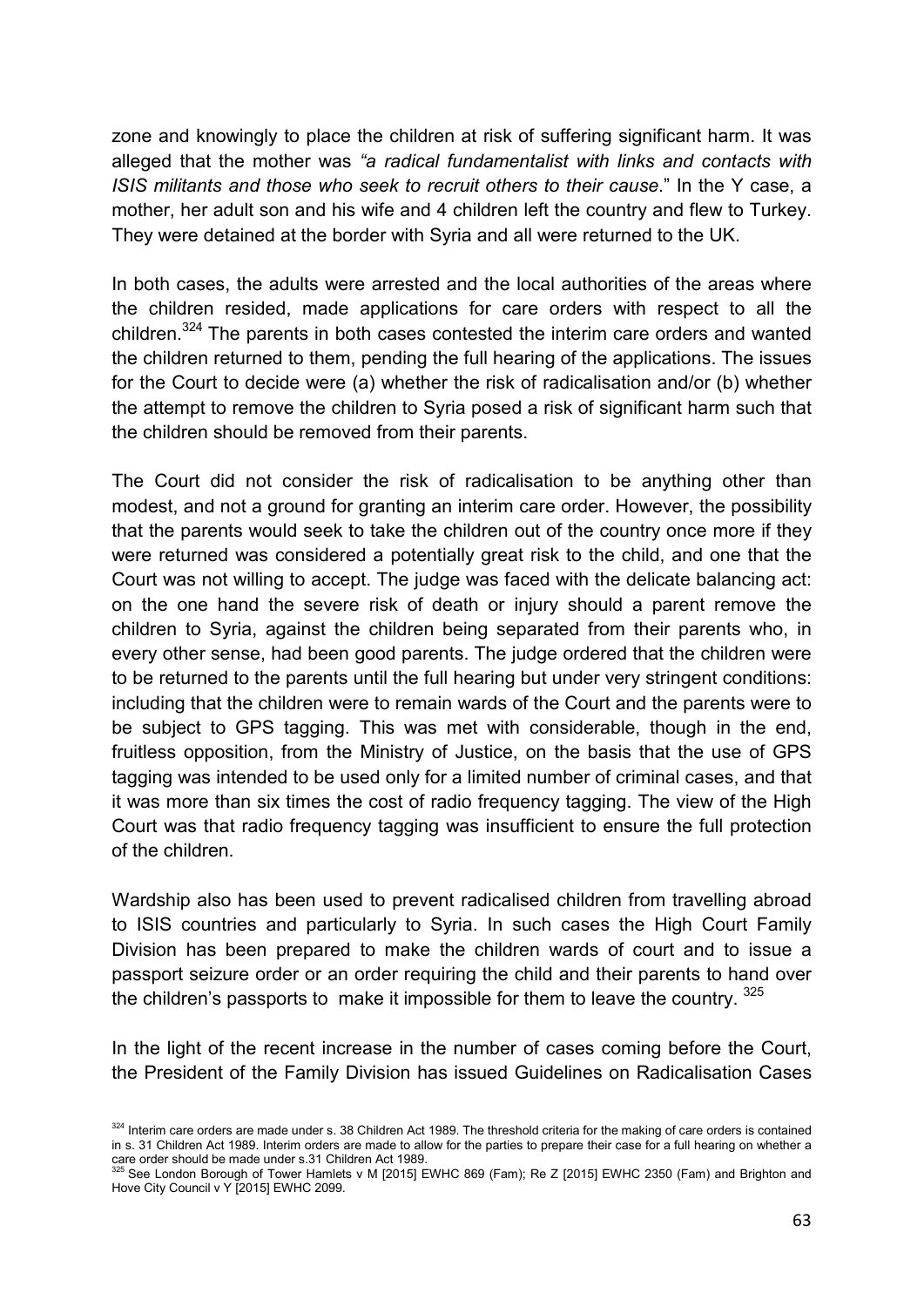in the Family Courts.<sup>326</sup> As can be seen from the Guidelines, these cases are taken very seriously, and may only be heard by a High Court Family Division judge who will need to consider a range of factors including:

- The need to protect the Article 6 [ECHR, right to fair trial] rights of all the parties;
- The fact that some of the information gathered by the police is highly sensitive and its disclosure may damage the public interest or even put lives at risk;
- The need to avoid disclosure of material that is subject to public interest immunity or which might compromise on-going investigations, damage the public interest etc;
- Whether there are public immunity issues and whether there is a need for a closed hearing or a special advocate.

The Guidelines draw attention to the fact that that "*in this particular process it is the interest of the individual child that is paramount. This cannot be eclipsed by wider considerations of counter terrorism policy or operations".*327 Further, "*it is no part of the functions of the Courts to act as investigators, or otherwise on behalf of prosecuting authorities /…/ or other public bodies,"*328 but other than this, the High Court should work in cooperation with those involved in the criminal justice proceedings, including for example, by disclosing materials from the family proceedings in the criminal proceedings.<sup>329</sup>

# *b) Immigration powers to combat terrorism: England*

Immigration powers are seen by the UK's counter-terrorism strategy, CONTEST, as providing an important tool in disrupting terrorist activity, where an individual cannot be prosecuted for terrorism. The Government has the power to use immigration powers to deprive dual nationals of British citizenship on *"not conducive to the public good"* grounds. In 2014, it recorded that 15 foreign nationals were excluded from the UK on the ground of national security and 15 on the ground of 'unacceptable behaviour' including 'hate speech. 'There is no mention of whether the dual national British citizens who were deprived of their citizenship and were excluded from the UK had children. The loss of a parent as a result of such an exclusion is likely to have an emotional, financial and social impact on a child, but there is no indication in the report that any consideration was given to the best interests of children directly impacted by the decision.

<sup>326</sup> Radicalisation Cases in the Family Courts: Guidance issued by Sir James Munby, President of the Family Division on 8 October 2015.<br><sup>327</sup> The London Borough of Tower Hamlets v M and others [2015] EWHC 869 (Fam) at para 18(ix) and 58.

 $\frac{328}{122}$  Y v Z [2014] EWHC 650 (Fam) para 30.<br> $\frac{328}{122}$  See Re X (Children) [2007] EWHC 1719 (Fam), [2008] 1 FLR 589, para 43, and Re X (Disclosure for Purposes of Criminal Proceedings) [2008] EWHC 242, (Fam) [2008] 2 FLR 944, para 32.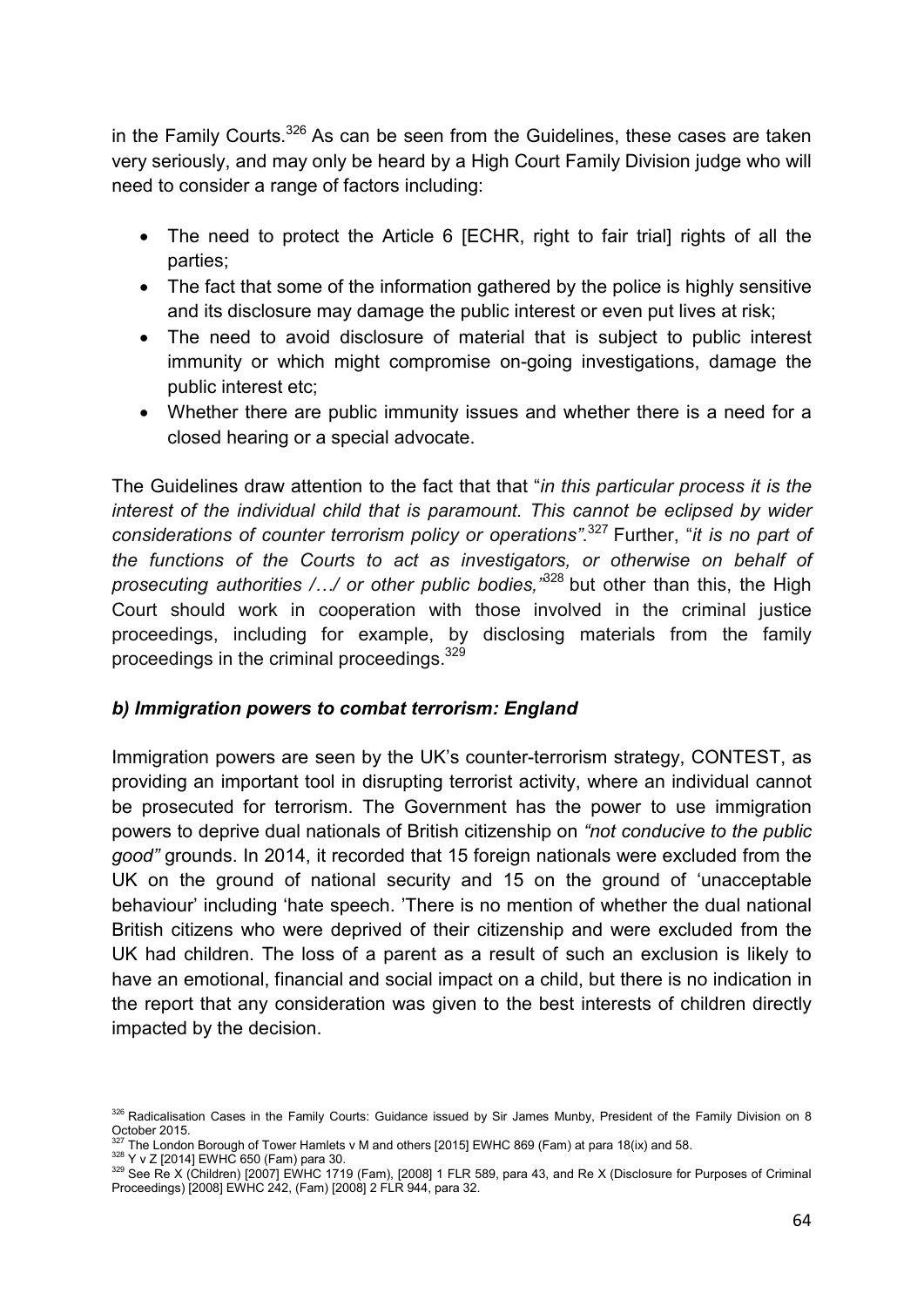The new Counter-Extremism Strategy published on 19<sup>th</sup> October 2015<sup>330</sup> makes it clear that these powers will be continued and the criteria for exclusion from the UK on grounds of unacceptable behaviour will include past or current extremist activity, either in England or overseas. The rules on citizenship will also be reviewed, with a strengthening of the requirement for 'good character' to include whether a person has promoted extremist views or acted in a way which undermines British values. It is unclear whether a child migrant who expresses extremist views or is referred to the Channel programme (see below) runs the potential risk of having his or her application for British citizenship refused.

330 Cm 9145 October 2015, available at www.gov.uk/government/publications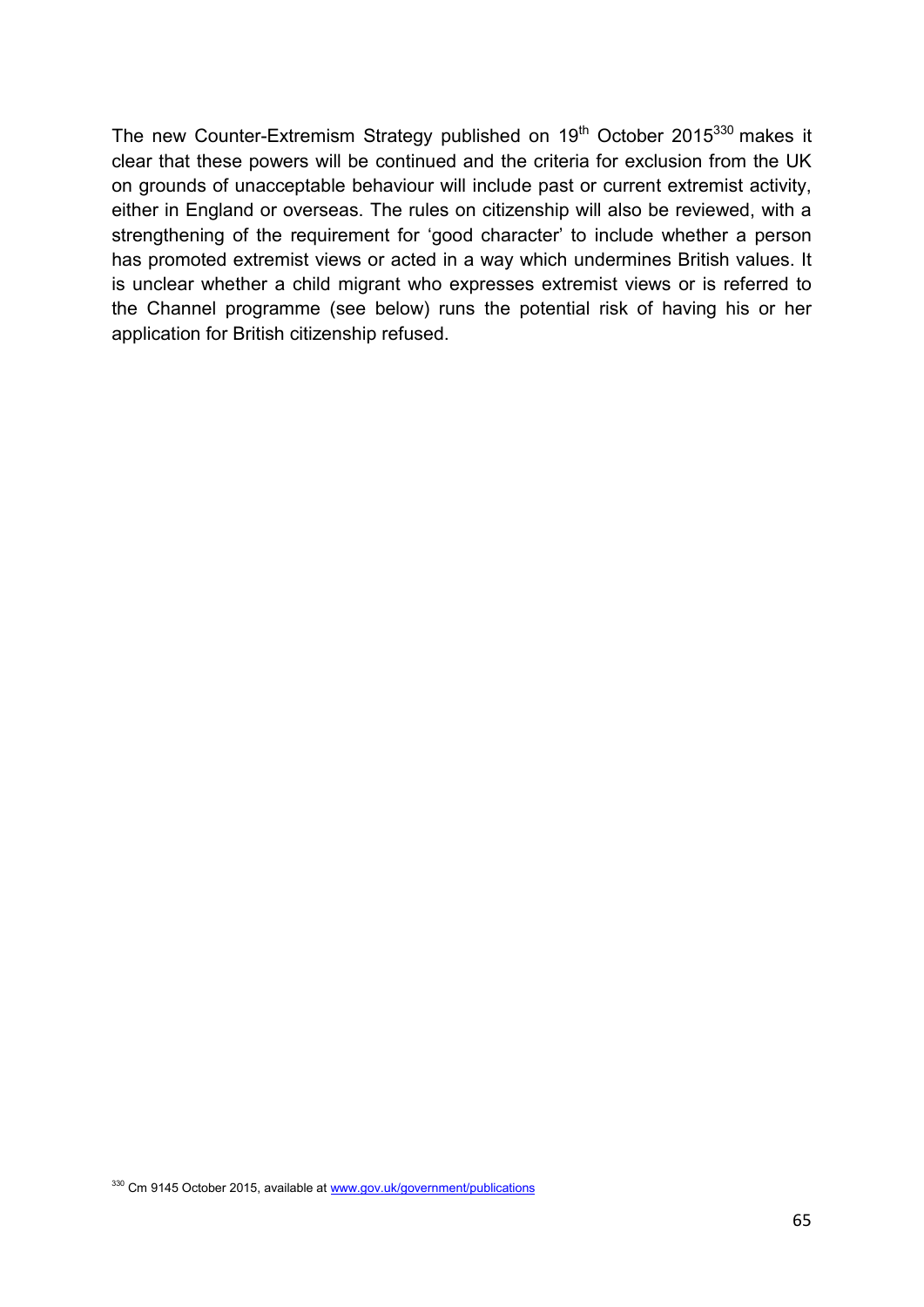### **PART 6: DE-RADICALISATION AND COUNTER-RADICALISATION**

In contrast to the wealth of guidelines and standards developed in relation to juvenile justice and counter-terrorism measures, the UN does not appear to have engaged in the same level of activity with respect to counter- and de-radicalisation programmes and the question of how they can be most appropriately designed to address the vulnerabilities of children.

The first pillar of the UN Global Counter-Terrorism Strategy highlights the need to address radicalisation through de-radicalisation and counter-radicalisation programmes. Even before the Strategy was issued, the UN Secretary-General established the Counter-Terrorism Implementation Task Force in 2005 to ensure coordination and coherence in the counter-terrorism efforts of the UN System, under which nine Working Groups were formed. One of these Working Groups was 'Addressing Radicalisation and Extremism that lead to Terrorism'. The mandate of this Working Group was to identify effective policies and practices to prevent radicalisation. However, this Working Group has so far only produced one report.<sup>331</sup> The report provides a limited inventory of counter- and de-radicalisation programmes in 34 Member-States that volunteered to participate in the inventory. However, it does not attempt to develop best practices or common standards in relation to counter- and de-radicalisation programmes. In the conclusion, the Working Group promises to "*establish a database containing the information on counter and deradicalisation programmes submitted by Member States.*" 332 Unfortunately, this database is not publicly available. The report does not specifically address the vulnerabilities of children, but it does refer to a number of counter- and deradicalisation programmes and initiatives that target young people directly (e.g. the UK's Children's Plan or Norway's Exit Project). It is noticeable that the 'Addressing Radicalisation and Extremism that lead to Terrorism' Working Group is no longer listed among the Working Groups on the Counter-Terrorism Implementation Task Force website.

The lack of attention given to the issue of youth radicalisation and how to prevent and respond to it was recently highlighted by the UN Secretary-General's Envoy on Youth, Ahmad Alhendawi, who suggested that the UN needs to play a bigger role in addressing radicalisation amongst young people. Pointing to the UN's work on women, peace and security, Mr. Alhendawi has argued that the time has come for the Security Council to pass a resolution and establish a mechanism devoted to youth and peace-building efforts which treats young people as participants in the international process and not simply as 'troublemakers'.<sup>333</sup>

<sup>&</sup>lt;sup>331</sup> Available at: <u>http://www.un.org/en/terrorism/pdfs/radicalisation.pdf</u><br><sup>332</sup> Ibid. p.22.<br><sup>333</sup> See <u>http://www.un.org/apps/news/story.asp?NewsID=50921#.VieqL9KrQdU</u>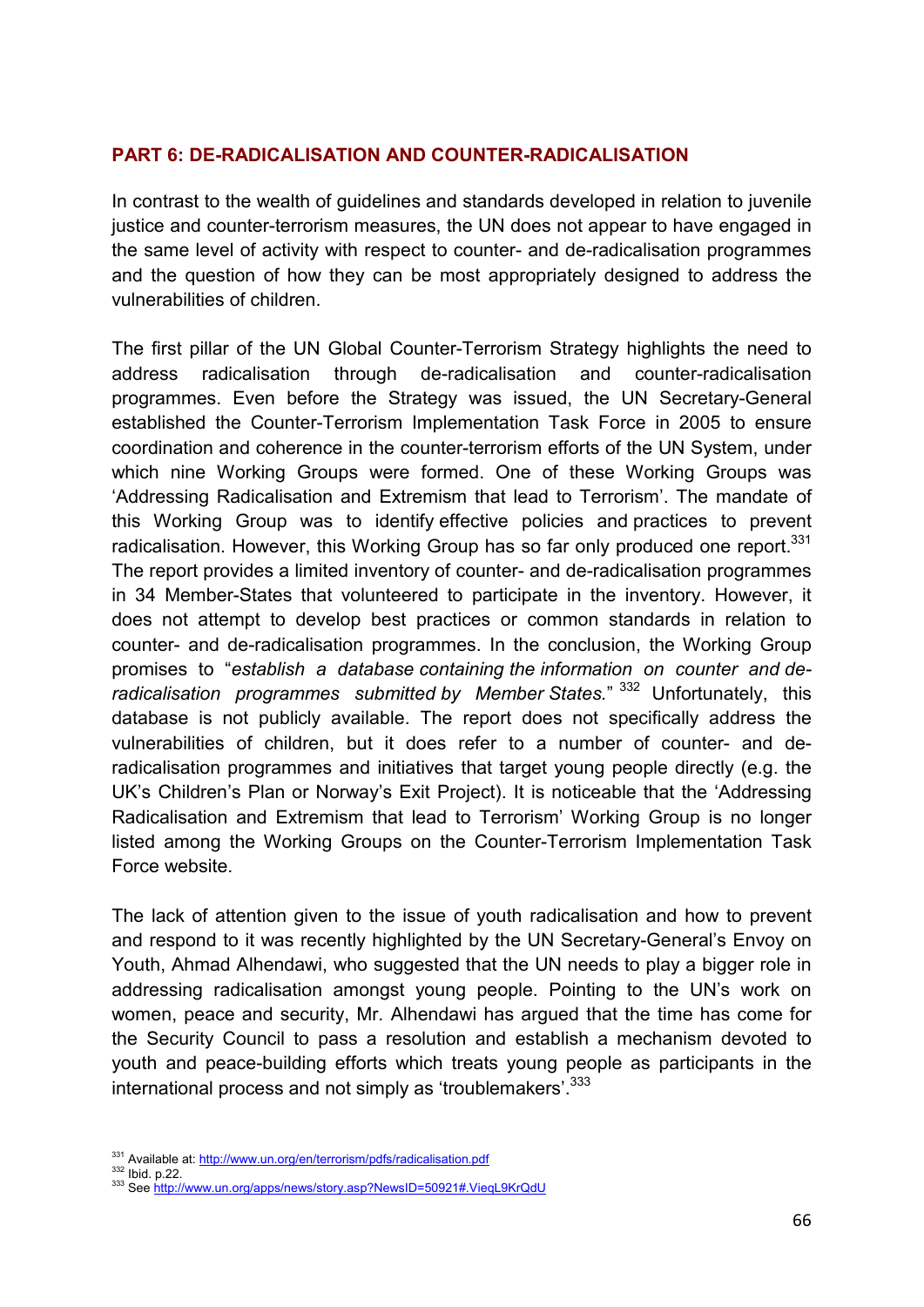Following the terrorist attacks in Paris in November 2015, the EU issued a resolution on the 'Prevention of radicalisation and recruitment of European citizens by terrorist organisations.334 The resolution notes the need to raise awareness amongst youth, and for education programmes on tolerance and against extremism as well as the need for Member States to provide resources to schools and other educational institutions. However, the resolution does not mention the word 'child' and does not contain any specific recommendations aimed at de-radicalisation or counterradicalisation of children, using the terms 'youth' and 'young people' instead, which is generally taken to apply to a much wider age-group than the under-18s.

Although de-radicalisation and counter-radicalisation are defined differently (see 1.3), States do not distinguish between them in any meaningful manner, and therefore they are addressed together in this paper.

# **6.1 De-radicalisation and counter-radicalisation: England**

Radicalisation of UK citizens and habitual residents has been a matter of growing concern for the UK government. A new version, the third, of the United Kingdom's Strategy for Countering Terrorism (known as CONTEST), 335 was published in 2011 with an admission that the terrorist threat had changed. The threat has changed once more, as is clear from the Counter-Extremism Strategy, published in October 2015.<sup>336</sup> While it refers to a range of extremist groups and to the racist, anti-Semitic and anti-Islamic rhetoric of right-wing groups, there is little doubt that the strategy has been developed largely to address the threat of jihadist extremism, especially the threat posed by ISIS and the radicalisation of increasing numbers of UK citizens and residents, especially young people and children.

The Counter-Extremism Strategy 2015 sets out some recent examples of extremism affecting children. A government commissioned report into the governance of Birmingham schools (a city in England with a large Muslim population), found that there was evidence of "*co-ordinated, deliberate and sustained action … to introduce an intolerant and aggressive Islamic ethos*." The report described extremists gaining positions on the governing bodies of schools and joining the staff, unequal treatment and segregation of boys and girls, extremist speakers making presentations to the children, and bullying and intimidation of staff who refused to support extremist views. In total, around  $5,000$  children were affected.<sup>337</sup> Further issues were found with 6 Muslim faith schools in London where, due to the teaching and attitudes in the

<sup>&</sup>lt;sup>334</sup> P8\_TA\_PROV(2015)0410: European Parliament resolution of 25 November 2015 on the prevention of radicalisation and recruitment of European citizens by terrorist organisations (2015/2063(INI).<br><sup>335</sup> The Home Department, Cm 8123, July 2011.<br><sup>336</sup> The Home Department, Cm 9145 19<sup>th</sup> October 2015

<sup>337</sup> Peter Clarke, July 2014, Report into Allegations concerning Birmingham Schools arising from the 'Trojan Horse' letter. www.gov.uk/government/publications/birmingham-school-education-commissioners-report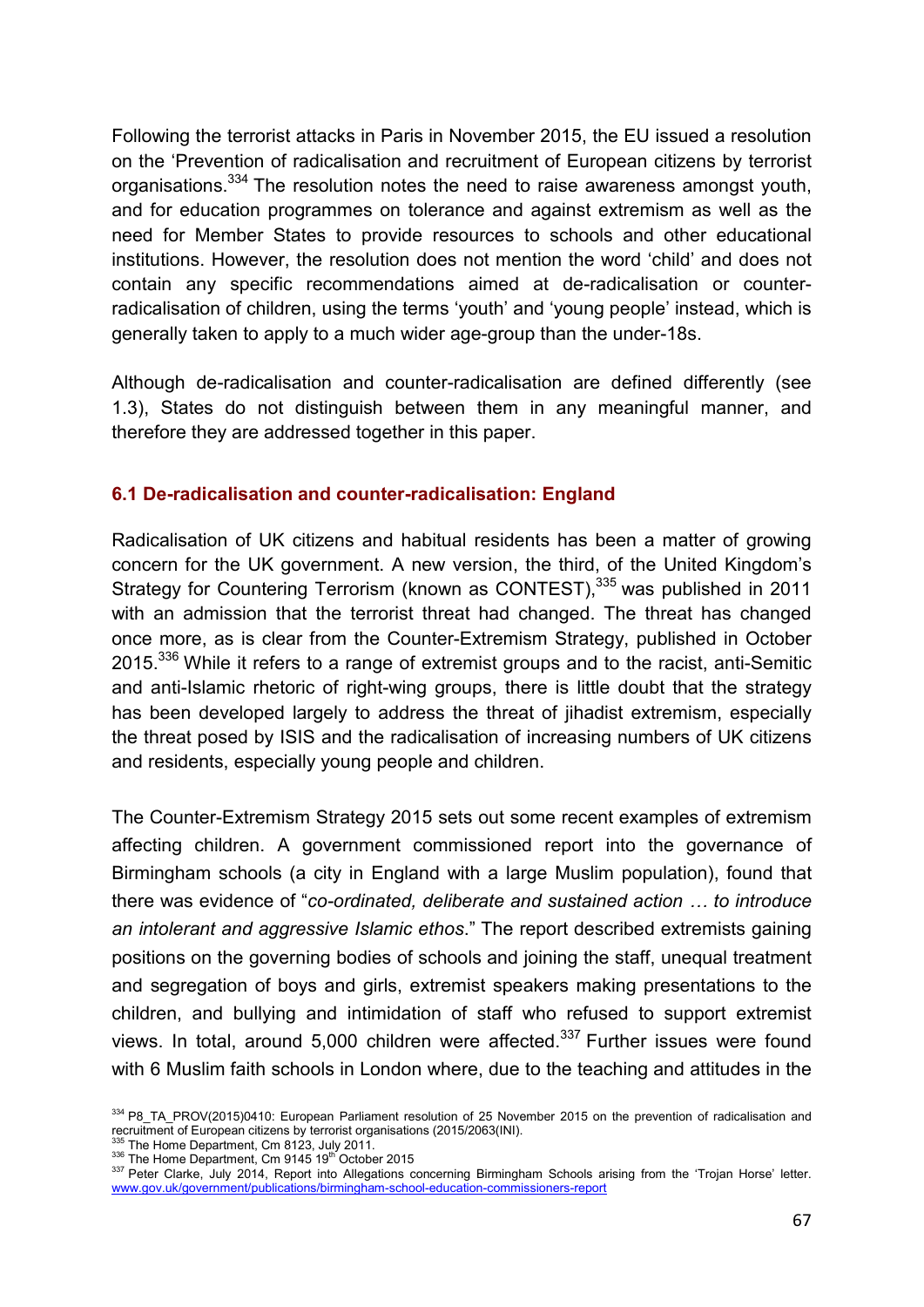school, children were found to be vulnerable to radicalisation and extremist influences. The Counter-Extremism strategy also expressed concern about 3,000 unregulated supplementary schools in England. Many of these provide religious education after school or at the weekend, and many are Muslim. Reports obtained for the strategy indicated that in some settings parents did not know what their children were being taught and felt unable to challenge the teaching. The Counter-Extremist Strategy takes the view that this heightens the risk for such settings to be exploited by extremists. This has been followed by the launch of a government consultation on Out of School Education Settings<sup>338</sup>to introduce a new system for registering and inspecting out-of-school education settings providing intensive tuition, training or instruction to children, including faith based or cultural education. This is widely regarded as aimed at controlling any potential extremism being taught to children in madrasas.

CONTEST, the 2011 Strategy, sets out a number of key objectives, which are identified as '*pursue'*: to stop terrorist attacks; '*prevent'*: to stop people becoming terrorists or supporting terrorism; '*protect'* to strengthen protection against terrorist attacks; and '*prepare'*: to mitigate the impact of a terrorist attack.

The most relevant to de-radicalisation and counter-radicalisation of children is '*prevent*'. It is noted in CONTEST that the government do not believe it is possible to resolve the threat of terrorism by arrest and prosecution of people alone. There is also a need to address radicalisation. This is done through the Prevent strategy, also published by the Home Office in 2011. It contains has three specific strategic objectives:

- Respond to the ideological challenge of terrorism and the threat faced from those who promote it;
- Prevent people from being drawn into terrorism and ensure that they are given appropriate advice and support; and
- Work with sectors and institutions where there are risks of radicalisation that need to be addressed.

The Prevent strategy starts from the premise that preventing people becoming terrorists or supporting terrorists requires challenges to extremist ideas which are used to legitimise terrorism. Extremism is defined in the Prevent strategy as "*vocal or active opposition to fundamental British values, including democracy, the rule of law, individual liberty and mutual respect and tolerance of different faiths and beliefs."*

<sup>338</sup> Department of Education, 26<sup>th</sup> November 2015.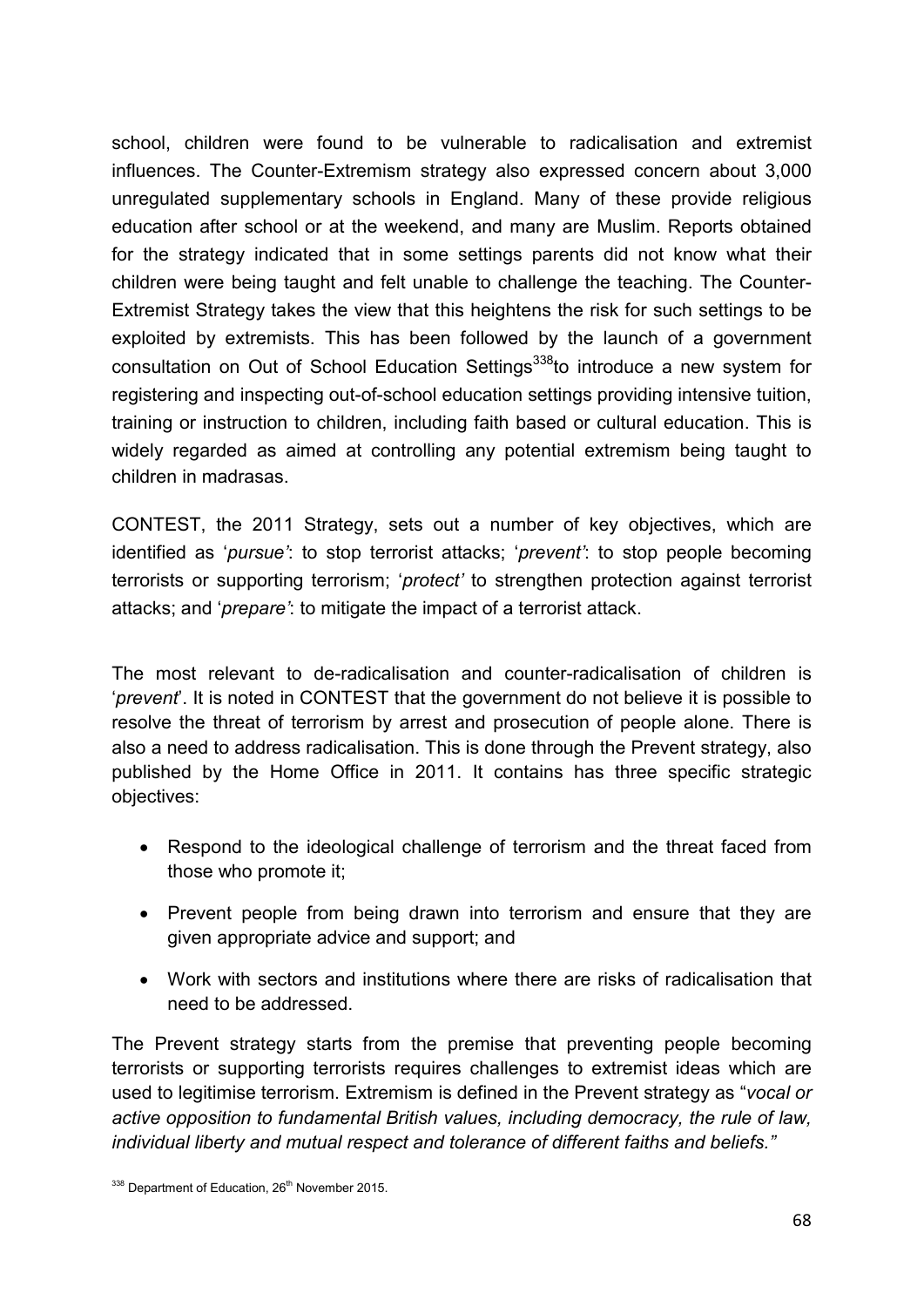**Section 26 of the Counter-Terrorism and Security Act 2015** places a duty on certain bodies,<sup>339</sup> including local authorities, and private and voluntary agencies and organisations who provide services or exercise functions in relation to children, including schools and early and later year childcare providers, to have "*due regard to the need to prevent people from being drawn into terrorism."*

The Prevent Duty Guidance<sup>340</sup> requires local authorities to set up a multi-agency group. This should include the different departments of the authority as well as private and voluntary bodies under a Prevent duty. This group are required to draw up a local action plan to identify, prioritise and facilitate delivery of projects, activities or specific interventions to reduce the risk of children being drawn into terrorism in each local authority. In complying with the duty local authorities are expected to ensure that publicly owned venues and resources do not provide a platform for extremists and are not used to disseminate extremist views, and that organisations working with the local authority to do not engage in extremist activity or espouse extremist views.

Local authorities are also required to take steps to understand the range of activities offered by out-of-school settings, including supplementary schools and tuition centres, and to assure themselves that children attending such settings are not at risk of being drawn into either extremism or terrorism.

In order to assist schools and childcare providers meet their statutory duty under **s.26 Counter-Terrorism and Security Act**, the Department of Education has produced quidance.<sup>341</sup> It states that protecting children from radicalisation should be seen as part of schools' and childcare providers' wider safeguarding duties towards children, and is similar in nature to protecting children from other harms (e.g. drugs, gangs, neglect and sexual exploitation). Schools and childcare providers are seen as able to build the "*resilience of children to radicalisation by promoting fundamental British values and enabling them to challenge extremist views*." This is not seen by the Guidance as prohibiting the discussion of controversial issues, but rather as a way of developing knowledge and skills to challenge extremist arguments. The Guidance goes on to state that this should not be seen as a burdensome duty, but as part of their overall, already existing duty to promote the welfare of children. Since 1<sup>st</sup> September 2015, OFSTED, the school inspection body must examine the arrangements of schools for preventing radicalisation and extremism and examine how well the school promotes British values.

<sup>&</sup>lt;sup>339</sup> As specified in the Counter-Terrorism and Security Act 2015, schedule 6.<br><sup>340</sup> Guidance for specified authorities in England and Wales on the duty in the Counter-Terrorism and Security Act 2015 to have due regard to the need to prevent people from being drawn into terrorism, issued under s.29 of the Counter-Terrorism and Security Act 2015 available from

www.legislation.gov.uk/udsi/2015/9780111133309/pdfs/ukdsiod-9780111133309-en.pdf<br>341 The Prevent Duty: Departmental Advice for schools and child care providers, Department for Education, June 2015.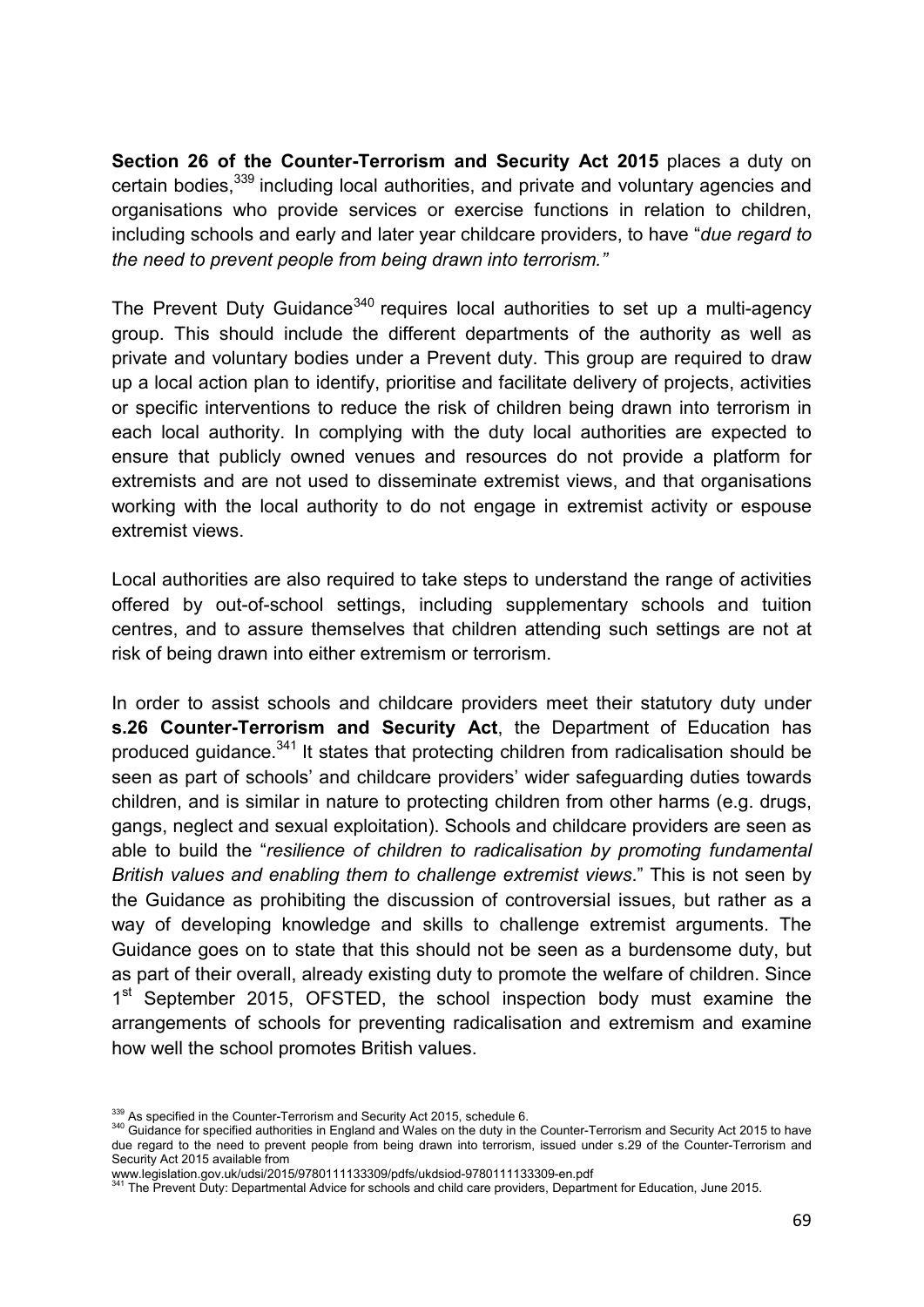In order to put the appropriate arrangements in place, schools are expected to assess the risk of children being drawn into terrorism and the support for extremist ideology. The Guidance admits that there is no one way to identify an individual who is susceptible to a terrorist ideology, but staff are exhorted to watch for changes in behaviour and use their professional judgment to identify children at risk. At all times, however, schools and childcare providers must act 'proportionately'.

If staff is concerned about a child, the appropriate action is to refer the child to the Channel programme, which has been running since 2007. This focuses on providing support at an early stage to people, mostly 15-24, who are identified as being vulnerable to radicalisation. Although Channel remains a voluntary programme for those offered support, it was placed on a statutory footing by the **Counter-Terrorism and Security Act 2015**, and local authorities are now a required to have a programme in every area. Attendance, however, remains voluntary, and confidential, and there is no criminal or civil sanction for failure to attend at the programme. There were 2000 referrals to Channel between 2012 and the end of 2014. Between June and August 2015, 796 people were referred to Channel, of whom almost 40% (312) were children:<sup>342</sup> a significant increase in referrals.

The new Counter-Extremism Strategy goes a step further and introduced new deradicalisation measures. It notes that individuals who are further down the path of radicalisation need a particularly intensive form of support and states that "*when necessary this support will be mandatory."* The Home Office will be developing a new de-radicalisation programme to provide this support by 2016, with the plan being to use it in conjunction with criminal sanctions. It is not clear, as yet, whether children will be included within this new programme.

Other de-radicalisation and counter-radicalisation measures that will be introduced by the new strategy to counter extremism include:

- A power for parents to cancel their child's passport if they are at risk from joining a terrorist group. This currently applies to children under the age of 16 but till be extended to 16 and 17 year olds in the near future.
- Changes to the role of the Disclosure and Barring Service to enable employers to identify extremists and stop them working with children. The Government intends to introduce automatic barring for anybody with a conviction or civil order for extremist activity. This would mean that the person would not be able to work with children or vulnerable people in any setting.
- A broadening of the work of the National Citizen Service to encourage greater participation amongst 16 and 17 year olds.

<sup>342</sup> National Police Chief's Council press release, 2015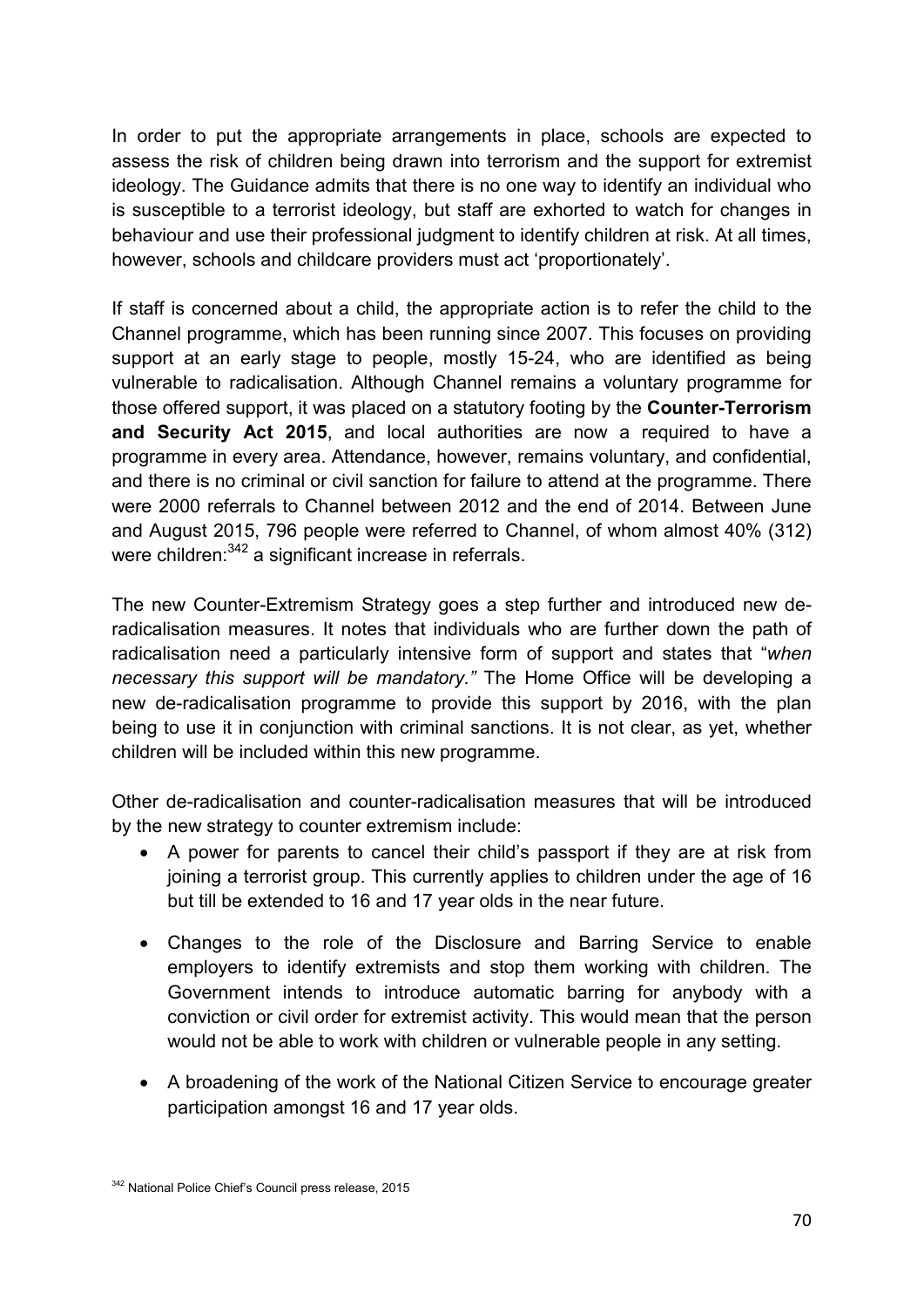Although the Prevent strategy is aimed at countering all forms of terrorism, including that inspired by right wing extremism, there has been considerable debate about the its effectiveness and the extent to which it focuses on and stigmatises Muslims. Criticisms of the programme include a failure to engage with communities; the lack of critical discussion and explanation of Prevent's work; why some areas of the country were chosen for the programme and not others<sup>343</sup> and a lack of transparency about the proportion of spending on different forms of extremism. There has also been criticism of the provisions in the **Counter-Terrorism and Security Act 2015** placing Prevent on a statutory footing. The National Union of Teachers in their annual conference were negative about the statutory duty 'to have due regard to the need to prevent people from being drawn into terrorism,' claiming they were being asked to spy on children. In addition, 280 academics signed a letter to the Home Office claiming that the new duty would divide communities, clamp down on legitimate dissent and have a chilling effect on freedom of speech. The major concern however, is that the policy is a blunt tool which could stigmatise children. The example of Ahmed Mohamed, a Texan schoolboy, who was handcuffed, arrested and suspended after a teacher said the homemade clock that he brought into school "*looked like a bomb*" could, it is argued, just as easily have happened in England. However, a referral to Channel is confidential, and is no kind of criminal or civil sanction and these issues need to be balanced against the long term potential risk to a child who is radicalised, and who goes on to engage in terrorist related activity.

The degree of emphasis on de-radicalisation and counter-radicalisation will only be clear when the Government publishes its new programme in the Spring of 2016.

#### **6.2 De-radicalisation and counter-radicalisation: Germany**

The German authorities have extensive experience in implementing counter-and deradicalisation programmes, in particular those targeting far-right extremists and members of the neo-Nazi movement.<sup>344</sup> This focus is understandable given Germany's history of far-right extremism.

In contrast to the United Kingdom, which initiated nation-wide counter- and deradicalisation programmes in response to 9/11 and the London Tube Bombings, Germany still does not have a national, inter-ministerial counter-radicalisation strategy comparable to the one in the UK. Some observers have suggested that this situation is largely due to the federal structure of Germany's political and

<sup>&</sup>lt;sup>343</sup> Such criticism were addressed in the Prevent Strategy of 2011 which transparently set out a new method of prioritisation, and the introduction of the Prevent duty to all areas of the country.

Butt, R. and Tuck, H. (2014).European Counter-Radicalisation and De-Radicalisation: A Comparative Evaluation of Approaches in the Netherlands, Sweden, Denmark and Germany. Institute for Strategic Dialogue. Available at: http://www.strategicdialogue.org/programmes/counter-extremism/ppn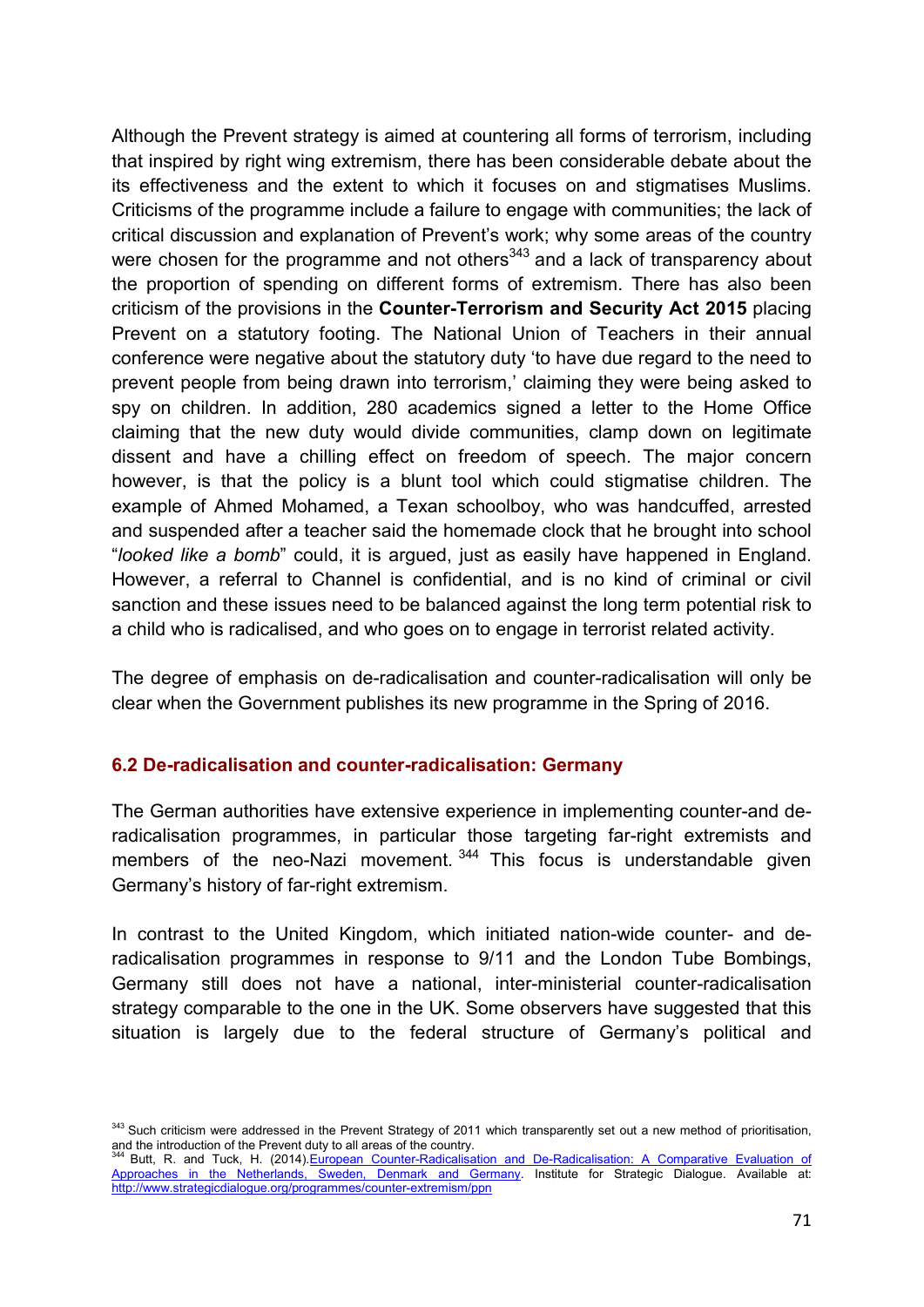administrative system. However, a national, inter-ministerial counter-radicalisation strategy for Germany is currently under negotiation.<sup>345</sup>

It has been argued that the federal system necessarily results in each German state adopting its own idiosyncratic approach to counter- and de-radicalisation. "*For example, Berlin's intelligence service uses theological arguments to counter extremist interpretations of the Qur'an, while other states will not engage in any theological debates*."346

Nevertheless, the federal Interior Ministry has developed its own counter-terrorism framework, in which de- and counter-radicalisation programmes feature prominently.<sup>347</sup> In line with the objectives of this framework, the Interior Ministry launched a "Security Partnership Initiative", in 2011, which brought together various federal and state security services as well as organisations representing Germany's Muslim population.<sup>348</sup> However, this initiative was not particularly successful, as four of the six participating Muslim organisations left the initiative over concerns that their views were ignored.<sup>349</sup> The "Security Partnership Initiative" has since ceased to exist. However, some programmes launched in the framework of this initiative, for example a hotline aimed at relatives and friends of radicalised youths ("Beratungstelle Radikalisierung"), continues to operate.<sup>350</sup>

There also are other examples of nation-wide counter-terrorism initiatives launched by the Interior Ministry. Since 2006, the German Islam Conference ("Deutsche Islam Konferenz") serves as an institutionalised dialogue between representatives of Germany's Muslim population and several key Ministries. The conference includes annual meetings and a number of task-group sessions that take place during the year.<sup>351</sup> One of these working groups is dedicated to the phenomenon of youth radicalisation and finding ways to address this issue.  $352$ 

In 2004, the Joint Counterterrorism Centre (GTAZ) was established to coordinate federal and state counter-terrorism policies on a more tactical level.<sup>353</sup> In 2009 the GTAZ created a new working group that deals exclusively with counterradicalisation.<sup>354</sup> This working group is specifically tasked with collecting information on federal and state counter-radicalisation initiatives, sharing best practices, and

- <sup>345</sup> Personal correspondence with representatives from the German Interior Ministry<br><sup>346</sup> Ibid.<br><sup>347</sup> See Point Two: "Die Ursachen des Terrorismusbekämpfen: Prävention/Deradikalisierung" http://www.bmi.bund.de/DE/Themen/Sicherheit/Terrorismusbekaempfun/Terrorismussionarypein.<br>348 http://www.bmi.bund.de/SharedDocs/Pressemitteilungen/DE/2012/08/sicherheitspartnerschaft.html.<br>349 http://www.spiegel.de/politik
- 853255.html.<br><sup>350</sup> See http://www.bamf.de/DE/DasBAMF/Beratung/beratung-node.html.<br><sup>351</sup> See Jesse, E. and Mannewitz, T. (2012) Impact of Counter-Terrorism on Communities: Germany Background Report.
- 
- 

Available at: http://www.strategicdialogue.org/programmes/counter-extremism/impact-of-counter-terrorism-on-communities.p.1.<br>
See http://www.deutsche-islam-konferenz.de/DIK/DE/DIK/6Praevention/Info-Praevention/info-praevent

https://www.bundestag.de/presse/hib/2014\_12/-/348372.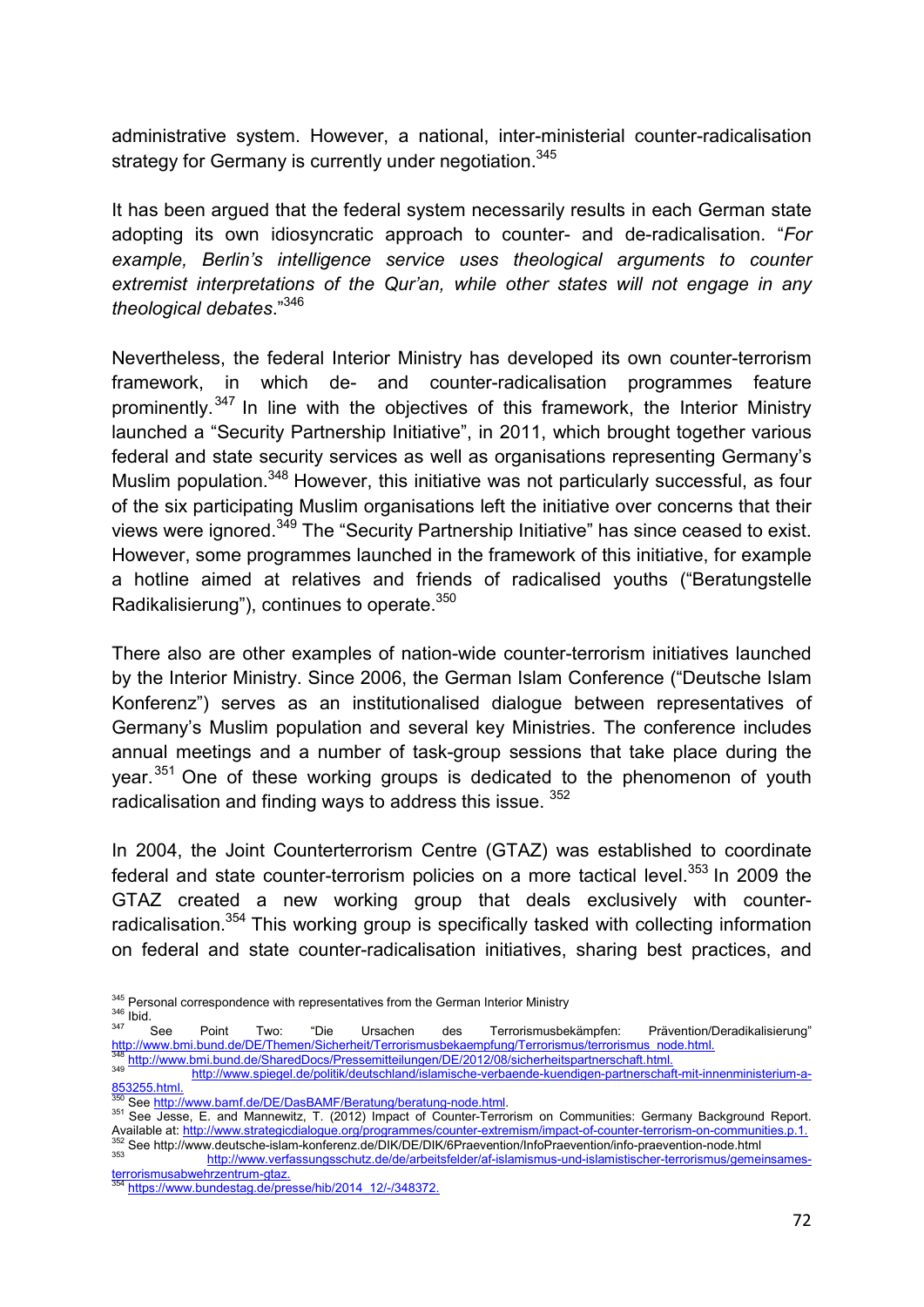developing new policies. The GTAZ and its working groups is the closest that federal and state authorities have come to coordinating their counter-terrorism programmes.

### *Far –right extremism: Germany*

There are numerous counter- and de-radicalisation initiatives aimed at far-right extremism, both at the federal as well as the state level, e. g. the dropout programme for right-wing extremist from the Federal Office for the Protection of the Constitution. One of the most well-known of Germany's non-governmental de-radicalisation programmes is EXIT-Germany. EXIT-Germany is an initiative assisting individuals, who want to leave the extreme right-wing movement and start a new life. The organisation started working in 2000 and has since then helped more than 500 individuals leave the neo-Nazi scene, with a recidivism rate of approximately 3 percent.355 In 2011 the initiative used music, clothing and social media to increase their impact, seeding one of the most successful online outreach strategies designed to engage right-wing audiences.<sup>356</sup>

While Exit-Germany's overall de-radicalisation efforts potentially target all individuals in violent right-wing circles, some initiatives, such as the highly-publicised 'Operation Trojan T-shirt', specifically aimed at raising awareness about Exit-Germany amongst right-wing children and youths.<sup>357</sup> Exit-Germany distributed hundreds of white power t-shirts at right-wing music festivals that, when washed, altered the logo to 'What your T-shirt can do, so can you - we'll help you break with right-wing extremism'.<sup>358</sup> This initiative highlights the importance of using innovative methods (e.g. music, clothing and social media) in order to reach young people in extremist circles.<sup>359</sup>

# *Religiously motivated extremism: Germany*

The terrorist attacks of New York, London and Madrid in the early 2000s shifted the focus of Germany's counter- and de-radicalisation programmes more towards jihadist terrorism. The Initiative to Strengthen Democracy  $360$  (now called "Live Democracy")<sup>361</sup> was the first federal programme dedicated to the prevention of jihadist and left-wing radicalisation. It was established in 2010 by the Federal Minister for Families and ran from 2011 to 2014 with a budget of  $\epsilon$  4.7 million. The programme aimed at reinforcing "tolerant and democratic attitudes and behaviour in order to reduce the attractiveness of left-wing extremist and Islamist ideological and

<sup>&</sup>lt;sup>355</sup> https://www.counterextremism.org/resources/details/id/553/exit-germany.<br><sup>356</sup> Butt, R. and Tuck, H. (2014).European Counter-Radicalisation and De-Radicalisation: A Comparative Evaluation of Approaches in the Netherlands, Sweden, Denmark and Germany. Institute for Strategic Dialogue. Available at: http://www.strategicdialogue.org/programmes/counter-extremism/ppn.<br>
1979 See http://www.strategicdialogue.org/programmes/counter-extremism/ppn.<br>
357 See http://www.exit-deutschland.de/projekte/?c=trojaner-t-shirt.<br>
359 But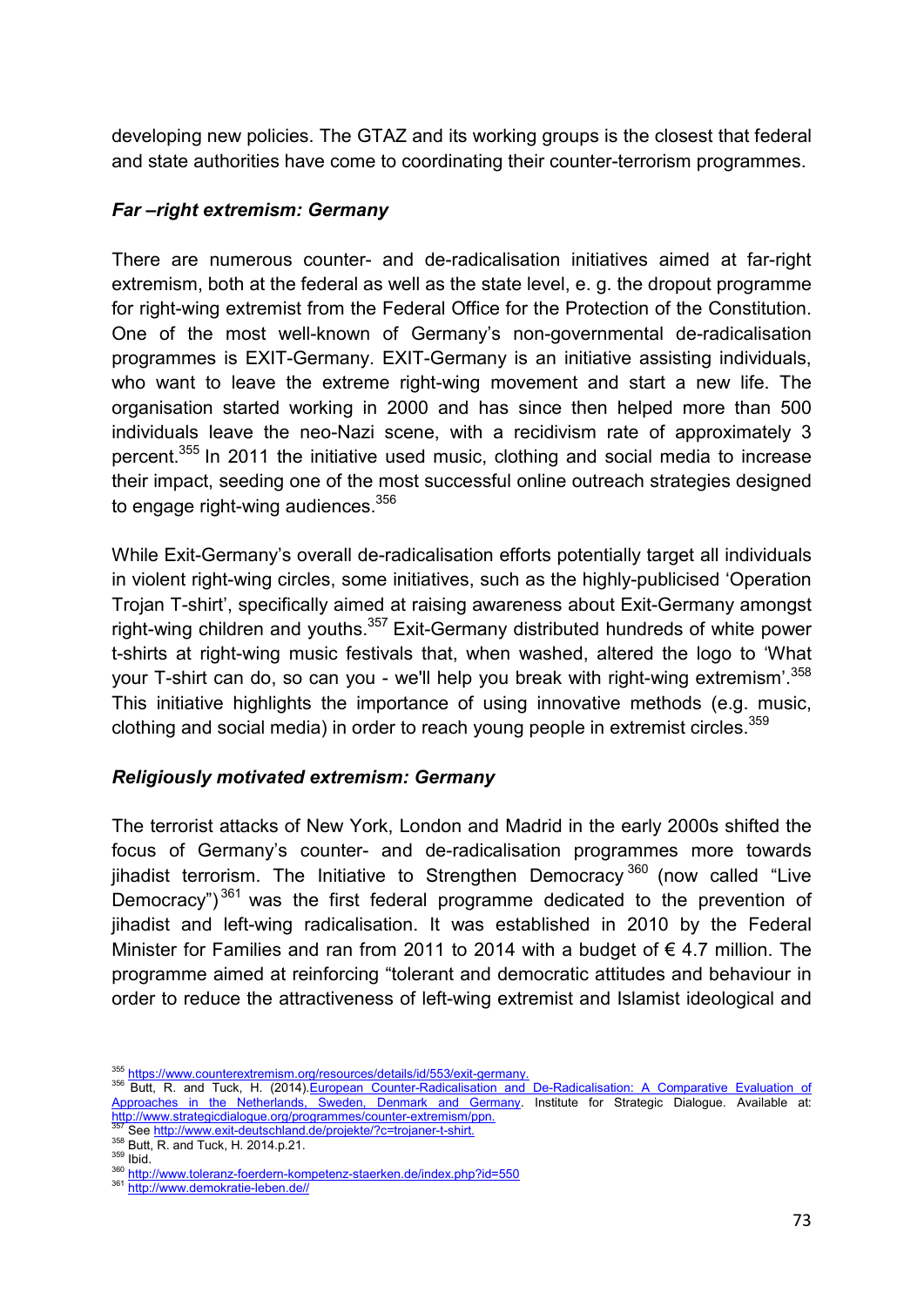social offers. It funded 41 projects in three fields; education, local approaches, and cooperation with actors involved in the socialisation of young people."<sup>362</sup>

The Initiative to Strengthen Democracy specifically targets children and young people (for which the BMFSFJ is responsible), as they are deemed to be most susceptible to being radicalised by violent jihadist and left-wing groups.  $363$  While some projects of the initiative were conceptualised as general anti-violence educational interventions in schools, other projects specifically targeted young Muslim boys and girls and sought to challenge radical interpretations of Islam, in particular strict interpretations of what is *halal* ("allowed") and what is *haram*  ("prohibited").364 The initiative is now called **Live Democracy** ("Demokratie Leben") and has a much broader scope than the "Initiative to Strengthen Democracy", as it targets all potential forms of anti-democratic extremism, including right-wing extremism.<sup>365</sup> The successor initiative **Live Democracy** ("Demokratie Leben") has been operational since early 2015 with a total budget of € 50.5 million until the end of  $2019$ . <sup>366</sup> This initiative places more emphasis on the de-radicalisation of young people and the provision of support to family members and close friends of radicalised individuals.<sup>367</sup>

**Hayat** 368 was founded in 2011 and is funded by Germany's Federal Office for Migration and Refugees. The de-radicalisation programme has seen a massive increase in the number of cases - 21 in the first year, 53 in 2013, and 120 in 2014. According to one source, Hayat has so far successfully de-radicalised around 30 individuals. <sup>369</sup> Its methods are based on the knowledge gathered in Exit-Germany's work with neo-Nazis. <sup>370</sup> Rather than targeting young Muslims directly, Hayat counsellors mostly try to involve the families and friends of the radicalised individuals.  $371$  This indirect strategy was adopted because the initiators of Hayat acknowledged that radicalised individuals are often too hostile towards the German authorities to allow for direct contact with anyone associated with the German State. Even though Hayat targets the families of all radicalised German Muslims in general, it focuses on young girls and boys that want to travel to Syria and Iraq to fight for

<sup>&</sup>lt;sup>362</sup> Butt, R. and Tuck, H. (2014).European Counter-Radicalisation and De-Radicalisation: A Comparative Evaluation of Approaches in the Netherlands, Sweden, Denmark and Germany. Institute for Strategic Dialogue. Available at:<br>http://www.strategicdialogue.org/programmes/counter-extremism/ppn<br>383 Soo Deutsches luopolinstitut, Wisconschoffli

http://www.strategicdialogue.org/programmes/counter-extremism/ppn 363 See DeutschesJugendinstitut. WissenschaftlicheBegleitung der "INITIATIVE DEMOKRATIE STÄRKEN". Available at: http://www.dji.de/index.php?id=1443

<sup>&</sup>lt;sup>364</sup> See BMFSFJ. Abschlussbericht des Bundesprogramms "Initiative DemokratieStärken" Available at:<br>http://www.dji.de/fileadmin/user\_upload/bibs2014/1443\_Abschlussbericht\_IDS.pdf.

<sup>&</sup>lt;sup>365</sup> http://www.demokratie-leben.de/bundesprogramm/ueber-demokratie-leben.html<br><sup>366</sup> http://www.demokratie-leben.de/bundesprogramm/ueber-demokratie-leben.html<br><sup>367</sup> See Glaser, M. DJI TOP THEMA März 2015 #Seitgesternbinic Available at: http://www.dji.de/?id=43795<br>
<sup>368</sup> Hayat is one of a number of civil society organisations cooperating with the BAMF - BeratungsstelleRadikalisierung

<sup>(</sup>http://www.bamf.de/EN/DasBAMF/Beratung/beratung.html). The counselling hotline on radicalization was set up in 2012 at the Federal Office for Migration and Refugees. It is meant as a first contact point for relatives and friends of young people who already are radicalized or are radicalizing, to advise them on issues related to Islamism and radicalization. If necessary, individual personal support by civil-society experts can be offered.

<sup>&</sup>lt;sup>369</sup> See Brenner, Y. "How Germany is attempting to de-radicalize Muslim Extremists. Forward. Available at:<br>http://forward.com/articles/212268/how-germany-is-attempting-to-de-radicalize-muslim/

<sup>&</sup>lt;sup>370</sup> Ibid<br><sup>371</sup> See Hayat Deutschland. Available at: <u>http://hayat-deutschland.de/hayat/?c=hintergrund</u>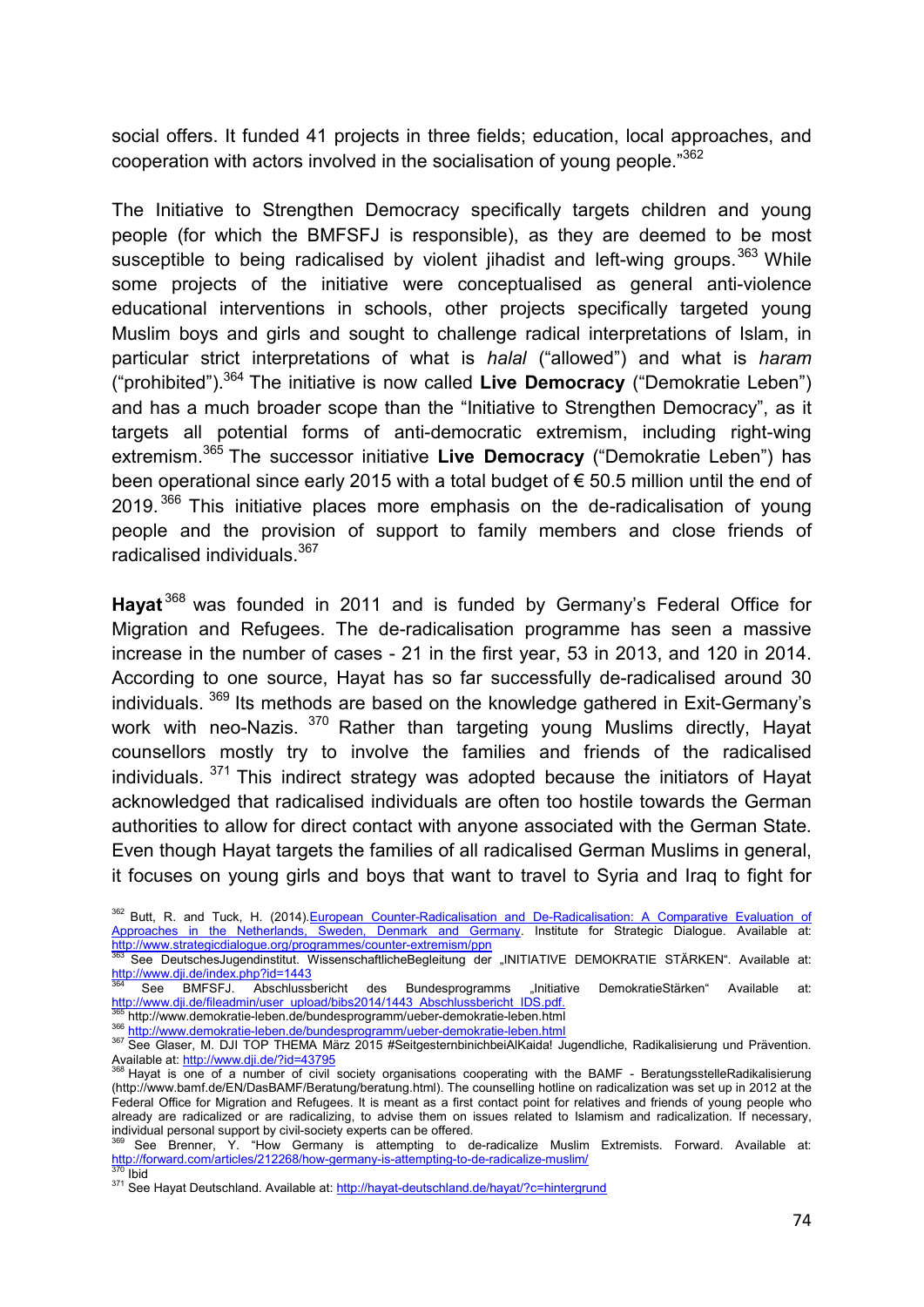ISIS.  $372$  The Hayat programme highlights the importance of reaching out to the families and friends of radicalised youths.

One of the most comprehensive state-level de-radicalisation programmes was launched in the state of Hamburg. Hamburg's authorities "*provide tangible assistance in the form of apartment rentals, vocational training, and job placement services to those who are looking to leave extremist circles*."<sup>373</sup> In terms of counterterrorist programmes, Hamburg has established a network of so-called 'contact scouts' that started meeting with imams as early as 2001 and local authorities have cultivated this network ever since.<sup>374</sup> Since 2014, several Federal States established advisory networks at the local level in cooperation with different local stakeholders and civil society actors.<sup>375</sup> These networks bring together security agencies, social workers, mosque communities, schools, youth welfare or employment counselors. The preventive measures implemented are targeted at children and youth and cover general prevention, information and awareness-raising events as well as concrete intervention measures (counselling of family members, de-radicalisation and exit programs).

The Prevention and Cooperation Clearing Point (CLS) was established in March 2008 at the Federal Office for Migration and Refugees (BAMF) to provide a comprehensive overview of past, ongoing, as well as future local projects involving state and Muslim institutions across Germany. The CLS maintains a public database of some 300 contacts representing Muslim communities and the German state. Anyone with an idea for a new project can access the database to contact relevant parties, and ask the CLS for support. $376$  The CLS database allows for the tailored search of projects that specifically target children and youths.<sup>377</sup> In this respect, it represents a valuable tool to identify past and on-going projects. However, it is not clear how and why listed CLS projects (only some of which are related to counterand de-radicalisation) were or are successful, so the potential for sharing insights and good practices is limited.

In July 2010, the Federal Office for the Protection of the Constitution established the nationwide HATIF phone hotline. This hotline was designed to help individuals break with their violent jihadist environment and it thus represented a national deradicalisation initiative. HATIF is the Arabic word for phone and the German acronym stands for leaving terrorism and Islamist fanaticism. It is not clear how many people, if any, took advantage of the programme.  $378$  A similar programme (focusing on counter-radicalisation rather than de-radicalisation) called 'Counselling Centre

<sup>372</sup> See http://www.spiegel.de/politik/deutschland/is-islamischer-staat-beratungsstelle-hayat-hilft-eltern-a-997168.html<br>373Hellmuth, D. (2013) Countering Islamist Radicalisation in Germany. Combating Terrorism Centre at We

The S.//www.ctc.usma.edu/posts/countering-islamist-radicalization-in-germany<br>
<sup>374</sup> Ibid.<br>
<sup>375</sup> See, for example, https://hke.hessen.de//.<br>
<sup>376</sup> See, for example, https://hke.hessen.de//.<br>
<sup>376</sup> See http://www.bamf.de/DE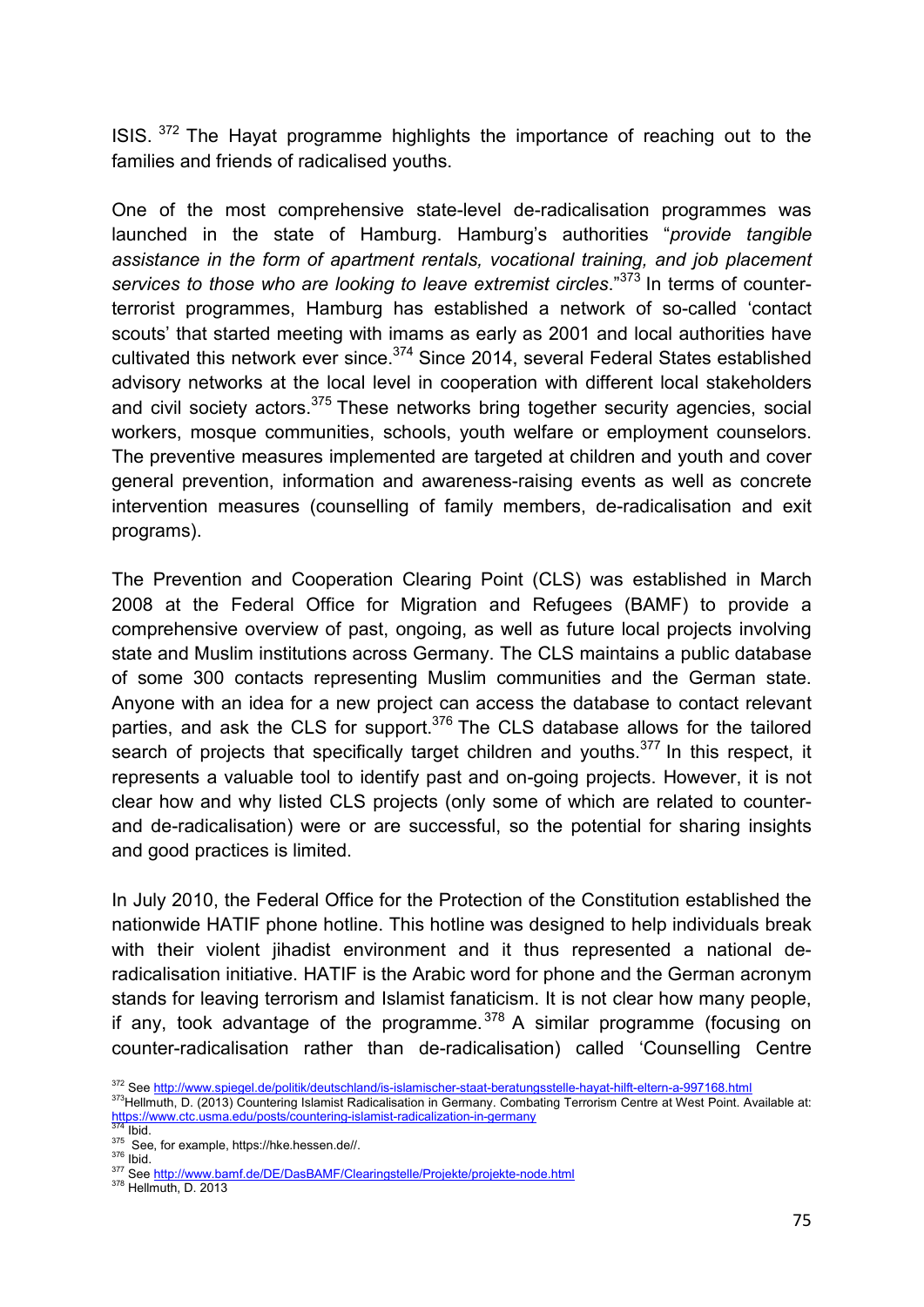Radicalisation' was launched by the BAMF in early 2012. While HATIF had no particular child-focus, the 'Counselling Centre Radicalisation' indirectly targets children and youths believed to be in danger of radicalisation by providing support to parents, friends and teachers.<sup>379</sup> However, in 2014 the project HATIF came to an end as new approaches (including civil society) especially the BAMF counselling hotline on radicalization had proven to be more successful.

The Federal Agency for Civic Education ("Bundeszentrale für politische Bildung"), funded by the Interior Ministry, provides educational material aimed at countering the radicalisation of young people into violent extremism, in particular Islamic extremism.<sup>380</sup> The Agency tries to reach young people in danger of radicalisation through a number of different ways, including the provision of materials and training to teachers and social workers, or the creation of You Tube videos aimed at countering the phenomenon of 'online radicalisation' amongst youths.<sup>381</sup>

Generally-speaking, it is difficult to assess the effectiveness of Germany's various local, state, and federal counter-radicalisation measures and initiatives because many of them have only been operational for a few years, and have not been subjected to rigorous evaluation. Furthermore, it seems that Germany's federal structure complicates coordination of and information-sharing on counter- and deradicalisation programs.<sup>382</sup>

<sup>&</sup>lt;sup>379</sup> See http://www.bamf.de/DE/DasBAMF/Beratung/beratung-node.html<br><sup>380</sup> See e.g. <u>http://www.bpb.de/politik/extremismus/radikalisierungspraevention/</u><br><sup>381</sup> See https://www.youtube.com/playlist?list=PLGwdaKBbIDzBGN36ApO8n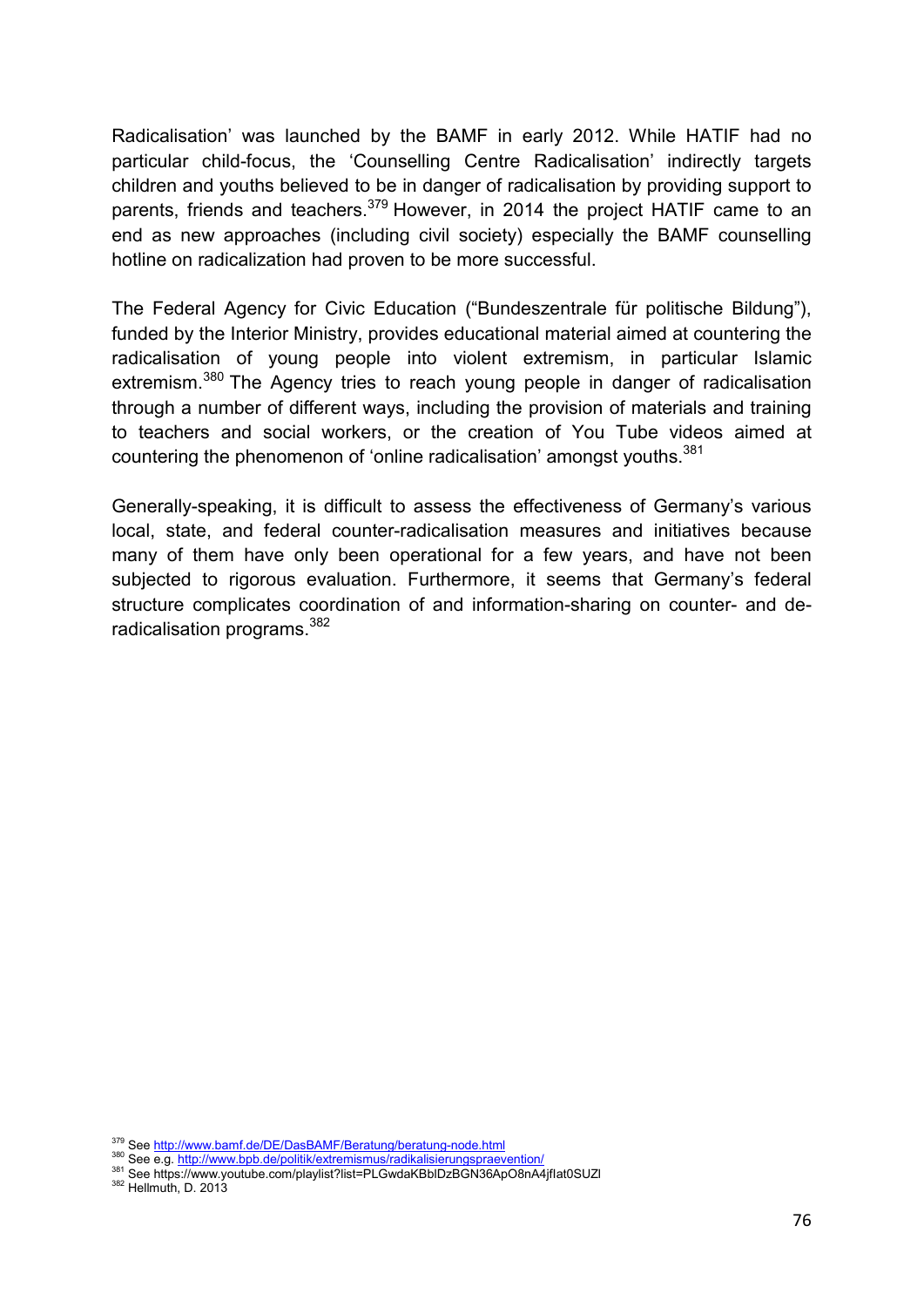### **PART 7: CONCLUSIONS AND RECOMMENDATIONS**

It is recognised that terrorism poses a major threat to the security of many States, and that UN instruments require that States take action to ensure the safety of their populations by putting legislation to address terrorism in place, by criminalising terrorist acts and by addressing the conditions conducive to terrorism. It is also recognised that children can pose a terrorist threat. Nevertheless, the CRC provides a set of non-derogable rights, including those contained in Articles 37 and 40 of the Convention, which this report concludes are not being fully vouchsafed to children who are suspected of or are arrested and tried for terrorism related activity. There are a number of reasons for this, but many hinge on the fact that up until very recently terrorism appears to have been regarded very much as an adult issue, not involving children, save to the extent that children maybe victims of terrorism.

There is, in addition, an underlying issue. The research undertaken for this paper shows a striking dissonance in the approach taken to children engaged in terrorist related activity and the approach taken to child combatants in armed conflict. Child combatants are largely treated as victims, are not subject to prosecution under international law and are recognised as needing rehabilitation and reintegration services.<sup>383</sup> Children who are involved or engaged in terrorism related activity are subject to prosecution and to lengthy custodial sentences. Yet, in some cases, the line between child combatant and child terrorist is a very thin line.

Overall, the underlying principles of the CRC, including the right of the child to have his or her best interests treated as a primary consideration, do not appear to be implemented in relation to children engaged in terrorist related activity, nor in relation to measures imposed on their family members. Further, it is not obvious that either Article 40(3)(b), which requires States to introduce measures for dealing with children without resorting to judicial proceedings, or Article 37(b) CRC which requires that deprivation of liberty should only be a matter of last resort for the shortest period of time, are being implemented in any meaningful manner when it comes to children engaged in terrorist related activity.

Legislation relating to terrorism in the case-study countries barely mentions children, and makes no provision for those charged with terrorism offences to be tried in juvenile courts according to juvenile procedures. The case study countries indicate that while some juvenile justice provisions are applied to terrorism charges, children charged with terrorist offences do not, on the whole, benefit from the full protection that juvenile justice has to offer. Overall, there is a lack of clarity in terrorism laws of

<sup>383</sup> See SRSG for Children and Armed Conflict, 3<sup>rd</sup> Working Paper: Justice for Children during and in the Aftermath of Armed Conflict, 2011.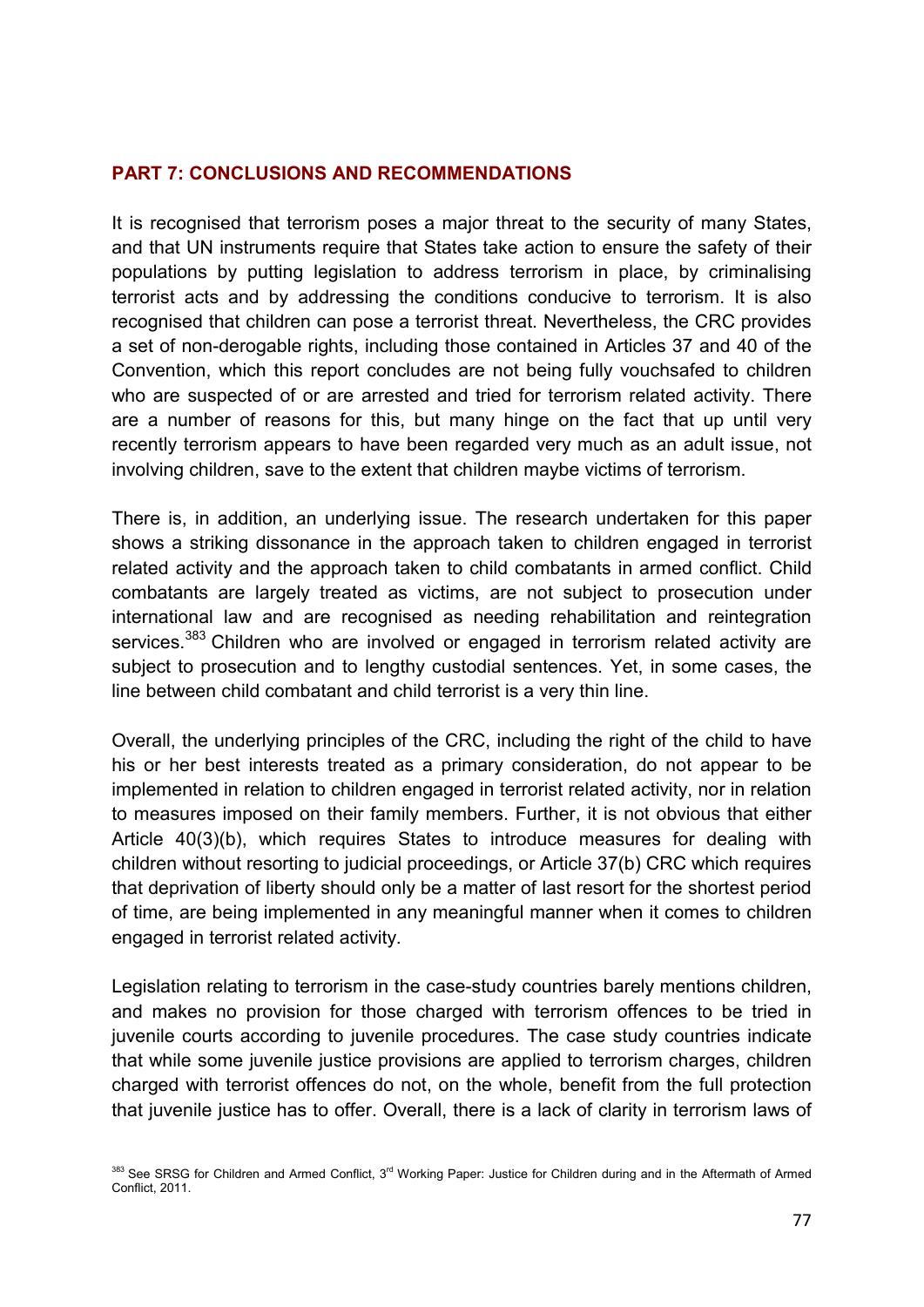the case study countries as to the status of children charged with terrorist related offences.

Examination of materials in the case study countries and internationally indicated that there has been very little discussion of the use of community based restorative justice programmes for children convicted of terrorist offences, even though the case study countries appear to acknowledge that criminal offences alone are unlikely to address issues of radicalisation.

Although de-radicalisation and counter-radicalisation programmes and measures have been introduced in all the case study countries, there is very little evidence from these countries or others about 'what works'. There appears to be a lack of evaluation of whether the correct target group is included in the programmes and the value and impact of the programmes.

Although this report has not had a specific focus on child witnesses to terrorism, it appears that States have yet to give careful consideration as to how child witnesses can be protected in terrorism trials.

This report has not addressed the issue of the use of social media or other interactive technology. However, it must be acknowledged that control over Internet content is a crucial weapon in preventing radicalisation of children.

# **Recommendations**

1. UN bodies, and particularly UNHCR, UNICEF, UNODC, UNICRI, the SRSGs on Children and Armed Conflict, Children and Violence, the UN Special Rapporteur on Counter-Terrorism should give priority to addressing the rights and needs of children engaged in terrorist related activity, in much the same way as priority has been given to violence against children and children involved in armed conflict.

2. UNICRI should give consideration to conducting a wider study of State practice in relation to children and counter-terrorism.

3. A great level of scrutiny should be given by the CRC Committee to the application of terrorism provisions to children.

4. The UN Committee on the Rights of the Child should be approached to conduct a Day of General Discussion on children and counter-terrorism, to give the issue a higher profile.

5. States should be encouraged to ensure that children are specifically addressed in legislation dealing with terrorism and that the rights of children under international